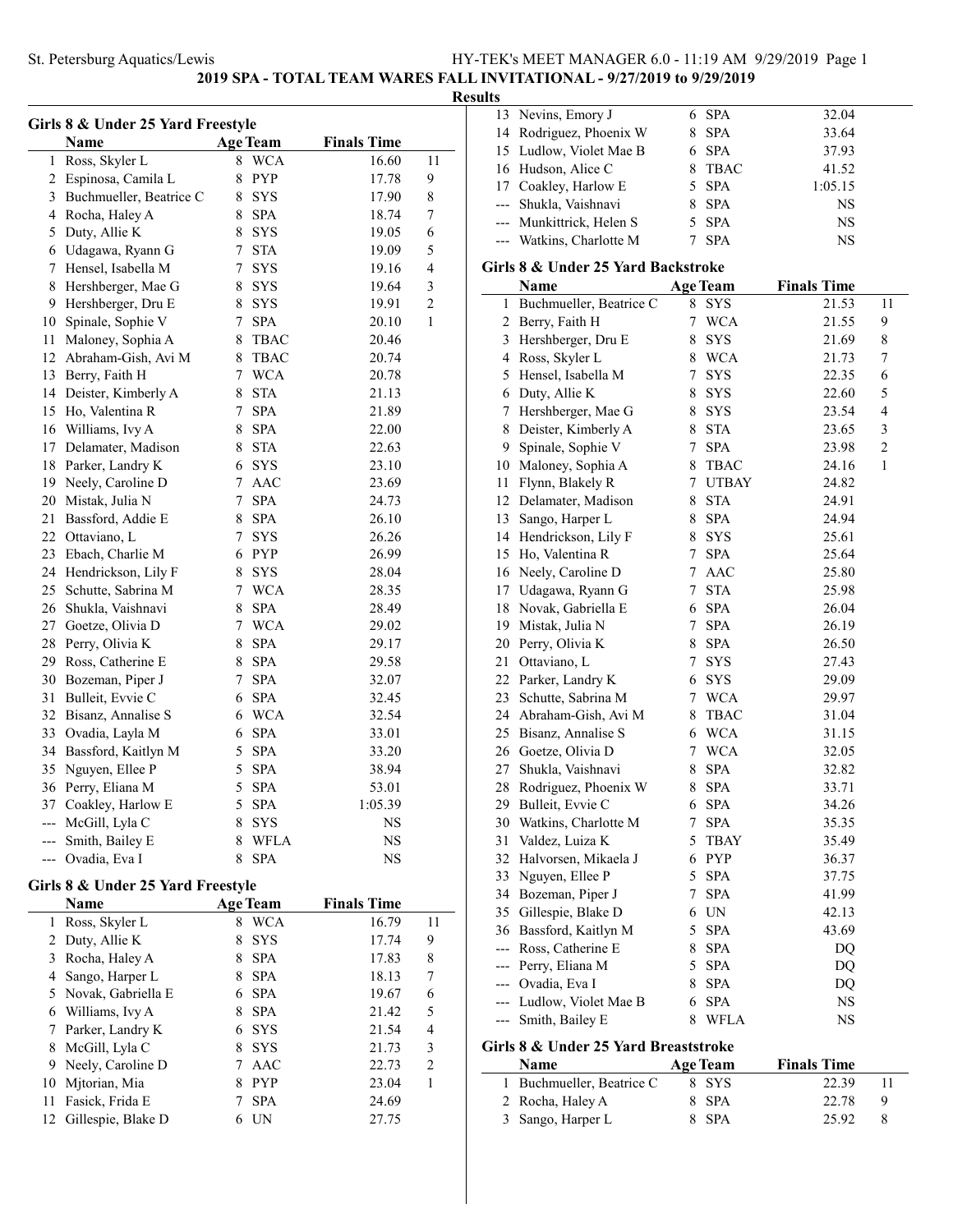**2019 SPA - TOTAL TEAM WARES FALL INVITATIONAL - 9/27/2019 to 9/29/2019**

**Results**

 $\mathbb{R}^2$ 

### **(Girls 8 & Under 25 Yard Breaststroke) Name Age Team Finals Time** 4 Espinosa, Camila L 8 PYP 26.62 7 \*5 Ross, Skyler L 8 WCA 27.66 5.5 \*5 Hensel, Isabella M 7 SYS 27.66 5.5 7 Deister, Kimberly A 8 STA 28.88 4 8 Gillespie, Blake D 6 UN 29.15 3 9 Bassford, Addie E 8 SPA 29.49 2 10 Parker, Landry K 6 SYS 29.73 1 11 Mistak, Julia N 7 SPA 30.26 12 Hudson, Alice C 8 TBAC 31.40 13 Ebach, Charlie M 6 PYP 32.18 14 Ottaviano, L 7 SYS 33.34 15 Shukla, Vaishnavi 8 SPA 33.49 16 Rodriguez, Phoenix W 8 SPA 33.79 17 Bulleit, Evvie C 6 SPA 34.21 18 Hendrickson, Lily F 8 SYS 34.37 19 Watkins, Charlotte M 7 SPA 34.77 20 Valdez, Luiza K 5 TBAY 35.17 21 Ovadia, Eva I 8 SPA 35.81 22 Abraham-Gish, Avi M 8 TBAC 37.07 23 Flynn, Blakely R 7 UTBAY 39.26 24 Bassford, Kaitlyn M 5 SPA 39.48 25 Halvorsen, Mikaela J 6 PYP 48.48 26 Ludlow, Violet Mae B 6 SPA 49.54 --- Bozeman, Piper J 7 SPA DQ --- Ovadia, Layla M 6 SPA DQ --- Ross, Catherine E 8 SPA DQ --- Smith, Bailey E 8 WFLA NS --- McGill, Lyla C 8 SYS NS **Girls 8 & Under 25 Yard Butterfly Name Age Team Finals Time** 1 Rocha, Haley A 8 SPA 22.00 11 2 Berry, Faith H 7 WCA 22.52 9 3 Spinale, Sophie V 7 SPA 24.01 8 4 Hershberger, Mae G 8 SYS 24.03 7 5 Novak, Gabriella E 6 SPA 24.59 6 6 Maloney, Sophia A 8 TBAC 24.90 5 7 Hershberger, Dru E 8 SYS 25.15 4 8 Udagawa, Ryann G 7 STA 26.61 3 9 Sango, Harper L 8 SPA 27.76 2 10 Neely, Caroline D 7 AAC 27.78 1 11 Flynn, Blakely R 7 UTBAY 28.97 12 Ho, Valentina R 7 SPA 29.77 13 Valdez, Luiza K 5 TBAY 29.92

14 Duty, Allie K 8 SYS 32.15 15 Delamater, Madison 8 STA 33.97 16 Schutte, Sabrina M 7 WCA 36.18 17 Ebach, Charlie M 6 PYP 37.75 18 Ovadia, Layla M 6 SPA 38.49 19 Gillespie, Blake D 6 UN 38.59 20 Halvorsen, Mikaela J 6 PYP 51.96 --- McGill, Lyla C 8 SYS NS --- Hudson, Alice C 8 TBAC NS

| Girls 9-10 500 Yard Freestyle |                               |         |                 |                    |      |  |  |
|-------------------------------|-------------------------------|---------|-----------------|--------------------|------|--|--|
|                               |                               | 6:36.39 | <b>10UF</b>     |                    |      |  |  |
|                               | Meet Qualifying: 7:45.00      |         |                 |                    |      |  |  |
|                               | Name                          |         | <b>Age Team</b> | <b>Finals Time</b> |      |  |  |
| 1                             | Gledhill, Gemma F             |         | 10 SYS          | 6:04.16            | 10UF |  |  |
|                               | 31.79                         | 1:07.27 | 1:43.75         | 2:20.41            |      |  |  |
|                               | 2:57.53                       | 3:35.24 | 4:12.53         | 4:50.55            |      |  |  |
|                               | 5:28.01                       | 6:04.16 |                 |                    |      |  |  |
|                               | 2 Hansen, Brinkleigh B        |         | 9 SPA           | 6:38.90            | 9    |  |  |
|                               | 36.64                         | 1:17.55 | 1:59.10         | 2:39.84            |      |  |  |
|                               | 3:19.76                       | 3:59.50 | 4:40.01         | 5:19.80            |      |  |  |
|                               | 6:00.09                       | 6:38.90 |                 |                    |      |  |  |
|                               | 3 Cushman, Ingrid G           |         | 10 SYS          | 6:46.68            | 8    |  |  |
|                               | 34.72                         | 1:15.77 | 1:58.23         | 2:40.18            |      |  |  |
|                               | 3:21.83                       | 4:03.21 | 4:46.04         | 5:28.42            |      |  |  |
|                               | 6:09.94                       | 6:46.68 |                 |                    |      |  |  |
|                               | 4 Duty, Nella                 |         | 10 SYS          | 6:50.86            | 7    |  |  |
|                               | 35.84                         | 1:16.76 | 1:59.39         | 2:41.51            |      |  |  |
|                               | 3:24.46                       | 4:06.58 | 4:48.83         | 5:30.14            |      |  |  |
|                               | 6:11.78                       | 6:50.86 |                 |                    |      |  |  |
|                               | 5 Galioto, Ellagrace J        |         | 10 PYP          | 6:57.42            | 6    |  |  |
|                               | 34.93                         | 1:16.20 | 1:58.08         | 2:41.34            |      |  |  |
|                               | 3:24.96                       | 4:07.82 | 4:50.67         | 5:33.55            |      |  |  |
|                               | 6:17.49                       | 6:57.42 |                 |                    |      |  |  |
|                               | 6 Becker, Jenna E             |         | 10 PYP          | 7:00.96            | 5    |  |  |
|                               | 37.78                         | 1:21.16 | 2:03.66         | 2:46.56            |      |  |  |
|                               | 3:28.87                       | 4:12.05 | 4:55.75         | 5:39.94            |      |  |  |
|                               | 6:22.06                       | 7:00.96 |                 |                    |      |  |  |
|                               | 7 Easter, Ana                 |         | 10 SYS          | 7:01.38            | 4    |  |  |
|                               | 38.21                         | 1:21.15 | 2:04.98         | 2:48.41            |      |  |  |
|                               | 3:31.70                       | 4:14.41 | 4:58.22         | 5:41.96            |      |  |  |
|                               | 6:24.09                       | 7:01.38 |                 |                    |      |  |  |
|                               | 8 Sangaraju, Nivrithi V       |         | 10 STA          | 7:21.96            | 3    |  |  |
|                               | 38.92                         | 1:21.58 | 2:05.55         | 2:50.54            |      |  |  |
|                               | 3:36.04                       | 4:21.09 | 5:07.29         | 5:53.09            |      |  |  |
|                               | 6:39.13                       | 7:21.96 |                 |                    |      |  |  |
|                               | <b>Girls 9-10 200 Yard IM</b> |         |                 |                    |      |  |  |
|                               |                               | 2:52.29 | 10UF            |                    |      |  |  |
|                               | Name                          |         | <b>Age Team</b> | <b>Finals Time</b> |      |  |  |
| 1                             | Sanders, Janae D              |         | 10 PYP          | 2:38.33            | 10UF |  |  |
|                               | 33.95                         | 1:15.23 | 2:01.70         | 2:38.33            |      |  |  |
|                               | 2 Lista, Angelina M           |         | 10 SYS          | 2:41.28            | 10UF |  |  |
|                               | 33.58                         | 1:16.91 | 2:05.07         | 2:41.28            |      |  |  |
|                               |                               |         |                 |                    |      |  |  |

|   | 2 Lista, Angelina M  |               | 10 SYS   | 2:41.28 | 10UF |
|---|----------------------|---------------|----------|---------|------|
|   |                      | 33.58 1:16.91 | 2:05.07  | 2:41.28 |      |
|   | 3 Gore, Aubryanna O  |               | 10 PYP   | 2:42.20 | 10UF |
|   | 35.57                | 1:15.61       | 2:42.20  |         |      |
| 4 | Gledhill, Gemma F    |               | 10 SYS   | 2:42.29 | 10UF |
|   |                      | 35.14 1:17.23 | 2:06.48  | 2:42.29 |      |
|   | 5 Nowakowski, Maya M |               | $10$ SYS | 2:48.40 | 10UF |
|   | 37.40                | 1:22.73       | 2:11.72  | 2:48.40 |      |
|   | 6 Cushman, Ingrid G  |               | 10 SYS   | 2:53.91 | 5    |
|   | 39.82                | 1:23.65       | 2:15.45  | 2:53.91 |      |
|   | 7 Gillespie, Addy P  |               | $10$ UN  | 2:53.98 | 4    |
|   | 38.07                | 1:23.27       | 2:16.91  | 2:53.98 |      |
| 8 | Easter, Ana          |               | 10 SYS   | 2:54.78 | 3    |
|   | 41.59                | 1:25.50       | 2:15.85  | 2:54.78 |      |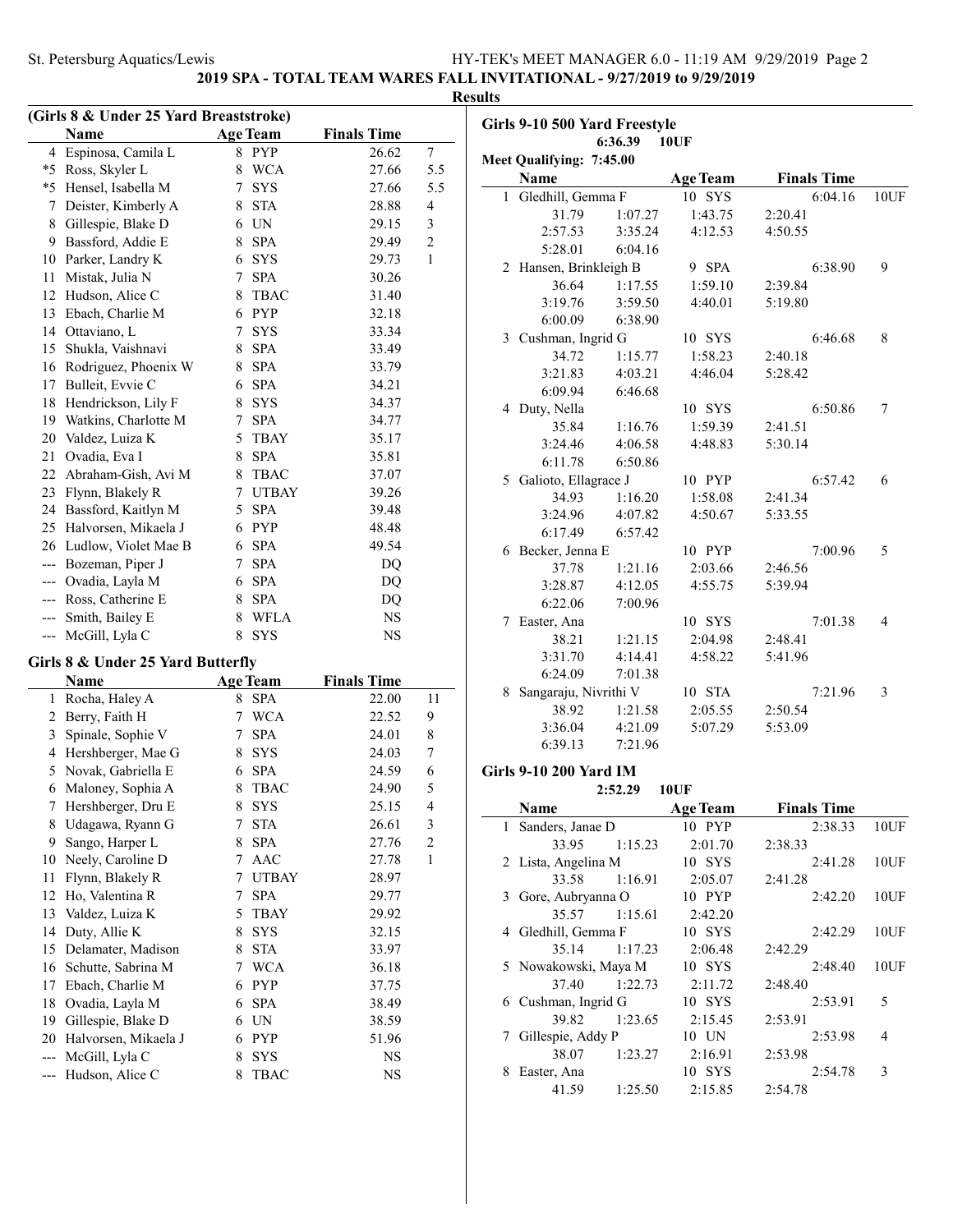20 Tilky, Karolina S 9 SPA 36.32

**2019 SPA - TOTAL TEAM WARES FALL INVITATIONAL - 9/27/2019 to 9/29/2019**

#### **Results**

 $\overline{a}$ 

|      |                                    |                  |                    | F              |
|------|------------------------------------|------------------|--------------------|----------------|
|      | (Girls 9-10 200 Yard IM)           |                  |                    |                |
|      | Name                               | <b>Age Team</b>  | <b>Finals Time</b> |                |
| 9    | Duty, Nella                        | 10 SYS           | 2:56.29            | $\overline{2}$ |
|      | 39.87<br>1:21.03                   | 2:17.93          | 2:56.29            |                |
|      | 10 Petrov, Sonja                   | 10 TBAY          | 2:57.89            | 1              |
|      | 36.78<br>1:25.52                   | 2:16.65          | 2:57.89            |                |
| 11   | Blevins, Amelia J                  | 10 VAST          | 2:59.71            |                |
|      | 41.66<br>1:26.03                   | 2:18.86          | 2:59.71            |                |
| 12   | Goncalves, Elina R                 | 10 SYS           | 3:01.45            |                |
|      | 38.66<br>1:27.92                   | 2:22.32          | 3:01.45            |                |
| 13   | Becker, Jenna E                    | 10 PYP           | 3:06.71            |                |
|      | 44.31<br>1:31.87                   | 2:26.57          | 3:06.71            |                |
|      | 14 Koshinski, Sadie W              | 10 SYS           | 3:07.32            |                |
|      | 43.94<br>1:30.09                   | 2:24.69          | 3:07.32            |                |
|      | 15 Peters, Brooklyn J              | 9 SYS            | 3:09.37            |                |
|      | 40.82<br>1:27.22                   | 2:23.82          | 3:09.37            |                |
| 16   | Ingram, Milena L                   | 10 SYS           | 3:28.69            |                |
|      | 49.32<br>1:40.73                   | 2:38.59          | 3:28.69            |                |
| ---  | Yoder, Nadia L                     | 10 PYP           | NS                 |                |
|      | Girls 10 & Under 25 Yard Freestyle |                  |                    |                |
|      | Name                               | <b>Age Team</b>  | <b>Finals Time</b> |                |
| 1    | Petrov, Sonja                      | 10 TBAY          | 13.78              | 11             |
| 2    | Dieffenthaller, Catherine N        | 10<br><b>SPA</b> | 14.75              | 9              |
| 3    | Jandera Chambless, Sofia 1         | 10 SYS           | 15.58              | 8              |
| 4    | Gambert, Olivia S                  | 9 SYS            | 16.88              | 7              |
| 5    | Cook, Stella L                     | 9 SPA            | 17.14              | 6              |
| 6    | Stein, Danielle M                  | 10 TBAY          | 17.32              | 5              |
| 7    | Tyler, Layla J                     | 10 SPA           | 17.37              | 4              |
| 8    | LaRotonda, Katie A                 | 10 SPA           | 18.90              | 3              |
| 9    | Herndon, Elby L                    | 9 SPA            | 21.11              | $\overline{c}$ |
| 10   | Messer, Faylynn M                  | 9<br><b>SPA</b>  | 22.73              | 1              |
| 11   | Ware, Lainey M                     | 10 SPA           | 25.69              |                |
|      |                                    |                  |                    |                |
|      | Girls 10 & Under 50 Yard Freestyle |                  |                    |                |
|      | 28.89                              | $10-E$           |                    |                |
|      | 30.19                              | 9-E              |                    |                |
|      | 31.69                              | <b>10UF</b>      |                    |                |
|      | Name                               | <b>Age Team</b>  | <b>Finals Time</b> |                |
| 1    | Lista, Angelina M                  | 10 SYS           | 28.98              | 9-E            |
| $*2$ | Gledhill, Gemma F                  | 10<br>SYS        | 29.01              | 9-E            |
| $*2$ | Sanders, Janae D                   | PYP<br>10        | 29.01              | 9-E            |
| 4    | Gore, Aubryanna O                  | PYP<br>10        | 29.07              | 9-E            |

 Nowakowski, Maya M 10 SYS 29.27 9-E Petrov, Sonja 10 TBAY 30.30 10UF Adams, Kate E 10 PYP 30.59 10UF 8 Gillespie, Addy P 10 UN 30.68 10UF Cushman, Ingrid G 10 SYS 31.07 10UF Duty, Nella 10 SYS 31.55 10UF

11 Galioto, Ellagrace J 10 PYP 31.81 12 Dieffenthaller, Catherine M 10 SPA 32.47 13 James, Sophie I 10 PYP 32.96 14 Becker, Jenna E 10 PYP 33.23 15 Blevins, Amelia J 10 VAST 33.44 16 Jandera Chambless, Sofia 1 10 SYS 33.50 17 Sangaraju, Nivrithi V 10 STA 34.95 18 Mohanty, Anjoli A 9 UN 35.28 19 Parker, Lindsey L 9 SYS 36.17

| 21    | Gambert, Olivia S          |    | 9 SYS        | 36.57     |  |
|-------|----------------------------|----|--------------|-----------|--|
| 22    | Rozance, Margaret E        | 10 | WFLA         | 37.07     |  |
| 23    | Brandt, Rianne M           | 9  | <b>SPA</b>   | 37.47     |  |
| 24    | Rocha, Haley A             | 8  | <b>SPA</b>   | 37.92     |  |
| 25    | Stein, Danielle M          | 10 | TBAY         | 38.35     |  |
| 26    | Duty, Allie K              | 8  | <b>SYS</b>   | 39.94     |  |
| 27    | Nevins, Campbell E         | 9. | <b>SPA</b>   | 41.71     |  |
| 28    | Sango, Harper L            | 8  | <b>SPA</b>   | 41.72     |  |
|       | 29 Weisenborn, Charlotte M | 9  | <b>SYS</b>   | 43.80     |  |
| 30    | Heiwig, Leah E             | 10 | <b>UTBAY</b> | 45.52     |  |
| 31    | Novak, Gabriella E         | 6  | <b>SPA</b>   | 46.33     |  |
| 32    | Steelman, Natali E         | 9  | <b>WCA</b>   | 46.55     |  |
| 33    | Gross, Kayla M             | 10 | <b>WCA</b>   | 47.26     |  |
| 34    | Parker, Landry K           | 6  | <b>SYS</b>   | 47.44     |  |
|       | 35 Herndon, Elby L         | 9  | <b>SPA</b>   | 47.72     |  |
| 36    | Munkittrick, Eve G         | 8  | <b>SPA</b>   | 48.22     |  |
| 37    | Messer, Faylynn M          | 9  | <b>SPA</b>   | 49.06     |  |
| 38    | Neely, Caroline D          | 7  | AAC          | 49.81     |  |
| 39    | McGill, Lyla C             | 8  | <b>SYS</b>   | 52.71     |  |
| 40    | Gillespie, Blake D         | 6  | UN           | 56.62     |  |
| $---$ | Cook, Stella L             | 9  | <b>SPA</b>   | <b>NS</b> |  |
| $---$ | Hudson, Alice C            | 8  | <b>TBAC</b>  | NS        |  |
|       | --- Watkins, Annalise K    | 10 | <b>SPA</b>   | NS        |  |

### **Girls 10 & Under 100 Yard Freestyle**

**1:10.19 10UF**

|    | <b>Name</b>                    | <b>Age Team</b> | <b>Finals Time</b> |                |
|----|--------------------------------|-----------------|--------------------|----------------|
|    | 1 Sanders, Janae D             | 10 PYP          | 1:03.44            | 10UF           |
|    | 30.84<br>1:03.44               |                 |                    |                |
|    | 2 Gledhill, Gemma F            | 10 SYS          | 1:03.47            | 10UF           |
|    | 31.09<br>1:03.47               |                 |                    |                |
|    | 3 Nowakowski, Maya M           | 10 SYS          | 1:06.81            | 10UF           |
|    | 32.20<br>1:06.81               |                 |                    |                |
|    | 4 Gore, Aubryanna O            | 10 PYP          | 1:08.14            | 10UF           |
|    | 32.80<br>1:08.14               |                 |                    |                |
|    | 5 Goncalves, Elina R           | 10 SYS          | 1:08.39            | 10UF           |
|    | 33.15<br>1:08.39               |                 |                    |                |
|    | 6 Hansen, Brinkleigh B         | 9 SPA           | 1:09.13            | 10UF           |
|    | 33.56<br>1:09.13               |                 |                    |                |
|    | 7 Adams, Kate E                | 10 PYP          | 1:09.84            | 10UF           |
|    | 32.88<br>1:09.84               |                 |                    |                |
|    | 8 Duty, Nella                  | 10 SYS          | 1:10.06            | 10UF           |
|    | 33.92 1:10.06                  |                 |                    |                |
|    | 9 Gillespie, Addy P            | 10 UN           | 1:10.71            | $\overline{2}$ |
|    | 34.51<br>1:10.71               |                 |                    |                |
|    | 10 Cushman, Ingrid G           | 10 SYS          | 1:12.38            | $\mathbf{1}$   |
|    | 33.70<br>1:12.38               |                 |                    |                |
|    | 11 Easter, Ana                 | 10 SYS          | 1:13.70            |                |
|    | 34.87<br>1:13.70               |                 |                    |                |
|    | 12 Blevins, Amelia J           | 10 VAST         | 1:13.74            |                |
|    | 35.88<br>1:13.74               |                 |                    |                |
| 13 | James, Sophie I                | 10 PYP          | 1:13.82            |                |
|    | 34.19<br>1:13.82               |                 |                    |                |
|    | 14 Dieffenthaller, Catherine M | 10 SPA          | 1:14.79            |                |
|    | 1:14.79<br>35.14               |                 |                    |                |
|    | 15 Laverentz, Chloe S          | 10 TBAY         | 1:15.12            |                |
|    | 34.91<br>1:15.12               |                 |                    |                |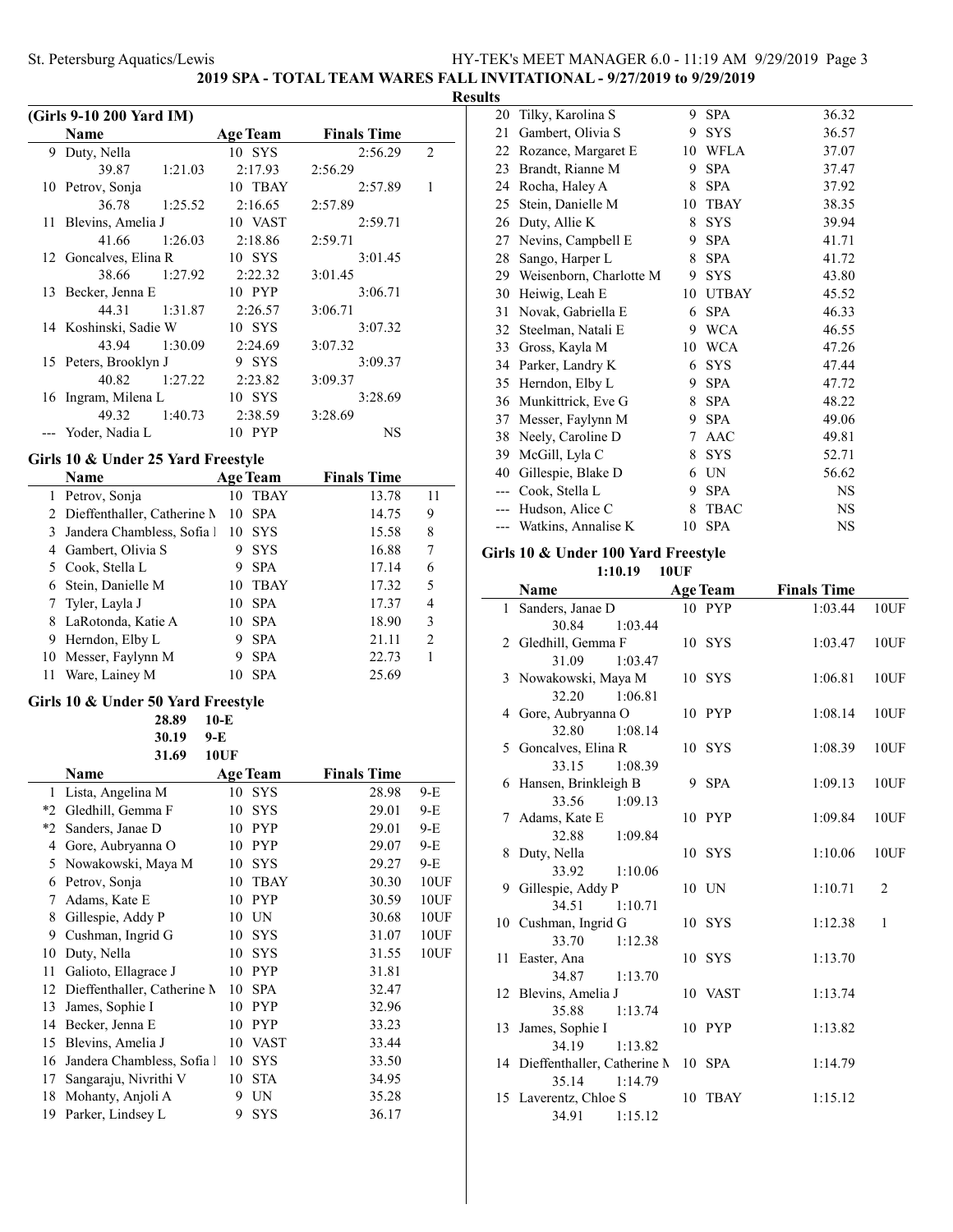### **2019 SPA - TOTAL TEAM WARES FALL INVITATIONAL - 9/27/2019 to 9/29/2019 Results**

|     | (Girls 10 & Under 100 Yard Freestyle) |   |                 |                    |
|-----|---------------------------------------|---|-----------------|--------------------|
|     | Name                                  |   | <b>Age Team</b> | <b>Finals Time</b> |
| 16  | Jandera Chambless, Sofia 1            |   | 10 SYS          | 1:15.43            |
|     | 35.53<br>1:15.43                      |   |                 |                    |
| 17  | Becker, Jenna E                       |   | 10 PYP          | 1:16.66            |
|     | 36.35<br>1:16.66                      |   |                 |                    |
| 18  | Koshinski, Sadie W                    |   | 10 SYS          | 1:17.16            |
|     | 36.37<br>1:17.16                      |   |                 |                    |
| 19  | Mohanty, Anjoli A                     |   | 9 UN            | 1:17.21            |
|     | 35.72<br>1:17.21                      |   |                 |                    |
|     | 20 Clark, Alex A                      | 9 | <b>WFLA</b>     | 1:18.89            |
|     | 37.28<br>1:18.89                      |   |                 |                    |
| 21  | Parker, Lindsey L                     | 9 | <b>SYS</b>      | 1:20.39            |
|     | 37.72<br>1:20.39                      |   |                 |                    |
|     | 22 McDonough, Charlotte C             | 9 | <b>TBAC</b>     | 1:21.09            |
|     | 37.30<br>1:21.09                      |   |                 |                    |
| 23  | Espinosa, Anasofia                    |   | 10 PYP          | 1:21.57            |
|     | 38.84<br>1:21.57                      |   |                 |                    |
| 24  | Rocha, Haley A                        | 8 | <b>SPA</b>      | 1:25.73            |
|     | 40.12<br>1:25.73                      |   |                 |                    |
| 25  | Henn, Rachel R                        | 9 | WFLA            | 1:28.13            |
|     | 42.55<br>1:28.13                      |   |                 |                    |
| 26  | Crotty, Raegan L                      | 8 | <b>TBAC</b>     | 1:29.48            |
|     | 41.05<br>1:29.48                      |   |                 |                    |
| 27  | Duty, Allie K<br>45.00                | 8 | <b>SYS</b>      | 1:33.27            |
| 28  | 1:33.27<br>Crotty, Charley K          | 8 | TBAC            | 1:33.29            |
|     | 41.62<br>1:33.29                      |   |                 |                    |
| 29. | Rollins, Lena N                       | 9 | <b>TBAY</b>     | 1:36.27            |
|     | 1:36.27<br>45.10                      |   |                 |                    |
|     | 30 Udagawa, Ryann G                   | 7 | <b>STA</b>      | 1:38.51            |
|     | 46.40<br>1:38.51                      |   |                 |                    |
| 31  | Maloney, Sophia A                     | 8 | <b>TBAC</b>     | 1:38.70            |
|     | 45.31<br>1:38.70                      |   |                 |                    |
| 32  | Williams, Ivy A                       | 8 | <b>SPA</b>      | 1:38.78            |
|     | 45.89<br>1:38.78                      |   |                 |                    |
| 33  | Deister, Kimberly A                   | 8 | <b>STA</b>      | 1:39.53            |
|     | 47.08<br>1:39.53                      |   |                 |                    |
|     | 34 Elsberry, Tatum E                  |   | 10 SYS          | 1:40.53            |
|     | 1:40.53<br>46.49                      |   |                 |                    |
|     | 35 Weisenborn, Charlotte M            |   | 9 SYS           | 1:41.24            |
|     | 48.22<br>1:41.24                      |   |                 |                    |
| 36  | Espinosa, Camila L                    | 8 | PYP             | 1:41.34            |
|     | 46.39<br>1:41.34                      |   |                 |                    |
| 37  | Heiwig, Leah E                        |   | 10 UTBAY        | 1:42.34            |
| 38  | 47.88<br>1:42.34                      |   | 10 PYP          | 1:43.45            |
|     | Piatt, Milla K<br>49.25<br>1:43.45    |   |                 |                    |
| 39  | Hensel, Isabella M                    | 7 | <b>SYS</b>      | 1:49.26            |
|     | 47.82<br>1:49.26                      |   |                 |                    |
| 40  | Hudson, Alice C                       | 8 | <b>TBAC</b>     | 1:52.12            |
|     | 52.59<br>1:52.12                      |   |                 |                    |
| 41  | Messer, Faylynn M                     |   | 9 SPA           | 1:53.86            |
|     | 55.82<br>1:53.86                      |   |                 |                    |
| 42  | Batten, Skylar P                      |   | 6 PYP           | 2:03.47            |
|     | 58.16<br>2:03.47                      |   |                 |                    |
| 43  | Bizwell, Caroline A                   | 7 | TBAY            | 2:11.87            |
|     | 1:03.16<br>2:11.87                    |   |                 |                    |

| ults |                                                |                   |                    |       |
|------|------------------------------------------------|-------------------|--------------------|-------|
|      | 44 Gillespie, Blake D<br>1:03.61<br>2:13.19    | 6 UN              | 2:13.19            |       |
| ---  | Marsh, Myla J                                  | 9 WFLA            | <b>NS</b>          |       |
|      | Girls 10 & Under 200 Yard Freestyle<br>2:32.69 | <b>10UF</b>       |                    |       |
|      | Name                                           | <b>Age Team</b>   | <b>Finals Time</b> |       |
|      | 1 Gledhill, Gemma F                            | 10 SYS            | 2:14.80            | 10UF  |
|      |                                                |                   |                    |       |
|      | 31.89<br>1:06.29                               | 1:40.64           | 2:14.80            |       |
|      | 2 Sanders, Janae D<br>31.79<br>1:07.13         | 10 PYP<br>1:43.51 | 2:19.10<br>2:19.10 | 10UF  |
|      | 3 Gore, Aubryanna O                            | 10 PYP            | 2:19.90            | 10UF  |
|      | 31.80<br>1:07.76                               |                   | 2:19.90            |       |
|      | 4 Nowakowski, Maya M                           | 1:46.06<br>10 SYS | 2:22.47            | 10UF  |
|      | 31.90<br>1:08.24                               | 1:46.07           | 2:22.47            |       |
|      | 5 Hansen, Brinkleigh B                         | 9 SPA             | 2:23.89            | 10UF  |
|      | 33.31<br>1:10.58                               | 1:48.02           | 2:23.89            |       |
|      | 6 Lista, Angelina M                            | 10 SYS            | 2:28.53            | 10UF  |
|      | 33.25<br>1:11.76                               | 1:50.77           | 2:28.53            |       |
| 7    | Duty, Nella                                    | 10 SYS            | 2:32.93            | 4     |
|      | 34.71<br>1:14.96                               | 1:55.89           | 2:32.93            |       |
| 8    | Gillespie, Addy P                              | 10 UN             | 2:33.84            | 3     |
|      | 36.20<br>1:15.52                               | 1:56.40           | 2:33.84            |       |
|      | 9 Cushman, Ingrid G                            | 10 SYS            | 2:35.90            | 2     |
|      | 34.21<br>1:14.52                               | 1:56.00           | 2:35.90            |       |
|      | 10 Blevins, Amelia J                           | 10 VAST           | 2:36.68            | 1     |
|      | 36.57<br>1:16.55                               | 1:58.39           | 2:36.68            |       |
|      | 11 Petrov, Sonja                               | 10 TBAY           | 2:37.21            |       |
|      | 34.12<br>1:15.42                               | 1:57.43           | 2:37.21            |       |
|      | 12 Galioto, Ellagrace J                        | 10 PYP            | 2:38.08            |       |
|      | 34.67<br>1:15.25                               | 1:56.78           | 2:38.08            |       |
| 13   | James, Sophie I                                | 10 PYP            | 2:43.64            |       |
|      | 1:19.05                                        | 2:02.41           | 2:43.64            |       |
|      | 14 Sangaraju, Nivrithi V                       | 10 STA            | 2:48.67            |       |
|      | 39.43<br>1:22.61                               | 2:06.64           | 2:48.67            |       |
|      | 15 Mohanty, Anjoli A                           | 9 UN              | 2:56.91            |       |
|      | 37.83<br>1:24.18                               | 2:12.86           | 2:56.91            |       |
|      | 16 Parker, Lindsey L                           | 9 SYS             | 2:57.96            |       |
|      | 40.22<br>1:26.50                               | 2:12.84           | 2:57.96            |       |
|      | 17 Clark, Alex A                               | 9 WFLA            | 2:58.31            |       |
|      | 41.73<br>1:28.24                               | 2:15.88           | 2:58.31            |       |
| 18   | Ross, Skyler L                                 | 8 WCA             | 3:05.04            |       |
|      | 41.01<br>1:28.28                               | 2:16.75           | 3:05.04            |       |
|      | 19 Rozance, Margaret E                         | 10 WFLA           | 3:08.72            |       |
|      | 40.56<br>1:29.23                               | 2:19.60           | 3:08.72            |       |
|      | 20 Weisenborn, Charlotte M                     | 9 SYS             | 3:34.09            |       |
|      | 49.90<br>1:46.06                               | 2:42.96           | 3:34.09            |       |
| 21   | Munkittrick, Eve G                             | 8 SPA             | 3:38.98            |       |
|      | 48.42<br>1:44.39                               | 2:42.51           | 3:38.98            |       |
|      | 22 Williams, Ivy A                             | 8 SPA             | 3:54.00            |       |
|      | 47.07<br>1:49.32                               | 2:53.47           | 3:54.00            |       |
|      | Girls 10 & Under 50 Yard Backstroke            |                   |                    |       |
|      | 33.29                                          | $10-E$            |                    |       |
|      | 34.99                                          | 9-E               |                    |       |
|      | 37.59                                          | <b>10UF</b>       |                    |       |
|      | Name                                           | <b>Age Team</b>   | <b>Finals Time</b> |       |
| 1    | Lista, Angelina M                              | 10 SYS            | 33.38              | $9-E$ |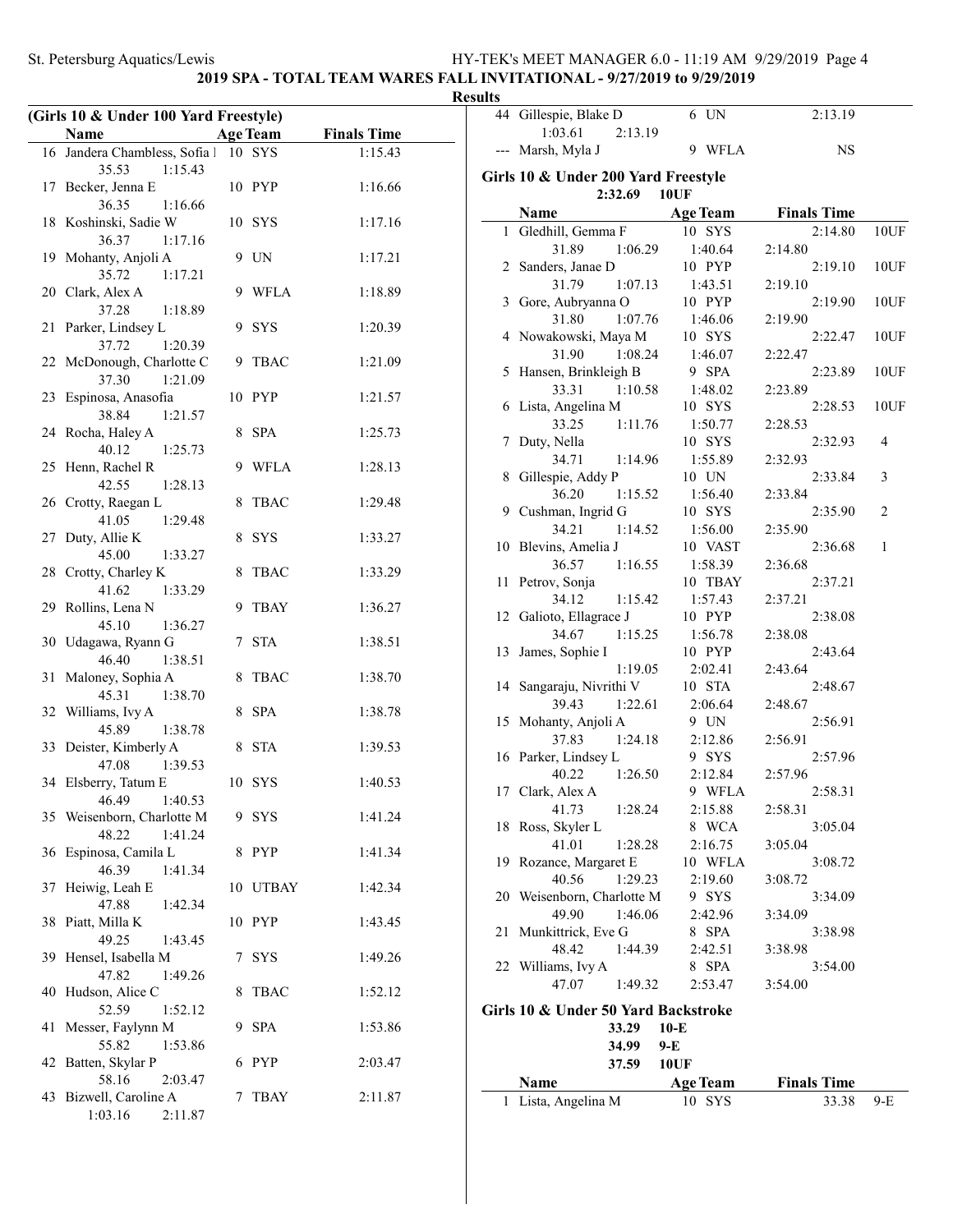### **2019 SPA - TOTAL TEAM WARES FALL INVITATIONAL - 9/27/2019 to 9/29/2019**

| (Girls 10 & Under 50 Yard Backstroke) |                             |    |                 |                    |                |  |
|---------------------------------------|-----------------------------|----|-----------------|--------------------|----------------|--|
|                                       | Name                        |    | <b>Age Team</b> | <b>Finals Time</b> |                |  |
| 2                                     | Duty, Nella                 | 10 | $_{\rm{SYS}}$   | 35.26              | 10UF           |  |
| 3                                     | Cushman, Ingrid G           | 10 | SYS             | 35.67              | 10UF           |  |
| 4                                     | Becker, Jenna E             |    | 10 PYP          | 38.56              | 7              |  |
| 5                                     | James, Sophie I             |    | 10 PYP          | 39.17              | 6              |  |
| 6                                     | Koshinski, Sadie W          |    | 10 SYS          | 39.61              | 5              |  |
| 7                                     | Goncalves, Elina R          | 10 | SYS             | 39.79              | 4              |  |
| 8                                     | Peters, Brooklyn J          | 9. | <b>SYS</b>      | 40.03              | 3              |  |
| 9                                     | Jandera Chambless, Sofia 1  | 10 | <b>SYS</b>      | 40.07              | $\overline{c}$ |  |
| 10                                    | Galioto, Ellagrace J        |    | 10 PYP          | 40.56              | 1              |  |
| 11                                    | Clark, Alex A               |    | 9 WFLA          | 42.22              |                |  |
| 12                                    | McDonough, Charlotte C      |    | 9 TBAC          | 42.37              |                |  |
| 13                                    | Laverentz, Chloe S          |    | 10 TBAY         | 42.51              |                |  |
| 14                                    | Gambert, Olivia S           | 9. | <b>SYS</b>      | 42.66              |                |  |
| 15                                    | Dieffenthaller, Catherine M |    | 10 SPA          | 42.72              |                |  |
| 16                                    | Halvorsen, Malia W          |    | 10 PYP          | 43.41              |                |  |
| 17                                    | Rozance, Margaret E         |    | 10 WFLA         | 43.55              |                |  |
| 18                                    | Mohanty, Anjoli A           |    | 9 UN            | 43.70              |                |  |
| 19                                    | Espinosa, Anasofia          |    | 10 PYP          | 43.77              |                |  |
| 20                                    | Yoder, Nadia L              |    | 10 PYP          | 44.08              |                |  |
| 21                                    | Marsh, Myla J               |    | 9 WFLA          | 44.28              |                |  |
| 22                                    | Sangaraju, Nivrithi V       | 10 | <b>STA</b>      | 45.16              |                |  |
| 23                                    | Parker, Lindsey L           | 9. | <b>SYS</b>      | 45.76              |                |  |
| 24                                    | Brandt, Rianne M            | 9. | SPA             | 46.00              |                |  |
| 25                                    | Annese, Isabella G          |    | 9 WFLA          | 46.38              |                |  |
| 26                                    | Leisure, Serena N           | 10 | $\rm SPA$       | 46.65              |                |  |
| 27                                    | Henn, Rachel R              | 9  | WFLA            | 46.72              |                |  |
| 28                                    | Ottaviano, Rose             | 9  | <b>SYS</b>      | 47.90              |                |  |
| 29                                    | Flynn, Emerson R            | 8  | <b>UTBAY</b>    | 48.33              |                |  |
| 30                                    | O'Maley, Ella G             |    | 9 PYP           | 48.44              |                |  |
| 31                                    | Heiwig, Leah E              | 10 | <b>UTBAY</b>    | 49.95              |                |  |
| 32                                    | Rollins, Lena N             | 9. | TBAY            | 50.73              |                |  |
| 33                                    | Lasley, Lauren M            |    | 10 WCA          | 51.00              |                |  |
| 34                                    | Espinosa, Camila L          | 8  | PYP             | 51.72              |                |  |
| 35                                    | Fortson, Mallory S          |    | 9 VAST          | 51.83              |                |  |
| 36                                    | Gross, Kayla M              |    | 10 WCA          | 53.85              |                |  |
| 37                                    | Williams, Ivy A             | 8  | <b>SPA</b>      | 55.31              |                |  |
|                                       | 38 Prakash, Sonia V         |    | 9 TBAY          | 55.52              |                |  |
| 39.                                   | Watkins, Annalise K         | 10 | SPA             | 56.81              |                |  |
| 40                                    | Lowe, Audrey H              | 9  | <b>SYS</b>      | 56.96              |                |  |
| 41                                    | Altice, Zoe R               | 9  | SPA             | 57.22              |                |  |
| 42                                    | Steelman, Natali E          | 9  | <b>WCA</b>      | 58.29              |                |  |
| 43                                    | Perry, Olivia K             | 8  | SPA             | 58.58              |                |  |
| 44                                    | Piatt, Milla K              | 10 | PYP             | 1:00.06            |                |  |
| 45                                    | Patel, Mahi D               | 10 | PYP             | 1:02.42            |                |  |
| ---                                   | Bassford, Addie E           | 8  | <b>SPA</b>      | DQ                 |                |  |
|                                       |                             |    |                 |                    |                |  |

#### **Girls 10 & Under 100 Yard Backstroke**

**1:21.19 10UF**

| Name                | <b>Age Team</b> | <b>Finals Time</b> |      |
|---------------------|-----------------|--------------------|------|
| 1 Sanders, Janae D  | 10 PYP          | $1:11.97$ 10UF     |      |
| 34.28<br>1:11.97    |                 |                    |      |
| 2 Lista, Angelina M | $10$ SYS        | $1:14.98$ 10UF     |      |
| 1:14.98<br>35.88    |                 |                    |      |
| 3 Duty, Nella       | $10$ SYS        | 1:15.80            | 10UF |
| 1:15.80<br>36.47    |                 |                    |      |

|        | <b>Results</b> |                                                                       |   |                 |                    |                |
|--------|----------------|-----------------------------------------------------------------------|---|-----------------|--------------------|----------------|
|        |                | 4 Hansen, Brinkleigh B                                                |   | 9 SPA           | 1:16.39            | 10UF           |
|        |                | 37.42<br>1:16.39<br>5 Gledhill, Gemma F                               |   | 10 SYS          | 1:16.40            | 10UF           |
|        |                | 36.72<br>1:16.40<br>6 Gore, Aubryanna O<br>36.41<br>1:17.44           |   | 10 PYP          | 1:17.44            | 10UF           |
|        |                | 7 Cushman, Ingrid G<br>37.85<br>1:18.41                               |   | 10 SYS          | 1:18.41            | 10UF           |
|        |                | 8 Easter, Ana<br>39.99<br>1:22.32                                     |   | 10 SYS          | 1:22.32            | 3              |
|        |                | 9 Nowakowski, Maya M<br>39.91<br>1:22.59                              |   | 10 SYS          | 1:22.59            | $\mathfrak{2}$ |
|        |                | 10 Gillespie, Addy P<br>40.27<br>1:23.79                              |   | 10 UN           | 1:23.79            | $\mathbf{1}$   |
|        |                | 11 Blevins, Amelia J<br>41.95<br>1:24.15                              |   | 10 VAST         | 1:24.15            |                |
|        |                | 12 Goncalves, Elina R                                                 |   | 10 SYS          | 1:24.46            |                |
|        |                | 13 James, Sophie I<br>41.28<br>1:25.22                                |   | 10 PYP          | 1:25.22            |                |
|        |                | 14 Becker, Jenna E<br>41.25<br>1:25.29                                |   | 10 PYP          | 1:25.29            |                |
|        |                | 15 Petrov, Sonja<br>41.71<br>1:25.66                                  |   | 10 TBAY         | 1:25.66            |                |
|        |                | 16 Koshinski, Sadie W<br>1:25.75<br>41.80                             |   | 10 SYS          | 1:25.75            |                |
|        |                | 17 Jandera Chambless, Sofia l<br>41.19<br>1:27.65                     |   | 10 SYS          | 1:27.65            |                |
|        |                | 18 Laverentz, Chloe S<br>42.93<br>1:30.51                             |   | 10 TBAY         | 1:30.51            |                |
|        |                | 19 Sangaraju, Nivrithi V<br>44.49<br>1:31.34                          |   | 10 STA          | 1:31.34            |                |
|        |                | 20 Parker, Lindsey L<br>44.27<br>1:33.74                              |   | 9 SYS           | 1:33.74            |                |
|        |                | 21 Espinosa, Anasofia<br>46.38<br>1:36.74                             |   | 10 PYP          | 1:36.74            |                |
|        |                | 22 Crotty, Charley K<br>1:40.19<br>47.17                              |   | 8 TBAC          | 1:40.19            |                |
|        |                | 23 Duty, Allie K<br>48.36<br>1:40.79                                  |   | 8 SYS           | 1:40.79            |                |
|        |                | 24 Crotty, Raegan L<br>47.63<br>1:42.09<br>25 Weisenborn, Charlotte M |   | 8 TBAC<br>9 SYS | 1:42.09<br>1:43.08 |                |
|        |                | 50.36<br>1:43.08<br>26 Rollins, Lena N                                | 9 | <b>TBAY</b>     | 1:45.98            |                |
|        |                | 49.91<br>1:45.98<br>27 Deister, Kimberly A                            |   | 8 STA           | 1:49.79            |                |
|        |                | 53.40<br>1:49.79<br>28 Heiwig, Leah E                                 |   | 10 UTBAY        | 1:50.67            |                |
|        |                | 51.84<br>1:50.67<br>29 Espinosa, Camila L                             |   | 8 PYP           | 1:53.64            |                |
|        |                | 54.14<br>1:53.64<br>30 Messer, Faylynn M                              | 9 | SPA             | 1:57.56            |                |
| F      | 31             | 59.43<br>1:57.56<br>Hensel, Isabella M                                | 7 | SYS             | 2:00.07            |                |
| F<br>F |                | 53.98<br>2:00.07<br>32 Udagawa, Ryann G                               |   | 7 STA           | 2:02.03            |                |
|        |                | 58.13<br>2:02.03                                                      |   |                 |                    |                |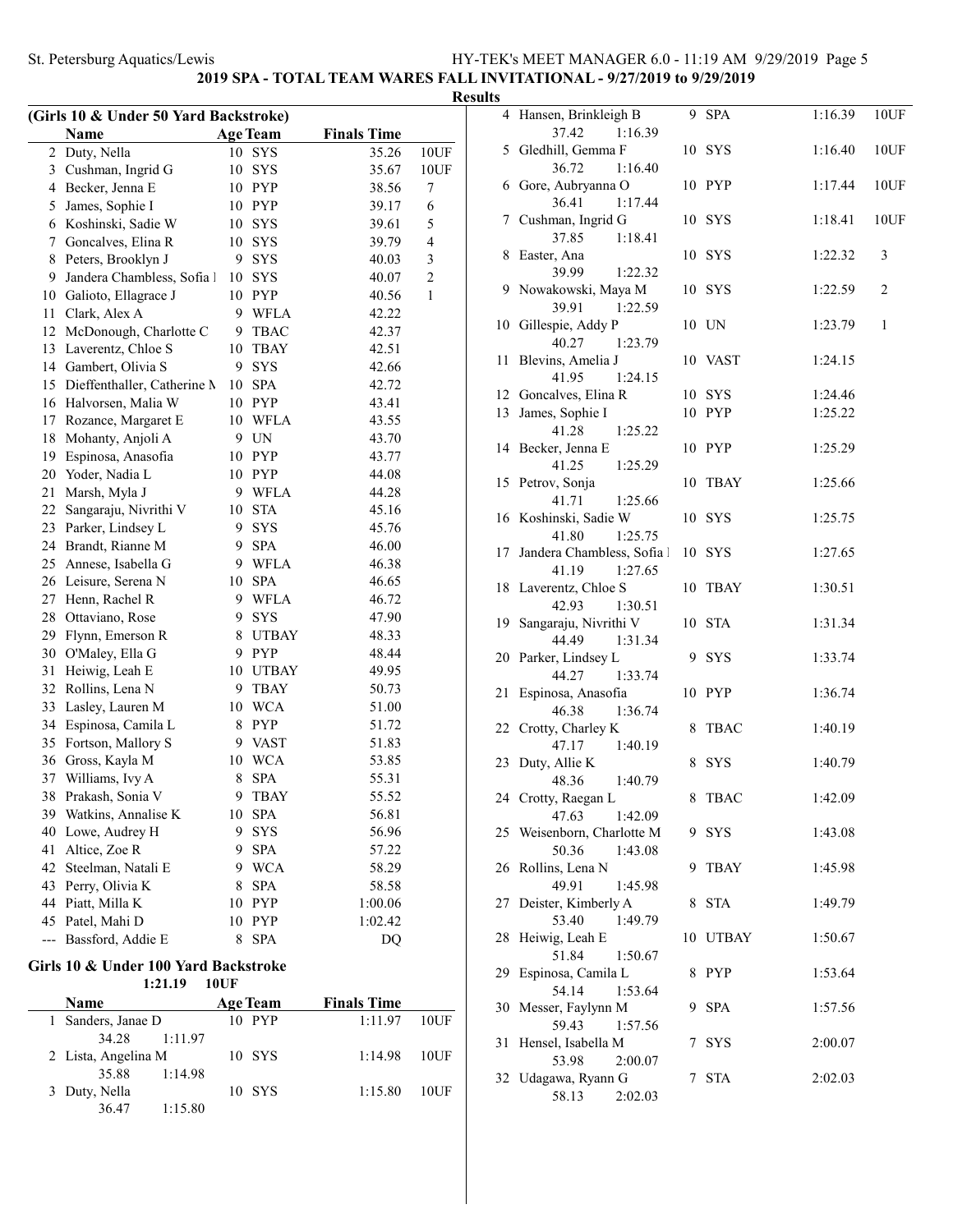**2019 SPA - TOTAL TEAM WARES FALL INVITATIONAL - 9/27/2019 to 9/29/2019**

**Results**

| (Girls 10 & Under 100 Yard Backstroke) |                        |                 |                    |  |  |  |
|----------------------------------------|------------------------|-----------------|--------------------|--|--|--|
|                                        | Name                   | <b>Age Team</b> | <b>Finals Time</b> |  |  |  |
|                                        | 33 Batten, Skylar P    | 6 PYP           | 2:19.44            |  |  |  |
|                                        | 2:19.44<br>1:05.72     |                 |                    |  |  |  |
|                                        | 34 Bizwell, Caroline A | TBAY            | 2:34.07            |  |  |  |
|                                        | 1:11.74<br>2:34.07     |                 |                    |  |  |  |
|                                        | --- Elsberry, Tatum E  | 10 SYS          | DO                 |  |  |  |
|                                        | 48.27<br>DO            |                 |                    |  |  |  |
|                                        | --- Mohanty, Anjoli A  | UN              | DO.                |  |  |  |
|                                        |                        |                 |                    |  |  |  |

### **Girls 10 & Under 25 Yard Breaststroke**

J.

|    | Name                          |    | <b>Age Team</b> | <b>Finals Time</b> |                |
|----|-------------------------------|----|-----------------|--------------------|----------------|
|    | 1 Dieffenthaller, Catherine N | 10 | <b>SPA</b>      | 19.21              | 11             |
|    | Westerberg, Kendal L          | 10 | <b>SPA</b>      | 22.75              | 9              |
|    | 3 Leisure, Serena N           | 10 | <b>SPA</b>      | 22.83              | 8              |
| 4  | LaRotonda, Katie A            | 10 | <b>SPA</b>      | 24.38              | 7              |
|    | 5 Tyler, Layla J              | 10 | <b>SPA</b>      | 26.03              | 6              |
| 6  | Wallace, Leila J              | 9  | <b>SPA</b>      | 26.06              | 5              |
| 7  | Brandt, Rianne M              | 9  | <b>SPA</b>      | 26.11              | 4              |
| 8  | Halvorsen, Malia W            | 10 | <b>PYP</b>      | 26.15              | 3              |
| 9  | Lasley, Lauren M              | 10 | <b>WCA</b>      | 26.35              | $\overline{2}$ |
| 10 | Annese, Isabella G            | 9  | WFLA            | 27.39              | 1              |
| 11 | Gross, Kayla M                | 10 | <b>WCA</b>      | 27.75              |                |
| 12 | Steelman, Natali E            | 9  | WCA             | 28.33              |                |
| 13 | O'Maley, Ella G               | 9  | <b>PYP</b>      | 29.60              |                |
| 14 | Flynn, Emerson R              | 8  | <b>UTBAY</b>    | 29.98              |                |
|    | Patel, Mahi D                 | 10 | <b>PYP</b>      | DO                 |                |

### **Girls 10 & Under 50 Yard Breaststroke**

**37.99 10-E 39.89 9-E**

|    | 41.99                       | <b>10UF</b> |                 |                    |       |
|----|-----------------------------|-------------|-----------------|--------------------|-------|
|    | Name                        |             | <b>Age Team</b> | <b>Finals Time</b> |       |
| 1  | Lista, Angelina M           | 10          | <b>SYS</b>      | 38.15              | $9-E$ |
| 2  | Nowakowski, Maya M          | 10          | SYS             | 38.72              | $9-E$ |
| 3  | Petrov, Sonja               | 10          | <b>TBAY</b>     | 40.15              | 10UF  |
| 4  | Dieffenthaller, Catherine N | 10          | <b>SPA</b>      | 40.56              | 10UF  |
| 5  | Easter, Ana                 | 10          | <b>SYS</b>      | 42.80              | 6     |
| 6  | Tilky, Karolina S           | 9           | <b>SPA</b>      | 43.47              | 5     |
| 7  | Adams, Kate E               | 10          | <b>PYP</b>      | 43.70              | 4     |
| 8  | Cushman, Ingrid G           | 10          | <b>SYS</b>      | 44.16              | 3     |
| 9  | Mohanty, Anjoli A           | 9           | <b>UN</b>       | 44.82              | 2     |
| 10 | Koshinski, Sadie W          | 10          | <b>SYS</b>      | 44.89              | 1     |
| 11 | Sangaraju, Nivrithi V       | 10          | <b>STA</b>      | 45.41              |       |
| 12 | Goncalves, Elina R          | 10          | <b>SYS</b>      | 46.64              |       |
| 13 | Laverentz, Chloe S          | 10          | <b>TBAY</b>     | 46.65              |       |
| 14 | Clark, Alex A               | 9           | <b>WFLA</b>     | 47.37              |       |
| 15 | Becker, Jenna E             | 10          | <b>PYP</b>      | 47.74              |       |
| 16 | Duty, Nella                 | 10          | <b>SYS</b>      | 47.88              |       |
| 17 | Jandera Chambless, Sofia 1  | 10          | <b>SYS</b>      | 49.26              |       |
| 18 | Parker, Lindsey L           | 9           | <b>SYS</b>      | 49.91              |       |
| 19 | Rocha, Haley A              | 8           | <b>SPA</b>      | 50.83              |       |
| 20 | McDonough, Charlotte C      | 9           | <b>TBAC</b>     | 52.44              |       |
| 21 | Espinosa, Anasofia          | 10          | <b>PYP</b>      | 52.83              |       |
| 22 | Rollins, Lena N             | 9           | <b>TBAY</b>     | 53.16              |       |
| 23 | Williams, Ivy A             | 8           | <b>SPA</b>      | 53.96              |       |
| 24 | Henn, Rachel R              | 9           | <b>WFLA</b>     | 54.45              |       |

|    | 25 Elsberry, Tatum E       | 10 | <b>SYS</b>   | 56.99   |
|----|----------------------------|----|--------------|---------|
|    | 26 Crotty, Charley K       | 8  | <b>TBAC</b>  | 57.19   |
| 27 | Crotty, Raegan L           | 8  | <b>TBAC</b>  | 58.52   |
|    | 28 Maloney, Sophia A       | 8  | <b>TBAC</b>  | 59.80   |
| 29 | Heiwig, Leah E             | 10 | <b>UTBAY</b> | 1:00.05 |
| 30 | Hensel, Isabella M         | 7  | <b>SYS</b>   | 1:01.33 |
| 31 | Piatt, Milla K             | 10 | <b>PYP</b>   | 1:01.64 |
|    | 32 Gillespie, Blake D      | 6  | UN           | 1:03.46 |
|    | 33 Weisenborn, Charlotte M | 9  | <b>SYS</b>   | 1:03.53 |
|    | Espinosa, Camila L<br>34   | 8  | <b>PYP</b>   | 1:04.57 |
|    | 35 Udagawa, Ryann G        | 7  | <b>STA</b>   | 1:05.26 |
|    | 36 Hudson, Alice C         | 8  | <b>TBAC</b>  | 1:06.52 |
| 37 | Batten, Skylar P           | 6  | <b>PYP</b>   | 1:11.14 |
|    | Duty, Allie K<br>38        | 8  | <b>SYS</b>   | 1:12.46 |
|    | Deister, Kimberly A        | 8  | <b>STA</b>   | DO      |
|    | Bizwell, Caroline A        | 7  | TBAY         | DO      |
|    | --- Watkins, Annalise K    | 10 | SPA          | NS      |

### **Girls 10 & Under 100 Yard Breaststroke**

**1:33.39 10UF**

|    | <b>Name</b>                          |   | <b>Age Team</b> | <b>Finals Time</b> |                |
|----|--------------------------------------|---|-----------------|--------------------|----------------|
|    | 1 Sanders, Janae D                   |   | 10 PYP          | 1:26.62            | 10UF           |
|    | 40.79<br>1:26.62                     |   |                 |                    |                |
|    | 2 Nowakowski, Maya M                 |   | 10 SYS          | 1:26.64            | 10UF           |
|    | 41.70<br>1:26.64                     |   |                 |                    |                |
|    | 3 Petrov, Sonja                      |   | 10 TBAY         | 1:28.28            | 10UF           |
|    | 41.58<br>1:28.28                     |   |                 |                    |                |
|    | 4 Easter, Ana                        |   | 10 SYS          | 1:28.87            | 10UF           |
|    | 42.56<br>1:28.87                     |   |                 |                    |                |
|    | 5 Dieffenthaller, Catherine M        |   | 10 SPA          | 1:28.97            | 10UF           |
|    | 41.23<br>1:28.97                     |   |                 |                    |                |
|    | 6 Gore, Aubryanna O                  |   | 10 PYP          | 1:30.47            | 10UF           |
|    | 42.53<br>1:30.47                     |   |                 |                    |                |
| 7  | Gillespie, Addy P                    |   | 10 UN           | 1:31.33            | 10UF           |
|    | 45.24<br>1:31.33                     |   |                 |                    |                |
| 8  | Blevins, Amelia J                    |   | 10 VAST         | 1:37.34            | 3              |
|    | 46.23<br>1:37.34                     |   |                 |                    |                |
|    | 9 Mohanty, Anjoli A                  |   | 9 UN            | 1:37.35            | $\mathfrak{2}$ |
|    | 44.50<br>1:37.35                     |   |                 |                    |                |
| 10 | Sangaraju, Nivrithi V                |   | 10 STA          | 1:42.08            | $\mathbf{1}$   |
|    | 49.09<br>1:42.08                     |   |                 |                    |                |
|    | 11 Laverentz, Chloe S                |   | 10 TBAY         | 1:42.41            |                |
|    | 48.13<br>1:42.41                     |   |                 |                    |                |
|    | 12 Galioto, Ellagrace J              |   | 10 PYP          | 1:42.59            |                |
|    | 49.11<br>1:42.59                     |   |                 |                    |                |
|    | 13 Jandera Chambless, Sofia l        |   | 10 SYS          | 1:44.55            |                |
|    | 50.42<br>1:44.55                     |   |                 |                    |                |
|    | 14 Parker, Lindsey L                 | 9 | SYS             | 1:44.89            |                |
|    | 49.02<br>1:44.89                     | 9 | <b>WFLA</b>     | 1:45.17            |                |
|    | 15 Clark, Alex A<br>49.76<br>1:45.17 |   |                 |                    |                |
|    | 16 Rozance, Margaret E               |   | 10 WFLA         | 1:48.11            |                |
|    | 49.74<br>1:48.11                     |   |                 |                    |                |
| 17 | Ingram, Milena L                     |   | 10 SYS          | 1:48.85            |                |
|    | 51.58<br>1:48.85                     |   |                 |                    |                |
| 18 | Espinosa, Anasofia                   |   | 10 PYP          | 1:51.29            |                |
|    | 52.78<br>1:51.29                     |   |                 |                    |                |
|    |                                      |   |                 |                    |                |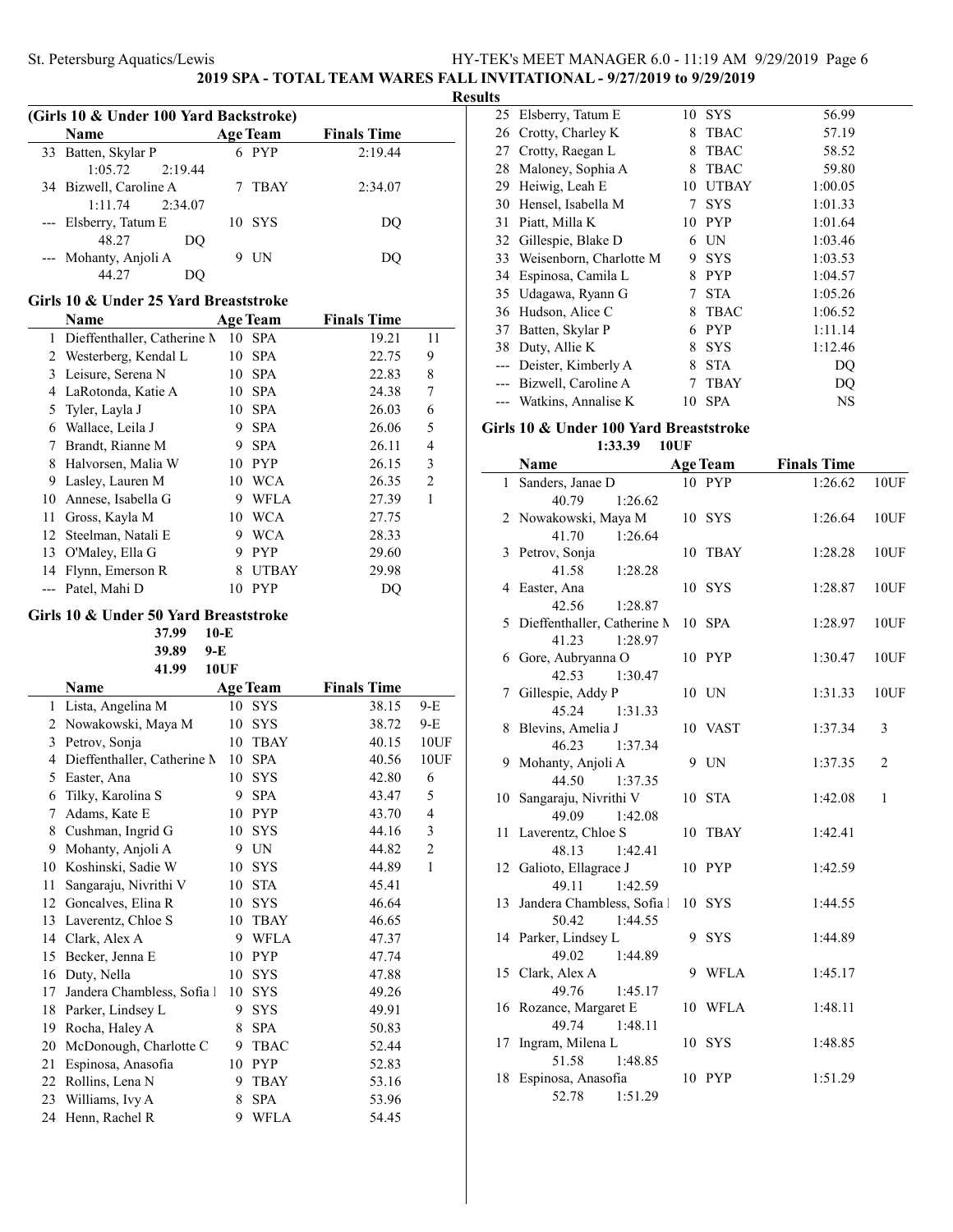**2019 SPA - TOTAL TEAM WARES FALL INVITATIONAL - 9/27/2019 to 9/29/2019**

### **Results**

 $\overline{\phantom{a}}$ 

| (Girls 10 & Under 100 Yard Breaststroke) |                           |    |                 |                    |  |
|------------------------------------------|---------------------------|----|-----------------|--------------------|--|
|                                          | Name                      |    | <b>Age Team</b> | <b>Finals Time</b> |  |
|                                          | 19 Ottaviano, Rose        |    | 9 SYS           | 1:54.28            |  |
|                                          | 54.41<br>1:54.28          |    |                 |                    |  |
|                                          | 20 Fortson, Mallory S     |    | 9 VAST          | 1:56.02            |  |
|                                          | 53.21<br>1:56.02          |    |                 |                    |  |
|                                          | 21 Henn, Rachel R         | 9  | WFLA            | 1:56.20            |  |
|                                          | 54.46<br>1:56.20          |    |                 |                    |  |
|                                          | 22 Rollins, Lena N        |    | 9 TBAY          | 1:56.59            |  |
|                                          | 55.66<br>1:56.59          |    |                 |                    |  |
|                                          | 23 McDonough, Charlotte C |    | 9 TBAC          | 2:02.19            |  |
|                                          | 54.86<br>2:02.19          |    |                 |                    |  |
|                                          | 24 Heiwig, Leah E         |    | 10 UTBAY        | 2:05.28            |  |
|                                          | 59.57<br>2:05.28          |    |                 |                    |  |
|                                          | 25 Gambert, Olivia S      |    | 9 SYS           | 2:10.09            |  |
|                                          | 1:01.07<br>2:10.09        |    |                 |                    |  |
|                                          | --- Altice, Zoe R         |    | 9 SPA           | DO                 |  |
|                                          | 1:11.42                   | DQ |                 |                    |  |
|                                          | --- Prakash, Sonia V      | 9  | <b>TBAY</b>     | DQ                 |  |
|                                          | 55.13                     | DQ |                 |                    |  |
|                                          | --- Lowe, Audrey H        |    | 9 SYS           | DQ                 |  |
|                                          | 1:16.84                   | DQ |                 |                    |  |
|                                          | --- Westerberg, Kendal L  |    | 10 SPA          | DO                 |  |
|                                          | 49.54                     | DQ |                 |                    |  |
|                                          |                           |    |                 |                    |  |

### **Girls 10 & Under 25 Yard Butterfly**

|   | Name                     |    | <b>Age Team</b> | <b>Finals Time</b> |    |
|---|--------------------------|----|-----------------|--------------------|----|
|   | Jandera Chambless, Sofia | 10 | <b>SYS</b>      | 17.51              | 11 |
|   | 2 Tilky, Karolina S      | 9  | <b>SPA</b>      | 18.37              | 9  |
|   | 3 O'Maley, Ella G        | 9  | <b>PYP</b>      | 23.50              | 8  |
|   | 4 Marsh, Myla J          | 9  | WFLA            | 23.59              | 7  |
|   | 5 Lasley, Lauren M       | 10 | <b>WCA</b>      | 23.68              | 6  |
| 6 | Gross, Kayla M           | 10 | <b>WCA</b>      | 29.73              | 5  |
|   | 7 Altice, Zoe R          | 9  | <b>SPA</b>      | 31.79              | 4  |
|   | 8 Lowe, Audrey H         | 9  | <b>SYS</b>      | 34.77              | 3  |
|   | --- Wallace, Leila J     | 9  | <b>SPA</b>      | DO                 |    |
|   | --- Steelman, Natali E   | 9  | <b>WCA</b>      | DO                 |    |
|   | --- Ovadia, Eva I        |    | <b>SPA</b>      | <b>SCR</b>         |    |

### **Girls 10 & Under 50 Yard Butterfly**

|    | 32.49              | $10-E$            |                    |                |
|----|--------------------|-------------------|--------------------|----------------|
|    | 34.39              | 9-E               |                    |                |
|    | 35.99              | 10UF              |                    |                |
|    | Name               | <b>Age Team</b>   | <b>Finals Time</b> |                |
| 1  | Sanders, Janae D   | 10<br><b>PYP</b>  | 30.59              | $10-E$         |
| 2  | Lista, Angelina M  | <b>SYS</b><br>10  | 30.79              | $10-E$         |
| 3  | Gledhill, Gemma F  | <b>SYS</b><br>10  | 33.05              | 9-E            |
| 4  | Gore, Aubryanna O  | <b>PYP</b><br>10  | 34.16              | 9-E            |
| 5  | Gillespie, Addy P  | UN<br>10          | 34.35              | 9-E            |
| 6  | Nowakowski, Maya M | <b>SYS</b><br>10  | 35.10              | 10UF           |
| 7  | Petrov, Sonja      | 10<br>TBAY        | 35.46              | 10UF           |
| 8  | Goncalves, Elina R | <b>SYS</b><br>10  | 36.89              | 3              |
| 9  | James, Sophie I    | <b>PYP</b><br>10  | 38.88              | $\overline{2}$ |
| 10 | Peters, Brooklyn J | <b>SYS</b><br>9   | 40.16              | 1              |
| 11 | Blevins, Amelia J  | <b>VAST</b><br>10 | 40.26              |                |
| 12 | Laverentz, Chloe S | <b>TBAY</b><br>10 | 41.10              |                |
| 13 | Koshinski, Sadie W | 10<br><b>SYS</b>  | 42.08              |                |
| 14 | Espinosa, Anasofia | <b>PYP</b><br>10  | 43.50              |                |
|    |                    |                   |                    |                |

| Mohanty, Anjoli A       | 9  | UN          | 43.97   |
|-------------------------|----|-------------|---------|
| Halvorsen, Malia W      | 10 | <b>PYP</b>  | 44.17   |
| McDonough, Charlotte C  | 9  | <b>TBAC</b> | 45.38   |
| Yoder, Nadia L          | 10 | <b>PYP</b>  | 47.12   |
| Parker, Lindsey L       | 9  | <b>SYS</b>  | 48.23   |
| Henn, Rachel R          | 9  | <b>WFLA</b> | 49.10   |
| Ingram, Milena L        | 10 | <b>SYS</b>  | 49.13   |
| Rozance, Margaret E     | 10 | <b>WFLA</b> | 49.21   |
| Brandt, Rianne M        | 9  | <b>SPA</b>  | 49.88   |
| Ottaviano, Rose         | 9  | <b>SYS</b>  | 50.41   |
| Leisure, Serena N<br>25 | 10 | <b>SPA</b>  | 50.64   |
| Annese, Isabella G      | 9  | WFLA        | 51.45   |
| Gambert, Olivia S       | 9  | <b>SYS</b>  | 52.44   |
| Rollins, Lena N         | 9  | <b>TBAY</b> | 52.78   |
| Flynn, Emerson R        | 8  |             | 53.30   |
| Williams, Ivy A         | 8  | <b>SPA</b>  | 55.61   |
| Prakash, Sonia V        | 9  | <b>TBAY</b> | 55.77   |
| Novak, Gabriella E      | 6  | <b>SPA</b>  | 57.44   |
| Fortson, Mallory S      | 9  | <b>VAST</b> | 57.65   |
| Piatt, Milla K          | 10 | <b>PYP</b>  | 1:04.20 |
| Heiwig, Leah E          | 10 | UTBAY       | 1:05.11 |
| Hudson, Alice C         | 8  | <b>TBAC</b> | 1:08.30 |
|                         |    |             | UTBAY   |

### **Girls 10 & Under 100 Yard Butterfly 1:23.99 10UF**

|              | <b>Name</b>           | <b>Age Team</b>  | <b>Finals Time</b> |      |
|--------------|-----------------------|------------------|--------------------|------|
| $\mathbf{1}$ | Sanders, Janae D      | 10 PYP           | 1:12.26            | 10UF |
|              | 1:12.26<br>33.31      |                  |                    |      |
|              | 2 Gledhill, Gemma F   | $10$ SYS         | 1:13.55            | 10UF |
|              | 34.23<br>1:13.55      |                  |                    |      |
|              | 3 Lista, Angelina M   | 10 SYS           | 1:18.50            | 10UF |
|              | 1:18.50<br>36.16      |                  |                    |      |
|              | 4 Gore, Aubryanna O   | 10 PYP           | 1:23.69            | 10UF |
|              | 36.97<br>1:23.69      |                  |                    |      |
| 5            | Gillespie, Addy P     | $10$ UN          | 1:25.96            | 6    |
|              | 42.30<br>1:25.96      |                  |                    |      |
|              | 6 Blevins, Amelia J   | 10 VAST          | 1:32.80            | 5    |
|              | 41.68<br>1:32.80      |                  |                    |      |
| 7            | Sangaraju, Nivrithi V | $10$ STA         | 1:38.24            | 4    |
|              | 1:38.24<br>45.50      |                  |                    |      |
|              | Adams, Kate E         | <b>PYP</b><br>10 | DО                 |      |
|              | 38.20<br>DO           |                  |                    |      |

#### **Girls 10 & Under 100 Yard IM 1:19.99 10UF**

|   | Name                 | <b>Age Team</b> | <b>Finals Time</b> |      |
|---|----------------------|-----------------|--------------------|------|
|   | 1 Sanders, Janae D   | 10 PYP          | 1:11.82            | 10UF |
|   | 33.02<br>1:11.82     |                 |                    |      |
|   | 2 Lista, Angelina M  | 10 SYS          | 1:14.74            | 10UF |
|   | 33.83<br>1:14.74     |                 |                    |      |
|   | 3 Gore, Aubryanna O  | 10 PYP          | 1:15.52            | 10UF |
|   | 34.69 1:15.52        |                 |                    |      |
| 4 | Gledhill, Gemma F    | 10 SYS          | 1:15.68            | 10UF |
|   | 35.29<br>1:15.68     |                 |                    |      |
|   | 5 Nowakowski, Maya M | 10 SYS          | 1:16.76            | 10UF |
|   | 1:16.76<br>37.65     |                 |                    |      |
| 6 | Gillespie, Addy P    | - UN<br>10      | 1:18.97            | 10UF |
|   | 1:18.97<br>38.12     |                 |                    |      |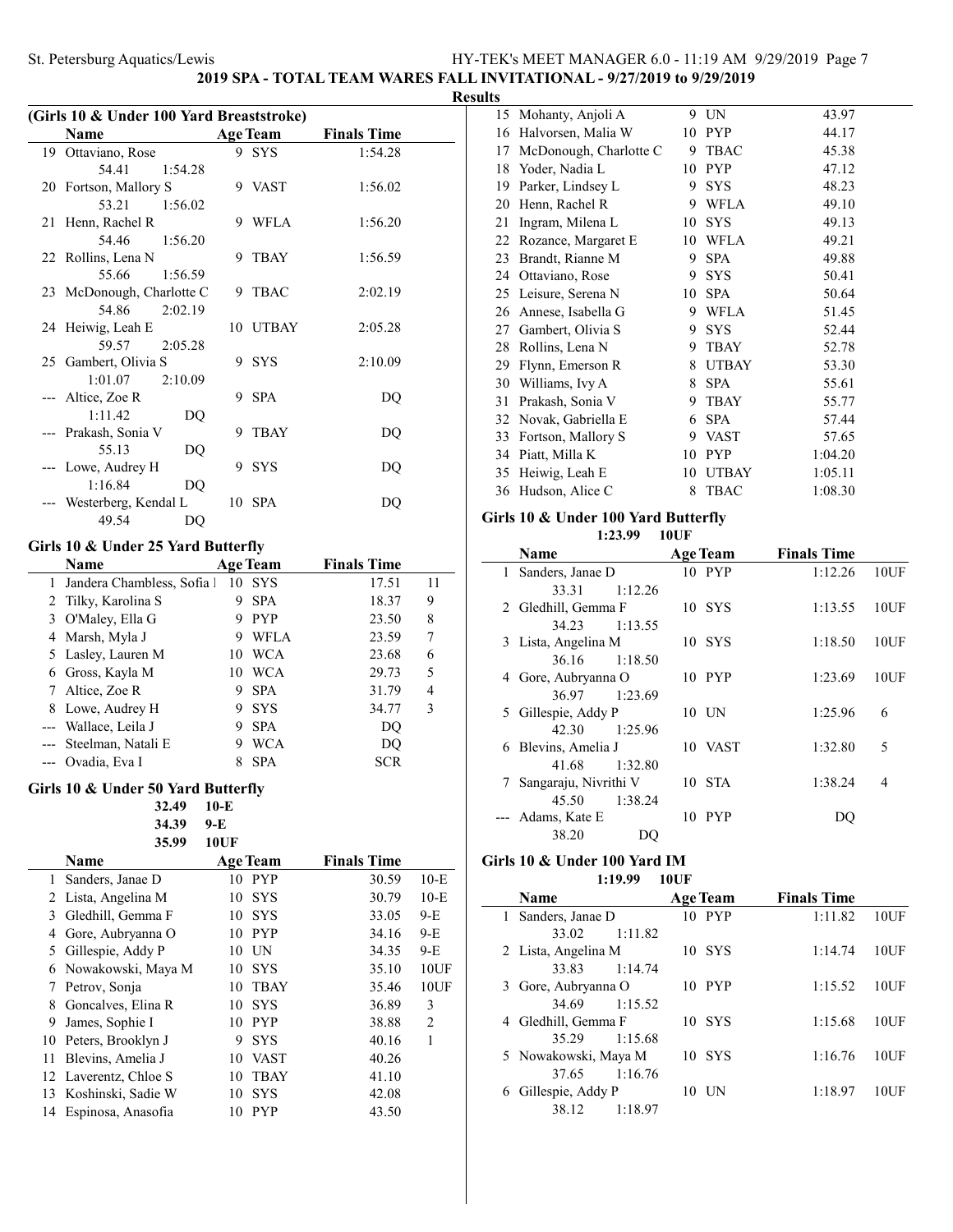**2019 SPA - TOTAL TEAM WARES FALL INVITATIONAL - 9/27/2019 to 9/29/2019**

### **Results**

|    | (Girls 10 & Under 100 Yard IM)              |    |                 |                    |   |  |  |
|----|---------------------------------------------|----|-----------------|--------------------|---|--|--|
|    | Name                                        |    | <b>Age Team</b> | <b>Finals Time</b> |   |  |  |
| 7  | Duty, Nella                                 | 10 | SYS             | 1:21.07            | 4 |  |  |
|    | 35.84<br>1:21.07                            |    |                 |                    |   |  |  |
| 8  | Adams, Kate E                               |    | 10 PYP          | 1:21.12            | 3 |  |  |
|    | 39.36<br>1:21.12                            |    |                 |                    |   |  |  |
|    | 9 Cushman, Ingrid G                         |    | 10 SYS          | 1:21.24            | 2 |  |  |
|    | 37.21<br>1:21.24                            |    |                 |                    |   |  |  |
| 10 | Blevins, Amelia J                           |    | 10 VAST         | 1:25.20            | 1 |  |  |
|    | 1:25.20<br>41.66                            |    |                 |                    |   |  |  |
| 11 | Jandera Chambless, Sofia 1                  |    | 10 SYS          | 1:27.19            |   |  |  |
|    | 38.80<br>1:27.19                            |    |                 |                    |   |  |  |
| 12 | Galioto, Ellagrace J                        |    | 10 PYP          | 1:29.46            |   |  |  |
|    | 43.90<br>1:29.46                            |    |                 |                    |   |  |  |
| 13 | Sangaraju, Nivrithi V                       |    | 10 STA          | 1:29.63            |   |  |  |
|    | 43.54<br>1:29.63                            |    |                 |                    |   |  |  |
| 14 | Becker, Jenna E                             |    | 10 PYP          | 1:29.78            |   |  |  |
|    | 41.69<br>1:29.78                            |    |                 |                    |   |  |  |
| 15 | Mohanty, Anjoli A                           | 9  | UN              | 1:30.31            |   |  |  |
|    | 43.62<br>1:30.31                            |    |                 |                    |   |  |  |
|    | 16 Parker, Lindsey L                        | 9  | <b>SYS</b>      | 1:34.26            |   |  |  |
|    | 45.75<br>1:34.26                            |    |                 |                    |   |  |  |
| 17 | Clark, Alex A                               | 9  | WFLA            | 1:34.66            |   |  |  |
|    | 45.75<br>1:34.66                            |    |                 |                    |   |  |  |
| 18 | Rozance, Margaret E                         |    | 10 WFLA         | 1:35.08            |   |  |  |
|    | 46.23<br>1:35.08                            |    |                 |                    |   |  |  |
| 19 | Gambert, Olivia S                           | 9  | <b>SYS</b>      | 1:40.40            |   |  |  |
|    | 46.16<br>1:40.40                            |    |                 |                    |   |  |  |
| 20 | Rocha, Haley A                              | 8  | <b>SPA</b>      | 1:41.28            |   |  |  |
|    | 49.07<br>1:41.28                            |    |                 |                    |   |  |  |
| 21 | Brandt, Rianne M                            | 9  | <b>SPA</b>      | 1:43.20            |   |  |  |
|    | 48.16<br>1:43.20                            |    |                 |                    |   |  |  |
| 22 | Stein, Danielle M                           | 10 | <b>TBAY</b>     | 1:44.94            |   |  |  |
| 23 | 49.69<br>1:44.94<br>Weisenborn, Charlotte M |    |                 |                    |   |  |  |
|    | 52.97<br>1:52.29                            | 9  | <b>SYS</b>      | 1:52.29            |   |  |  |
| 24 | Duty, Allie K                               | 8  | <b>SYS</b>      | 1:55.54            |   |  |  |
|    | 56.79<br>1:55.54                            |    |                 |                    |   |  |  |
| 25 | Parker, Landry K                            | 6  | <b>SYS</b>      | 2:21.00            |   |  |  |
|    | 1:14.37<br>2:21.00                          |    |                 |                    |   |  |  |
|    | 26 McGill, Lyla C                           | 8  | <b>SYS</b>      | 2:21.04            |   |  |  |
|    | 1:10.66<br>2:21.04                          |    |                 |                    |   |  |  |
|    | Messer, Faylynn M                           | 9  | <b>SPA</b>      | DQ                 |   |  |  |
|    | 1:02.86<br>DQ                               |    |                 |                    |   |  |  |
|    | --- Hudson, Alice C                         | 8  | <b>TBAC</b>     | <b>NS</b>          |   |  |  |
|    |                                             |    |                 |                    |   |  |  |

### **Girls 10 & Under 100 Yard Freestyle Relay**

| Team                  | Relav | <b>Finals Time</b>               |
|-----------------------|-------|----------------------------------|
| <b>PYP</b>            | А     | 59.21<br>22.                     |
| 1) Becker, Jenna E 10 |       | 2) Gore, Aubryanna O 10          |
| 3) Yoder, Nadia L 10  |       | 4) Sanders, Janae D 10           |
| 30.63<br>59.21        |       |                                  |
| 2 SPA                 | A     | 1:04.58<br>18                    |
| 1) Brandt, Rianne M 9 |       | 2) Dieffenthaller, Catherine M 1 |
| 3) Rocha, Haley A 8   |       | 4) Hansen, Brinkleigh B 9        |
| 32.82<br>1:04.58      |       |                                  |

| $\mathcal{E}$ | <b>PYP</b>                | 1:08.50<br>B               | 16             |
|---------------|---------------------------|----------------------------|----------------|
|               | 1) Halvorsen, Malia W 10  | 2) Espinosa, Camila L 8    |                |
|               | 3) Piatt, Milla K 10      | 4) James, Sophie I 10      |                |
|               | 35.63<br>1:08.50          |                            |                |
|               | 4 SPA                     | 1:13.32<br>B               | 14             |
|               | 1) Sango, Harper L 8      | 2) Novak, Gabriella E 6    |                |
|               | 3) LaRotonda, Katie A 10  | 4) Westerberg, Kendal L 10 |                |
|               | 39.31<br>1:13.32          |                            |                |
|               | 5 WCA                     | A<br>1:16.02               | 12             |
|               | 1) Ross, Skyler L 8       | 2) Lasley, Lauren M 10     |                |
|               | 3) Berry, Faith H 7       | 4) Gross, Kayla M 10       |                |
|               | 43.15<br>1:16.02          |                            |                |
| 6             | <b>SPA</b>                | $\mathcal{C}$<br>1:17.71   | 10             |
|               | 1) Williams, Ivy A 8      | 2) Ho, Valentina R 7       |                |
|               | 3) Wallace, Leila J 9     | 4) Spinale, Sophie V 7     |                |
|               | 45.04<br>1:17.71          |                            |                |
| 7             | <b>SPA</b>                | F<br>1:21.06               | 8              |
|               | 1) Tyler, Layla J 10      | 2) Tilky, Karolina S 9     |                |
|               | 3) Bassford, Kaitlyn M 5  | 4) Leisure, Serena N 10    |                |
|               | 33.78<br>1:21.06          |                            |                |
| 8             | <b>SPA</b>                | 1:41.89<br>D               | 6              |
|               | 1) Altice, Zoe R 9        | 2) Shukla, Vaishnavi 8     |                |
|               | 3) Ovadia, Eva I 8        | 4) Mistak, Julia N 7       |                |
| 9             | <b>WCA</b>                | B<br>1:58.10               | 4              |
|               | 1) Schutte, Sabrina M 7   | 2) Steelman, Natali E 9    |                |
|               | 3) Goetze, Olivia D 7     | 4) Bisanz, Annalise S 6    |                |
|               | 48.79<br>1:58.10          |                            |                |
| 10            | <b>SPA</b>                | E<br>2:53.43               | $\overline{2}$ |
|               | 1) Rodriguez, Phoenix W 8 | 2) Ludlow, Violet Mae B 6  |                |
|               | 3) Perry, Eliana M 5      | 4) Bozeman, Piper J 7      |                |
|               | 1:30.99<br>2:53.43        |                            |                |
|               |                           |                            |                |

### **Girls 11-12 50 Yard Freestyle**

| $26.79$ 12-E<br>$27.39$ 12-F<br>28.19 11-F<br>28.89 11-E |
|----------------------------------------------------------|

|    | Name                   |    | <b>Age Team</b> | <b>Finals Time</b> |              |
|----|------------------------|----|-----------------|--------------------|--------------|
| 1  | Billitto, Brooke D     | 11 | WFLA            | 26.25              | $12-E$       |
| 2  | Doig, Natalie M        | 12 | <b>TCSC</b>     | 27.19              | $12-F$       |
| 3  | Mandzik, Amaja E       | 12 | <b>SPA</b>      | 27.78              | $11-F$       |
| 4  | Jones, Hattie F        | 12 | <b>PYP</b>      | 28.13              | $11-F$       |
| 5  | Leach, Riley A         | 12 | <b>SYS</b>      | 28.38              | 11-E         |
| 6  | Lawrence, Zinnia M     | 12 | <b>SYS</b>      | 28.46              | 11-E         |
| 7  | McDonald, Allison L    | 12 | <b>WFLA</b>     | 28.81              | 11-E         |
| 8  | Thomas, Ava K          | 12 | <b>VAST</b>     | 28.97              | 3            |
| 9  | Henkel, Sara K         | 11 | WFLA            | 29.13              | 2            |
| 10 | Aten, Danica N         | 11 | <b>SYS</b>      | 29.21              | $\mathbf{1}$ |
| 11 | Marsala, Chase M       | 11 | <b>WFLA</b>     | 29.79              |              |
| 12 | Hansen, Karrington L   | 11 | <b>SPA</b>      | 29.87              |              |
| 13 | Castaldi, Olivia       | 11 | <b>TBAY</b>     | 30.00              |              |
| 14 | Blevins, Stella F      | 12 | <b>VAST</b>     | 30.18              |              |
| 15 | Twomey, Mary G         | 12 | <b>TCSC</b>     | 30.32              |              |
| 16 | Ling, Anna S           | 11 | <b>PYP</b>      | 30.46              |              |
| 17 | Milburn, Makala        | 11 | <b>SYS</b>      | 30.61              |              |
| 18 | Chung, Allie R         | 11 | <b>SYS</b>      | 31.05              |              |
| 19 | Burtak, Anya M         | 11 | <b>SYS</b>      | 31.47              |              |
| 20 | Blevins, Ann Harrell H | 12 | <b>VAST</b>     | 31.55              |              |
| 21 | Custer, Clare L        | 11 | <b>SYS</b>      | 31.73              |              |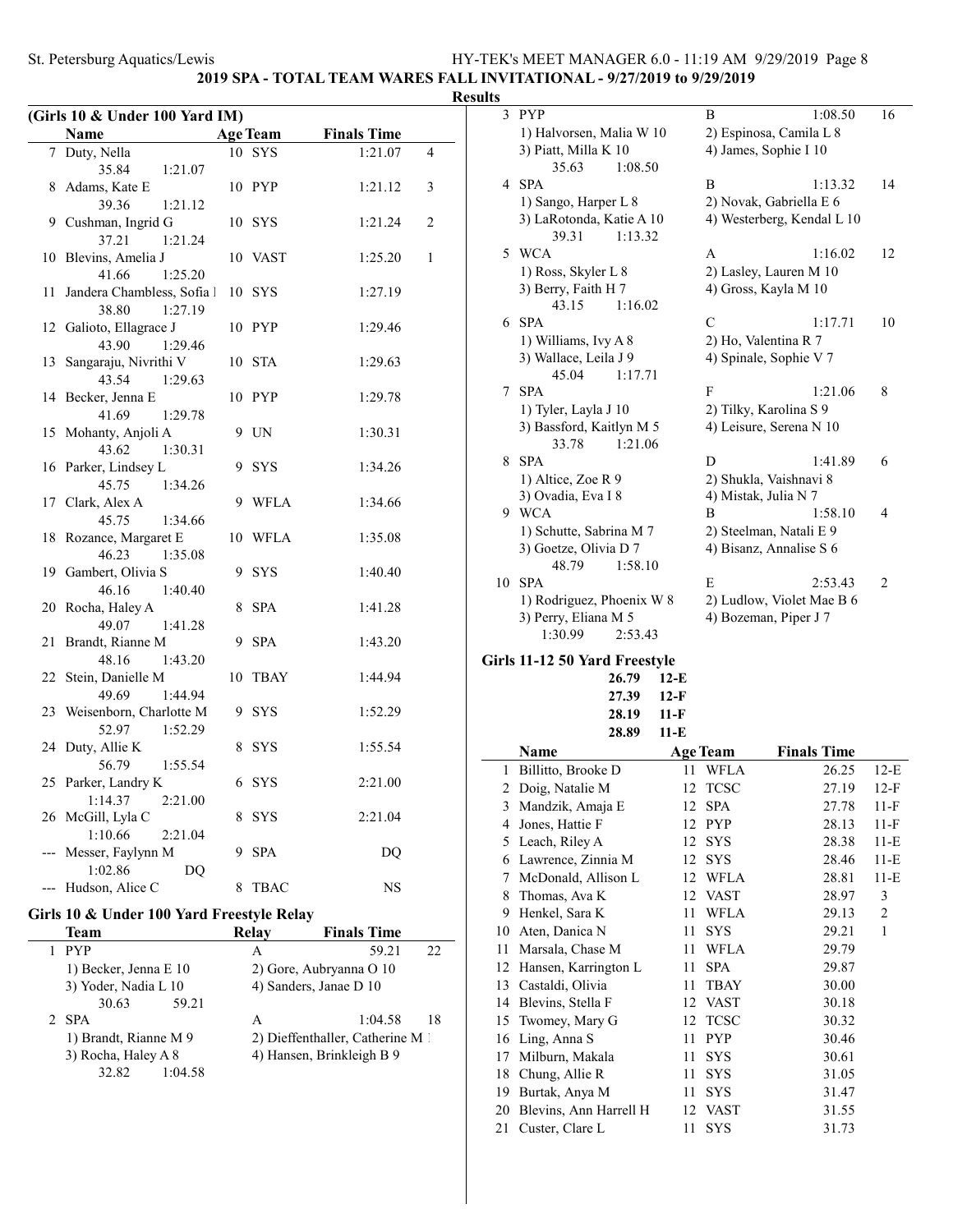### **2019 SPA - TOTAL TEAM WARES FALL INVITATIONAL - 9/27/2019 to 9/29/2019**

### **Results**

|    | (Girls 11-12 50 Yard Freestyle) |                 |             |                    |  |
|----|---------------------------------|-----------------|-------------|--------------------|--|
|    | <b>Name</b>                     | <b>Age Team</b> |             | <b>Finals Time</b> |  |
|    | 22 Harper, Gabby M              |                 | 12 SYS      | 32.62              |  |
|    | 23 Noga, Mary E                 | 11              | <b>SPA</b>  | 32.86              |  |
| 24 | Bartling, Alexa G               | 11              | <b>PYP</b>  | 32.87              |  |
| 25 | Solak, Jasia D                  |                 | 12 UAAC     | 33.10              |  |
|    | 26 Denny, Katelynn M            |                 | 12 SPA      | 33.20              |  |
| 27 | Santana, Elisabeth E            | 11              | <b>SPA</b>  | 33.76              |  |
| 28 | Morris, Mallory N               |                 | 12 PYP      | 34.20              |  |
| 29 | Walters, Marin R                | 11              | <b>SYS</b>  | 35.04              |  |
| 30 | Nixon, Daisy J                  |                 | 12 SPA      | 35.15              |  |
| 31 | Zajac, Audrey P                 | 11              | <b>TCSC</b> | 35.18              |  |
| 32 | Steil, Bella M                  | 11              | <b>PYP</b>  | 41.03              |  |
| 33 | Collins, Nevin M                | 11              | <b>SPA</b>  | 46.12              |  |
|    | 34 Plouf, Paloma J              |                 | 12 SPA      | 54.61              |  |
|    | Koveraite, Migle                | 11              | WFLA        | <b>NS</b>          |  |

### **Girls 11-12 100 Yard Freestyle**

### **59.49 12-F 1:00.49 11-F**

|              | Name                                | <b>Age Team</b>   | <b>Finals Time</b> |                |
|--------------|-------------------------------------|-------------------|--------------------|----------------|
| $\mathbf{1}$ | Billitto, Brooke D                  | WFLA<br>11        | 56.94              | $12-F$         |
|              | 27.97<br>56.94                      |                   |                    |                |
|              | 2 Eckerman, Maeve A                 | SYS<br>12         | 57.02              | $12-F$         |
|              | 28.03<br>57.02                      |                   |                    |                |
|              | 3 Chung, Gracie S                   | 12<br><b>TBAC</b> | 1:00.89            | 8              |
|              | 29.75<br>1:00.89                    |                   |                    |                |
| 4            | Doig, Natalie M                     | <b>TCSC</b><br>12 | 1:01.14            | 7              |
|              | 29.24<br>1:01.14                    |                   |                    |                |
| 5            | Mandzik, Amaja E                    | <b>SPA</b><br>12  | 1:01.36            | 6              |
|              | 29.33<br>1:01.36                    |                   |                    |                |
|              | 6 Chance, Laila T                   | 12 SYS            | 1:02.56            | 5              |
|              | 30.13<br>1:02.56                    |                   |                    |                |
| 7            | Jones, Hattie F                     | 12 PYP            | 1:02.59            | $\overline{4}$ |
|              | 30.16<br>1:02.59                    |                   |                    |                |
|              | 8 Henkel, Sara K                    | 11 WFLA           | 1:03.35            | 3              |
|              | 30.31<br>1:03.35<br>9 Thomas, Ava K | 12 VAST           | 1:03.86            | $\overline{2}$ |
|              | 30.77<br>1:03.86                    |                   |                    |                |
|              | 10 Leach, Riley A                   | 12 SYS            | 1:03.87            | $\mathbf{1}$   |
|              | 30.45<br>1:03.87                    |                   |                    |                |
|              | 11 Koshinski, Sydney E              | 12 SYS            | 1:04.15            |                |
|              | 31.06<br>1:04.15                    |                   |                    |                |
|              | 12 Hansen, Karrington L             | 11 SPA            | 1:05.58            |                |
|              | 30.87<br>1:05.58                    |                   |                    |                |
|              | 13 Blevins, Stella F                | 12 VAST           | 1:05.76            |                |
|              | 31.67<br>1:05.76                    |                   |                    |                |
|              | 14 Marsala, Chase M                 | <b>WFLA</b><br>11 | 1:06.60            |                |
|              | 31.70<br>1:06.60                    |                   |                    |                |
|              | 15 Blevins, Ann Harrell H           | 12 VAST           | 1:06.85            |                |
|              | 1:06.85<br>32.15                    |                   |                    |                |
|              | 16 Aten, Danica N                   | <b>SYS</b><br>11  | 1:07.92            |                |
|              | 31.24<br>1:07.92                    |                   |                    |                |
|              | 17 Conner, Zharra B                 | 11<br><b>SYS</b>  | 1:09.07            |                |
|              | 33.00<br>1:09.07                    |                   |                    |                |
|              | 18 Custer, Clare L                  | 11<br><b>SYS</b>  | 1:09.20            |                |
|              | 33.94<br>1:09.20                    |                   |                    |                |

|    | 19 Castaldi, Olivia                | 11 | <b>TBAY</b>                                             | 1:09.24 |
|----|------------------------------------|----|---------------------------------------------------------|---------|
|    | 32.28<br>1:09.24                   |    |                                                         |         |
|    | 20 Chung, Allie R                  | 11 | <b>SYS</b>                                              | 1:09.35 |
|    | 33.65<br>1:09.35                   |    |                                                         |         |
|    | 21 Milburn, Makala                 |    | 11 SYS                                                  | 1:09.89 |
|    | 32.31<br>1:09.89                   |    |                                                         |         |
|    | 22 Ulewicz, Charlotte M            | 11 | PYP                                                     | 1:10.22 |
|    | 34.13<br>1:10.22                   |    |                                                         |         |
|    | 23 Purcell, Ashley M               |    | 12 PYP                                                  | 1:10.26 |
| 24 | 33.32<br>1:10.26                   | 12 | <b>TCSC</b>                                             |         |
|    | Twomey, Mary G<br>33.51<br>1:11.41 |    |                                                         | 1:11.41 |
|    | 25 Botes, Caitlyn R                |    | 12 SYS                                                  | 1:11.71 |
|    | 34.56<br>1:11.71                   |    |                                                         |         |
|    | 26 Burtak, Anya M                  | 11 | <b>SYS</b>                                              | 1:12.29 |
|    | 34.90<br>1:12.29                   |    |                                                         |         |
|    | 27 Rollins, Maya                   | 11 | TBAY                                                    | 1:12.47 |
|    | 34.38<br>1:12.47                   |    |                                                         |         |
| 28 | Henn, Natalie V                    | 12 | WFLA                                                    | 1:12.96 |
|    | 35.06<br>1:12.96                   |    |                                                         |         |
| 29 | Bartling, Alexa G                  | 11 | <b>PYP</b>                                              | 1:13.69 |
|    | 34.78<br>1:13.69                   |    |                                                         |         |
|    | 30 Noga, Mary E                    | 11 | <b>SPA</b>                                              | 1:14.72 |
|    | 35.42<br>1:14.72                   |    |                                                         |         |
|    | 31 Williams, Jordyn S              |    | 12 SPA                                                  | 1:16.59 |
|    | 35.78<br>1:16.59                   |    |                                                         |         |
|    | 32 Griffin, Kyra J                 |    | 12 VAST                                                 | 1:16.88 |
|    | 37.19<br>1:16.88                   |    |                                                         |         |
| 33 | Walters, Marin R                   | 11 | SYS                                                     | 1:20.19 |
|    | 37.56<br>1:20.19                   |    |                                                         |         |
| 34 | Zajac, Audrey P                    | 11 | $\ensuremath{\mathsf{T}\mathsf{C}\mathsf{S}\mathsf{C}}$ | 1:28.07 |
|    | 43.43<br>1:28.07                   |    |                                                         |         |
|    | 35 Crotty, Makenna J<br>42.03      | 11 | <b>TBAC</b>                                             | 1:28.90 |
|    | 1:28.90<br>36 Johnson, Aeon        | 11 | <b>SYS</b>                                              | 1:33.13 |
|    | 44.53<br>1:33.13                   |    |                                                         |         |
|    | 37 Buckley, Brielle J              | 11 | <b>SYS</b>                                              | 1:52.56 |
|    | 50.12<br>1:52.56                   |    |                                                         |         |
|    | Lawrence, Zinnia M                 |    | 12 SYS                                                  | DQ      |
|    | 31.40<br>DQ                        |    |                                                         |         |
|    | --- Koveraite, Migle               |    | 11 WFLA                                                 | NS      |
|    |                                    |    |                                                         |         |

#### **Girls 11-12 500 Yard Freestyle 5:42.89 11-12 12-F 5:48.19 11-12 11-F**

| <b>Name</b>         | <b>Age Team</b>    | <b>Finals Time</b> |        |
|---------------------|--------------------|--------------------|--------|
| Billitto, Brooke D  | <b>WFLA</b><br>11  | 5:27.49            | $12-F$ |
| 2 Doig, Natalie M   | 12 TCSC            | 5:45.55            | $11-F$ |
| 31.40               | 1:06.56<br>1:41.35 | 2:16.33            |        |
| 2:51.85             | 3:26.73<br>4:01.99 | 4:36.99            |        |
| 5:11.53             | 5:45.55            |                    |        |
| 3 Eckerman, Maeve A | 12 SYS             | 5:46.41            | 11-F   |
| 30.98               | 1:41.95<br>1:06.09 | 2:16.94            |        |
| 2:51.75             | 3:27.19<br>4:02.43 | 4:38.06            |        |
| 5:13.17             | 5:46.41            |                    |        |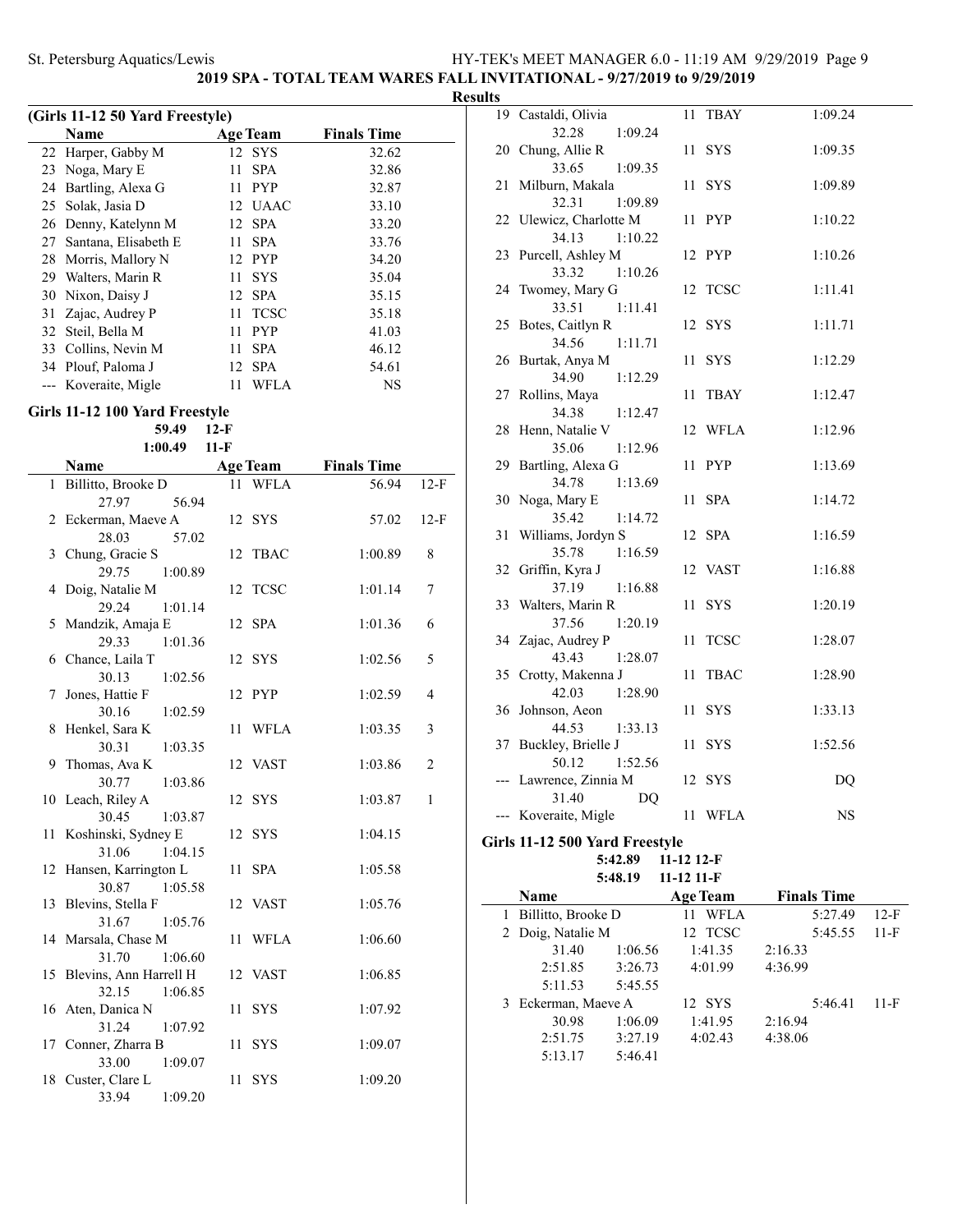### **2019 SPA - TOTAL TEAM WARES FALL INVITATIONAL - 9/27/2019 to 9/29/2019 Results**

| (Girls 11-12 500 Yard Freestyle) |                                 |          |                 |                    |        |  |  |  |
|----------------------------------|---------------------------------|----------|-----------------|--------------------|--------|--|--|--|
|                                  | Name                            |          | <b>Age Team</b> | <b>Finals Time</b> |        |  |  |  |
|                                  | 4 Leach, Riley A                |          | 12 SYS          | 6:05.01            | 7      |  |  |  |
|                                  | 31.68                           | 1:08.26  | 1:45.68         | 2:22.69            |        |  |  |  |
|                                  | 3:00.25                         | 3:36.58  | 4:13.79         | 4:51.50            |        |  |  |  |
|                                  | 5:29.30                         | 6:05.01  |                 |                    |        |  |  |  |
|                                  | 5 Henkel, Sara K                |          | 11 WFLA         | 6:06.83            | 6      |  |  |  |
|                                  | 33.47                           | 1:10.91  | 1:49.00         | 2:26.34            |        |  |  |  |
|                                  | 3:03.54                         | 3:41.48  | 4:18.81         | 4:55.96            |        |  |  |  |
|                                  | 5:32.45                         | 6:06.83  |                 |                    |        |  |  |  |
|                                  | 6 Hansen, Karrington L          |          | 11 SPA          | 6:09.37            | 5      |  |  |  |
|                                  | 32.66                           | 1:09.92  | 1:47.40         | 2:24.57            |        |  |  |  |
|                                  | 3:02.17                         | 3:39.65  | 4:18.17         | 4:55.60            |        |  |  |  |
|                                  | 5:32.67                         | 6:09.37  |                 |                    |        |  |  |  |
| 7                                | Thomas, Ava K                   |          | 12 VAST         | 6:10.90            | 4      |  |  |  |
|                                  | 32.95                           | 1:10.73  | 1:48.67         | 2:26.42            |        |  |  |  |
|                                  | 3:04.26                         | 3:42.87  | 4:20.72         | 4:58.29            |        |  |  |  |
|                                  | 5:34.79                         | 6:10.90  |                 |                    |        |  |  |  |
|                                  | 8 Custer, Clare L               |          | 11 SYS          | 6:21.98            | 3      |  |  |  |
|                                  | 33.72                           | 1:12.45  | 1:51.41         | 2:30.58            |        |  |  |  |
|                                  | 3:10.03                         | 3:49.00  | 4:27.56         | 5:06.06            |        |  |  |  |
|                                  | 5:44.48                         | 6:21.98  |                 |                    |        |  |  |  |
|                                  | 9 Aten, Danica N                |          | 11 SYS          | 6:33.19            | 2      |  |  |  |
|                                  | 32.92                           | 1:11.29  | 1:51.74         | 2:32.49            |        |  |  |  |
|                                  | 3:14.13                         | 3:53.82  | 4:34.77         | 5:15.99            |        |  |  |  |
|                                  | 5:55.71                         | 6:33.19  |                 |                    |        |  |  |  |
|                                  | 10 Blevins, Ann Harrell H       |          | 12 VAST         | 6:35.84            | 1      |  |  |  |
|                                  | 35.25                           | 1:14.83  | 1:56.08         | 2:36.87            |        |  |  |  |
|                                  | 3:17.47                         | 3:58.54  | 4:38.68         | 5:18.77            |        |  |  |  |
|                                  | 5:58.29                         | 6:35.84  |                 |                    |        |  |  |  |
| 11                               | Blevins, Stella F               |          | 12 VAST         | 6:40.33            |        |  |  |  |
|                                  | 34.56                           | 1:14.64  | 1:55.98         | 2:37.49            |        |  |  |  |
|                                  | 3:18.88                         | 3:58.78  | 4:38.92         | 5:19.34            |        |  |  |  |
|                                  | 6:00.06                         | 6:40.33  |                 |                    |        |  |  |  |
|                                  | 12 Burtak, Anya M               |          | 11 SYS          | 6:40.68            |        |  |  |  |
|                                  | 35.00                           | 1:15.62  | 1:56.33         | 2:38.07            |        |  |  |  |
|                                  | 3:20.13                         | 3:59.13  | 4:40.32         | 5:21.93            |        |  |  |  |
|                                  | 6:02.86                         | 6:40.68  |                 |                    |        |  |  |  |
|                                  | 13 Chung, Allie R               |          | 11 SYS          | 6:40.73            |        |  |  |  |
|                                  | 35.09                           | 1:14.89  | 1:55.56         | 2:37.18            |        |  |  |  |
|                                  | 3:18.56                         | 3:59.21  | 4:39.93         | 5:21.31            |        |  |  |  |
|                                  | 6:02.28                         | 6:40.73  |                 |                    |        |  |  |  |
| 14                               | Milburn, Makala                 |          | 11 SYS          | 6:45.11            |        |  |  |  |
|                                  | 35.70                           | 1:15.62  | 1:57.24         | 2:39.49            |        |  |  |  |
|                                  | 3:20.19                         | 4:02.28  | 4:43.42         | 5:25.57            |        |  |  |  |
|                                  | 6:05.61                         | 6:45.11  |                 |                    |        |  |  |  |
|                                  | 15 Walters, Marin R             |          | 11 SYS          | 7:07.59            |        |  |  |  |
|                                  |                                 |          |                 |                    |        |  |  |  |
|                                  | Girls 11-12 1000 Yard Freestyle |          |                 |                    |        |  |  |  |
|                                  |                                 | 11:50.89 | 11-12 12-F      |                    |        |  |  |  |
|                                  |                                 | 11:59.99 | 11-12 11-F      |                    |        |  |  |  |
|                                  | Name                            |          | <b>Age Team</b> | <b>Finals Time</b> |        |  |  |  |
| 1                                | Billitto, Brooke D              |          | 11 WFLA         | 11:06.20           | $12-F$ |  |  |  |
|                                  | 30.41                           | 1:02.84  | 1:35.84         | 2:08.84            |        |  |  |  |
|                                  | 2:41.84                         | 3:15.28  | 3:49.00         | 4:22.99            |        |  |  |  |
|                                  | 4:57.20                         | 5:30.79  | 6:04.28         | 6:37.66            |        |  |  |  |
|                                  | 7:11.00                         | 7:44.26  | 8:17.97         | 8:51.43            |        |  |  |  |
|                                  | 9:25.47                         | 9:59.52  | 10:33.39        | 11:06.20           |        |  |  |  |
|                                  |                                 |          |                 |                    |        |  |  |  |
|                                  |                                 |          |                 |                    |        |  |  |  |

| 2              | Doig, Natalie M                        | <b>TCSC</b><br>12             | 11:51.80           | 11-F           |
|----------------|----------------------------------------|-------------------------------|--------------------|----------------|
|                | 31.10<br>1:06.35                       | 1:42.19                       | 2:17.65            |                |
|                | 2:52.83<br>3:28.52                     | 4:05.06                       | 4:40.98            |                |
|                | 5:17.24<br>5:53.24                     | 6:28.99                       | 7:05.63            |                |
|                | 7:41.45<br>8:18.12                     | 8:54.12                       | 9:30.58            |                |
|                | 10:06.24<br>10:41.90                   | 11:17.38                      | 11:51.80           |                |
| 3              | Hansen, Karrington L                   | <b>SPA</b><br>11 -            | 12:30.72           | 8              |
|                | 32.19<br>1:08.98                       | 1:47.35                       | 2:25.06            |                |
|                | 3:01.97<br>3:39.58                     | 4:17.37                       | 4:54.90            |                |
|                | 5:33.16<br>6:11.47                     | 6:49.56                       | 7:28.02            |                |
|                | 8:45.12<br>8:05.90                     | 9:22.35                       | 10:01.45           |                |
|                | 10:39.50<br>11:16.80                   | 11:54.04                      | 12:30.72           |                |
|                | 4 Henkel, Sara K                       | 11 WFLA                       | 12:39.15           | 7              |
|                | 35.47<br>1:14.77                       | 1:54.27                       | 2:33.98            |                |
|                | 3:12.13<br>3:49.41                     | 4:27.62                       | 5:05.74            |                |
|                | 6:20.96<br>5:43.57                     | 6:58.75                       | 7:37.22            |                |
|                | 8:14.91<br>8:53.34                     | 9:31.98                       | 10:10.55           |                |
|                | 10:48.85<br>11:26.62                   | 12:04.38                      | 12:39.15           |                |
|                | Girls 11-12 50 Yard Backstroke         |                               |                    |                |
|                | 30.09                                  | $12-E$                        |                    |                |
|                | 32.09                                  | $12-F$                        |                    |                |
|                | 32.59                                  | $11-E$                        |                    |                |
|                | 32.99                                  | $11-F$                        |                    |                |
|                | Name                                   | <b>Age Team</b>               | <b>Finals Time</b> |                |
| 1              | Eckerman, Maeve A                      | 12<br>SYS                     | 31.54              | $12-F$         |
| 2              | Billitto, Brooke D                     | 11<br><b>WFLA</b>             | 32.12              | 11-E           |
| 3              | Lawrence, Zinnia M                     | 12 SYS                        | 32.56              | $11-E$         |
| $\overline{4}$ | Chung, Gracie S                        | 12 TBAC                       | 32.68              | $11-F$         |
| 5              | Doig, Natalie M                        | 12<br><b>TCSC</b>             | 32.83              | $11-F$         |
| 6              | Leach, Riley A                         | 12<br><b>SYS</b>              | 33.19              | 5              |
| 7              | Jones, Hattie F                        | 12 PYP                        | 34.15              | $\overline{4}$ |
| 8              | Mandzik, Amaja E                       | 12 SPA                        | 34.22              | 3              |
| 9              | Koshinski, Sydney E                    | <b>SYS</b><br>12              | 34.26              | $\mathfrak{2}$ |
| 10             | Hansen, Karrington L                   | <b>SPA</b><br>11              | 34.71              | $\mathbf{1}$   |
| 11             | Chance, Laila T                        | 12<br><b>SYS</b>              | 35.00              |                |
| 12             | Milburn, Makala                        | 11<br><b>SYS</b>              | 35.30              |                |
| 13             | Ulewicz, Charlotte M                   | <b>PYP</b><br>11              | 35.66              |                |
|                | 14 Aten, Danica N                      | 11<br><b>SYS</b>              | 35.87              |                |
|                | 15 Chung, Allie R                      | 11 SYS                        | 35.91              |                |
|                | 16 Custer, Clare L                     | 11<br>SYS                     | 36.57              |                |
|                | 17 Henkel, Sara K                      | 11<br><b>WFLA</b>             | 36.73              |                |
| 18             | Blevins, Stella F                      | 12 VAST                       | 36.98              |                |
| 19             | Marsala, Chase M                       | WFLA<br>11                    | 37.66              |                |
| 20             | Moore, Sydney R                        | PYP<br>12                     | 37.94              |                |
| 21             | Ling, Anna S                           | 11<br><b>PYP</b>              | 38.07              |                |
| 22             | Castaldi, Olivia                       | $_{\rm TBAY}$<br>11           | 38.08              |                |
| 23             | Dourney, Lily K                        | 12<br>TBAY                    | 38.20              |                |
| 24             | Twomey, Mary G                         | 12<br><b>TCSC</b>             | 38.62              |                |
| 25             | Botes, Caitlyn R                       | <b>SYS</b><br>12              | 39.12              |                |
| 26             | Blevins, Ann Harrell H                 | 12 VAST                       | 39.48              |                |
| 27             | Burtak, Anya M                         | 11<br>SYS                     | 39.51              |                |
| 28             | Harper, Gabby M                        | 12<br>SYS                     | 39.61              |                |
| 29             |                                        | SYS<br>12                     | 39.98              |                |
|                | Thompson, Bailey J                     |                               |                    |                |
| 30             | Noga, Mary E                           | 11<br>SPA                     | 40.32              |                |
| 31             | Williams, Jordyn S                     | <b>SPA</b><br>12              | 40.48              |                |
| 32<br>33       | Santana, Elisabeth E<br>Weber, Sarah C | SPA<br>11<br>12<br><b>SPA</b> | 42.07<br>42.08     |                |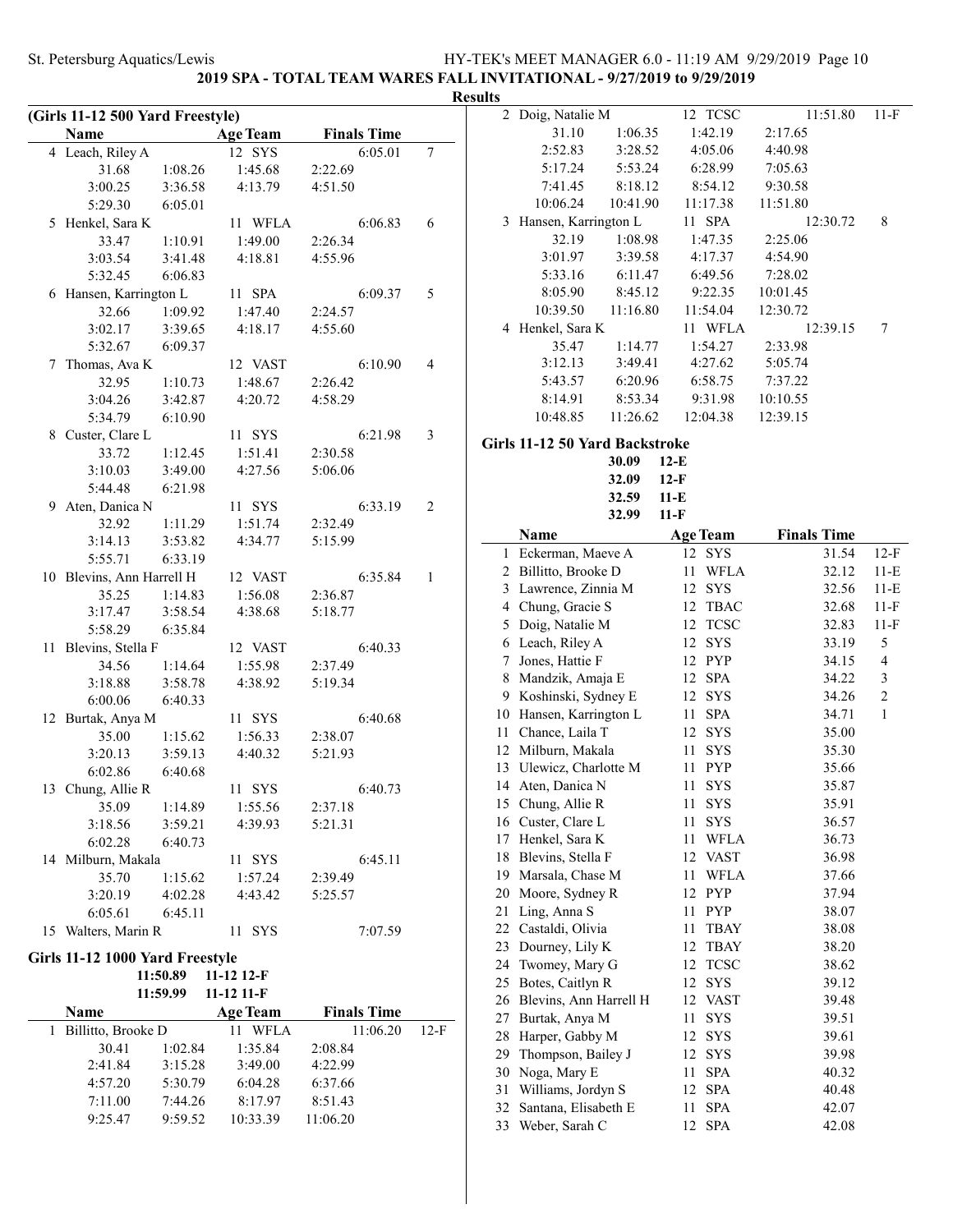### **2019 SPA - TOTAL TEAM WARES FALL INVITATIONAL - 9/27/2019 to 9/29/2019**

### **Results**

| (Girls 11-12 50 Yard Backstroke) |                      |    |                 |                    |  |  |  |  |
|----------------------------------|----------------------|----|-----------------|--------------------|--|--|--|--|
|                                  | Name                 |    | <b>Age Team</b> | <b>Finals Time</b> |  |  |  |  |
|                                  | 34 Walters, Marin R  | 11 | <b>SYS</b>      | 42.23              |  |  |  |  |
| 35                               | Rollins, Maya        | 11 | <b>TBAY</b>     | 42.25              |  |  |  |  |
| 36                               | Solak, Jasia D       |    | 12 UAAC         | 42.80              |  |  |  |  |
| 37                               | Griffin, Kyra J      |    | 12 VAST         | 43.10              |  |  |  |  |
| 38                               | May, Riley V         | 12 | <b>SPA</b>      | 43.50              |  |  |  |  |
| 39                               | Klingner, Adrianna C | 11 | <b>WCA</b>      | 44.01              |  |  |  |  |
| 40                               | Denny, Katelynn M    | 12 | <b>SPA</b>      | 44.36              |  |  |  |  |
| 41                               | Bartling, Alexa G    | 11 | <b>PYP</b>      | 44.61              |  |  |  |  |
| 42                               | Porter, Kaitlyn S    | 11 | <b>TBAY</b>     | 45.36              |  |  |  |  |
| 43                               | Baker, Madison O     | 12 | <b>TBAY</b>     | 45.79              |  |  |  |  |
| 44                               | Prakash, Leela V     | 11 | <b>TBAY</b>     | 47.44              |  |  |  |  |
|                                  | 45 Zajac, Audrey P   | 11 | <b>TCSC</b>     | 48.00              |  |  |  |  |
| 46                               | Jordan, Christine M  | 11 | <b>SPA</b>      | 49.17              |  |  |  |  |
| 47                               | Plouf, Paloma J      | 12 | <b>SPA</b>      | 1:03.72            |  |  |  |  |
| ---                              | Rhoades, Kaileyia M  | 12 | <b>SPA</b>      | NS                 |  |  |  |  |
|                                  | Steil, Bella M       | 11 | <b>PYP</b>      | NS                 |  |  |  |  |
|                                  | Manshack, Ashley R   | 11 | <b>PYP</b>      | NS                 |  |  |  |  |

### **Girls 11-12 100 Yard Backstroke**

|                             | 1:08.59       | $12-F$ |                 |                    |                |
|-----------------------------|---------------|--------|-----------------|--------------------|----------------|
|                             | 1:10.19       | $11-F$ |                 |                    |                |
| Name                        |               |        | <b>Age Team</b> | <b>Finals Time</b> |                |
| 1 Eckerman, Maeve A         |               |        | 12 SYS          | 1:06.25            | $12-F$         |
| 32.54                       | 1:06.25       |        |                 |                    |                |
| 2 Billitto, Brooke D        |               |        | 11 WFLA         | 1:07.36            | $12-F$         |
| 33.16                       | 1:07.36       |        |                 |                    |                |
| 3 Doig, Natalie M           |               |        | 12 TCSC         | 1:07.99            | $12-F$         |
| 33.01                       | 1:07.99       |        |                 |                    |                |
| 4 Chung, Gracie S           |               |        | 12 TBAC         | 1:09.58            | $11-F$         |
| 33.62                       | 1:09.58       |        |                 |                    |                |
| 5 Lawrence, Zinnia M        |               |        | 12 SYS          | 1:11.37            | 6              |
| 33.99                       | 1:11.37       |        |                 |                    |                |
| 6 Mandzik, Amaja E          |               |        | 12 SPA          | 1:11.48            | 5              |
| 34.68                       | 1:11.48       |        |                 |                    |                |
| 7 Leach, Riley A            |               |        | 12 SYS          | 1:11.91            | 4              |
| 34.00                       | 1:11.91       |        |                 |                    |                |
| 8 Thomas, Ava K             |               |        | 12 VAST         | 1:12.86            | 3              |
| 35.32                       | 1:12.86       |        |                 |                    |                |
| 9 Hansen, Karrington L      |               | 11 -   | <b>SPA</b>      | 1:14.57            | $\overline{2}$ |
| 36.13                       | 1:14.57       |        | 12 SYS          | 1:14.76            | $\mathbf{1}$   |
| 10 Chance, Laila T<br>36.76 | 1:14.76       |        |                 |                    |                |
| 11 Koshinski, Sydney E      |               |        | 12 SYS          | 1:14.83            |                |
| 36.15                       | 1:14.83       |        |                 |                    |                |
| 12 Jones, Hattie F          |               |        | 12 PYP          | 1:14.85            |                |
|                             | 35.79 1:14.85 |        |                 |                    |                |
| 13 Milburn, Makala          |               |        | 11 SYS          | 1:16.45            |                |
| 36.89                       | 1:16.45       |        |                 |                    |                |
| 14 Custer, Clare L          |               |        | 11 SYS          | 1:17.17            |                |
| 37.62                       | 1:17.17       |        |                 |                    |                |
| 15 Blevins, Stella F        |               |        | 12 VAST         | 1:17.99            |                |
| 37.71                       | 1:17.99       |        |                 |                    |                |
| 16 Ulewicz, Charlotte M     |               |        | 11 PYP          | 1:18.11            |                |
| 37.87                       | 1:18.11       |        |                 |                    |                |
| 17 Chung, Allie R           |               | 11     | <b>SYS</b>      | 1:18.25            |                |
| 37.80                       | 1:18.25       |        |                 |                    |                |

| 18 Aten, Danica N                      | 11 SYS  | 1:18.92 |
|----------------------------------------|---------|---------|
| 39.51<br>1:18.92                       |         |         |
| 19 Conner, Zharra B                    | 11 SYS  | 1:19.81 |
| 38.83<br>1:19.81                       |         |         |
| 20 Botes, Caitlyn R                    | 12 SYS  | 1:20.81 |
| 39.39 1:20.81                          |         |         |
| 21 Blevins, Ann Harrell H              | 12 VAST | 1:21.77 |
| 1:21.77<br>39.21                       |         |         |
| 22 Marsala, Chase M                    | 11 WFLA | 1:21.84 |
| 38.74<br>1:21.84                       |         |         |
| 23 Burtak, Anya M                      | 11 SYS  | 1:23.40 |
| 40.32<br>1:23.40                       |         |         |
| 24 Henn, Natalie V                     | 12 WFLA | 1:24.94 |
| 41.06<br>1:24.94                       | 12 VAST | 1:27.27 |
| 25 Griffin, Kyra J<br>42.55<br>1:27.27 |         |         |
| 26 Purcell, Ashley M                   | 12 PYP  | 1:28.28 |
| 41.79<br>1:28.28                       |         |         |
| 27 Rollins, Maya                       | 11 TBAY | 1:28.76 |
| 42.35 1:28.76                          |         |         |
| 28 Walters, Marin R                    | 11 SYS  | 1:29.49 |
| 42.65<br>1:29.49                       |         |         |
| 29 Johnson, Aeon                       | 11 SYS  | 1:34.40 |
| 44.56<br>1:34.40                       |         |         |
| 30 Porter, Kaitlyn S                   | 11 TBAY | 1:35.67 |
| 45.77<br>1:35.67                       |         |         |
| 31 Crotty, Makenna J                   | 11 TBAC | 1:42.26 |
| 47.22<br>1:42.26                       |         |         |
| 32 Buckley, Brielle J                  | 11 SYS  | 2:11.02 |
| $1:00.00$ $2:11.02$                    |         |         |
| --- Noga, Mary E                       | 11 SPA  | DQ      |
| 41.91<br>DQ                            |         |         |
| Girls 11-12 50 Yard Breaststroke       |         |         |

**33.89 12-E 35.39 12-F 36.89 11-E 37.19 11-F**

|    | Name                | <b>Age Team</b> |             | <b>Finals Time</b> |        |
|----|---------------------|-----------------|-------------|--------------------|--------|
| 1  | Jones, Hattie F     | 12 PYP          |             | 34.20              | $12-F$ |
| 2  | Leach, Riley A      | 12              | <b>SYS</b>  | 35.50              | $11-E$ |
| 3  | Aten, Danica N      | 11              | <b>SYS</b>  | 36.24              | $11-E$ |
| 4  | Koshinski, Sydney E | 12              | <b>SYS</b>  | 37.63              | 7      |
| 5  | Mandzik, Amaja E    | 12              | <b>SPA</b>  | 38.51              | 6      |
| 6  | Chung, Gracie S     | 12              | <b>TBAC</b> | 39.03              | 5      |
| 7  | Henkel, Sara K      | 11              | <b>WFLA</b> | 40.11              | 4      |
| 8  | Twomey, Mary G      | 12              | <b>TCSC</b> | 40.18              | 3      |
| 9  | Bartling, Alexa G   | 11              | <b>PYP</b>  | 40.31              | 2      |
| 10 | Milburn, Makala     | 11              | <b>SYS</b>  | 40.82              | 1      |
| 11 | Conner, Zharra B    | 11              | <b>SYS</b>  | 41.04              |        |
| 12 | Purcell, Ashley M   | 12              | <b>PYP</b>  | 41.91              |        |
| 13 | Burtak, Anya M      | 11              | <b>SYS</b>  | 42.68              |        |
| 14 | Zajac, Audrey P     | 11              | <b>TCSC</b> | 43.03              |        |
| 15 | Rollins, Maya       | 11              | <b>TBAY</b> | 43.33              |        |
| 16 | Botes, Caitlyn R    | 12              | <b>SYS</b>  | 43.46              |        |
| 17 | Williams, Jordyn S  | 12              | <b>SPA</b>  | 44.52              |        |
| 18 | Denny, Katelynn M   | 12              | <b>SPA</b>  | 45.52              |        |
| 19 | Walters, Marin R    | 11              | <b>SYS</b>  | 46.32              |        |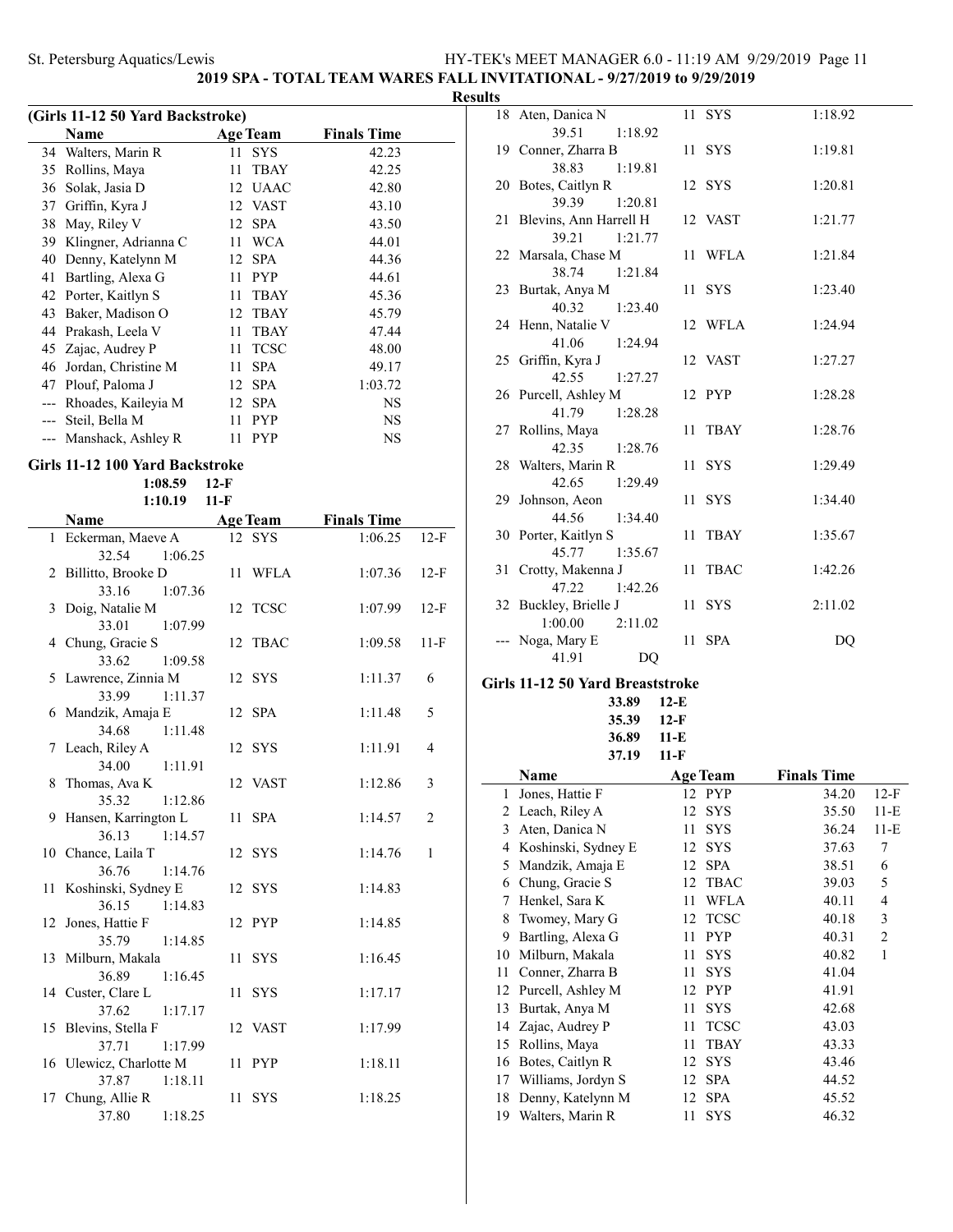### **2019 SPA - TOTAL TEAM WARES FALL INVITATIONAL - 9/27/2019 to 9/29/2019**

### **Results**

 $\overline{\phantom{0}}$ 

| (Girls 11-12 50 Yard Breaststroke) |                       |     |                 |                    |  |  |
|------------------------------------|-----------------------|-----|-----------------|--------------------|--|--|
|                                    | Name                  |     | <b>Age Team</b> | <b>Finals Time</b> |  |  |
|                                    | 20 Noga, Mary E       | 11  | <b>SPA</b>      | 48.03              |  |  |
|                                    | 21 Porter, Kaitlyn S  | 11. | TBAY            | 49.55              |  |  |
|                                    | 22 Crotty, Makenna J  | 11  | <b>TBAC</b>     | 49.63              |  |  |
|                                    | 23 Buckley, Brielle J | 11  | <b>SYS</b>      | 56.61              |  |  |
|                                    | --- Plouf, Paloma J   |     | 12 SPA          | DQ                 |  |  |
|                                    | --- Johnson, Aeon     | 11  | <b>SYS</b>      | DO                 |  |  |
|                                    | --- Koveraite, Migle  | 11  | <b>WFLA</b>     | <b>NS</b>          |  |  |
|                                    | --- Brophy, Maria     |     | <b>SPA</b>      | NS                 |  |  |

### **Girls 11-12 100 Yard Breaststroke**

**1:18.49 12-F 1:20.29 11-F**

|                | Name                          | Age Team          | <b>Finals Time</b> |                |
|----------------|-------------------------------|-------------------|--------------------|----------------|
| 1              | Leach, Riley A                | 12 SYS            | 1:16.39            | $12-F$         |
|                | 35.17<br>1:16.39              |                   |                    |                |
| $\overline{2}$ | Jones, Hattie F               | 12 PYP            | 1:16.60            | $12-F$         |
|                | 35.62<br>1:16.60              |                   |                    |                |
| 3              | Eckerman, Maeve A             | 12 SYS            | 1:18.50            | $11-F$         |
|                | 36.55<br>1:18.50              |                   |                    |                |
| 4              | Aten, Danica N                | <b>SYS</b><br>11  | 1:20.22            | $11-F$         |
|                | 37.38<br>1:20.22              |                   |                    |                |
| 5              | Moore, Sydney R               | 12 PYP            | 1:21.74            | 6              |
|                | 38.84<br>1:21.74              |                   |                    |                |
| 6              | Billitto, Brooke D            | <b>WFLA</b><br>11 | 1:22.32            | 5              |
|                | 39.36<br>1:22.32              |                   |                    |                |
| 7              | Koshinski, Sydney E           | 12 SYS            | 1:22.50            | 4              |
|                | 38.50<br>1:22.50              |                   |                    |                |
| 8              | Mandzik, Amaja E              | <b>SPA</b><br>12  | 1:22.75            | 3              |
|                | 39.08<br>1:22.75              |                   |                    |                |
|                | 9 Chung, Gracie S             | 12<br><b>TBAC</b> | 1:25.14            | $\overline{c}$ |
|                | 40.16<br>1:25.14              |                   |                    |                |
| 10             | Blevins, Ann Harrell H        | 12 VAST           | 1:25.41            | 1              |
|                | 41.61<br>1:25.41              |                   |                    |                |
| 11             | Lawrence, Zinnia M            | 12 SYS            | 1:25.46            |                |
|                | 39.87<br>1:25.46              |                   |                    |                |
|                | 12 Castaldi, Olivia<br>39.39  | 11<br>TBAY        | 1:26.16            |                |
|                | 1:26.16<br>13 Chance, Laila T | 12 SYS            | 1:27.65            |                |
|                | 42.78<br>1:27.65              |                   |                    |                |
| 14             | Henkel, Sara K                | 11<br>WFLA        | 1:27.90            |                |
|                | 40.99<br>1:27.90              |                   |                    |                |
| 15             | Milburn, Makala               | <b>SYS</b><br>11  | 1:28.59            |                |
|                | 41.44<br>1:28.59              |                   |                    |                |
| 16             | Thomas, Ava K                 | 12 VAST           | 1:28.71            |                |
|                | 41.82<br>1:28.71              |                   |                    |                |
| 17             | Burtak, Anya M                | <b>SYS</b><br>11  | 1:28.88            |                |
|                | 43.45<br>1:28.88              |                   |                    |                |
| 18             | Twomey, Mary G                | <b>TCSC</b><br>12 | 1:28.97            |                |
|                | 42.25<br>1:28.97              |                   |                    |                |
| 19             | Bartling, Alexa G             | <b>PYP</b><br>11  | 1:29.60            |                |
|                | 41.71<br>1:29.60              |                   |                    |                |
|                | 20 Chung, Allie R             | 11<br><b>SYS</b>  | 1:29.74            |                |
|                | 41.84<br>1:29.74              |                   |                    |                |
| 21             | Custer, Clare L               | 11<br><b>SYS</b>  | 1:30.24            |                |
|                | 42.30<br>1:30.24              |                   |                    |                |

| πэ  |                                             |        |            |         |
|-----|---------------------------------------------|--------|------------|---------|
|     | 22 Blevins, Stella F                        |        | 12 VAST    | 1:30.97 |
|     | 43.40<br>1:30.97                            |        |            |         |
|     | 23 Botes, Caitlyn R                         |        | 12 SYS     | 1:31.88 |
|     | 43.12<br>1:31.88                            |        |            |         |
|     | 24 Harper, Gabby M<br>45.74<br>1:33.27      |        | 12 SYS     | 1:33.27 |
| 25  | Thompson, Bailey J                          |        | 12 SYS     | 1:33.69 |
|     | 45.44<br>1:33.69                            |        |            |         |
|     | 26 Ling, Anna S                             |        | 11 PYP     | 1:33.83 |
|     | 44.41<br>1:33.83                            |        |            |         |
|     | 27 Dourney, Lily K                          |        | 12 TBAY    | 1:33.87 |
|     | 45.37<br>1:33.87                            |        |            |         |
|     | 28 Zajac, Audrey P                          |        | 11 TCSC    | 1:35.29 |
|     | 45.65<br>1:35.29                            |        |            |         |
|     | 29 Weber, Sarah C                           |        | 12 SPA     | 1:38.35 |
|     | 45.25<br>1:38.35                            |        |            |         |
|     | 30 Rollins, Maya                            |        | 11 TBAY    | 1:38.56 |
|     | 45.37<br>1:38.56                            |        |            |         |
|     | 31 Williams, Jordyn S                       |        | 12 SPA     | 1:38.71 |
|     | 45.05<br>1:38.71                            |        |            |         |
|     | 32 Henn, Natalie V                          |        | 12 WFLA    | 1:40.92 |
|     | 46.83<br>1:40.92<br>33 Klingner, Adrianna C |        |            | 1:41.48 |
|     | 46.87<br>1:41.48                            |        | 11 WCA     |         |
|     | 34 Walters, Marin R                         |        | 11 SYS     | 1:41.49 |
|     | 48.88<br>1:41.49                            |        |            |         |
|     | 35 May, Riley V                             |        | 12 SPA     | 1:41.73 |
|     | 47.31<br>1:41.73                            |        |            |         |
|     | 36 Morris, Mallory N                        |        | 12 PYP     | 1:43.37 |
|     | 1:43.37<br>49.92                            |        |            |         |
|     | 37 Prakash, Leela V                         |        | 11 TBAY    | 1:44.82 |
|     | 50.64<br>1:44.82                            |        |            |         |
|     | 38 Porter, Kaitlyn S                        |        | 11 TBAY    | 1:47.57 |
|     | 50.46 1:47.57                               |        |            |         |
|     | 39 Griffin, Kyra J                          |        | 12 VAST    | 1:51.56 |
|     | 52.35<br>1:51.56                            |        |            |         |
|     | 40 Baker, Madison O                         |        | 12 TBAY    | 1:52.78 |
|     | 52.45<br>1:52.78<br>41 Jordan, Christine M  |        | 11 SPA     | 1:54.81 |
|     | 53.30 1:54.81                               |        |            |         |
|     | --- Koveraite, Migle                        | 11     | WFLA       | NS      |
| --- | Manshack, Ashley R                          | 11     | <b>PYP</b> | NS      |
|     |                                             |        |            |         |
|     | Girls 11-12 50 Yard Butterfly               |        |            |         |
|     | 28.89                                       | $12-E$ |            |         |
|     | 30.09                                       | $12-F$ |            |         |
|     | 31.19                                       | 11-F   |            |         |

|   | 31.29                | 11-E              |                    |        |
|---|----------------------|-------------------|--------------------|--------|
|   | Name                 | <b>Age Team</b>   | <b>Finals Time</b> |        |
|   | 1 Eckerman, Maeve A  | 12 SYS            | 29.26              | $12-F$ |
|   | 2 Jaffe, Logan I     | 12 PYP            | 29.92              | $12-F$ |
| 3 | Billitto, Brooke D   | <b>WFLA</b><br>11 | 30.60              | $11-F$ |
|   | 4 Chung, Gracie S    | 12 TBAC           | 30.73              | $11-F$ |
|   | 5 Doig, Natalie M    | 12 TCSC           | 31.31              | 6      |
|   | 6 Lawrence, Zinnia M | 12 SYS            | 31.32              | 5      |
|   | 7 Leach, Riley A     | 12 SYS            | 31.40              | 4      |
| 8 | Jones, Hattie F      | 12 PYP            | 31.66              | 3      |
| 9 | Thomas, Ava K        | VAST              | 32.17              | 2      |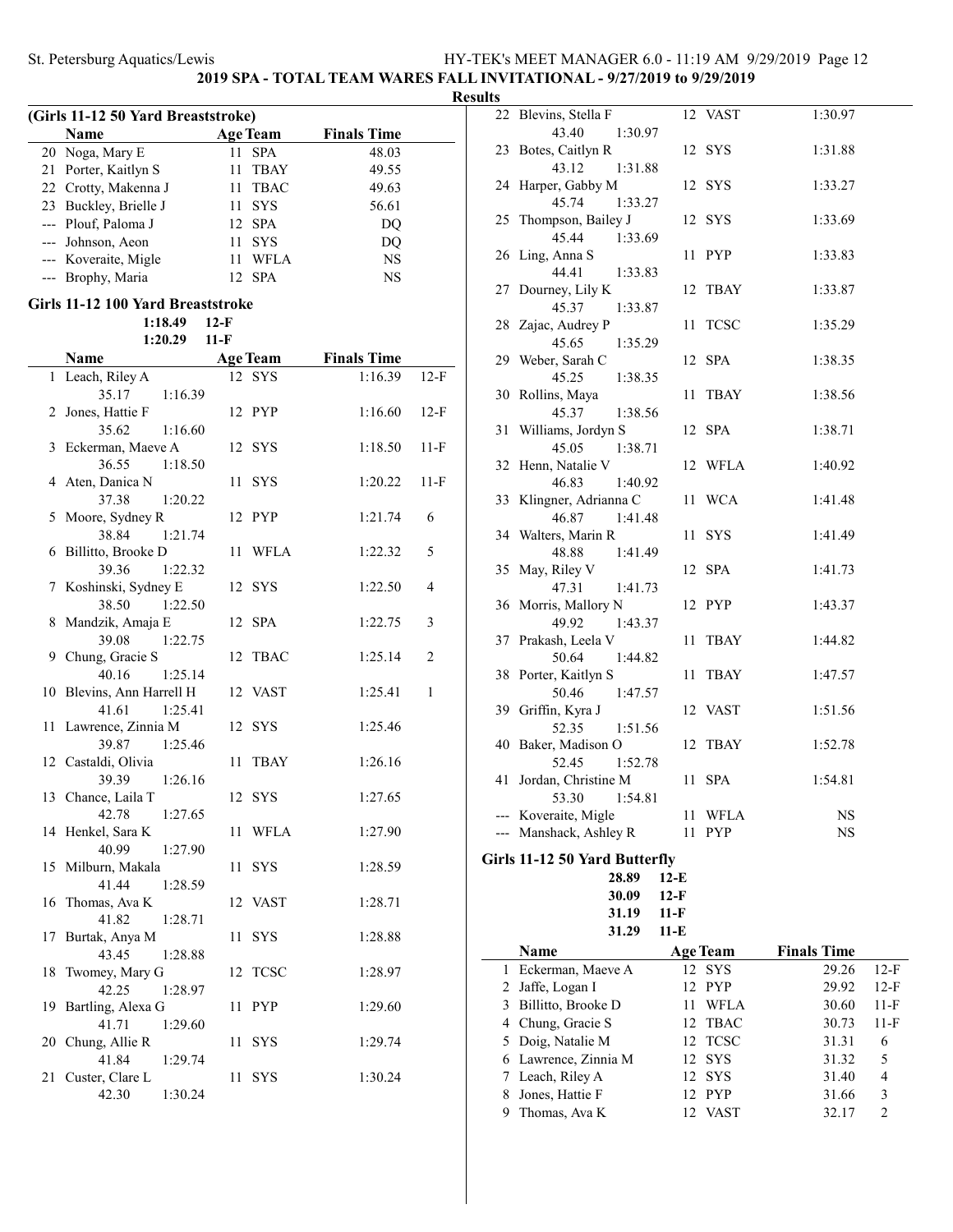### **2019 SPA - TOTAL TEAM WARES FALL INVITATIONAL - 9/27/2019 to 9/29/2019**

| (Girls 11-12 50 Yard Butterfly) |                                |    |                 |                    |   |  |  |  |
|---------------------------------|--------------------------------|----|-----------------|--------------------|---|--|--|--|
|                                 | Name                           |    | <b>Age Team</b> | <b>Finals Time</b> |   |  |  |  |
| 10                              | Chance, Laila T                | 12 | SYS             | 33.81              | 1 |  |  |  |
| 11                              | Aten, Danica N                 | 11 | SYS             | 34.18              |   |  |  |  |
| 12                              | Chung, Allie R                 | 11 | <b>SYS</b>      | 34.78              |   |  |  |  |
| 13                              | Ling, Anna S                   | 11 | PYP             | 35.92              |   |  |  |  |
| 14                              | Henkel, Sara K                 | 11 | WFLA            | 35.94              |   |  |  |  |
|                                 | 15 Castaldi, Olivia            | 11 | TBAY            | 35.97              |   |  |  |  |
| 16                              | Mandzik, Amaja E               | 12 | <b>SPA</b>      | 36.02              |   |  |  |  |
| 17                              | Dourney, Lily K                | 12 | <b>TBAY</b>     | 36.06              |   |  |  |  |
| 18                              | Milburn, Makala                | 11 | <b>SYS</b>      | 36.25              |   |  |  |  |
| 19                              | Blevins, Stella F              |    | 12 VAST         | 36.41              |   |  |  |  |
| 20                              | Rhoades, Kaileyia M            | 12 | <b>SPA</b>      | 36.52              |   |  |  |  |
| 21                              | Blevins, Ann Harrell H         | 12 | <b>VAST</b>     | 36.58              |   |  |  |  |
| 22                              | Custer, Clare L                | 11 | SYS             | 36.59              |   |  |  |  |
| 23                              | Koshinski, Sydney E            | 12 | SYS             | 36.74              |   |  |  |  |
| 24                              | Moore, Sydney R                |    | 12 PYP          | 36.81              |   |  |  |  |
| 25                              | Burtak, Anya M                 | 11 | <b>SYS</b>      | 37.10              |   |  |  |  |
| 26                              | Ulewicz, Charlotte M           | 11 | PYP             | 37.26              |   |  |  |  |
| 27                              | Twomey, Mary G                 | 12 | <b>TCSC</b>     | 37.91              |   |  |  |  |
| 28                              | Marsala, Chase M               | 11 | WFLA            | 38.03              |   |  |  |  |
| 29                              | Harper, Gabby M                | 12 | SYS             | 39.40              |   |  |  |  |
| 30                              | Porter, Kaitlyn S              | 11 | <b>TBAY</b>     | 40.15              |   |  |  |  |
| 31                              | Botes, Caitlyn R               | 12 | SYS             | 40.27              |   |  |  |  |
| 32                              | Williams, Jordyn S             | 12 | <b>SPA</b>      | 40.56              |   |  |  |  |
| 33                              | Henn, Natalie V                | 12 | WFLA            | 40.68              |   |  |  |  |
| 34                              | Solak, Jasia D                 | 12 | <b>UAAC</b>     | 41.31              |   |  |  |  |
| 35                              | Rollins, Maya                  | 11 | TBAY            | 41.53              |   |  |  |  |
| 36                              | Weber, Sarah C                 | 12 | <b>SPA</b>      | 41.68              |   |  |  |  |
| 37                              | Klingner, Adrianna C           | 11 | <b>WCA</b>      | 42.17              |   |  |  |  |
| 38                              | Zajac, Audrey P                | 11 | <b>TCSC</b>     | 42.26              |   |  |  |  |
| 39                              | Thompson, Bailey J             | 12 | SYS             | 43.25              |   |  |  |  |
| 40                              | Santana, Elisabeth E           | 11 | <b>SPA</b>      | 44.50              |   |  |  |  |
| 41                              | Bartling, Alexa G              | 11 | <b>PYP</b>      | 44.94              |   |  |  |  |
| 42                              | Griffin, Kyra J                |    | 12 VAST         | 45.85              |   |  |  |  |
| 43                              | May, Riley V                   | 12 | <b>SPA</b>      | 46.03              |   |  |  |  |
| 44                              | Morris, Mallory N              | 12 | PYP             | 46.80              |   |  |  |  |
| 45                              | Prakash, Leela V               | 11 | TBAY            | 48.49              |   |  |  |  |
| 46                              | Noga, Mary E                   | 11 | <b>SPA</b>      | 48.57              |   |  |  |  |
| 47                              | Jordan, Christine M            | 11 | <b>SPA</b>      | 52.45              |   |  |  |  |
| 48                              | Walters, Marin R               | 11 | <b>SYS</b>      | 53.76              |   |  |  |  |
| ---                             | Steil, Bella M                 | 11 | PYP             | NS                 |   |  |  |  |
| ---                             | Manshack, Ashley R             | 11 | PYP             | NS                 |   |  |  |  |
|                                 | Girls 11-12 100 Yard Butterfly |    |                 |                    |   |  |  |  |
|                                 | 1:07.69<br>$12-F$              |    |                 |                    |   |  |  |  |

| 1:10.49              | 11-F            |                    |        |
|----------------------|-----------------|--------------------|--------|
| Name                 | <b>Age Team</b> | <b>Finals Time</b> |        |
| 1 Eckerman, Maeve A  | 12 SYS          | 1:05.31            | $12-F$ |
| 30.29                | 1:05.31         |                    |        |
| 2 Doig, Natalie M    | 12 TCSC         | 1:08.04            | 11-F   |
| 31.91                | 1:08.04         |                    |        |
| 3 Billitto, Brooke D | WFLA            | 1:08.60            | 11-F   |
| 32.92                | 1:08.60         |                    |        |
| 4 Thomas, Ava K      | 12 VAST         | 1:11.38            |        |
| 33.34                | 1:11.38         |                    |        |
| 5 Lawrence, Zinnia M | 12 SYS          | 1:12.32            | 6      |
| 33.03                | 1:12.32         |                    |        |

| <b>Results</b> |                                    |          |         |                |
|----------------|------------------------------------|----------|---------|----------------|
|                | 6 Chance, Laila T                  | 12 SYS   | 1:18.09 | 5              |
|                | 35.20 1:18.09                      |          |         |                |
|                | 7 Chung, Allie R                   | 11 SYS   | 1:19.11 | $\overline{4}$ |
|                | 37.32 1:19.11                      |          |         |                |
|                | 8 Custer, Clare L                  | 11 SYS   | 1:21.41 | 3              |
|                | 38.64 1:21.41                      |          |         |                |
|                | 9 Castaldi, Olivia                 | 11 TBAY  | 1:22.65 | 2              |
|                | 37.39 1:22.65                      |          |         |                |
|                | *10 Blevins, Ann Harrell H 12 VAST |          | 1:22.87 | 0.5            |
|                | 37.95 1:22.87                      |          |         |                |
|                | *10 Blevins, Stella F              | 12 VAST  | 1:22.87 | 0.5            |
|                | 39.40 1:22.87                      |          |         |                |
|                | 12 Ulewicz, Charlotte M            | $11$ PYP | 1:23.69 |                |
|                | 39.05 1:23.69                      |          |         |                |
|                | 13 Porter, Kaitlyn S               | 11 TBAY  | 1:33.67 |                |
|                | 42.85 1:33.67                      |          |         |                |
|                | 14 Bartling, Alexa G               | 11 PYP   | 1:37.18 |                |
|                | 43.59 1:37.18                      |          |         |                |
|                | 15 Griffin, Kyra J                 | 12 VAST  | 1:41.15 |                |
|                | 45.11 1:41.15                      |          |         |                |
|                | 16 Zajac, Audrey P                 | 11 TCSC  | 1:41.31 |                |
|                | 49.66 1:41.31                      |          |         |                |

**Girls 11-12 100 Yard IM**

#### **1:09.19 12-F 1:10.99 11-F**

|    | Name                                                                                                                                                                                                                                                                                                                      | <b>Age Team</b>                                                                            | <b>Finals Time</b>                                                                   |                                |
|----|---------------------------------------------------------------------------------------------------------------------------------------------------------------------------------------------------------------------------------------------------------------------------------------------------------------------------|--------------------------------------------------------------------------------------------|--------------------------------------------------------------------------------------|--------------------------------|
|    | 1 Billitto, Brooke D                                                                                                                                                                                                                                                                                                      | 11 WFLA                                                                                    | 1:08.09                                                                              | $12-F$                         |
|    | 32.18<br>1:08.09                                                                                                                                                                                                                                                                                                          |                                                                                            |                                                                                      |                                |
|    | 2 Jones, Hattie F                                                                                                                                                                                                                                                                                                         | 12 PYP                                                                                     | 1:10.78                                                                              | $11-F$                         |
|    | 32.44<br>1:10.78                                                                                                                                                                                                                                                                                                          |                                                                                            |                                                                                      |                                |
|    | 3 Doig, Natalie M                                                                                                                                                                                                                                                                                                         | 12 TCSC                                                                                    | 1:11.73                                                                              | 8                              |
|    | 32.01<br>1:11.73                                                                                                                                                                                                                                                                                                          |                                                                                            |                                                                                      |                                |
|    | 4 Mandzik, Amaja E                                                                                                                                                                                                                                                                                                        | 12 SPA                                                                                     | 1:12.61                                                                              | 7                              |
|    | 34.56 1:12.61                                                                                                                                                                                                                                                                                                             |                                                                                            |                                                                                      |                                |
|    | 5 Thomas, Ava K                                                                                                                                                                                                                                                                                                           | 12 VAST                                                                                    | 1:13.01                                                                              | 6                              |
|    | 34.08<br>1:13.01                                                                                                                                                                                                                                                                                                          |                                                                                            |                                                                                      |                                |
|    | 6 Aten, Danica N                                                                                                                                                                                                                                                                                                          | 11 SYS                                                                                     | 1:14.21                                                                              | 5                              |
|    | 35.62<br>1:14.21                                                                                                                                                                                                                                                                                                          |                                                                                            |                                                                                      |                                |
|    | 7 Hansen, Karrington L                                                                                                                                                                                                                                                                                                    | 11 SPA                                                                                     | 1:15.67                                                                              | 4                              |
|    | 34.61<br>1:15.67                                                                                                                                                                                                                                                                                                          |                                                                                            |                                                                                      |                                |
|    | 8 Blevins, Stella F                                                                                                                                                                                                                                                                                                       | 12 VAST                                                                                    | 1:17.52                                                                              | 3                              |
|    |                                                                                                                                                                                                                                                                                                                           |                                                                                            |                                                                                      |                                |
|    |                                                                                                                                                                                                                                                                                                                           |                                                                                            |                                                                                      |                                |
|    |                                                                                                                                                                                                                                                                                                                           |                                                                                            |                                                                                      |                                |
|    |                                                                                                                                                                                                                                                                                                                           |                                                                                            |                                                                                      |                                |
|    |                                                                                                                                                                                                                                                                                                                           |                                                                                            |                                                                                      |                                |
|    |                                                                                                                                                                                                                                                                                                                           |                                                                                            |                                                                                      |                                |
|    |                                                                                                                                                                                                                                                                                                                           |                                                                                            |                                                                                      |                                |
|    |                                                                                                                                                                                                                                                                                                                           |                                                                                            |                                                                                      |                                |
|    |                                                                                                                                                                                                                                                                                                                           |                                                                                            |                                                                                      |                                |
|    |                                                                                                                                                                                                                                                                                                                           |                                                                                            |                                                                                      |                                |
|    |                                                                                                                                                                                                                                                                                                                           |                                                                                            |                                                                                      |                                |
|    |                                                                                                                                                                                                                                                                                                                           |                                                                                            |                                                                                      |                                |
|    |                                                                                                                                                                                                                                                                                                                           |                                                                                            |                                                                                      |                                |
|    |                                                                                                                                                                                                                                                                                                                           |                                                                                            |                                                                                      |                                |
| 16 | 36.50<br>1:17.52<br>9 Blevins, Ann Harrell H<br>36.90<br>1:17.54<br>10 Chung, Allie R<br>35.69<br>1:17.72<br>11 Milburn, Makala<br>36.12<br>1:17.75<br>12 Henkel, Sara K<br>37.72<br>1:18.33<br>13 Custer, Clare L<br>36.39<br>1:18.64<br>14 Ling, Anna S<br>15 Twomey, Mary G<br>McDonald, Allison L<br>36.65<br>1:21.39 | 12 VAST<br>11 SYS<br>11 SYS<br>11 WFLA<br>11 SYS<br>11 PYP<br>12 TCSC<br><b>WFLA</b><br>12 | 1:17.54<br>1:17.72<br>1:17.75<br>1:18.33<br>1:18.64<br>1:19.76<br>1:20.27<br>1:21.39 | $\overline{2}$<br>$\mathbf{1}$ |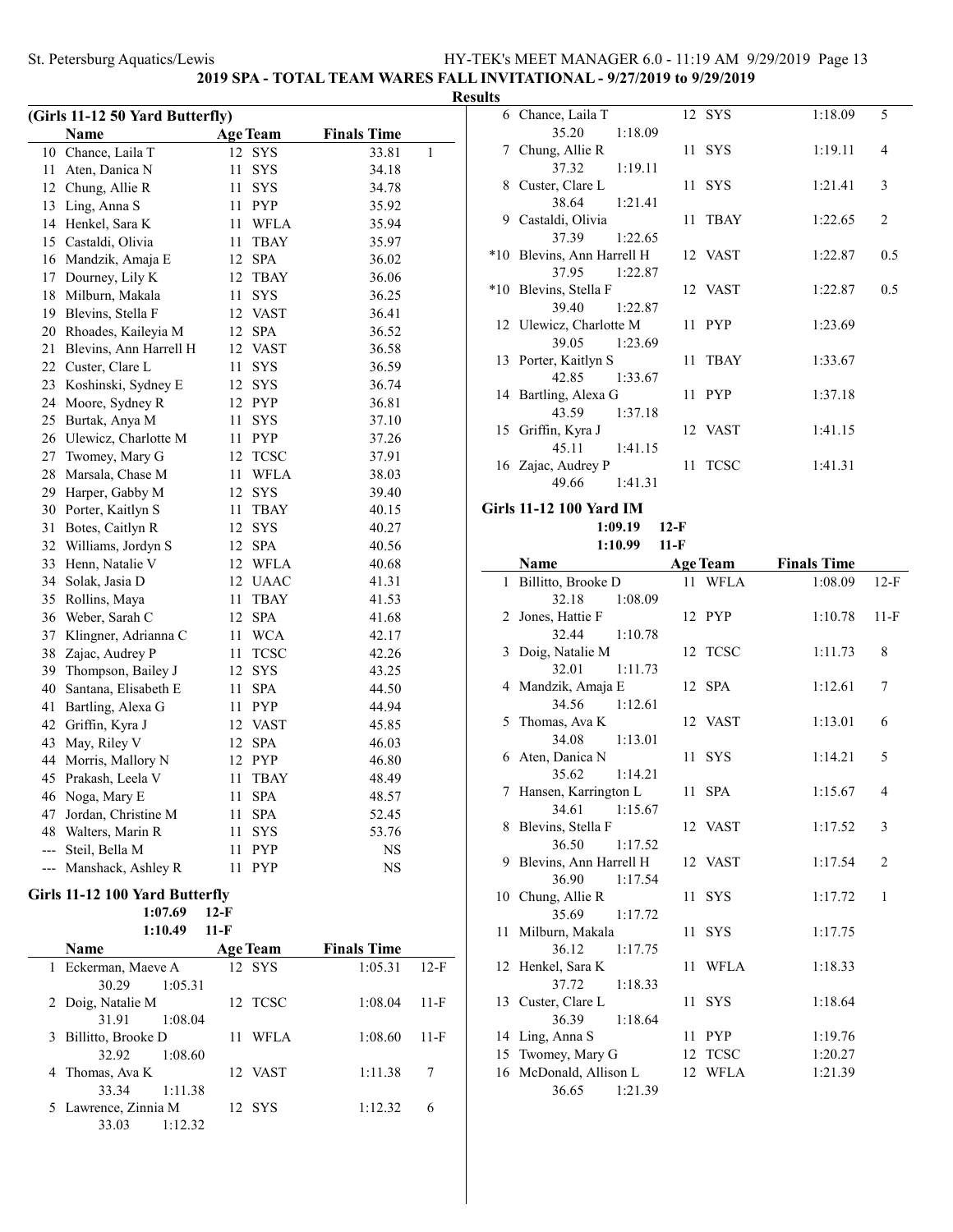**2019 SPA - TOTAL TEAM WARES FALL INVITATIONAL - 9/27/2019 to 9/29/2019**

| Results |  |
|---------|--|
|         |  |

|    | (Girls 11-12 100 Yard IM) |                 |                    |
|----|---------------------------|-----------------|--------------------|
|    | Name                      | <b>Age Team</b> | <b>Finals Time</b> |
|    | 17 Burtak, Anya M         | 11 SYS          | 1:21.89            |
|    | 40.54<br>1:21.89          |                 |                    |
|    | 18 Harper, Gabby M        | 12 SYS          | 1:24.22            |
|    | 39.27<br>1:24.22          |                 |                    |
|    | 19 Zajac, Audrey P        | 11 TCSC         | 1:26.14            |
| 20 | Bartling, Alexa G         | 11 PYP          | 1:26.62            |
|    | 42.99<br>1:26.62          |                 |                    |
|    | *21 Nixon, Daisy J        | 12 SPA          | 1:29.39            |
|    | 42.74<br>1:29.39          |                 |                    |
|    | *21 Solak, Jasia D        | 12 UAAC         | 1:29.39            |
|    | 41.55<br>1:29.39          |                 |                    |
|    | 23 Noga, Mary E           | 11 SPA          | 1:29.96            |
|    | 41.39<br>1:29.96          |                 |                    |
|    | 24 Santana, Elisabeth E   | $11$ SPA        | 1:31.50            |
|    | 42.86<br>1:31.50          |                 |                    |
|    | 25 Walters, Marin R       | 11 SYS          | 1:32.89            |
|    | 44.93<br>1:32.89          |                 |                    |
|    | 26 Morris, Mallory N      | 12 PYP          | 1:33.47            |
| 27 | Steil, Bella M            | 11 PYP          | 1:43.32            |
|    | 1:43.32<br>48.23          |                 |                    |
|    | --- Koveraite, Migle      | 11 WFLA         | <b>NS</b>          |

### **Girls 11-12 100 Yard Freestyle Relay**

|   | Team                       | Relay | <b>Finals Time</b>           |    |
|---|----------------------------|-------|------------------------------|----|
| 1 | <b>PYP</b>                 | A     | 56.22                        | 22 |
|   | 1) Jones, Hattie F 12      |       | 2) Bartling, Alexa G 11      |    |
|   | $3)$ Ling, Anna S 11       |       | 4) Jaffe, Logan I 12         |    |
|   | 28.57<br>56.22             |       |                              |    |
|   | 2 SPA                      | A     | 59.51                        | 18 |
|   | 1) Noga, Mary $E$ 11       |       | 2) Weber, Sarah C 12         |    |
|   | 3) Mandzik, Amaja E 12     |       | 4) May, Riley V $12$         |    |
|   | 30.89<br>59.51             |       |                              |    |
|   | 3 SPA                      | В     | 1:03.99                      | 16 |
|   | 1) Jordan, Christine M 11  |       | 2) Rhoades, Kaileyia M 12    |    |
|   | 3) Santana, Elisabeth E 11 |       | 4) Denny, Katelynn M 12      |    |
|   | 1:03.99<br>33.14           |       |                              |    |
|   | --- VAST                   | A     | DO                           |    |
|   | 1) Blevins, Stella F 12    |       | 2) Blevins, Ann Harrell H 12 |    |
|   |                            |       | 4) Griffin, Kyra J 12        |    |
|   | 28.18                      |       |                              |    |

### **Girls 13-14 50 Yard Freestyle**

**25.89 14-F**

|             | 26.49 | $13-F$          |                    |
|-------------|-------|-----------------|--------------------|
| <b>Name</b> |       | <b>Age Team</b> | <b>Finals Time</b> |

|   | 1 Beede, Brooke B            | 13 | <b>UAAC</b> | 25.60 | $14-F$ |
|---|------------------------------|----|-------------|-------|--------|
|   | 2 Golubovic, Maya A          | 13 | WFLA        | 25.69 | $14-F$ |
| 3 | Ott, Callie H                | 14 | <b>SPA</b>  | 26.00 | $13-F$ |
|   | 4 Pope, Alex P               | 13 | <b>SPA</b>  | 26.04 | $13-F$ |
|   | 5 Shields, Madeline J        | 14 | <b>TCSC</b> | 26.18 | $13-F$ |
|   | 6 Koveraite, Ugne            | 13 | WFLA        | 26.78 | 5      |
| 7 | Johnson, Maggie K            | 13 | <b>SPA</b>  | 27.10 | 4      |
|   | 8 Dieffenthaller, Isabella C | 13 | <b>SPA</b>  | 27.14 | 3      |
|   | 9 DeOrsey, Madison G         | 14 | WFLA        | 27.36 | 2      |
|   | 10 Carter, Caylin J          | 13 | <b>TBAC</b> | 27.37 |        |
|   | 11 Austin, Teresa M          | 14 | WFLA        | 27.39 |        |
|   | 12 Noga, Abigail K           | 13 | <b>SPA</b>  | 27.40 |        |
|   |                              |    |             |       |        |

| 13 | Adams, Ava M          |    | 13 PYP      | 27.43 |
|----|-----------------------|----|-------------|-------|
| 14 | McDONALD, MACEY M     |    | 14 SPA      | 27.59 |
| 15 | Taulbee, Miles E      | 14 | AAC         | 28.04 |
| 16 | Rutledge, Kate K      | 14 | <b>SPA</b>  | 28.09 |
| 17 | Brackin, Elly V       | 13 | <b>SPA</b>  | 28.15 |
| 18 | Lather, Amanda R      |    | 14 AAC      | 28.82 |
| 19 | Williams, Raeghan M   | 14 | WFLA        | 29.35 |
| 20 | Ackerman, Isabel K    |    | 13 WFLA     | 29.45 |
| 21 | Heim, Hayden A        |    | 13 AAC      | 29.54 |
| 22 | Guttridge, Giovanna V | 13 | <b>SYS</b>  | 29.66 |
| 23 | Jaye, Bella E         | 14 | <b>PYP</b>  | 29.79 |
| 24 | Harrell, Mia M        | 13 | <b>TCSC</b> | 29.96 |
| 25 | Mitorian, Camila D    | 13 | <b>PYP</b>  | 30.16 |
| 26 | Cushman, Gwen         | 13 | <b>SYS</b>  | 30.24 |
| 27 | Ratchford, Madison S  | 13 | AAC         | 30.67 |
| 28 | Marano, Ava           | 13 | <b>SYS</b>  | 30.75 |
| 29 | Joslyn, Gracie J      | 14 | <b>SPA</b>  | 31.17 |
| 30 | Russo, Madison A      | 13 | WFLA        | 31.18 |
| 31 | Ullery, Anna E        | 13 | <b>SYS</b>  | 32.27 |
| 32 | Tilky, Noemi C        | 13 | <b>SPA</b>  | 33.77 |
| 33 | Cole, Elizabeth G     | 13 | <b>PYP</b>  | 34.53 |
|    | 34 Zona, Michela C    | 13 | <b>SPA</b>  | 40.10 |
|    | Sofranko, Ava S       | 13 | <b>SPA</b>  | NS    |
|    | Neely, Catherine G    | 13 | AAC         | NS    |
|    |                       |    |             |       |

### **Girls 13-14 100 Yard Freestyle**

**56.09 14-F**

| Name                   | <b>Age Team</b> | <b>Finals Time</b> |        |
|------------------------|-----------------|--------------------|--------|
| 1 Beede, Brooke B      | 13 UAAC         | 56.33              | $13-F$ |
| 27.18<br>56.33         |                 |                    |        |
| 2 Pope, Alex P         | 13 SPA          | 56.44              | $13-F$ |
| 27.40<br>56.44         |                 |                    |        |
| 3 Shields, Madeline J  | 14 TCSC         | 56.65              | $13-F$ |
| 27.51<br>56.65         |                 |                    |        |
| 4 Ott, Callie H        | 14 SPA          | 57.97              | 7      |
| 27.87<br>57.97         |                 |                    |        |
| 5 Koveraite, Ugne      | 13 WFLA         | 58.48              | 6      |
| 27.98<br>58.48         |                 |                    |        |
| 6 Adams, Ava M         | 13 PYP          | 59.30              | 5      |
| 28.53<br>59.30         |                 |                    |        |
| 7 Traynor, Christine A | 13 SYS          | 59.40              | 4      |
| 28.66<br>59.40         |                 |                    |        |
| 8 Daniels, Gavriela M  | 13 TBAC         | 1:00.57            | 3      |
| 1:00.57<br>29.23       |                 |                    |        |
| 9 Johnson, Maggie K    | 13 SPA          | 1:00.69            | 2      |
| 29.30<br>1:00.69       |                 |                    |        |
| 10 McDONALD, MACEY M   | 14 SPA          | 1:00.99            | 1      |
| 1:00.99<br>29.62       |                 |                    |        |
| 11 Austin, Teresa M    | 14 WFLA         | 1:01.43            |        |
| 29.50<br>1:01.43       |                 |                    |        |
| 12 Williams, Raeghan M | 14 WFLA         | 1:01.85            |        |
| 30.36<br>1:01.85       |                 |                    |        |
| 13 Davis, Izzy R       | 14 TBAC         | 1:02.28            |        |
| 29.97<br>1:02.28       |                 |                    |        |
| 14 Noga, Abigail K     | 13 SPA          | 1:02.56            |        |
| 29.96<br>1:02.56       |                 |                    |        |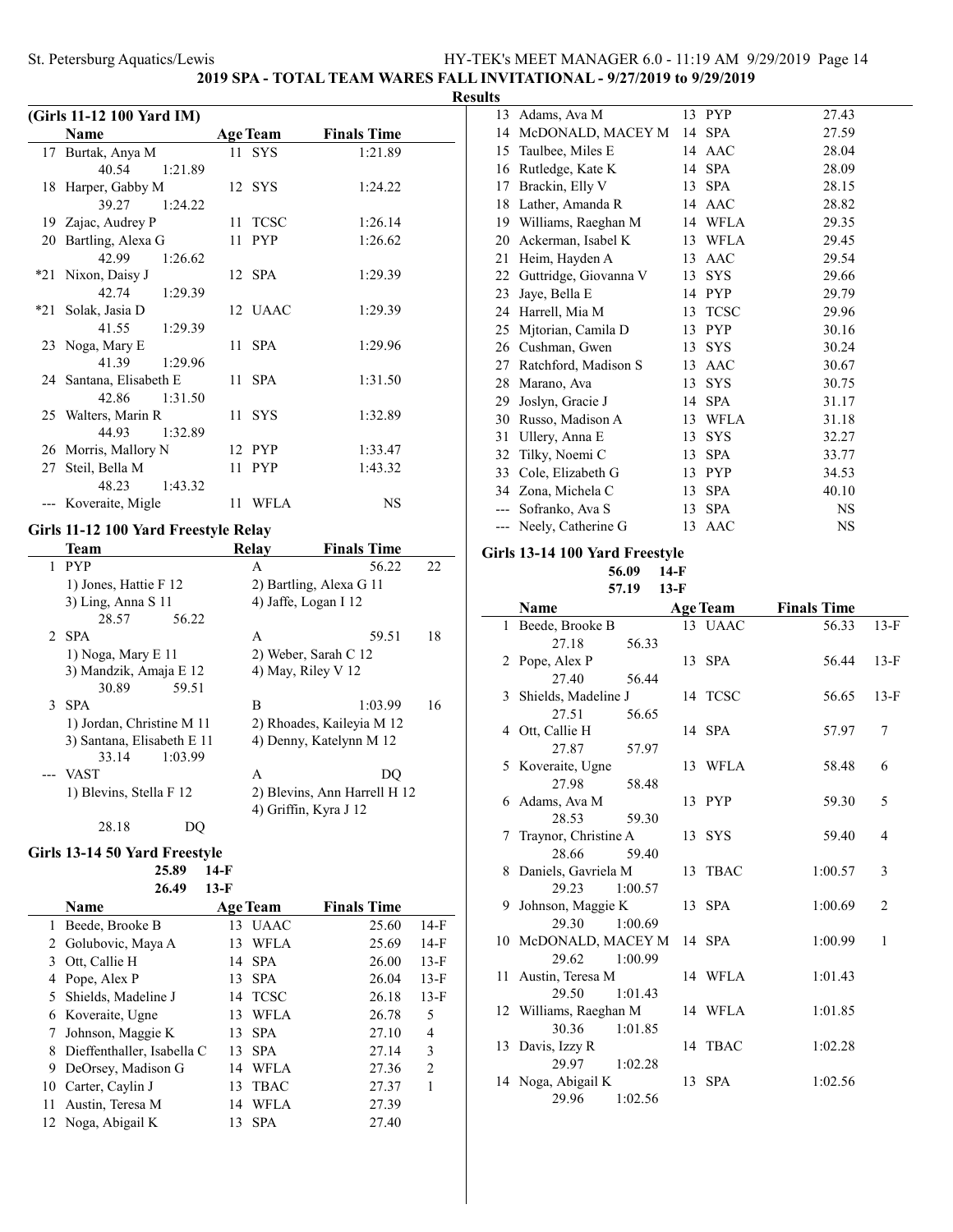**2019 SPA - TOTAL TEAM WARES FALL INVITATIONAL - 9/27/2019 to 9/29/2019**

# **Results**

|    | (Girls 13-14 100 Yard Freestyle) |        |                 |                    |        |
|----|----------------------------------|--------|-----------------|--------------------|--------|
|    | Name                             |        | <b>Age Team</b> | <b>Finals Time</b> |        |
|    | 15 Stone, Erin R                 |        | 14 SPA          | 1:03.74            |        |
|    | 30.63<br>1:03.74                 |        |                 |                    |        |
|    | 16 Lloyd, Lindsey N              |        | 13 TBAC         | 1:04.54            |        |
|    | 30.49<br>1:04.54                 |        |                 |                    |        |
|    | 17 Brackin, Elly V               |        | 13 SPA          | 1:04.62            |        |
|    | 30.79<br>1:04.62                 |        |                 |                    |        |
|    | 18 Heim, Hayden A                |        | 13 AAC          | 1:04.63            |        |
|    | 31.43<br>1:04.63                 |        |                 |                    |        |
|    | 19 Hudson, Campbell M            | 13     | TBAC            | 1:04.74            |        |
|    | 31.33<br>1:04.74                 |        |                 |                    |        |
|    | 20 Harrell, Mia M                |        | 13 TCSC         | 1:04.88            |        |
|    | 31.50<br>1:04.88                 |        |                 |                    |        |
| 21 | Nalepa, Tabitha A                |        | 13 PYP          | 1:05.70            |        |
|    | 31.82<br>1:05.70                 |        |                 |                    |        |
| 22 | Mjtorian, Camila D               |        | 13 PYP          | 1:06.07            |        |
|    | 32.22<br>1:06.07                 |        |                 |                    |        |
| 23 | Marano, Ava                      |        | 13 SYS          | 1:06.19            |        |
|    | 32.63<br>1:06.19                 |        |                 |                    |        |
|    | 24 Porter, Brianna C             | 13     | TBAY            | 1:06.49            |        |
|    | 1:06.49<br>31.78                 |        |                 |                    |        |
|    | 25 Cushman, Gwen                 |        | 13 SYS          | 1:06.54            |        |
|    | 32.61<br>1:06.54                 |        |                 |                    |        |
|    | 26 Guttridge, Giovanna V         |        | 13 SYS          | 1:06.60            |        |
|    | 32.19<br>1:06.60                 |        |                 |                    |        |
|    | 27 Ullery, Anna E                |        | 13 SYS          | 1:09.10            |        |
|    | 33.06<br>1:09.10                 |        |                 |                    |        |
|    | 28 Collins, Chloe J              | 13     | <b>SPA</b>      | 1:09.44            |        |
|    | 33.28<br>1:09.44                 |        |                 |                    |        |
| 29 | Joslyn, Gracie J                 |        | 14 SPA          | 1:12.47            |        |
|    | 34.22<br>1:12.47                 |        |                 |                    |        |
| 30 | Cole, Elizabeth G                |        | 13 PYP          | 1:15.03            |        |
|    | 36.17<br>1:15.03                 |        |                 |                    |        |
| 31 | Solomon, Lexi F                  |        | 13 TCSC         | 1:15.06            |        |
|    | 36.28<br>1:15.06                 |        |                 |                    |        |
|    | 32 Meister, Hope E               | 13     | <b>SPA</b>      | 1:16.07            |        |
|    | 36.71<br>1:16.07                 |        |                 |                    |        |
|    | 33 Mehner, Gigi A                |        | 14 AAC          | 1:18.22            |        |
|    | 37.06 1:18.22                    |        |                 |                    |        |
| 34 | Shapard, Emma K                  |        | 13 VAST         | 1:19.34            |        |
|    | 38.32<br>1:19.34                 |        |                 |                    |        |
| 35 | Esin, Isabella L                 |        | 14 SPA          | 1:24.95            |        |
|    | 40.12<br>1:24.95                 |        |                 |                    |        |
|    | 36 Zona, Michela C               | 13     | <b>SPA</b>      | 1:29.08            |        |
|    | 41.51<br>1:29.08                 |        |                 |                    |        |
|    | --- Egosi, Sofia                 |        | 14 TBAC         | NS                 |        |
|    | --- Ratchford, Madison S         |        | 13 AAC          | NS                 |        |
|    | --- Marks, Natalie A             | 13     | AAC             | NS                 |        |
|    | Girls 13-14 200 Yard Freestyle   |        |                 |                    |        |
|    | 2:00.09                          | $14-F$ |                 |                    |        |
|    | 2:02.39                          | $13-F$ |                 |                    |        |
|    | Name                             |        | <b>Age Team</b> | <b>Finals Time</b> |        |
| 1  | Beede, Brooke B                  |        | 13 UAAC         | 2:01.89            | $13-F$ |
|    | 28.51<br>1:00.15                 |        | 1:31.31         | 2:01.89            |        |
| 2  | Shields, Madeline J              | 14     | <b>TCSC</b>     | 2:02.29            | $13-F$ |
|    |                                  |        |                 |                    |        |

28.61 59.92 1:31.59 2:02.29

| 3  | Golubovic, Maya A            | 13 WFLA           | 2:02.98            | 8              |
|----|------------------------------|-------------------|--------------------|----------------|
|    | 28.63<br>59.59               | 1:31.60           | 2:02.98            |                |
| 4  | Bodruzic, Dora               | 14 WFLA           | 2:03.10            | 7              |
|    | 28.26<br>59.65               | 1:32.05           | 2:03.10            |                |
| 5  | McDonough, Elizabeth M       | 13 TBAC           | 2:04.92            | 6              |
|    | 29.20<br>1:01.09             | 1:33.56           | 2:04.92            |                |
| 6  | Traynor, Christine A         | 13 SYS            | 2:04.97            | 5              |
|    | 29.20<br>1:00.53             | 1:33.12           | 2:04.97            |                |
|    | Ott, Callie H                | 14 SPA            | 2:06.87            | 4              |
| 7  |                              |                   |                    |                |
|    | 29.03<br>1:01.07             | 1:34.82           | 2:06.87            |                |
| 8  | DeOrsey, Madison G           | 14 WFLA           | 2:07.85            | 3              |
|    | 30.51<br>1:03.35             | 1:36.31           | 2:07.85            |                |
| 9  | Dieffenthaller, Isabella C   | 13 SPA            | 2:07.91            | $\overline{c}$ |
|    | 29.45<br>1:02.31             | 1:36.31           | 2:07.91            |                |
| 10 | Davis, Izzy R                | 14 TBAC           | 2:08.76            | $\mathbf{1}$   |
|    | 30.02<br>1:02.48             | 1:35.93           | 2:08.76            |                |
| 11 | Pope, Alex P                 | 13 SPA            | 2:10.35            |                |
|    | 29.65<br>1:02.07             | 1:36.07           | 2:10.35            |                |
| 12 | Williams, Raeghan M          | 14 WFLA           | 2:10.97            |                |
|    | 30.68<br>1:04.25             | 1:37.88           | 2:10.97            |                |
| 13 | Koveraite, Ugne              | 13 WFLA           | 2:11.45            |                |
|    | 1:02.30<br>28.93             | 1:37.29           | 2:11.45            |                |
| 14 | Johnson, Maggie K            | 13 SPA            | 2:12.48            |                |
|    | 1:05.54<br>31.87             | 1:39.81           | 2:12.48            |                |
|    | 15 Daniels, Gavriela M       | 13 TBAC           | 2:12.69            |                |
|    | 30.09<br>1:03.42             | 1:38.38           | 2:12.69            |                |
|    | 16 Carter, Caylin J          | 13 TBAC           | 2:13.45            |                |
|    | 29.67<br>1:03.30             | 1:38.40           | 2:13.45            |                |
| 17 | Rutledge, Kate K             | 14 SPA            | 2:13.76            |                |
|    | 30.25<br>1:05.10             | 1:40.27           | 2:13.76            |                |
| 18 | Lather, Amanda R             | 14 AAC            | 2:14.01            |                |
|    | 30.44                        |                   |                    |                |
| 19 | 1:05.13<br>McDONALD, MACEY M | 1:39.88<br>14 SPA | 2:14.01<br>2:14.99 |                |
|    |                              |                   |                    |                |
|    | 31.29<br>1:06.54             | 1:42.39           | 2:14.99            |                |
| 20 | Neely, Catherine G           | 13 AAC            | 2:15.03            |                |
|    | 31.45<br>1:06.21             | 1:41.16           | 2:15.03            |                |
| 21 | Heim, Hayden A               | 13 AAC            | 2:15.31            |                |
|    | 31.77<br>1:06.48             | 1:41.70           | 2:15.31            |                |
| 22 | Stone, Erin R                | 14 SPA            | 2:15.35            |                |
|    | 30.90 1:05.07                | 1:40.08           | 2:15.35            |                |
| 23 | Marks, Natalie A             | 13 AAC            | 2:15.89            |                |
|    | 30.34<br>1:05.34             | 1:40.68           | 2:15.89            |                |
| 24 | Noga, Abigail K              | 13 SPA            | 2:15.95            |                |
|    | 29.65<br>1:04.28             | 1:40.52           | 2:15.95            |                |
| 25 | McMAHON, Kendall F           | 14 SPA            | 2:16.08            |                |
|    | 30.84<br>1:05.64             | 1:42.13           | 2:16.08            |                |
|    | 26 Bordeaux, Olivia A        | 14 WFLA           | 2:17.39            |                |
|    | 30.79<br>1:06.25             | 1:42.83           | 2:17.39            |                |
| 27 | Cushman, Gwen                | 13 SYS            | 2:18.95            |                |
|    | 32.04<br>1:07.57             | 1:43.42           | 2:18.95            |                |
| 28 | Harrell, Mia M               | 13 TCSC           | 2:19.21            |                |
|    | 32.48<br>1:08.04             | 1:44.49           | 2:19.21            |                |
| 29 | Taulbee, Miles E             | 14 AAC            | 2:19.41            |                |
|    | 32.08<br>1:07.94             | 1:45.92           | 2:19.41            |                |
| 30 | Mejia, Lucia *               | 13 PYP            | 2:19.59            |                |
|    | 31.47<br>1:07.10             | 1:43.80           | 2:19.59            |                |
| 31 | Ratchford, Madison S         | 13 AAC            | 2:22.29            |                |
|    | 31.80<br>1:07.89             | 1:45.46           | 2:22.29            |                |
|    |                              |                   |                    |                |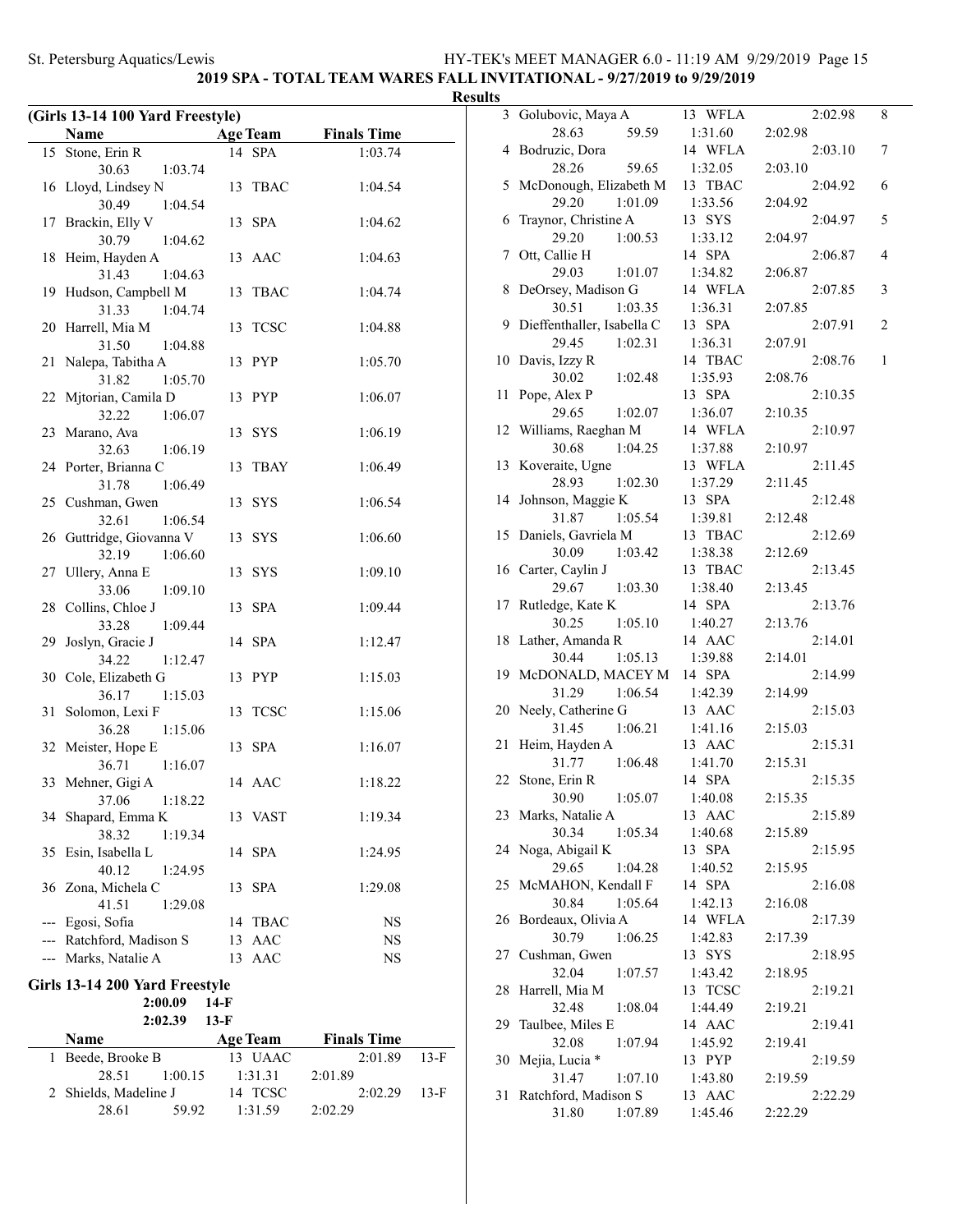**2019 SPA - TOTAL TEAM WARES FALL INVITATIONAL - 9/27/2019 to 9/29/2019**

### **Results**

|    | (Girls 13-14 200 Yard Freestyle)          |                    |                    |        |  |  |  |
|----|-------------------------------------------|--------------------|--------------------|--------|--|--|--|
|    | Name                                      | <b>Age Team</b>    | <b>Finals Time</b> |        |  |  |  |
|    | 32 Marano, Ava                            | 13 SYS             | 2:22.36            |        |  |  |  |
|    | 32.79<br>1:08.83                          | 1:46.70            | 2:22.36            |        |  |  |  |
|    | 33 Porter, Brianna C                      | 13 TBAY            | 2:24.92            |        |  |  |  |
|    | 33.09<br>1:11.30                          | 1:49.04            | 2:24.92            |        |  |  |  |
|    | 34 Ullery, Anna E                         | 13 SYS             | 2:25.35            |        |  |  |  |
|    | 34.30<br>1:11.90                          | 1:48.71            | 2:25.35            |        |  |  |  |
| 35 | Russo, Madison A                          | 13 WFLA            | 2:31.87            |        |  |  |  |
|    | 32.61<br>1:10.87                          | 1:52.44            | 2:31.87            |        |  |  |  |
|    | 36 Guttridge, Giovanna V                  | 13 SYS             | 2:33.70            |        |  |  |  |
|    | 32.88<br>1:12.56                          | 1:53.48            | 2:33.70            |        |  |  |  |
| 37 | Thornsberry, Ella M                       | 13 WFLA            | 2:39.39            |        |  |  |  |
|    | 1:15.80                                   | 1:57.78            | 2:39.39            |        |  |  |  |
|    | 38 Cole, Elizabeth G                      | 13 PYP             | 2:43.50            |        |  |  |  |
|    | 36.75<br>1:19.27                          | 2:02.29            | 2:43.50            |        |  |  |  |
|    | 39 Solomon, Lexi F                        | 13 TCSC            | 2:46.42            |        |  |  |  |
|    | 35.42<br>1:16.97                          | 2:02.81            | 2:46.42            |        |  |  |  |
| 40 | Joslyn, Gracie J                          | 14 SPA             | 2:51.26            |        |  |  |  |
|    | 35.62<br>1:18.72                          | 2:05.02            | 2:51.26            |        |  |  |  |
|    | --- Zona, Michela C                       | 13 SPA             | DQ                 |        |  |  |  |
|    | 43.89<br>1:34.74                          | 2:31.15            |                    |        |  |  |  |
|    | --- Egosi, Sofia                          | 14 TBAC            | <b>NS</b>          |        |  |  |  |
|    |                                           |                    |                    |        |  |  |  |
|    | Girls 13-14 500 Yard Freestyle<br>5:22.59 | 13-14 14-F         |                    |        |  |  |  |
|    | 5:28.29 13-14 13-F                        |                    |                    |        |  |  |  |
|    | Name                                      | <b>Age Team</b>    | <b>Finals Time</b> |        |  |  |  |
| 1  | Shields, Madeline J                       | 14 TCSC            | 5:22.53            | $14-F$ |  |  |  |
|    | 28.94<br>1:00.89                          | 1:33.45            | 2:06.29            |        |  |  |  |
|    | 2:39.25<br>3:12.35                        | 3:45.35            | 4:18.20            |        |  |  |  |
|    | 4:51.01<br>5:22.53                        |                    |                    |        |  |  |  |
|    | 2 Golubovic, Maya A                       | 13 WFLA            | 5:24.67            | $13-F$ |  |  |  |
|    | 1:00.29<br>28.95                          | 1:32.87            | 2:05.87            |        |  |  |  |
|    | 2:39.19<br>3:12.20                        | 3:45.33            | 4:18.98            |        |  |  |  |
|    | 4:52.24<br>5:24.67                        |                    |                    |        |  |  |  |
| 3  | Beede, Brooke B                           | 13 UAAC            | 5:30.39            | 8      |  |  |  |
|    | 30.07<br>1:03.12                          | 1:36.93            | 2:11.42            |        |  |  |  |
|    | 2:44.85<br>3:16.62                        | 3:49.58            | 4:22.84            |        |  |  |  |
|    | 5:30.39<br>4:56.89                        |                    |                    |        |  |  |  |
|    | 4 Davis, Izzy R                           | 14 TBAC            | 5:31.14            | 7      |  |  |  |
|    | 29.77<br>1:02.06                          | 1:34.96            | 2:08.31            |        |  |  |  |
|    | 2:42.23<br>3:15.75                        | 3:49.92            | 4:23.88            |        |  |  |  |
|    | 4:57.80<br>5:31.14                        |                    |                    |        |  |  |  |
|    | 5 Williams, Raeghan M                     | 14 WFLA            | 5:38.69            | 6      |  |  |  |
|    | 31.26<br>1:05.51                          | 1:40.03            | 2:14.89            |        |  |  |  |
|    | 2:49.00<br>3:23.30                        | 3:57.37            | 4:31.33            |        |  |  |  |
|    | 5:05.54<br>5:38.69                        |                    |                    |        |  |  |  |
|    | 6 Ott, Callie H                           | 14 SPA             | 5:40.87            | 5      |  |  |  |
|    | 30.60<br>1:04.41                          | 1:38.73            | 2:13.54            |        |  |  |  |
|    | 2:48.74<br>3:23.83                        | 3:59.56            | 4:34.28            |        |  |  |  |
|    | 5:08.37<br>5:40.87                        |                    |                    |        |  |  |  |
|    |                                           |                    |                    | 4      |  |  |  |
|    |                                           |                    |                    |        |  |  |  |
|    | 7 Rutledge, Kate K                        | 14 SPA             | 5:54.75            |        |  |  |  |
| 8  | Daniels, Gavriela M<br>31.91<br>1:07.72   | 13 TBAC<br>1:45.03 | 5:54.85<br>2:21.49 | 3      |  |  |  |

5:21.06 5:54.85

|   | 9 Lather, Amanda R              |                     | 14 AAC             | 5:55.65            | 2            |
|---|---------------------------------|---------------------|--------------------|--------------------|--------------|
|   | 32.45                           | 1:08.15             | 1:43.79            | 2:19.60            |              |
|   | 2:55.98                         | 3:31.69             | 4:08.96            | 4:46.41            |              |
|   | 5:22.25                         | 5:55.65             |                    |                    |              |
|   | 10 Lloyd, Lindsey N             |                     | 13 TBAC            | 5:59.37            | $\mathbf{1}$ |
|   | 31.66                           | 1:08.60             | 1:45.65            | 2:23.11            |              |
|   | 3:00.14                         | 3:37.11             | 4:13.66            | 4:49.92            |              |
|   | 5:25.71                         | 5:59.37             |                    |                    |              |
|   | 11 Koveraite, Ugne              |                     | 13 WFLA            | 5:59.73            |              |
|   | 29.65                           | 1:04.58             | 1:41.51            | 2:18.59            |              |
|   | 2:56.10                         | 3:34.16             | 4:12.41            | 4:49.72            |              |
|   | 5:26.48                         | 5:59.73             |                    |                    |              |
|   | 12 Cushman, Gwen                |                     | 13 SYS             | 6:01.02            |              |
|   | 33.43                           | 1:11.53             | 1:48.75            | 2:25.01            |              |
|   | 3:01.37                         | 3:37.93             | 4:13.64            | 4:50.28            |              |
|   | 5:26.37 6:01.02                 |                     |                    |                    |              |
|   | 13 Austin, Teresa M             |                     | 14 WFLA            | 6:03.06            |              |
|   | 14 Jaye, Bella E                |                     | 14 PYP             | 6:03.38            |              |
|   | 31.94                           | 1:07.97             | 1:44.83            | 2:22.31            |              |
|   | 2:59.73                         | 3:37.65             | 4:14.99            | 4:51.89            |              |
|   | 5:28.01                         | 6:03.38             |                    |                    |              |
|   | 15 Ratchford, Madison S         |                     | 13 AAC             | 6:06.47            |              |
|   |                                 | 32.88 1:09.00       | 1:46.49            | 2:23.98            |              |
|   | 3:01.75                         | 3:39.45             | 4:17.43            | 4:54.71            |              |
|   | 5:31.26                         | 6:06.47             |                    |                    |              |
|   | 16 Mjtorian, Camila D           |                     | 13 PYP             | 6:19.86            |              |
|   | 32.60                           | 1:09.00             | 1:46.36            | 2:24.59            |              |
|   | 3:03.53                         | 3:42.81             | 4:22.62            | 5:03.11            |              |
|   | 5:42.69                         | 6:19.86             |                    |                    |              |
|   | 17 Cole, Elizabeth G            |                     | 13 PYP             | 7:05.92            |              |
|   | 35.98                           | 1:17.23             | 2:00.81            | 2:44.96            |              |
|   | 3:28.81                         | 4:12.48             | 4:56.91            | 5:41.82            |              |
|   | 6:25.88                         | 7:05.92             |                    |                    |              |
|   | Strobbe, Mckenzy N 13 TBAC      |                     |                    | <b>SCR</b>         |              |
|   |                                 |                     |                    |                    |              |
|   | Girls 13-14 1000 Yard Freestyle |                     |                    |                    |              |
|   |                                 | 11:06.99 13-14 14-F |                    |                    |              |
|   |                                 | 11:17.99 13-14 13-F |                    |                    |              |
|   | Name                            |                     | <b>Age Team</b>    | <b>Finals Time</b> |              |
| 1 | Shields, Madeline J             |                     | 14<br><b>TCSC</b>  | 11:04.73           | 14-F         |
|   | 30.58<br>2:44.84                | 1:03.69             | 1:37.39            | 2:11.07            |              |
|   | 4:59.04                         | 3:18.49<br>5:32.59  | 3:52.10<br>6:05.76 | 4:25.49<br>6:39.14 |              |
|   | 7:12.76                         |                     |                    |                    |              |
|   |                                 | 7:45.87             | 8:19.43            | 8:52.59            |              |
|   | 9:25.80                         | 9:59.13             | 10:32.02           | 11:04.73           |              |
| 2 | Strobbe, Mckenzy N              |                     | 13 TBAC            | 11:48.55           | 9            |
|   | 31.89                           | 1:07.11             | 1:42.83            | 2:18.65            |              |
|   | 2:54.29                         | 3:29.49             | 4:05.34            | 4:40.84            |              |
|   | 5:16.65                         | 5:52.44             | 6:28.52            | 7:04.29            |              |
|   | 7:40.28                         | 8:16.43             | 8:52.31            | 9:27.99            |              |
|   | 10:03.92                        | 10:39.46            | 11:14.57           | 11:48.55           |              |
| 3 | Ott, Callie H                   |                     | 14 SPA             | 11:51.73           | 8            |
|   | 32.01                           | 1:06.91             | 1:41.83            | 2:16.94            |              |
|   | 2:52.50                         | 3:28.41             | 4:04.38            | 4:40.42            |              |
|   | 5:16.57                         | 5:53.35             | 6:29.70            | 7:06.16            |              |
|   | 7:42.66                         | 8:19.11             | 8:55.64            | 9:31.65            |              |
|   |                                 |                     |                    |                    |              |
|   | 10:07.79                        | 10:43.56            | 11:19.02           | 11:51.73           |              |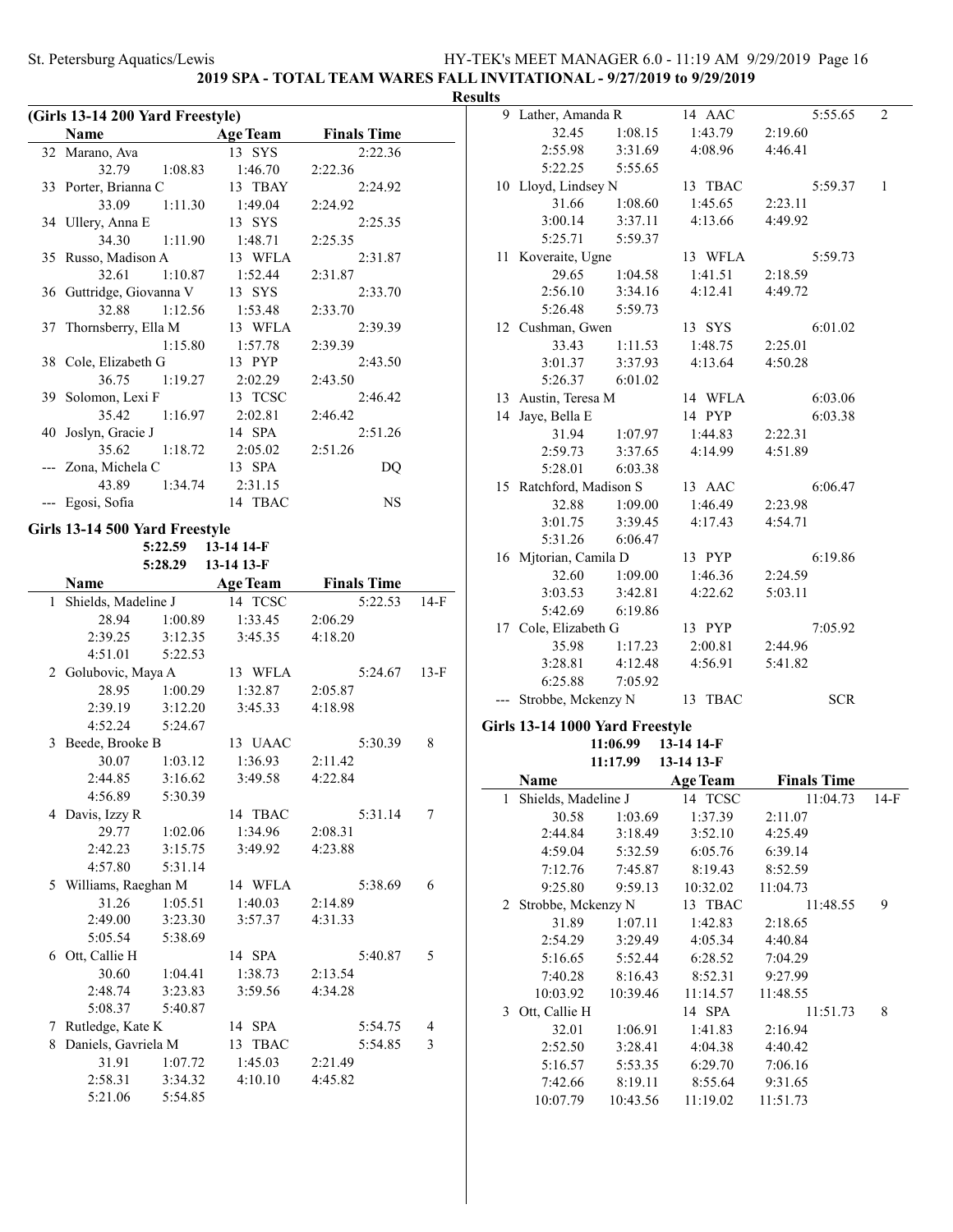# **2019 SPA - TOTAL TEAM WARES FALL INVITATIONAL - 9/27/2019 to 9/29/2019**

| (Girls 13-14 1000 Yard Freestyle) |                                 |          |                 |                    |   |
|-----------------------------------|---------------------------------|----------|-----------------|--------------------|---|
|                                   | <b>Name</b>                     |          | <b>Age Team</b> | <b>Finals Time</b> |   |
|                                   | 4 Williams, Raeghan M           |          | 14 WFLA         | 12:11.68           | 7 |
|                                   | 32.18                           | 1:06.55  | 1:42.31         | 2:18.81            |   |
|                                   | 2:55.39                         | 3:32.05  | 4:08.94         | 4:45.81            |   |
|                                   | 5:23.24                         | 6:00.83  | 6:37.84         | 7:14.74            |   |
|                                   | 7:52.29                         | 8:30.26  | 9:07.29         | 9:45.08            |   |
|                                   | 10:22.98                        | 10:59.51 | 11:35.97        | 12:11.68           |   |
| 5                                 | Koveraite, Ugne                 |          | 13 WFLA         | 12:37.14           | 6 |
|                                   | 32.75                           | 1:09.70  | 1:47.91         | 2:26.28            |   |
|                                   | 3:05.70                         | 3:44.47  | 4:23.81         | 5:02.42            |   |
|                                   | 5:41.20                         | 6:18.89  | 6:56.92         | 7:35.72            |   |
|                                   | 8:14.60                         | 8:52.84  | 9:30.31         | 10:08.56           |   |
|                                   | 10:46.59                        | 11:24.48 | 12:01.20        | 12:37.14           |   |
| 6                                 | Mjtorian, Camila D              |          | 13 PYP          | 13:33.01           | 5 |
|                                   | 33.29                           | 1:11.61  | 1:51.16         | 2:31.86            |   |
|                                   | 3:10.71                         | 3:49.69  | 4:29.65         | 5:10.46            |   |
|                                   | 5:52.15                         | 6:34.09  | 7:16.43         | 7:58.35            |   |
|                                   | 8:40.60                         | 9:22.09  | 10:10.57        | 10:52.80           |   |
|                                   | 11:34.07                        | 12:14.98 | 12:56.09        | 13:33.01           |   |
| 7                                 | Cole, Elizabeth G               |          | 13 PYP          | 14:13.01           | 4 |
|                                   | 36.55                           | 1:16.70  | 1:59.47         | 2:41.75            |   |
|                                   | 3:24.50                         | 4:07.93  | 4:51.55         | 5:35.31            |   |
|                                   | 6:18.75                         | 7:02.58  | 7:46.16         | 8:29.03            |   |
|                                   | 9:13.12                         | 9:57.50  | 10:39.84        | 11:23.95           |   |
|                                   | 12:07.62                        | 12:51.05 | 13:33.25        | 14:13.01           |   |
|                                   |                                 |          |                 |                    |   |
|                                   | Girls 13-14 100 Yard Backstroke |          |                 |                    |   |

# **1:03.89 14-F**

**1:04.69 13-F**

| Name                     | <b>Age Team</b> | <b>Finals Time</b> |        |  |
|--------------------------|-----------------|--------------------|--------|--|
| 1 Beede, Brooke B        | 13 UAAC         | 1:03.82            | $14-F$ |  |
| 31.11<br>1:03.82         |                 |                    |        |  |
| 2 Ott, Callie H          | 14 SPA          | 1:05.59            | 9      |  |
| 32.55<br>1:05.59         |                 |                    |        |  |
| 3 Shields, Madeline J    | 14 TCSC         | 1:05.95            | 8      |  |
| 31.83 1:05.95            |                 |                    |        |  |
| 4 Traynor, Christine A   | 13 SYS          | 1:06.72            | 7      |  |
| 1:06.72<br>32.95         |                 |                    |        |  |
| 5 McDonough, Elizabeth M | 13 TBAC         | 1:09.07            | 6      |  |
| 34.02<br>1:09.07         |                 |                    |        |  |
| 6 Adams, Ava M           | 13 PYP          | 1:09.61            | 5      |  |
| 33.75 1:09.61            |                 |                    |        |  |
| 7 Pope, Alex P           | 13 SPA          | 1:11.17            | 4      |  |
| 35.45 1:11.17            |                 |                    |        |  |
| 8 Lloyd, Lindsey N       | 13 TBAC         | 1:11.71            | 3      |  |
| 34.36 1:11.71            |                 |                    |        |  |
| 9 Williams, Raeghan M    | 14 WFLA         | 1:12.33            | 2      |  |
| 35.73<br>1:12.33         |                 |                    |        |  |
| 10 Koveraite, Ugne       | 13 WFLA         | 1:13.39            | 1      |  |
| 35.08 1:13.39            |                 |                    |        |  |
| 11 Harrell, Mia M        | 13 TCSC         | 1:14.34            |        |  |
| 36.54<br>1:14.34         |                 |                    |        |  |
| 12 Porter, Brianna C     | 13 TBAY         | 1:14.66            |        |  |
| 35.63<br>1:14.66         |                 |                    |        |  |
| 13 Strobbe, Mckenzy N    | 13 TBAC         | 1:14.74            |        |  |
| 36.05<br>1:14.74         |                 |                    |        |  |

| <b>Results</b> |                                       |    |         |             |
|----------------|---------------------------------------|----|---------|-------------|
|                | 14 Hudson, Campbell M                 |    | 13 TBAC | 1:15.33     |
|                | 37.46<br>1:15.33                      |    |         |             |
|                | 15 McDONALD, MACEY M                  |    | 14 SPA  | 1:17.61     |
|                | 38.18<br>1:17.61                      |    |         |             |
|                | 16 Cushman, Gwen                      |    | 13 SYS  | 1:17.62     |
|                | 38.92<br>1:17.62                      |    |         |             |
|                | 17 Heim, Hayden A                     |    | 13 AAC  | 1:17.65     |
|                | 38.37<br>1:17.65                      |    |         |             |
|                | 18 Ullery, Anna E                     |    | 13 SYS  | 1:17.71     |
|                | 37.98<br>1:17.71                      |    |         |             |
|                | 19 Guttridge, Giovanna V              |    | 13 SYS  | 1:17.83     |
|                | 37.51<br>1:17.83                      |    |         |             |
|                | 20 Stone, Erin R                      |    | 14 SPA  | 1:18.19     |
|                | 37.58<br>1:18.19                      |    |         |             |
| 21             | Mjtorian, Camila D                    |    | 13 PYP  | 1:18.63     |
|                | 38.34<br>1:18.63                      |    |         |             |
|                | 22 Marano, Ava                        |    | 13 SYS  | 1:19.16     |
|                | 38.71<br>1:19.16                      |    |         |             |
|                | 23 Collins, Chloe J                   |    | 13 SPA  | 1:21.60     |
|                | 24 Meister, Hope E                    |    | 13 SPA  | 1:22.45     |
|                | 40.90<br>1:22.45                      |    |         |             |
|                | 25 Cole, Elizabeth G                  |    | 13 PYP  | 1:26.68     |
|                | 42.26<br>1:26.68                      |    |         |             |
|                | 26 Solomon, Lexi F                    |    | 13 TCSC | 1:30.64     |
|                | 1:30.64<br>44.48                      |    |         |             |
|                | 27 Shapard, Emma K                    |    | 13 VAST | 1:34.53     |
|                | 45.00<br>1:34.53<br>28 Tilky, Noemi C |    | 13 SPA  |             |
|                | 47.23                                 |    |         | 1:39.21     |
|                | 1:39.21<br>29 Esin, Isabella L        |    | 14 SPA  | 1:45.05     |
|                | 50.90<br>1:45.05                      |    |         |             |
|                | 30 Mehner, Gigi A                     |    | 14 AAC  | 1:49.66     |
|                | 52.94<br>1:49.66                      |    |         |             |
|                | --- Zona, Michela C                   |    | 13 SPA  | DQ          |
|                | 47.79<br>DQ                           |    |         |             |
|                | --- Egosi, Sofia                      |    | 14 TBAC | $_{\rm NS}$ |
|                | --- Ratchford, Madison S              |    | 13 AAC  | <b>NS</b>   |
|                | --- Marks, Natalie A                  | 13 | AAC     | NS          |
|                |                                       |    |         |             |

#### **Girls 13-14 200 Yard Backstroke 2:18.39 14-F**

**2:19.99 13-F**

|   | Name                  |         | <b>Age Team</b> | <b>Finals Time</b> |        |
|---|-----------------------|---------|-----------------|--------------------|--------|
| 1 | Beede, Brooke B       |         | 13 UAAC         | 2:17.05            | $14-F$ |
|   | 32.22                 | 1:06.58 | 1:41.52         | 2:17.05            |        |
|   | 2 Ott, Callie H       |         | 14 SPA          | 2:20.30            | 9      |
|   | 33.56                 | 1:09.22 | 1:45.77         | 2:20.30            |        |
|   | 3 Johnson, Maggie K   |         | 13 SPA          | 2:22.92            | 8      |
|   | 34.63                 | 1:10.38 | 1:47.08         | 2:22.92            |        |
|   | 4 Shields, Madeline J |         | 14 TCSC         | 2:23.64            |        |
|   | 33.06                 | 1:09.10 | 1:46.38         | 2:23.64            |        |
|   | 5 Carter, Caylin J    |         | 13 TBAC         | 2:26.87            | 6      |
|   | 33.72                 | 1:11.24 | 1:49.22         | 2:26.87            |        |
|   | 6 DeOrsey, Madison G  |         | 14 WFLA         | 2:28.42            | 5      |
|   | 36.26                 | 1:14.03 | 1:52.06         | 2:28.42            |        |
|   | Pope, Alex P          |         | 13 SPA          | 2:28.43            | 4      |
|   | 35.30                 | 1:13.01 | 1:51.03         | 2:28.43            |        |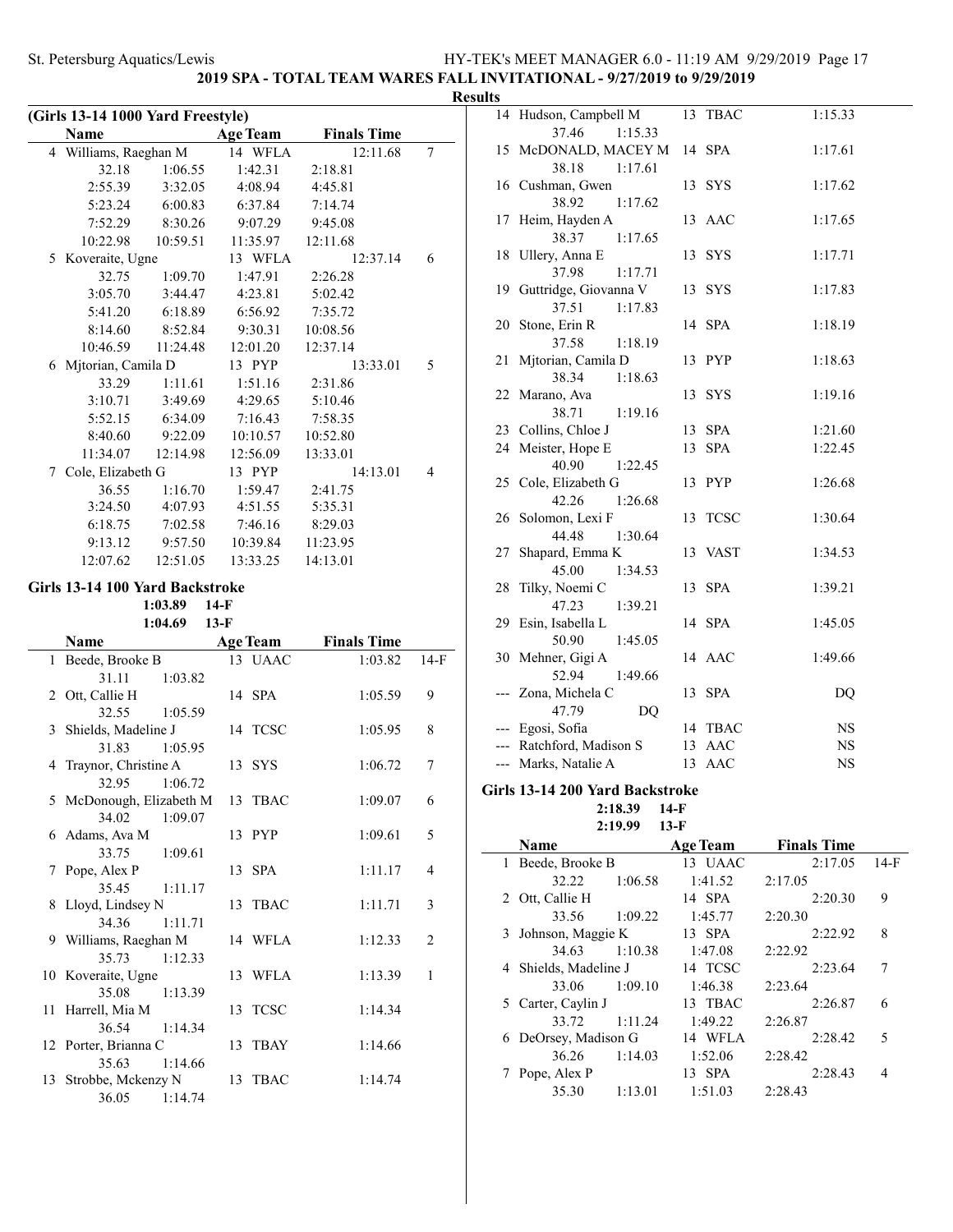### **2019 SPA - TOTAL TEAM WARES FALL INVITATIONAL - 9/27/2019 to 9/29/2019**

### **Results**

|    | (Girls 13-14 200 Yard Backstroke)      |                   |                    |                |
|----|----------------------------------------|-------------------|--------------------|----------------|
|    | Name                                   | <b>Age Team</b>   | <b>Finals Time</b> |                |
|    | 8 Williams, Raeghan M                  | 14 WFLA           | 2:29.85            | 3              |
|    | 36.20<br>1:13.69                       | 1:51.85           | 2:29.85            |                |
| 9  | Lloyd, Lindsey N                       | 13 TBAC           | 2:36.23            | 2              |
|    | 35.95<br>1:16.45                       | 1:57.14           |                    |                |
|    |                                        |                   | 2:36.23            | $\mathbf{1}$   |
|    | 10 Brackin, Elly V                     | 13 SPA            | 2:39.58            |                |
|    | 37.68<br>1:17.79                       | 1:58.93           | 2:39.58            |                |
| 11 | Hudson, Campbell M                     | 13 TBAC           | 2:39.60            |                |
|    | 37.60<br>1:18.33                       | 1:59.82           | 2:39.60            |                |
|    | 12 Cushman, Gwen                       | 13 SYS            | 2:39.82            |                |
|    | 40.13<br>1:19.98                       | 2:00.82           | 2:39.82            |                |
|    | 13 McMAHON, Kendall F                  | 14 SPA            | 2:41.40            |                |
|    | 36.66<br>1:17.55                       | 2:00.24           | 2:41.40            |                |
| 14 | Ullery, Anna E                         | 13 SYS            | 2:44.49            |                |
|    | 39.79<br>1:23.20                       | 2:05.80           | 2:44.49            |                |
|    | 15 Ratchford, Madison S                | 13 AAC            | 2:46.25            |                |
|    | 38.68<br>1:21.01                       | 2:04.30           | 2:46.25            |                |
|    | 16 Marano, Ava                         | 13 SYS            | 2:56.05            |                |
|    | 41.57<br>1:26.20                       | 2:12.92           | 2:56.05            |                |
|    | 17 Cole, Elizabeth G                   | 13 PYP            | 3:01.81            |                |
|    | 43.40<br>1:29.84                       | 2:16.73           | 3:01.81            |                |
| 18 | Shapard, Emma K                        | 13 VAST           | 3:23.67            |                |
|    | 46.45<br>1:37.87                       | 2:31.33           | 3:23.67            |                |
|    | Egosi, Sofia                           | 14 TBAC           | <b>NS</b>          |                |
|    |                                        |                   |                    |                |
|    | Girls 13-14 100 Yard Breaststroke      |                   |                    |                |
|    | 1:13.79                                | $14-F$            |                    |                |
|    | 1:15.09                                | $13-F$            |                    |                |
|    | Name                                   | <b>Age Team</b>   | <b>Finals Time</b> |                |
| 1  | Austin, Teresa M                       | 14 WFLA           | 1:16.64            | 11             |
|    | 35.69<br>1:16.64                       |                   |                    |                |
| 2  | Ott, Callie H                          | 14 SPA            | 1:17.20            | 9              |
|    | 36.60<br>1:17.20                       |                   |                    |                |
| 3  | Pope, Alex P                           | 13 SPA            | 1:17.48            | 8              |
|    | 37.56<br>1:17.48                       |                   |                    |                |
| 4  | Traynor, Christine A                   | 13 SYS            | 1:17.86            | 7              |
|    | 37.05<br>1:17.86                       |                   |                    |                |
| 5  | Golubovic, Maya A                      |                   |                    |                |
|    |                                        |                   |                    |                |
|    |                                        | 13 WFLA           | 1:17.95            | 6              |
|    | 37.15 1:17.95                          |                   |                    |                |
|    | 6 Dieffenthaller, Isabella C           | 13 SPA            | 1:20.26            | 5              |
|    | 38.38<br>1:20.26                       |                   |                    |                |
| 7  | Harrell, Mia M                         | <b>TCSC</b><br>13 | 1:20.29            | 4              |
|    | 38.61<br>1:20.29                       |                   |                    |                |
| 8  | Brackin, Elly V                        | <b>SPA</b><br>13  | 1:20.49            | 3              |
|    | 38.39<br>1:20.49                       |                   |                    |                |
| 9  | Carter, Caylin J                       | TBAC<br>13        | 1:20.92            | $\overline{c}$ |
|    | 39.00<br>1:20.92                       |                   |                    |                |
| 10 | Lloyd, Lindsey N                       | 13<br>TBAC        | 1:21.54            | $\mathbf{1}$   |
|    | 39.52<br>1:21.54                       |                   |                    |                |
| 11 | Daniels, Gavriela M                    | TBAC<br>13        | 1:23.04            |                |
|    | 38.66<br>1:23.04                       |                   |                    |                |
|    | 12 Guttridge, Giovanna V               | 13 SYS            | 1:23.17            |                |
|    | 39.13<br>1:23.17                       |                   |                    |                |
|    | 13 Marks, Natalie A                    | 13 AAC            | 1:23.77            |                |
|    | 39.37<br>1:23.77                       |                   |                    |                |
|    | 14 Noga, Abigail K<br>38.80<br>1:24.26 | 13 SPA            | 1:24.26            |                |

| 11.S |                                         |         |           |
|------|-----------------------------------------|---------|-----------|
|      | 15 Jaye, Bella E                        | 14 PYP  | 1:24.47   |
|      | 40.03<br>1:24.47                        |         |           |
|      | 16 Nalepa, Tabitha A                    | 13 PYP  | 1:24.66   |
|      | 39.35<br>1:24.66                        |         |           |
| 17   | Mejia, Lucia *                          | 13 PYP  | 1:25.92   |
|      | 40.65<br>1:25.92                        |         |           |
|      | 18 Cushman, Gwen                        | 13 SYS  | 1:26.11   |
|      | 40.96<br>1:26.11                        |         |           |
|      | 19 Porter, Brianna C                    | 13 TBAY | 1:26.46   |
|      | 40.05<br>1:26.46                        |         |           |
|      | 20 Lather, Amanda R                     | 14 AAC  | 1:26.47   |
|      | 1:26.47<br>39.95<br>21 Stone, Erin R    | 14 SPA  | 1:26.59   |
|      | 40.51<br>1:26.59                        |         |           |
|      | 22 Neely, Catherine G                   | 13 AAC  | 1:27.81   |
|      | 41.42<br>1:27.81                        |         |           |
|      | 23 Bordeaux, Olivia A                   | 14 WFLA | 1:27.86   |
|      | 41.72<br>1:27.86                        |         |           |
|      | 24 Heim, Hayden A                       | 13 AAC  | 1:30.57   |
|      | 43.84<br>1:30.57                        |         |           |
|      | 25 Solomon, Lexi F                      | 13 TCSC | 1:32.77   |
|      | 44.49<br>1:32.77                        |         |           |
| 26   | Taulbee, Miles E                        | 14 AAC  | 1:32.89   |
|      | 43.84<br>1:32.89                        |         |           |
|      | 27 Russo, Madison A                     | 13 WFLA | 1:35.85   |
|      | 45.77<br>1:35.85                        |         |           |
|      | 28 Mehner, Gigi A                       | 14 AAC  | 1:39.51   |
|      | 47.33<br>1:39.51                        |         |           |
|      | 29 Tilky, Noemi C                       | 13 SPA  | 1:41.61   |
|      | 30 Shapard, Emma K                      | 13 VAST | 1:43.26   |
| 31   | 49.80<br>1:43.26<br>Thornsberry, Ella M | 13 WFLA |           |
|      | 49.70<br>1:45.71                        |         | 1:45.71   |
|      | 32 Zona, Michela C                      | 13 SPA  | 1:54.81   |
|      | 52.14<br>1:54.81                        |         |           |
| ---  | Marano, Ava                             | 13 SYS  | <b>NS</b> |
|      |                                         |         |           |
|      | Girls 13-14 200 Yard Breaststroke       |         |           |
|      | 2:40.99<br>14-F                         |         |           |
|      | $2:42.19$ 13-F                          |         |           |

|   | Name                     |         | <b>Age Team</b> | <b>Finals Time</b> |        |
|---|--------------------------|---------|-----------------|--------------------|--------|
|   | 1 Austin, Teresa M       |         | 14 WFLA         | 2:40.99            | $14-F$ |
|   | 36.76                    | 1:17.63 | 1:59.36         | 2:40.99            |        |
|   | 2 McDonough, Elizabeth M |         | 13 TBAC         | 2:46.42            | 9      |
|   | 37.63                    | 1:19.71 | 2:03.12         | 2:46.42            |        |
| 3 | Strobbe, Mckenzy N       |         | 13 TBAC         | 2:49.30            | 8      |
|   | 39.52                    | 1:22.78 | 2:06.26         | 2:49.30            |        |
|   | 4 Daniels, Gavriela M    |         | 13 TBAC         | 2:50.59            | 7      |
|   | 39.24                    | 1:23.03 | 2:07.79         | 2:50.59            |        |
|   | 5 Harrell, Mia M         |         | 13 TCSC         | 2:50.97            | 6      |
|   | 39.89                    | 1:24.03 | 2:07.85         | 2:50.97            |        |
| 6 | Jaye, Bella E            |         | 14 PYP          | 2:54.09            | 5      |
|   | 39.38                    | 1:24.00 | 2:09.15         | 2:54.09            |        |
| 7 | Davis, Izzy R            |         | 14 TBAC         | 2:54.88            | 4      |
|   | 39.55                    | 1:24.32 | 2:09.83         | 2:54.88            |        |
| 8 | Brackin, Elly V          |         | 13 SPA          | 2:55.00            | 3      |
|   | 39.91                    | 1:24.58 | 2:10.21         | 2:55.00            |        |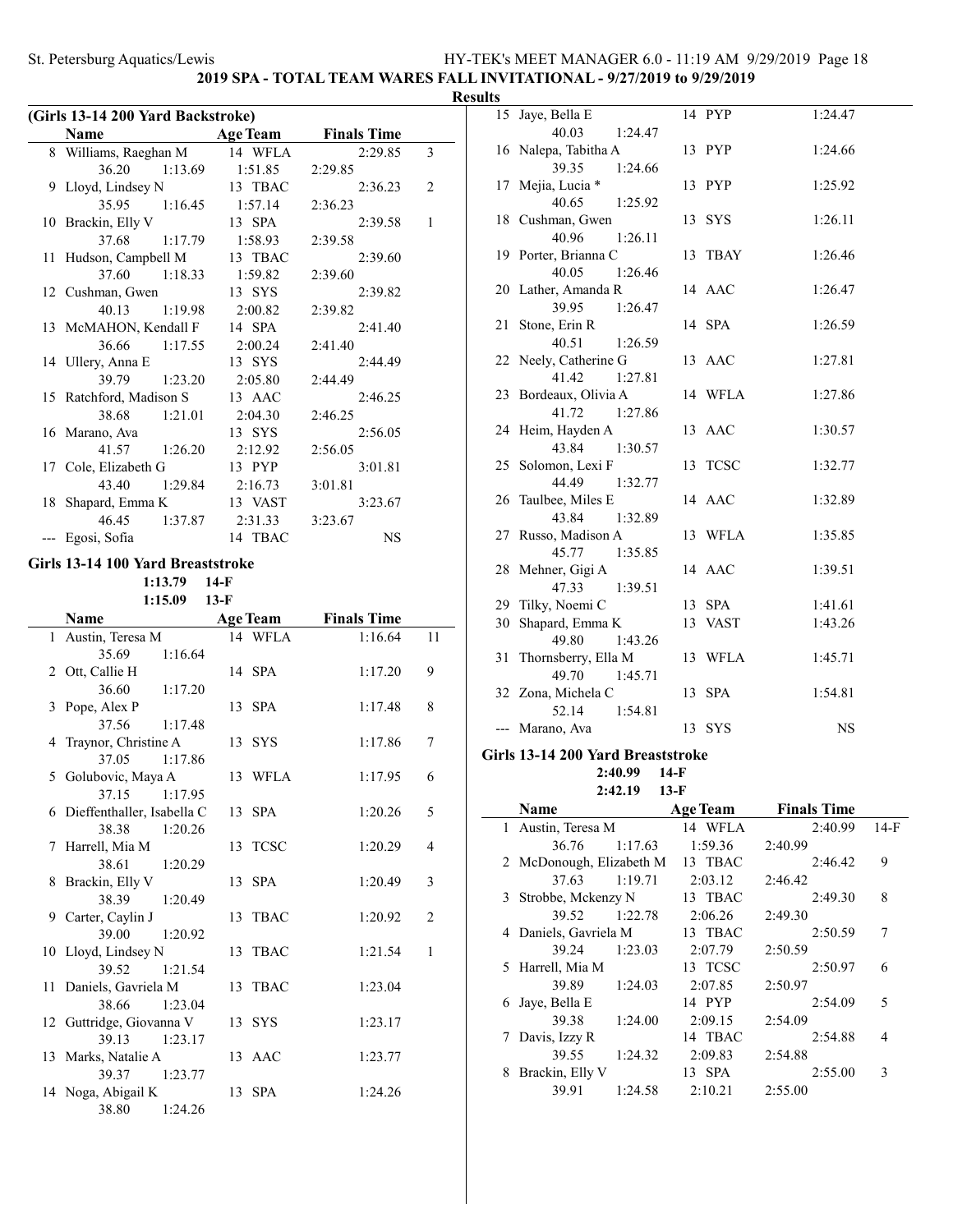# **2019 SPA - TOTAL TEAM WARES FALL INVITATIONAL - 9/27/2019 to 9/29/2019**

### **Resul**

| (Girls 13-14 200 Yard Breaststroke) |                                           |                  |                    |              |
|-------------------------------------|-------------------------------------------|------------------|--------------------|--------------|
|                                     | Name                                      | <b>Age Team</b>  | <b>Finals Time</b> |              |
|                                     | 9 Lloyd, Lindsey N                        | 13 TBAC          | 2:55.31            | 2            |
|                                     | 40.24<br>1:25.71                          | 2:11.10          | 2:55.31            |              |
|                                     | 10 Guttridge, Giovanna V                  | 13 SYS           | 2:58.54            | $\mathbf{1}$ |
|                                     | 39.08<br>1:24.72                          | 2:12.51          | 2:58.54            |              |
|                                     | 11 Cushman, Gwen                          | 13 SYS           | 3:00.03            |              |
|                                     | 41.56<br>1:27.97                          | 2:13.66          | 3:00.03            |              |
|                                     | 12 Noga, Abigail K                        | 13 SPA           | 3:00.86            |              |
|                                     | 39.46<br>1:25.67                          | 2:13.23          | 3:00.86            |              |
|                                     | 13 Marano, Ava                            | 13 SYS           | 3:06.98            |              |
|                                     | 42.84 1:31.74                             | 2:20.34          | 3:06.98            |              |
|                                     | 14 Stone, Erin R                          | 14 SPA           | 3:14.38            |              |
|                                     | 43.43<br>1:32.75                          | 2:24.06          | 3:14.38            |              |
|                                     | 15 Koveraite, Ugne                        | 13 WFLA          | 3:21.52            |              |
|                                     | 45.32<br>1:37.66                          | 2:30.05          | 3:21.52            |              |
|                                     | 16 Shapard, Emma K                        | 13 VAST          | 3:39.55            |              |
|                                     | 51.88<br>1:48.37                          | 2:44.06          | 3:39.55            |              |
|                                     | --- Ratchford, Madison S                  | 13 AAC           | <b>NS</b>          |              |
| $---$                               | Heim, Hayden A                            | 13 AAC           | <b>NS</b>          |              |
|                                     | --- Marks, Natalie A                      | 13 AAC           | <b>NS</b>          |              |
|                                     | --- Solomon, Lexi F                       | 13 TCSC          | <b>NS</b>          |              |
|                                     | --- Zona, Michela C                       | <b>SPA</b><br>13 | <b>NS</b>          |              |
|                                     | Girls 13-14 100 Yard Butterfly<br>1:02.09 | $14-F$           |                    |              |

**1:03.99 13-F**

| <b>Finals Time</b>        |
|---------------------------|
| 1:02.63<br>$13-F$         |
|                           |
| 1:04.35<br>9              |
|                           |
| 1:06.84<br>8              |
|                           |
| 1:09.09<br>7              |
|                           |
| 1:09.24<br>6              |
|                           |
| 5<br>1:09.82              |
|                           |
| 1:10.25<br>$\overline{4}$ |
|                           |
| 3<br>1:10.95              |
| 1:12.61<br>$\overline{2}$ |
|                           |
| 1:13.35<br>$\mathbf{1}$   |
|                           |
| 1:13.39                   |
|                           |
| 1:13.67                   |
|                           |
| 1:13.72                   |
|                           |
| 1:15.64                   |
|                           |
| 1:16.23                   |
|                           |
|                           |

| lts   |                                        |                   |           |  |
|-------|----------------------------------------|-------------------|-----------|--|
|       | 16 Nalepa, Tabitha A                   | 13 PYP            | 1:16.30   |  |
|       | 34.87<br>1:16.30                       |                   |           |  |
|       | 17 Stone, Erin R                       | 14 SPA            | 1:16.49   |  |
|       | 35.25 1:16.49                          |                   |           |  |
|       | 18 Johnson, Maggie K                   | 13 SPA            | 1:16.65   |  |
|       | 35.69<br>1:16.65                       |                   |           |  |
|       | 19 Dieffenthaller, Isabella C          | 13 SPA            | 1:16.89   |  |
|       | 35.82 1:16.89                          |                   |           |  |
|       | 20 Daniels, Gavriela M                 | 13 TBAC           | 1:17.91   |  |
|       | 34.41<br>1:17.91                       |                   |           |  |
|       | 21 Ullery, Anna E                      | 13 SYS            | 1:19.59   |  |
|       | 37.55 1:19.59                          |                   |           |  |
|       | 22 Harrell, Mia M                      | 13 TCSC           | 1:20.86   |  |
|       | 36.57 1:20.86                          |                   |           |  |
|       | 23 Porter, Brianna C                   | 13 TBAY           | 1:21.60   |  |
|       | 35.77 1:21.60                          |                   |           |  |
|       | 24 Rutledge, Kate K                    | 14 SPA            | 1:24.99   |  |
|       | 35.63<br>1:24.99                       |                   |           |  |
|       | 25 Ratchford, Madison S                | 13 AAC            | 1:25.24   |  |
|       | 38.92<br>1:25.24                       |                   |           |  |
|       | 26 Guttridge, Giovanna V               | 13 SYS            | 1:34.75   |  |
|       | 44.04<br>1:34.75                       |                   |           |  |
|       | 27 Mehner, Gigi A                      | 14 AAC            | 1:41.95   |  |
|       | 45.01<br>1:41.95                       |                   |           |  |
|       | Shapard, Emma K                        | 13 VAST           | DQ        |  |
|       | 44.20<br>DO.                           | 13 TBAC           | <b>NS</b> |  |
| $---$ | --- Hudson, Campbell M<br>Egosi, Sofia | <b>TBAC</b><br>14 | NS        |  |
|       |                                        |                   |           |  |
|       | .<br>$\sim$ $\sim$ $\sim$ $\sim$       |                   |           |  |

### **Girls 13-14 200 Yard Butterfly 2:19.49 14-F 2:23.39 13-F**

|   | Name                     |         | <b>Age Team</b> | <b>Finals Time</b> |    |
|---|--------------------------|---------|-----------------|--------------------|----|
|   | 1 Traynor, Christine A   |         | 13 SYS          | 2:25.26            | 11 |
|   | 31.44                    | 1:07.51 | 1:46.14         | 2:25.26            |    |
|   | 2 McDONALD, MACEY M      |         | 14 SPA          | 2:29.57            | 9  |
|   | 32.43                    | 1:07.54 | 1:49.13         | 2:29.57            |    |
| 3 | Austin, Teresa M         |         | 14 WFLA         | 2:31.34            | 8  |
|   | 34.25                    | 1:12.41 | 1:52.31         | 2:31.34            |    |
|   | 4 Davis, Izzy R          |         | 14 TBAC         | 2:33.11            | 7  |
|   | 34.34                    | 1:12.93 | 1:52.69         | 2:33.11            |    |
|   | 5 McDonough, Elizabeth M |         | 13 TBAC         | 2:34.22            | 6  |
|   | 33.98                    | 1:13.15 | 1:53.75         | 2:34.22            |    |
|   | 6 Daniels, Gavriela M    |         | 13 TBAC         | 2:43.51            | 5  |
|   | 34.97                    | 1:16.50 | 2:00.36         | 2:43.51            |    |
|   | Hudson, Campbell M       |         | 13 TBAC         | 2:46.91            | 4  |
|   | 37.45                    | 1:21.22 | 2:05.53         | 2:46.91            |    |

### **Girls 13-14 200 Yard IM**

**2:09.39 13-F 2:19.39 14-F**

|   | 211 Y.JY<br>14-D  |         |                 |                    |      |
|---|-------------------|---------|-----------------|--------------------|------|
|   | <b>Name</b>       |         | <b>Age Team</b> | <b>Finals Time</b> |      |
|   | 1 Beede, Brooke B |         | 13 UAAC         | 2:16.21            | 14-F |
|   | 29.26             | 1:04.01 | 1:44.21         | 2:16.21            |      |
|   | 2 Ott, Callie H   |         | 14 SPA          | 2:23.54            | 9    |
|   | 31.04             | 1:06.81 | 1:49.85         | 2:23.54            |      |
| 3 | Austin, Teresa M  |         | WFLA<br>14      | 2:27.57            | 8    |
|   | 31.43             | 1:10.93 | 1:52.99         | 2:27.57            |      |
|   |                   |         |                 |                    |      |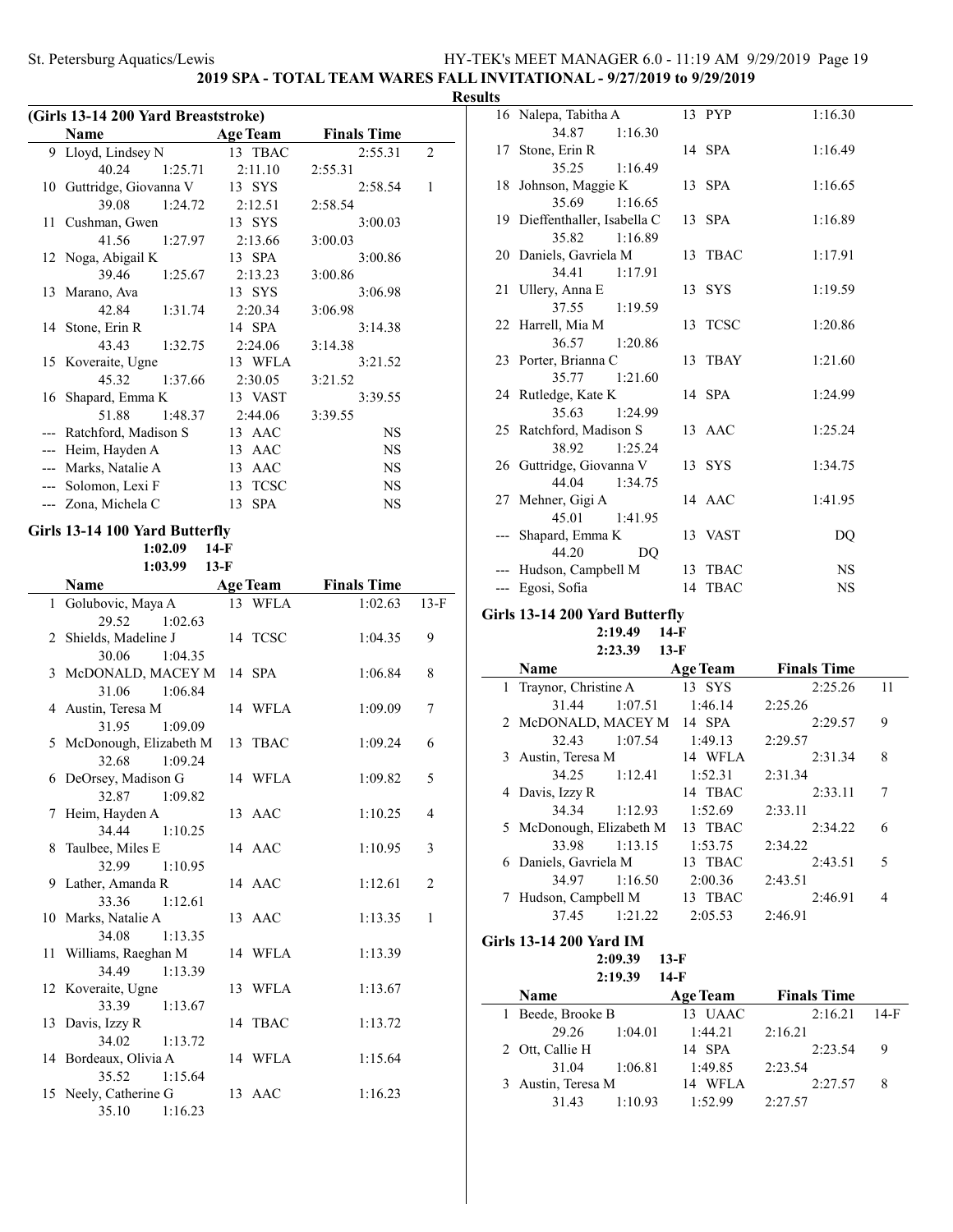4 McDonough, Elizabeth M 13 TBAC 5:04.28 7 32.16 1:10.43 1:50.35 2:28.73 3:12.80 3:58.04 4:32.42 5:04.28

**2019 SPA - TOTAL TEAM WARES FALL INVITATIONAL - 9/27/2019 to 9/29/2019**

| (Girls 13-14 200 Yard IM)<br>Name<br><b>Age Team</b><br><b>Finals Time</b><br>4 McDONALD, MACEY M<br>14 SPA<br>2:30.41<br>7<br>1:56.00<br>31.56 1:10.80<br>2:30.41<br>5 Johnson, Maggie K<br>13 SPA<br>2:32.22<br>6<br>1:10.95 1:58.98<br>35.27<br>2:32.22<br>6 Daniels, Gavriela M<br>13 TBAC<br>2:32.35<br>5<br>$1:15.20$ $1:59.45$<br>32.77<br>2:32.35<br>7 Lloyd, Lindsey N<br>13 TBAC<br>2:32.37<br>4<br>1:12.75<br>32.98<br>1:58.64<br>2:32.37<br>8 Adams, Ava M<br>13 PYP<br>2:33.91<br>3<br>33.16<br>1:12.55<br>1:59.23<br>2:33.91<br>9 Carter, Caylin J<br>13 TBAC<br>2:34.24<br>2<br>34.73<br>1:14.64<br>2:00.52<br>2:34.24<br>10 Williams, Raeghan M<br>14 WFLA<br>1<br>2:35.53<br>34.66<br>$1:13.05$ $2:02.45$<br>2:35.53<br>11 Lather, Amanda R<br>14 AAC<br>2:35.64<br>12 Brackin, Elly V<br>13 SPA<br>2:37.43<br>34.90<br>2:00.62<br>1:15.17<br>2:37.43<br>Gil<br>13 Harrell, Mia M<br>13 TCSC<br>2:37.55<br>1:16.78<br>2:01.62<br>36.32<br>2:37.55<br>14 Taulbee, Miles E<br>14 AAC<br>2:38.60<br>1:16.02<br>33.68<br>2:38.60<br>2:04.73<br>15 Heim, Hayden A<br>2:38.91<br>13 AAC<br>1:15.32<br>35.13<br>2:05.02<br>2:38.91<br>16 Cushman, Gwen<br>13 SYS<br>2:38.92<br>36.66<br>1:18.26<br>2:03.62<br>2:38.92<br>13 SYS<br>2:41.13<br>17 Marano, Ava<br>36.45<br>1:18.55<br>2:05.97<br>2:41.13<br>18 Ratchford, Madison S<br>13 AAC<br>2:44.60<br>19 Guttridge, Giovanna V<br>2:47.73<br>13 SYS<br>41.27<br>1:24.28<br>2:10.23<br>2:47.73<br>20 Koveraite, Ugne<br>13 WFLA<br>2:49.36<br>33.15<br>1:17.46<br>2:11.76<br>2:49.36<br>21 Ullery, Anna E<br>13 SYS<br>2:51.77<br>37.94<br>1:22.91<br>2:15.69<br>2:51.77<br>22 Russo, Madison A<br>13 WFLA<br>2:57.29<br>2:19.31<br>1:25.59<br>39.50<br>2:57.29<br>13 PYP<br>23 Cole, Elizabeth G<br>3:13.42<br>44.94<br>1:30.43<br>2:33.19<br>3:13.42<br>--- Neely, Catherine G<br>13 AAC<br>NS<br>--- Zona, Michela C<br>13 SPA<br>NS<br>Girls 13-14 400 Yard IM<br>4:54.09<br>13-14 14-F<br>13-14 13-F<br>4:57.69<br>Name<br><b>Finals Time</b><br><b>Age Team</b><br>4:55.47<br>Bodruzic, Dora<br>14 WFLA<br>$13-F$ |  |  | <b>Results</b> |
|--------------------------------------------------------------------------------------------------------------------------------------------------------------------------------------------------------------------------------------------------------------------------------------------------------------------------------------------------------------------------------------------------------------------------------------------------------------------------------------------------------------------------------------------------------------------------------------------------------------------------------------------------------------------------------------------------------------------------------------------------------------------------------------------------------------------------------------------------------------------------------------------------------------------------------------------------------------------------------------------------------------------------------------------------------------------------------------------------------------------------------------------------------------------------------------------------------------------------------------------------------------------------------------------------------------------------------------------------------------------------------------------------------------------------------------------------------------------------------------------------------------------------------------------------------------------------------------------------------------------------------------------------------------------------------------------------------------------------------------------------------------------------------------------------------------------------------------------------------------------------------------------------------------------------------------------------------------------------------------------------------------------------------------------------------------------------------------|--|--|----------------|
|                                                                                                                                                                                                                                                                                                                                                                                                                                                                                                                                                                                                                                                                                                                                                                                                                                                                                                                                                                                                                                                                                                                                                                                                                                                                                                                                                                                                                                                                                                                                                                                                                                                                                                                                                                                                                                                                                                                                                                                                                                                                                      |  |  |                |
|                                                                                                                                                                                                                                                                                                                                                                                                                                                                                                                                                                                                                                                                                                                                                                                                                                                                                                                                                                                                                                                                                                                                                                                                                                                                                                                                                                                                                                                                                                                                                                                                                                                                                                                                                                                                                                                                                                                                                                                                                                                                                      |  |  |                |
|                                                                                                                                                                                                                                                                                                                                                                                                                                                                                                                                                                                                                                                                                                                                                                                                                                                                                                                                                                                                                                                                                                                                                                                                                                                                                                                                                                                                                                                                                                                                                                                                                                                                                                                                                                                                                                                                                                                                                                                                                                                                                      |  |  |                |
|                                                                                                                                                                                                                                                                                                                                                                                                                                                                                                                                                                                                                                                                                                                                                                                                                                                                                                                                                                                                                                                                                                                                                                                                                                                                                                                                                                                                                                                                                                                                                                                                                                                                                                                                                                                                                                                                                                                                                                                                                                                                                      |  |  |                |
|                                                                                                                                                                                                                                                                                                                                                                                                                                                                                                                                                                                                                                                                                                                                                                                                                                                                                                                                                                                                                                                                                                                                                                                                                                                                                                                                                                                                                                                                                                                                                                                                                                                                                                                                                                                                                                                                                                                                                                                                                                                                                      |  |  |                |
|                                                                                                                                                                                                                                                                                                                                                                                                                                                                                                                                                                                                                                                                                                                                                                                                                                                                                                                                                                                                                                                                                                                                                                                                                                                                                                                                                                                                                                                                                                                                                                                                                                                                                                                                                                                                                                                                                                                                                                                                                                                                                      |  |  |                |
|                                                                                                                                                                                                                                                                                                                                                                                                                                                                                                                                                                                                                                                                                                                                                                                                                                                                                                                                                                                                                                                                                                                                                                                                                                                                                                                                                                                                                                                                                                                                                                                                                                                                                                                                                                                                                                                                                                                                                                                                                                                                                      |  |  |                |
|                                                                                                                                                                                                                                                                                                                                                                                                                                                                                                                                                                                                                                                                                                                                                                                                                                                                                                                                                                                                                                                                                                                                                                                                                                                                                                                                                                                                                                                                                                                                                                                                                                                                                                                                                                                                                                                                                                                                                                                                                                                                                      |  |  |                |
|                                                                                                                                                                                                                                                                                                                                                                                                                                                                                                                                                                                                                                                                                                                                                                                                                                                                                                                                                                                                                                                                                                                                                                                                                                                                                                                                                                                                                                                                                                                                                                                                                                                                                                                                                                                                                                                                                                                                                                                                                                                                                      |  |  |                |
|                                                                                                                                                                                                                                                                                                                                                                                                                                                                                                                                                                                                                                                                                                                                                                                                                                                                                                                                                                                                                                                                                                                                                                                                                                                                                                                                                                                                                                                                                                                                                                                                                                                                                                                                                                                                                                                                                                                                                                                                                                                                                      |  |  |                |
|                                                                                                                                                                                                                                                                                                                                                                                                                                                                                                                                                                                                                                                                                                                                                                                                                                                                                                                                                                                                                                                                                                                                                                                                                                                                                                                                                                                                                                                                                                                                                                                                                                                                                                                                                                                                                                                                                                                                                                                                                                                                                      |  |  |                |
|                                                                                                                                                                                                                                                                                                                                                                                                                                                                                                                                                                                                                                                                                                                                                                                                                                                                                                                                                                                                                                                                                                                                                                                                                                                                                                                                                                                                                                                                                                                                                                                                                                                                                                                                                                                                                                                                                                                                                                                                                                                                                      |  |  |                |
|                                                                                                                                                                                                                                                                                                                                                                                                                                                                                                                                                                                                                                                                                                                                                                                                                                                                                                                                                                                                                                                                                                                                                                                                                                                                                                                                                                                                                                                                                                                                                                                                                                                                                                                                                                                                                                                                                                                                                                                                                                                                                      |  |  |                |
|                                                                                                                                                                                                                                                                                                                                                                                                                                                                                                                                                                                                                                                                                                                                                                                                                                                                                                                                                                                                                                                                                                                                                                                                                                                                                                                                                                                                                                                                                                                                                                                                                                                                                                                                                                                                                                                                                                                                                                                                                                                                                      |  |  |                |
|                                                                                                                                                                                                                                                                                                                                                                                                                                                                                                                                                                                                                                                                                                                                                                                                                                                                                                                                                                                                                                                                                                                                                                                                                                                                                                                                                                                                                                                                                                                                                                                                                                                                                                                                                                                                                                                                                                                                                                                                                                                                                      |  |  |                |
|                                                                                                                                                                                                                                                                                                                                                                                                                                                                                                                                                                                                                                                                                                                                                                                                                                                                                                                                                                                                                                                                                                                                                                                                                                                                                                                                                                                                                                                                                                                                                                                                                                                                                                                                                                                                                                                                                                                                                                                                                                                                                      |  |  |                |
|                                                                                                                                                                                                                                                                                                                                                                                                                                                                                                                                                                                                                                                                                                                                                                                                                                                                                                                                                                                                                                                                                                                                                                                                                                                                                                                                                                                                                                                                                                                                                                                                                                                                                                                                                                                                                                                                                                                                                                                                                                                                                      |  |  |                |
|                                                                                                                                                                                                                                                                                                                                                                                                                                                                                                                                                                                                                                                                                                                                                                                                                                                                                                                                                                                                                                                                                                                                                                                                                                                                                                                                                                                                                                                                                                                                                                                                                                                                                                                                                                                                                                                                                                                                                                                                                                                                                      |  |  |                |
|                                                                                                                                                                                                                                                                                                                                                                                                                                                                                                                                                                                                                                                                                                                                                                                                                                                                                                                                                                                                                                                                                                                                                                                                                                                                                                                                                                                                                                                                                                                                                                                                                                                                                                                                                                                                                                                                                                                                                                                                                                                                                      |  |  |                |
|                                                                                                                                                                                                                                                                                                                                                                                                                                                                                                                                                                                                                                                                                                                                                                                                                                                                                                                                                                                                                                                                                                                                                                                                                                                                                                                                                                                                                                                                                                                                                                                                                                                                                                                                                                                                                                                                                                                                                                                                                                                                                      |  |  |                |
|                                                                                                                                                                                                                                                                                                                                                                                                                                                                                                                                                                                                                                                                                                                                                                                                                                                                                                                                                                                                                                                                                                                                                                                                                                                                                                                                                                                                                                                                                                                                                                                                                                                                                                                                                                                                                                                                                                                                                                                                                                                                                      |  |  |                |
|                                                                                                                                                                                                                                                                                                                                                                                                                                                                                                                                                                                                                                                                                                                                                                                                                                                                                                                                                                                                                                                                                                                                                                                                                                                                                                                                                                                                                                                                                                                                                                                                                                                                                                                                                                                                                                                                                                                                                                                                                                                                                      |  |  |                |
|                                                                                                                                                                                                                                                                                                                                                                                                                                                                                                                                                                                                                                                                                                                                                                                                                                                                                                                                                                                                                                                                                                                                                                                                                                                                                                                                                                                                                                                                                                                                                                                                                                                                                                                                                                                                                                                                                                                                                                                                                                                                                      |  |  |                |
|                                                                                                                                                                                                                                                                                                                                                                                                                                                                                                                                                                                                                                                                                                                                                                                                                                                                                                                                                                                                                                                                                                                                                                                                                                                                                                                                                                                                                                                                                                                                                                                                                                                                                                                                                                                                                                                                                                                                                                                                                                                                                      |  |  |                |
|                                                                                                                                                                                                                                                                                                                                                                                                                                                                                                                                                                                                                                                                                                                                                                                                                                                                                                                                                                                                                                                                                                                                                                                                                                                                                                                                                                                                                                                                                                                                                                                                                                                                                                                                                                                                                                                                                                                                                                                                                                                                                      |  |  |                |
|                                                                                                                                                                                                                                                                                                                                                                                                                                                                                                                                                                                                                                                                                                                                                                                                                                                                                                                                                                                                                                                                                                                                                                                                                                                                                                                                                                                                                                                                                                                                                                                                                                                                                                                                                                                                                                                                                                                                                                                                                                                                                      |  |  |                |
|                                                                                                                                                                                                                                                                                                                                                                                                                                                                                                                                                                                                                                                                                                                                                                                                                                                                                                                                                                                                                                                                                                                                                                                                                                                                                                                                                                                                                                                                                                                                                                                                                                                                                                                                                                                                                                                                                                                                                                                                                                                                                      |  |  |                |
|                                                                                                                                                                                                                                                                                                                                                                                                                                                                                                                                                                                                                                                                                                                                                                                                                                                                                                                                                                                                                                                                                                                                                                                                                                                                                                                                                                                                                                                                                                                                                                                                                                                                                                                                                                                                                                                                                                                                                                                                                                                                                      |  |  |                |
|                                                                                                                                                                                                                                                                                                                                                                                                                                                                                                                                                                                                                                                                                                                                                                                                                                                                                                                                                                                                                                                                                                                                                                                                                                                                                                                                                                                                                                                                                                                                                                                                                                                                                                                                                                                                                                                                                                                                                                                                                                                                                      |  |  |                |
|                                                                                                                                                                                                                                                                                                                                                                                                                                                                                                                                                                                                                                                                                                                                                                                                                                                                                                                                                                                                                                                                                                                                                                                                                                                                                                                                                                                                                                                                                                                                                                                                                                                                                                                                                                                                                                                                                                                                                                                                                                                                                      |  |  |                |
|                                                                                                                                                                                                                                                                                                                                                                                                                                                                                                                                                                                                                                                                                                                                                                                                                                                                                                                                                                                                                                                                                                                                                                                                                                                                                                                                                                                                                                                                                                                                                                                                                                                                                                                                                                                                                                                                                                                                                                                                                                                                                      |  |  |                |
|                                                                                                                                                                                                                                                                                                                                                                                                                                                                                                                                                                                                                                                                                                                                                                                                                                                                                                                                                                                                                                                                                                                                                                                                                                                                                                                                                                                                                                                                                                                                                                                                                                                                                                                                                                                                                                                                                                                                                                                                                                                                                      |  |  |                |
|                                                                                                                                                                                                                                                                                                                                                                                                                                                                                                                                                                                                                                                                                                                                                                                                                                                                                                                                                                                                                                                                                                                                                                                                                                                                                                                                                                                                                                                                                                                                                                                                                                                                                                                                                                                                                                                                                                                                                                                                                                                                                      |  |  |                |
|                                                                                                                                                                                                                                                                                                                                                                                                                                                                                                                                                                                                                                                                                                                                                                                                                                                                                                                                                                                                                                                                                                                                                                                                                                                                                                                                                                                                                                                                                                                                                                                                                                                                                                                                                                                                                                                                                                                                                                                                                                                                                      |  |  |                |
|                                                                                                                                                                                                                                                                                                                                                                                                                                                                                                                                                                                                                                                                                                                                                                                                                                                                                                                                                                                                                                                                                                                                                                                                                                                                                                                                                                                                                                                                                                                                                                                                                                                                                                                                                                                                                                                                                                                                                                                                                                                                                      |  |  |                |
|                                                                                                                                                                                                                                                                                                                                                                                                                                                                                                                                                                                                                                                                                                                                                                                                                                                                                                                                                                                                                                                                                                                                                                                                                                                                                                                                                                                                                                                                                                                                                                                                                                                                                                                                                                                                                                                                                                                                                                                                                                                                                      |  |  |                |
|                                                                                                                                                                                                                                                                                                                                                                                                                                                                                                                                                                                                                                                                                                                                                                                                                                                                                                                                                                                                                                                                                                                                                                                                                                                                                                                                                                                                                                                                                                                                                                                                                                                                                                                                                                                                                                                                                                                                                                                                                                                                                      |  |  |                |
|                                                                                                                                                                                                                                                                                                                                                                                                                                                                                                                                                                                                                                                                                                                                                                                                                                                                                                                                                                                                                                                                                                                                                                                                                                                                                                                                                                                                                                                                                                                                                                                                                                                                                                                                                                                                                                                                                                                                                                                                                                                                                      |  |  |                |
|                                                                                                                                                                                                                                                                                                                                                                                                                                                                                                                                                                                                                                                                                                                                                                                                                                                                                                                                                                                                                                                                                                                                                                                                                                                                                                                                                                                                                                                                                                                                                                                                                                                                                                                                                                                                                                                                                                                                                                                                                                                                                      |  |  |                |
|                                                                                                                                                                                                                                                                                                                                                                                                                                                                                                                                                                                                                                                                                                                                                                                                                                                                                                                                                                                                                                                                                                                                                                                                                                                                                                                                                                                                                                                                                                                                                                                                                                                                                                                                                                                                                                                                                                                                                                                                                                                                                      |  |  |                |
|                                                                                                                                                                                                                                                                                                                                                                                                                                                                                                                                                                                                                                                                                                                                                                                                                                                                                                                                                                                                                                                                                                                                                                                                                                                                                                                                                                                                                                                                                                                                                                                                                                                                                                                                                                                                                                                                                                                                                                                                                                                                                      |  |  |                |
|                                                                                                                                                                                                                                                                                                                                                                                                                                                                                                                                                                                                                                                                                                                                                                                                                                                                                                                                                                                                                                                                                                                                                                                                                                                                                                                                                                                                                                                                                                                                                                                                                                                                                                                                                                                                                                                                                                                                                                                                                                                                                      |  |  |                |
|                                                                                                                                                                                                                                                                                                                                                                                                                                                                                                                                                                                                                                                                                                                                                                                                                                                                                                                                                                                                                                                                                                                                                                                                                                                                                                                                                                                                                                                                                                                                                                                                                                                                                                                                                                                                                                                                                                                                                                                                                                                                                      |  |  |                |
|                                                                                                                                                                                                                                                                                                                                                                                                                                                                                                                                                                                                                                                                                                                                                                                                                                                                                                                                                                                                                                                                                                                                                                                                                                                                                                                                                                                                                                                                                                                                                                                                                                                                                                                                                                                                                                                                                                                                                                                                                                                                                      |  |  |                |
|                                                                                                                                                                                                                                                                                                                                                                                                                                                                                                                                                                                                                                                                                                                                                                                                                                                                                                                                                                                                                                                                                                                                                                                                                                                                                                                                                                                                                                                                                                                                                                                                                                                                                                                                                                                                                                                                                                                                                                                                                                                                                      |  |  |                |
|                                                                                                                                                                                                                                                                                                                                                                                                                                                                                                                                                                                                                                                                                                                                                                                                                                                                                                                                                                                                                                                                                                                                                                                                                                                                                                                                                                                                                                                                                                                                                                                                                                                                                                                                                                                                                                                                                                                                                                                                                                                                                      |  |  |                |
|                                                                                                                                                                                                                                                                                                                                                                                                                                                                                                                                                                                                                                                                                                                                                                                                                                                                                                                                                                                                                                                                                                                                                                                                                                                                                                                                                                                                                                                                                                                                                                                                                                                                                                                                                                                                                                                                                                                                                                                                                                                                                      |  |  |                |

30.99 1:07.15 1:46.16 2:24.21<br>3:08.73 3:52.63 4:24.94 4:55.47

2 Beede, Brooke B 13 UAAC 4:55.74 13-F 31.64 1:08.65 1:46.71 2:24.51 3:06.88 3:49.23 4:23.39 4:55.74 3 Traynor, Christine A 13 SYS 4:59.65 8 31.49 1:07.12 1:46.31 2:23.61 3:08.53 3:52.16 4:26.75 4:59.65

4:24.94 4:55.47

| 5 Davis, Izzy R                 |         | 14 TBAC         | 5:10.30            | 6  |
|---------------------------------|---------|-----------------|--------------------|----|
| 33.62                           | 1:11.65 | 1:52.60         | 2:33.11            |    |
| 3:17.93                         | 4:02.69 | 4:36.76         | 5:10.30            |    |
| 6 Austin, Teresa M              |         | 14 WFLA         | 5:12.34            | 5  |
| 34.17                           | 1:13.55 | 1:55.94         | 2:37.00            |    |
| 3:18.83                         | 4:01.97 | 4:38.10         | 5:12.34            |    |
| 7 Lloyd, Lindsey N              |         | 13 TBAC         | 5:29.19            | 4  |
| 35.12                           | 1:18.71 | 2:02.14         | 2:41.56            |    |
| 3:29.37                         | 4:17.11 | 4:54.63         | 5:29.19            |    |
| 8 Hudson, Campbell M            |         | 13 TBAC         | 5:37.65            | 3  |
| 35.88                           | 1:18.35 | 2:00.90         | 2:42.44            |    |
| 3:35.40                         | 4:26.89 | 5:03.07         | 5:37.65            |    |
| 9 Koveraite, Ugne               |         | 13 WFLA         | 5:44.76            | 2  |
| 34.88                           | 1:18.49 | 2:02.25         | 2:46.23            |    |
| 3:38.37                         | 4:31.18 | 5:08.65         | 5:44.76            |    |
|                                 |         |                 |                    |    |
| <b>Girls 500 Yard Freestyle</b> |         |                 |                    |    |
| Name                            |         | <b>Age Team</b> | <b>Finals Time</b> |    |
| 1 Weyant, Gracie $\overline{R}$ |         | 13 SYS          | 5:01.65            | 11 |
| 27.98                           | 57.81   | 1:27.44         | 1:57.44            |    |
| 2:28.16                         | 2:59.11 | 3:29.80         | 4:00.42            |    |
| 4:31.62                         | 5:01.65 |                 |                    |    |
| 2 Sauickie, Addie M             |         | 13 SYS          | 5:09.15            | 9  |
| 27.77                           | 58.05   | 1:28.60         | 1:59.42            |    |
| 2:30.67                         | 3:02.03 | 3:34.10         | 4:05.69            |    |
| 4:37.75                         | 5:09.15 |                 |                    |    |
| 3 Neely, Cassidy E              |         | 16 AAC          | 5:22.25            | 8  |
| 29.46                           | 1:02.08 | 1:35.23         | 2:08.37            |    |
| 2:41.30                         | 3:14.03 | 3:46.54         | 4:19.04            |    |
| 4:50.94                         | 5:22.25 |                 |                    |    |
| 4 Ewald, Amber *                |         | 15 TBAC         | 5:22.98            | 7  |
| 28.39                           | 1:00.19 | 1:32.76         | 2:05.80            |    |
| 2:39.13                         | 3:12.25 | 3:45.40         | 4:18.58            |    |
| 4:51.43                         | 5:22.98 |                 |                    |    |
| 5 Cannella, Ashlin M            |         | 13 AAC          | 5:23.33            | 6  |
| 30.04                           | 1:02.49 | 1:35.30         | 2:08.55            |    |
| 2:41.79                         | 3:14.83 | 3:46.96         | 4:19.28            |    |
| 4:51.24                         | 5:23.33 |                 |                    |    |
| 6 Ponder, Karoline S            |         | 16 UN           | 5:37.80            | 5  |
| 30.65                           | 1:04.59 | 1:39.49         | 2:14.31            |    |
| 2:49.25                         | 3:24.11 | 3:58.05         | 4:31.77            |    |
| 5:05.40                         | 5:37.80 |                 |                    |    |
| 7 Palsha, Gracelyn S            |         | 17 SPA          | 5:42.12            | 4  |
| 29.96                           | 1:03.02 | 1:37.12         | 2:11.35            |    |
| 2:46.60                         | 3:21.70 | 3:56.74         | 4:31.99            |    |
| 5:07.47                         | 5:42.12 |                 |                    |    |
| 8 McCree, Elizabeth M           |         | 15 AAC          | 6:02.77            | 3  |
| 31.97                           | 1:08.07 | 1:45.64         | 2:23.03            |    |
| 2:59.82                         | 3:37.00 | 4:14.06         | 4:50.87            |    |
| 5:27.36                         | 6:02.77 |                 |                    |    |
| 9 Johnson, Gabriella E          |         | 15 WFLA         | 6:08.09            | 2  |
| 33.00                           | 1:10.37 | 1:48.03         | 2:25.97            |    |
| 3:03.70                         | 3:41.62 | 4:19.87         | 4:57.18            |    |
| 5:34.50                         | 6:08.09 |                 |                    |    |
|                                 |         |                 |                    |    |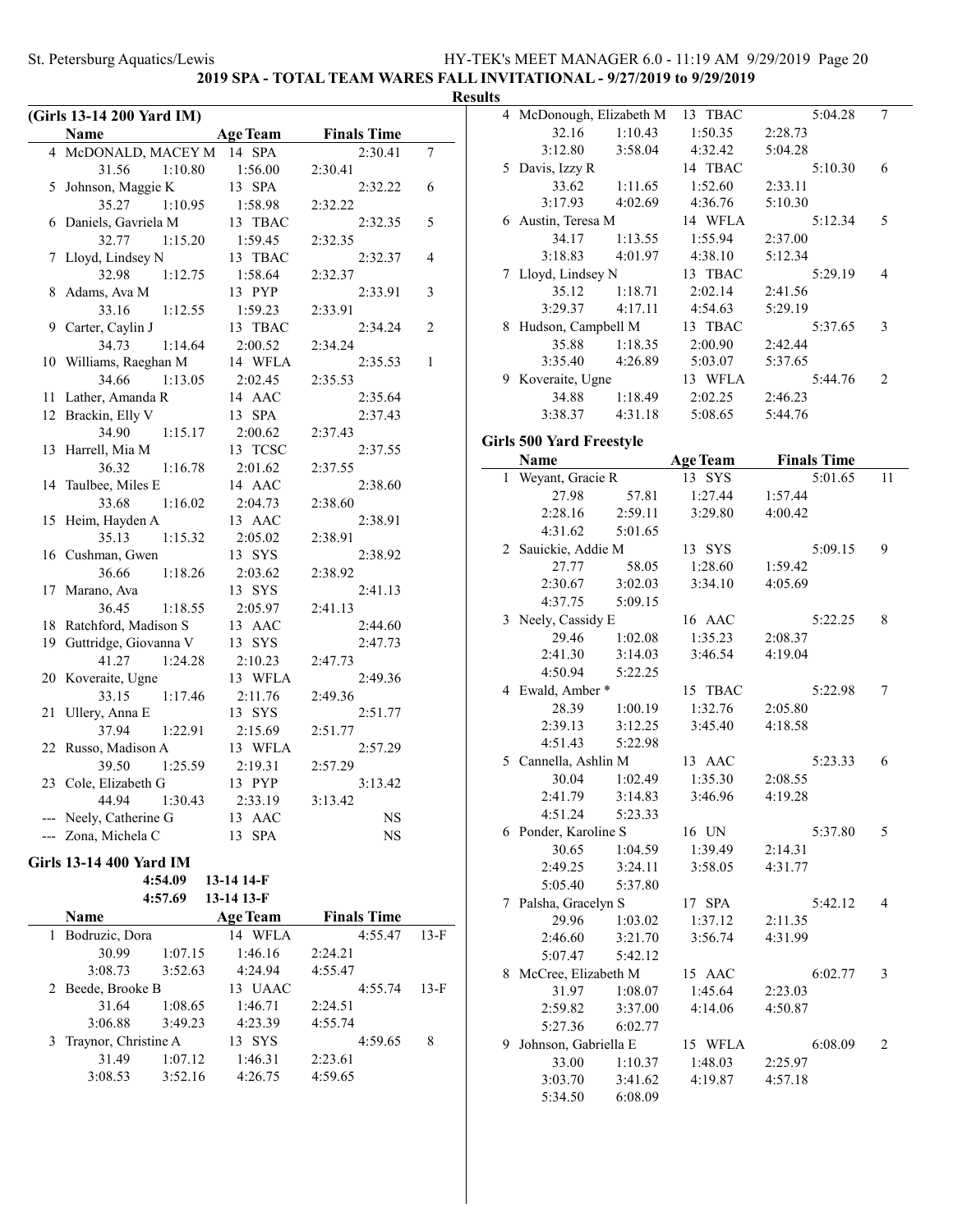**2019 SPA - TOTAL TEAM WARES FALL INVITATIONAL - 9/27/2019 to 9/29/2019**

### **Results**

|                | <b>Girls 1000 Yard Freestyle</b> |          |                         |                    |              |
|----------------|----------------------------------|----------|-------------------------|--------------------|--------------|
|                | Name                             |          | <b>Age Team</b>         | <b>Finals Time</b> |              |
| 1              | Gualtieri, Lauren G              |          | 14 TBAC                 | 10:36.66           | 11           |
|                | 28.81                            | 1:00.03  | 1:31.44                 | 2:03.10            |              |
|                | 2:34.90                          | 3:06.76  | 3:39.05                 | 4:11.07            |              |
|                | 4:42.93                          | 5:14.91  | 5:47.28                 | 6:19.43            |              |
|                | 6:51.88                          | 7:23.96  | 7:55.96                 | 8:28.65            |              |
|                | 9:01.20                          | 9:33.06  | 10:05.22                | 10:36.66           |              |
| $\overline{2}$ | Baker, Mya K                     |          | 16 SPA                  | 10:54.55           | 9            |
|                | 31.08                            | 1:03.61  | 1:36.43                 | 2:09.25            |              |
|                | 2:42.32                          | 3:15.19  | 3:48.22                 | 4:21.29            |              |
|                | 4:54.09                          | 5:27.11  | 5:59.85                 | 6:32.67            |              |
|                | 7:05.65                          | 7:38.42  | 8:11.28                 | 8:43.86            |              |
|                | 9:16.51                          | 9:49.35  | 10:22.21                | 10:54.55           |              |
| 3              | Golubovic, Maya A                |          | 13 WFLA                 | 11:17.66           | 8            |
|                | 30.27                            | 1:02.63  | 1:35.24                 | 2:08.17            |              |
|                | 2:41.07                          | 3:14.01  | 3:47.32                 | 4:20.79            |              |
|                | 4:54.98                          | 5:28.83  | 6:02.70                 | 6:36.68            |              |
|                | 7:11.01                          | 7:45.89  | 8:20.87                 | 8:55.88            |              |
|                | 9:31.18                          | 10:06.55 | 10:42.23                | 11:17.66           |              |
| 4              | Turner, Caileen A                |          | 15 WFLA                 | 11:36.20           | 7            |
|                | 31.22                            | 1:05.46  | 1:40.80                 | 2:16.03            |              |
|                | 2:50.90                          | 3:25.84  | 4:01.19                 | 4:36.95            |              |
|                | 5:12.82                          | 5:48.40  | 6:23.67                 | 6:59.23            |              |
|                | 7:34.09                          | 8:09.10  | 8:44.29                 | 9:19.07            |              |
|                | 9:53.76                          | 10:28.56 | 11:03.02                | 11:36.20           |              |
|                | Ewald, Amber*                    |          | 15 TBAC                 | <b>NS</b>          |              |
|                | --- Palsha, Gracelyn S           |          | 17 SPA                  | <b>SCR</b>         |              |
|                | Girls 400 Yard IM                |          |                         |                    |              |
|                | Name                             |          | <b>Age Team</b>         | <b>Finals Time</b> |              |
|                | 1 Cannella, Ashlin M             |          | 13 AAC                  | 4:50.61            | 11           |
|                | 30.95<br>3:04.36                 | 1:06.01  | 1:44.74                 | 2:22.99<br>4:50.61 |              |
|                |                                  |          |                         |                    |              |
|                |                                  | 3:46.37  | 4:18.24                 |                    |              |
|                | 2 Neely, Cassidy E               |          | 16 AAC                  | 4:54.85            | 9            |
|                | 31.17                            | 1:07.10  | 1:44.62                 | 2:22.59            |              |
|                | 3:05.82                          | 3:49.72  | 4:22.74                 | 4:54.85            |              |
| 3              | Ponder, Karoline S               |          | 16 UN                   | 5:12.65            | 8            |
|                | 33.45                            | 1:12.82  | 1:54.03                 | 2:32.93            |              |
|                | 3:18.73                          | 4:03.31  | 4:38.69                 | 5:12.65            |              |
| 4              | Solak, Jorja D                   |          | 15 UAAC                 | 5:30.24            | 7            |
|                | 34.91                            | 1:15.37  | 1:57.03                 | 2:39.34            |              |
|                | 3:27.76                          | 4:16.71  | 4:53.32                 | 5:30.24            |              |
|                | <b>Girls 50 Yard Freestyle</b>   |          |                         |                    |              |
|                |                                  | 25.59    | 14-E                    |                    |              |
|                |                                  | 25.89    | 14-F                    |                    |              |
|                |                                  | 26.49    | 13-F                    |                    |              |
|                |                                  | 27.49    | $13-E$                  |                    |              |
|                | Name                             |          | Age Team                | <b>Finals Time</b> |              |
| 1              | Weyant, Gracie R                 |          | 13<br>SYS               | 25.06              | 14-E         |
| 2              | Sauickie, Addie M                |          | 13<br>SYS               | 25.70              | 14-F         |
| 3              | Lankford, Sarah E                |          | <b>SPA</b><br>15        | 26.18              | 13-F         |
| 4              | Cannella, Ashlin M               |          | 13 AAC                  | 26.24              | 13-F         |
| 5              | Zaritsky, Ava L                  |          | 16 AAC                  | 26.32              | 13-F         |
| 6              | Neely, Cassidy E                 |          | 16 AAC                  | 26.74              | 13-E         |
| 7<br>8         | Pope, Alex P<br>Ewald, Amber *   |          | SPA<br>13<br>15<br>TBAC | 26.94<br>27.31     | 13-E<br>13-E |

| 9        | Palsha, Gracelyn S                    |             | 17 SPA          | 27.68              | 2      |
|----------|---------------------------------------|-------------|-----------------|--------------------|--------|
| 10       | Ponder, Karoline S                    |             | 16 UN           | 27.70              | 1      |
| 11       | Grant, Maslin A                       |             | 16 SPA          | 27.80              |        |
|          | 12 Forrister, Ana C                   | 17          | <b>SPA</b>      | 27.91              |        |
| 13       | Turba, Emma L                         |             | 16 TCSC         | 28.37              |        |
|          | 14 McMAHON, Kendall F                 |             | 14 SPA          | 28.47              |        |
| 15       | McCree, Elizabeth M                   |             | 15 AAC          | 28.54              |        |
|          | 16 Burke, Ainsley E                   |             | 15 SPA          | 28.61              |        |
|          | 17 Kazerounian, Hannah Z              |             | 17 SPA          | 28.88              |        |
| 18       | McDonald, Allison L                   |             | 12 WFLA         | 28.99              |        |
| 19       | Reynolds, Erin R                      | 17          | <b>SPA</b>      | 29.16              |        |
|          |                                       |             |                 |                    |        |
| 20<br>21 | Solak, Jorja D<br>Kazerounian, Mena E |             | 15 UAAC         | 29.19              |        |
|          |                                       |             | 17 SPA          | 30.10              |        |
| 22       | Johnson, Gabriella E                  |             | 15 WFLA         | 30.28              |        |
| 23       | Hansen, Brinkleigh B                  |             | 9 SPA           | 30.97              |        |
|          | 24 Bartling, Haley M                  |             | 16 PYP          | 34.83              |        |
|          | 25 Zona, Michela C                    |             | 13 SPA          | 37.94              |        |
|          | 26 Gleason, Christina G               |             | 17 SPA          | 41.28              |        |
|          | --- Brophy, Maria                     |             | 12 SPA          | NS                 |        |
|          | --- Sofranko, Ava S                   |             | 13 SPA          | NS                 |        |
| $---$    | Martinelli, Mia M                     | 17          | <b>TCSC</b>     | NS                 |        |
|          | <b>Girls 100 Yard Freestyle</b>       |             |                 |                    |        |
|          | 55.69                                 | 14-E        |                 |                    |        |
|          | 56.09                                 | 14-F        |                 |                    |        |
|          | 57.19                                 | $13-F$      |                 |                    |        |
|          | 57.79                                 | $12-E$      |                 |                    |        |
|          | 59.39                                 | $13-E$      |                 |                    |        |
|          | 59.49                                 | $12-F$      |                 |                    |        |
|          |                                       |             |                 |                    |        |
|          |                                       |             |                 |                    |        |
|          | 1:00.49                               | $11-F$      |                 |                    |        |
|          | 1:02.69                               | $11-E$      |                 |                    |        |
|          | 1:04.19                               | $10-E$      |                 |                    |        |
|          | 1:07.29                               | 9-E         |                 |                    |        |
|          | 1:10.19                               | <b>10UF</b> |                 |                    |        |
|          | Name                                  |             | <b>Age Team</b> | <b>Finals Time</b> |        |
| 1        | Weyant, Gracie R                      | 13          | SYS             | 54.15              | $14-E$ |
|          | 26.56<br>54.15                        |             |                 |                    |        |
| 2        | Sauickie, Addie M                     | 13          | <b>SYS</b>      | 54.80              | 14-E   |
|          | 26.58<br>54.80                        |             |                 |                    |        |
|          | 3 Lankford, Sarah E                   |             | 15 SPA          | 55.28              | $14-E$ |
|          | 26.94<br>55.28                        |             |                 |                    |        |
|          | 4 Golubovic, Maya A                   |             | 13 WFLA         | 56.05              | $14-F$ |
|          | 26.91<br>56.05                        |             |                 |                    |        |
| 5.       | Leisure, Abigail L                    |             | 17 BERK         | 56.33              | $13-F$ |
|          | 27.47<br>56.33                        |             |                 |                    |        |
|          | 6 Cannella, Ashlin M                  |             | 13 AAC          | 57.32              | $12-E$ |
|          | 27.88<br>57.32                        |             |                 |                    |        |
| 7        | Ponder, Karoline S                    |             | 16 UN           | 58.85              | $13-E$ |
|          | 28.61<br>58.85                        |             |                 |                    |        |
| 8        | Neely, Cassidy E                      |             | 16 AAC          | 59.28              | $13-E$ |
|          | 28.53<br>59.28                        |             |                 |                    |        |
| 9        | Dieffenthaller, Isabella C            |             | 13 SPA          | 1:00.19            | $11-F$ |
|          | 28.96<br>1:00.19                      |             |                 |                    |        |
| 10       | Pyhel, McKENZIE R                     |             | 16 SPA          | 1:00.33            | $11-F$ |
|          | 29.29<br>1:00.33                      |             |                 |                    |        |
| 11       | Jaffe, Logan I<br>28.98<br>1:01.23    |             | 12 PYP          | 1:01.23            | 11-E   |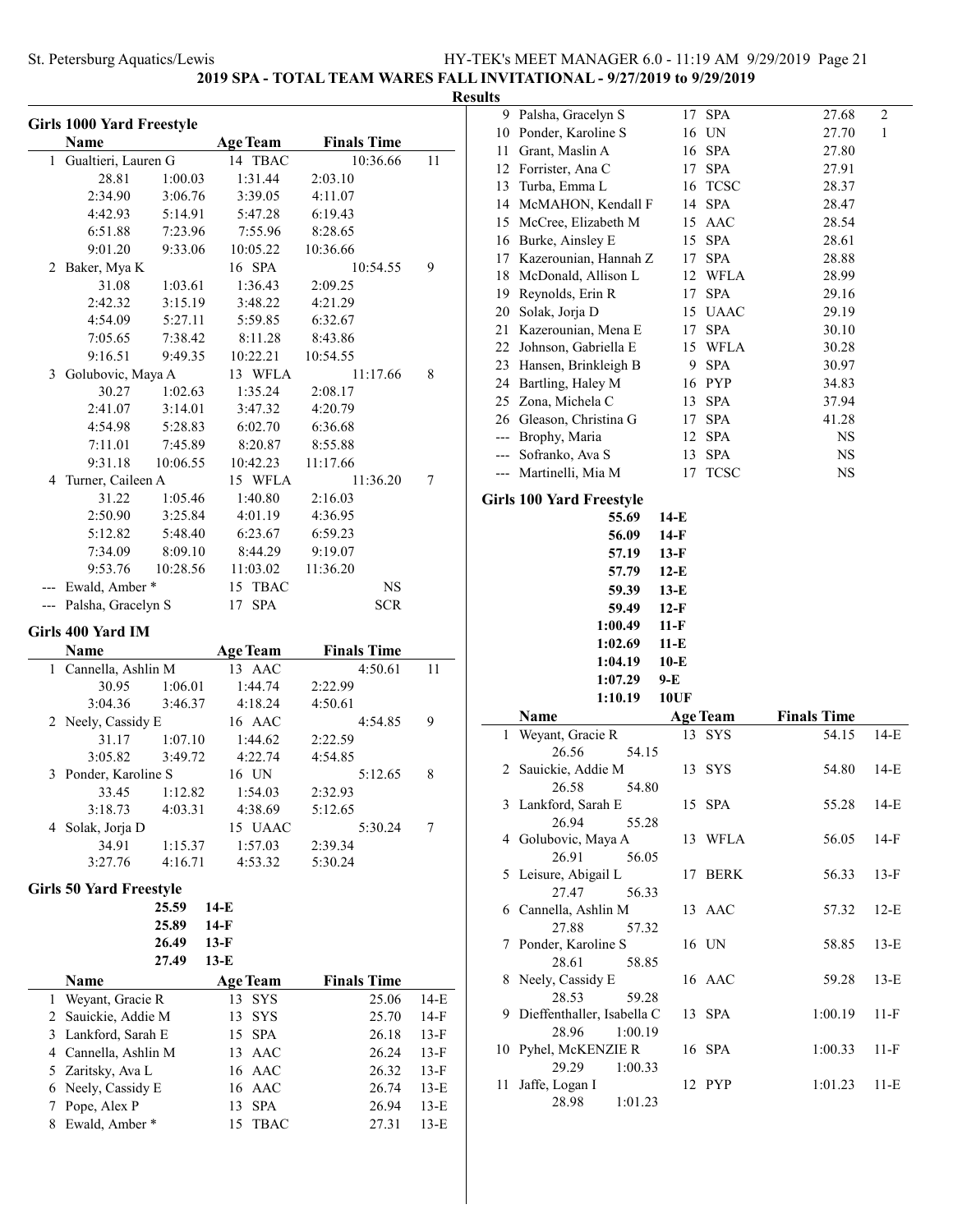### **2019 SPA - TOTAL TEAM WARES FALL INVITATIONAL - 9/27/2019 to 9/29/2019**

### **Result**

÷

|       | (Girls 100 Yard Freestyle)      |                   |                    |        |
|-------|---------------------------------|-------------------|--------------------|--------|
|       | Name                            | <b>Age Team</b>   | <b>Finals Time</b> |        |
|       | 12 Turba, Emma L                | 16 TCSC           | 1:02.48            | $11-E$ |
|       | 30.02<br>1:02.48                |                   |                    |        |
|       | 13 McMAHON, Kendall F           | 14 SPA            | 1:03.17            | $10-E$ |
|       | 30.26<br>1:03.17                |                   |                    |        |
|       | 14 Kazerounian, Hannah Z        | 17 SPA            | 1:04.81            | 9-E    |
|       | 31.60<br>1:04.81                |                   |                    |        |
|       | 15 Kazerounian, Mena E          | 17 SPA            | 1:05.68            | 9-E    |
|       | 31.42<br>1:05.68                |                   |                    |        |
|       | 16 Ingrova, Tereza              | 17 VAST           | 1:19.38            |        |
|       | 36.02<br>1:19.38                |                   |                    |        |
|       | --- Baladakis, Zoe C            | 16 PYP            | <b>NS</b>          |        |
| $---$ | Ewald, Amber *                  | <b>TBAC</b><br>15 | <b>NS</b>          |        |
|       | --- Martinelli, Mia M           | <b>TCSC</b><br>17 | <b>NS</b>          |        |
|       | --- Bartling, Haley M           | 16 PYP            | <b>NS</b>          |        |
|       | <b>Girls 200 Yard Freestyle</b> |                   |                    |        |
|       | Name                            |                   | <b>Finals Time</b> |        |
|       |                                 | <b>Age Team</b>   |                    |        |
| 1     | Weyant, Gracie R                | 13 SYS            | 1:56.02            | 11     |
|       | 27.92<br>57.41                  | 1:27.28           | 1:56.02            |        |
| 2     | Sauickie, Addie M               | 13 SYS            | 1:56.22            | 9      |

|    | гуаше                | <u>дзе геаш</u>  | гинат типе |                          |
|----|----------------------|------------------|------------|--------------------------|
| 1  | Weyant, Gracie R     | 13 SYS           | 1:56.02    | 11                       |
|    | 57.41<br>27.92       | 1:27.28          | 1:56.02    |                          |
| 2  | Sauickie, Addie M    | 13 SYS           | 1:56.22    | 9                        |
|    | 27.39<br>56.68       | 1:26.61          | 1:56.22    |                          |
| 3  | Lankford, Sarah E    | 15 SPA           | 2:01.97    | 8                        |
|    | 59.53<br>28.18       | 1:31.06          | 2:01.97    |                          |
| 4  | Rinard, Carissa A    | 14 WFLA          | 2:03.66    | $\tau$                   |
|    | 29.24<br>1:00.40     | 1:32.33          | 2:03.66    |                          |
| 5  | Neely, Cassidy E     | 16 AAC           | 2:03.94    | 6                        |
|    | 28.67<br>1:00.29     | 1:32.28          | 2:03.94    |                          |
| 6  | Ewald, Amber*        | 15 TBAC          | 2:05.50    | 5                        |
|    | 28.78<br>1:00.85     | 1:33.42          | 2:05.50    |                          |
| 7  | Baker, Mya K         | 16 SPA           | 2:05.76    | $\overline{\mathcal{L}}$ |
|    | 30.19<br>1:02.26     | 1:34.58          | 2:05.76    |                          |
| 8  | Forrister, Ana C     | 17 SPA           | 2:06.19    | 3                        |
|    | 29.46<br>1:01.13     | 1:33.73          | 2:06.19    |                          |
| 9  | Pyhel, McKENZIE R    | 16 SPA           | 2:06.44    | $\overline{c}$           |
|    | 30.14<br>1:02.05     | 1:34.36          | 2:06.44    |                          |
| 10 | Ponder, Karoline S   | 16 UN            | 2:06.55    | $\mathbf{1}$             |
|    | 29.67<br>1:02.06     | 1:35.14          | 2:06.55    |                          |
| 11 | Jensen, Allea G      | 15 WFLA          | 2:06.78    |                          |
|    | 29.44<br>1:01.90     | 1:34.70          | 2:06.78    |                          |
| 12 | Turba, Emma L        | 16 TCSC          | 2:13.28    |                          |
|    | 30.75<br>1:04.34     | 1:38.92          | 2:13.28    |                          |
| 13 | Burke, Ainsley E     | 15 SPA           | 2:14.25    |                          |
|    | 30.93<br>1:04.85     | 1:39.67          | 2:14.25    |                          |
| 14 | Sochocki, Emily C    | 15 WFLA          | 2:17.47    |                          |
|    | 31.50<br>1:06.47     | 1:42.78          | 2:17.47    |                          |
| 15 | McCree, Elizabeth M  | 15 AAC           | 2:17.88    |                          |
|    | 31.21<br>1:05.44     | 1:41.88          | 2:17.88    |                          |
| 16 | Hansen, Karrington L | <b>SPA</b><br>11 | 2:20.49    |                          |
|    | 1:06.85<br>31.14     | 1:45.00          | 2:20.49    |                          |
| 17 | Conover, Emma J      | 17 SPA           | 2:20.62    |                          |
|    | 1:08.01<br>32.43     | 1:44.63          | 2:20.62    |                          |
| 18 | Nalepa, Tabitha A    | 13 PYP           | 2:22.71    |                          |
|    | 32.89<br>1:09.26     | 1:46.75          | 2:22.71    |                          |
| 19 | Hansen, Brinkleigh B | 9 SPA            | 2:26.58    |                          |
|    | 33.21<br>1:11.00     | 1:49.24          | 2:26.58    |                          |

| ılts  |                                      |             |                 |                    |        |
|-------|--------------------------------------|-------------|-----------------|--------------------|--------|
|       | 20 Marsala, Chase M                  |             | 11 WFLA         | 2:32.31            |        |
|       | 32.51<br>1:11.22                     |             | 1:53.11         | 2:32.31            |        |
| 21    | McDonald, Allison L                  |             | 12 WFLA         | 2:33.77            |        |
|       | 32.49<br>1:10.30                     |             | 1:50.29         | 2:33.77            |        |
|       | 22 Bartling, Haley M                 |             | 16 PYP          | 2:51.00            |        |
|       | 36.46<br>1:18.84                     |             | 2:04.98         | 2:51.00            |        |
|       | 23 Denny, Katelynn M                 |             | 12 SPA          | 2:54.73            |        |
|       | 36.59<br>1:20.84                     |             | 2:07.66         | 2:54.73            |        |
|       | 24 Santana, Elisabeth E              |             | 11 SPA          | 2:56.18            |        |
|       | 37.69<br>1:23.12                     |             | 2:08.47         | 2:56.18            |        |
| $---$ | Jaffe, Logan I                       |             | 12 PYP          | NS                 |        |
|       | --- Rexroad, Annaliese G             |             | 15 WFLA         | NS                 |        |
|       | --- Martinelli, Mia M                |             | 17 TCSC         | <b>NS</b>          |        |
| ---   | Palsha, Gracelyn S                   | 17          | <b>SPA</b>      | NS                 |        |
|       |                                      |             |                 |                    |        |
|       | <b>Girls 100 Yard Backstroke</b>     |             |                 |                    |        |
|       | 1:00.59                              | 14-E        |                 |                    |        |
|       | 1:03.89                              | $14-F$      |                 |                    |        |
|       | 1:04.69                              | $13-F$      |                 |                    |        |
|       | $1:05.09$ 12-E                       |             |                 |                    |        |
|       | 1:05.69                              | $13-E$      |                 |                    |        |
|       | 1:08.59                              | $12-F$      |                 |                    |        |
|       | 1:10.19                              | $11-F$      |                 |                    |        |
|       | 1:10.59                              | $11-E$      |                 |                    |        |
|       | 1:11.79                              | $10-E$      |                 |                    |        |
|       | 1:15.59                              | $9-E$       |                 |                    |        |
|       | 1:21.19                              | <b>10UF</b> |                 |                    |        |
|       |                                      |             |                 |                    |        |
|       | Name                                 |             | <b>Age Team</b> | <b>Finals Time</b> |        |
| 1     | Weyant, Gracie R                     |             | 13 SYS          | 1:00.02            | $14-E$ |
|       | 29.65<br>1:00.02                     |             |                 |                    |        |
|       | 2 Sauickie, Addie M                  |             | 13 SYS          | 1:00.83            | $14-F$ |
|       | 30.13<br>1:00.83                     |             |                 |                    |        |
|       | 3 Lankford, Sarah E                  |             | 15 SPA          | 1:04.15            | $13-F$ |
|       | 1:04.15<br>31.34                     |             |                 |                    |        |
|       | 4 Ponder, Karoline S                 |             | 16 UN           | 1:05.78            | $12-F$ |
|       | 32.15<br>1:05.78                     |             |                 |                    |        |
| 5     | Johnson, Maggie K                    | 13          | <b>SPA</b>      | 1:06.17            | $12-F$ |
|       | 32.07<br>1:06.17                     |             |                 |                    |        |
|       | 6 Turba, Emma L                      |             | 16 TCSC         | 1:07.22            | $12-F$ |
|       | 33.00<br>1:07.22                     |             |                 |                    |        |
|       | 7 Neely, Cassidy E                   |             | 16 AAC          | 1:07.80            | $12-F$ |
|       | 33.20<br>1:07.80                     |             |                 |                    |        |
| 8     | Forrister, Ana C                     | 17          | <b>SPA</b>      | 1:08.71            | $11-F$ |
|       | 33.31<br>1:08.71                     |             |                 |                    |        |
| 9     | Pyhel, McKENZIE R                    | 16          | SPA             | 1:09.64            | 11-F   |
|       | 34.02<br>1:09.64                     |             |                 |                    |        |
| 10    | Baker, Mya K                         |             | 16 SPA          | 1:10.60            | 10-E   |
|       | 34.46<br>1:10.60                     |             |                 |                    |        |
| 11    | McMAHON, Kendall F                   | 14          | <b>SPA</b>      | 1:15.58            | 9-E    |
|       | 36.35<br>1:15.58                     |             |                 |                    |        |
|       | Ingrova, Tereza                      |             | 17 VAST         | DQ                 |        |
|       | 42.95<br>DQ                          |             |                 |                    |        |
| ---   |                                      | 13          | <b>SPA</b>      | NS                 |        |
|       | Brackin, Elly V<br>Martinelli, Mia M | 17          | <b>TCSC</b>     | NS                 |        |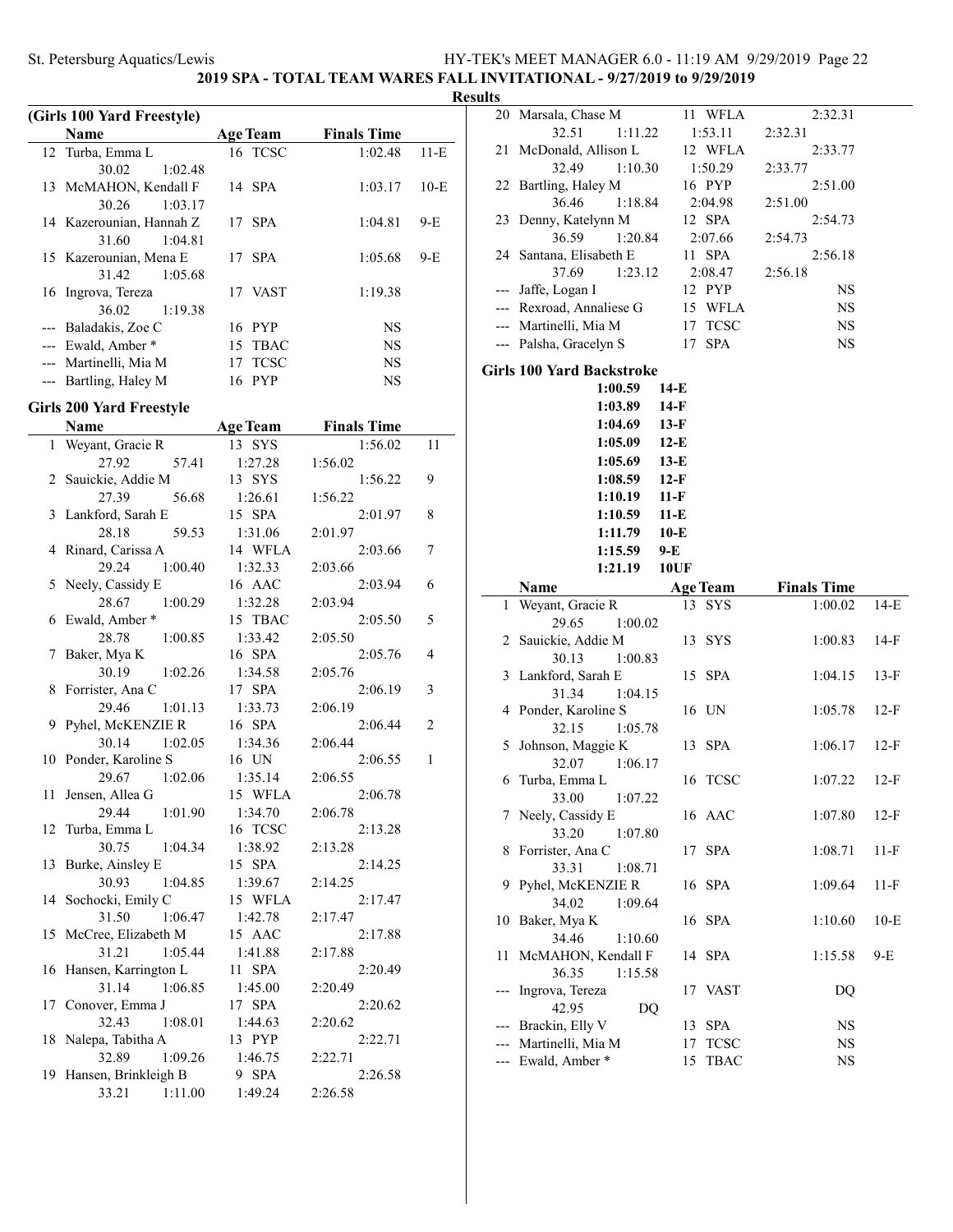### **2019 SPA - TOTAL TEAM WARES FALL INVITATIONAL - 9/27/2019 to 9/29/2019**

### **Results**

ц.

|    | <b>Girls 200 Yard Backstroke</b>           |                    |                    |        |
|----|--------------------------------------------|--------------------|--------------------|--------|
|    | Name                                       | <b>Age Team</b>    | <b>Finals Time</b> |        |
| 1  | Sauickie, Addie M                          | 13 SYS             | 2:09.31            | 11     |
|    | 1:04.78<br>31.26                           | 1:37.31            | 2:09.31            |        |
| 2  | Weyant, Gracie R                           | 13 SYS             | 2:09.81            | 9      |
|    | 31.63<br>1:04.57                           | 1:37.37            | 2:09.81            |        |
| 3  | Rinard, Carissa A                          | 14 WFLA            | 2:13.39            | 8      |
|    | 30.85<br>1:05.14                           | 1:39.64            | 2:13.39            |        |
|    | 4 Ewald, Amber*                            | 15 TBAC            | 2:14.25            | 7      |
|    | 31.27<br>1:04.94                           | 1:39.72<br>15 SPA  | 2:14.25<br>2:18.06 |        |
|    | 5 Lankford, Sarah E<br>1:07.99<br>32.33    | 1:43.87            | 2:18.06            | 6      |
|    | 6 Cannella, Ashlin M                       | 13 AAC             | 2:19.01            | 5      |
|    | 33.44<br>1:08.78                           | 1:43.83            | 2:19.01            |        |
| 7  | Leisure, Abigail L                         | 17 BERK            | 2:20.22            | 4      |
|    | 32.64<br>1:07.90                           | 1:44.23            | 2:20.22            |        |
| 8  | Jensen, Allea G                            | 15 WFLA            | 2:21.54            | 3      |
|    | 33.52<br>1:09.65                           | 1:46.27            | 2:21.54            |        |
| 9  | Turba, Emma L                              | 16 TCSC            | 2:22.16            | 2      |
|    | 33.25<br>1:08.67                           | 1:45.70            | 2:22.16            |        |
|    | 10 Ponder, Karoline S                      | 16 UN              | 2:24.46            | 1      |
|    | 34.70<br>1:11.10                           | 1:48.19            | 2:24.46            |        |
| 11 | Doig, Natalie M                            | 12 TCSC            | 2:27.27            |        |
|    | 33.36<br>1:10.76                           | 1:49.64            | 2:27.27            |        |
|    | 12 Rutledge, Kate K                        | 14 SPA             | 2:34.00            |        |
|    | 35.12<br>1:14.04                           | 1:54.96            | 2:34.00            |        |
|    | 13 McCree, Elizabeth M<br>36.04<br>1:15.60 | 15 AAC<br>1:56.54  | 2:35.09<br>2:35.09 |        |
|    | 14 Hansen, Karrington L                    | 11 SPA             | 2:35.62            |        |
|    | 36.25<br>1:15.25                           | 1:56.21            | 2:35.62            |        |
| 15 | Thomas, Ava K                              | 12 VAST            | 2:37.32            |        |
|    | 36.70<br>1:16.56                           | 1:57.88            | 2:37.32            |        |
|    | 16 Ingrova, Tereza                         | 17 VAST            | 3:18.22            |        |
|    | 44.64<br>1:33.95                           | 2:24.96            | 3:18.22            |        |
|    | --- Palsha, Gracelyn S                     | 17 SPA             | <b>NS</b>          |        |
|    | --- Rexroad, Annaliese G                   | 15 WFLA            | NS                 |        |
|    | --- Martinelli, Mia M                      | 17 TCSC            | <b>NS</b>          |        |
|    | <b>Girls 100 Yard Breaststroke</b>         |                    |                    |        |
|    | 1:09.69                                    | 14-E               |                    |        |
|    | 1:13.49                                    | $12-E$             |                    |        |
|    | 1:13.79                                    | $14-F$             |                    |        |
|    | 1:14.49                                    | $13-E$             |                    |        |
|    | 1:15.09                                    | $13-F$             |                    |        |
|    | 1:18.49                                    | $12-F$             |                    |        |
|    | 1:20.29                                    | $11-F$             |                    |        |
|    | 1:20.79                                    | $11-E$             |                    |        |
|    | 1:23.09                                    | $10-E$             |                    |        |
|    | 1:27.49                                    | 9-E<br><b>10UF</b> |                    |        |
|    | 1:33.39<br>Name                            | <b>Age Team</b>    | <b>Finals Time</b> |        |
| 1  | Leisure, Abigail L                         | 17 BERK            | 1:11.68            | $12-E$ |
|    | 34.01<br>1:11.68                           |                    |                    |        |
| 2  | Neely, Cassidy E                           | 16 AAC             | 1:18.31            | $12-F$ |
|    | 36.58<br>1:18.31                           |                    |                    |        |
| 3  | Turba, Emma L                              | 16 TCSC            | 1:18.53            | $11-F$ |
|    | 37.10<br>1:18.53                           |                    |                    |        |

| ιιιэ |                                       |                   |                    |                |
|------|---------------------------------------|-------------------|--------------------|----------------|
|      | 4 Reynolds, Erin R                    | 17 SPA            | 1:20.99            | $10-E$         |
|      | 38.56<br>1:20.99                      |                   |                    |                |
| 5    | Solak, Jorja D                        | 15 UAAC           | 1:23.85            | 9-E            |
| 6    | 39.75<br>1:23.85<br>Sochocki, Emily C | 15 WFLA           | 1:25.68            | 9-E            |
|      | 40.80<br>1:25.68                      |                   |                    |                |
| 7    | Conover, Emma J                       | 17 SPA            | 1:32.84            | 10UF           |
|      | 44.55<br>1:32.84                      |                   |                    |                |
| 8    | Bartling, Haley M                     | 16 PYP            | 1:38.75            | 3              |
|      | 47.34<br>1:38.75                      |                   |                    |                |
| 9    | Ingrova, Tereza                       | 17 VAST           | 1:40.75            | $\overline{c}$ |
|      | 47.33<br>1:40.75                      |                   |                    |                |
|      | <b>Girls 200 Yard Breaststroke</b>    |                   |                    |                |
|      | Name                                  | <b>Age Team</b>   | <b>Finals Time</b> |                |
| 1    | Leisure, Abigail L                    | 17 BERK           | 2:31.77            | 11             |
|      | 34.76<br>1:12.97                      | 1:52.19           | 2:31.77            |                |
|      | 2 Cannella, Ashlin M                  | 13 AAC            | 2:40.78            | 9              |
|      | 37.41<br>1:18.51                      | 1:59.29           | 2:40.78            |                |
| 3    | Ponder, Karoline S                    | 16 UN             | 2:47.91            | 8              |
|      | 39.01<br>1:21.95                      | 2:05.08           | 2:47.91            |                |
| 4    | Turba, Emma L<br>38.66<br>1:21.27     | 16 TCSC           | 2:49.64<br>2:49.64 | 7              |
| 5    | Nalepa, Tabitha A                     | 2:05.03<br>13 PYP | 3:03.09            | 6              |
|      | 40.79<br>1:26.77                      | 2:14.58           | 3:03.09            |                |
|      | 6 Castaldi, Olivia                    | 11 TBAY           | 3:07.07            | 5              |
|      | 39.36<br>1:28.13                      | 2:18.65           | 3:07.07            |                |
| ---  | Bartling, Haley M                     | 16 PYP            | NS                 |                |
|      | <b>Girls 100 Yard Butterfly</b>       |                   |                    |                |
|      | 1:00.49                               | $14-E$            |                    |                |
|      | 1:02.09                               | 14-F              |                    |                |
|      | 1:03.99                               | $13-F$            |                    |                |
|      | 1:04.69                               | $12-E$            |                    |                |
|      | 1:04.79                               | $13-E$            |                    |                |
|      | 1:07.69                               | $12-F$            |                    |                |
|      | 1:10.49                               | $11-F$            |                    |                |
|      | 1:10.99                               | $11-E$            |                    |                |
|      | 1:14.19                               | $10-E$            |                    |                |
|      | 1:19.19                               | $9-E$             |                    |                |
|      | 1:23.99                               | 10UF              |                    |                |
|      | Name                                  | <b>Age Team</b>   | <b>Finals Time</b> |                |
| 1    | Sauickie, Addie M<br>28.70<br>1:00.09 | 13 SYS            | 1:00.09            | $14-E$         |
|      | 2 Rinard, Carissa A                   | 14 WFLA           | 1:00.39            | $14-E$         |
|      | 28.53<br>1:00.39                      |                   |                    |                |
| 3    | Cannella, Ashlin M                    | 13 AAC            | 1:00.78            | $14-F$         |
|      | 29.46<br>1:00.78                      |                   |                    |                |
| 4    | Weyant, Gracie R                      | 13 SYS            | 1:02.59            | $13-F$         |
|      | 29.27<br>1:02.59                      |                   |                    |                |
| 5    | Bodruzic, Dora                        | 14 WFLA           | 1:04.75            | $13-E$         |
|      | 29.75<br>1:04.75                      |                   |                    |                |
| 6    | Jaffe, Logan I                        | 12 PYP            | 1:06.13            | $12-F$         |
|      | 31.22<br>1:06.13                      |                   |                    |                |
| 7    | Ewald, Amber*<br>31.16<br>1:07.27     | 15 TBAC           | 1:07.27            | $12-F$         |
| 8    |                                       |                   | 1:07.34            | $12-F$         |
|      |                                       |                   |                    |                |
|      | Pyhel, McKENZIE R<br>32.55<br>1:07.34 | 16 SPA            |                    |                |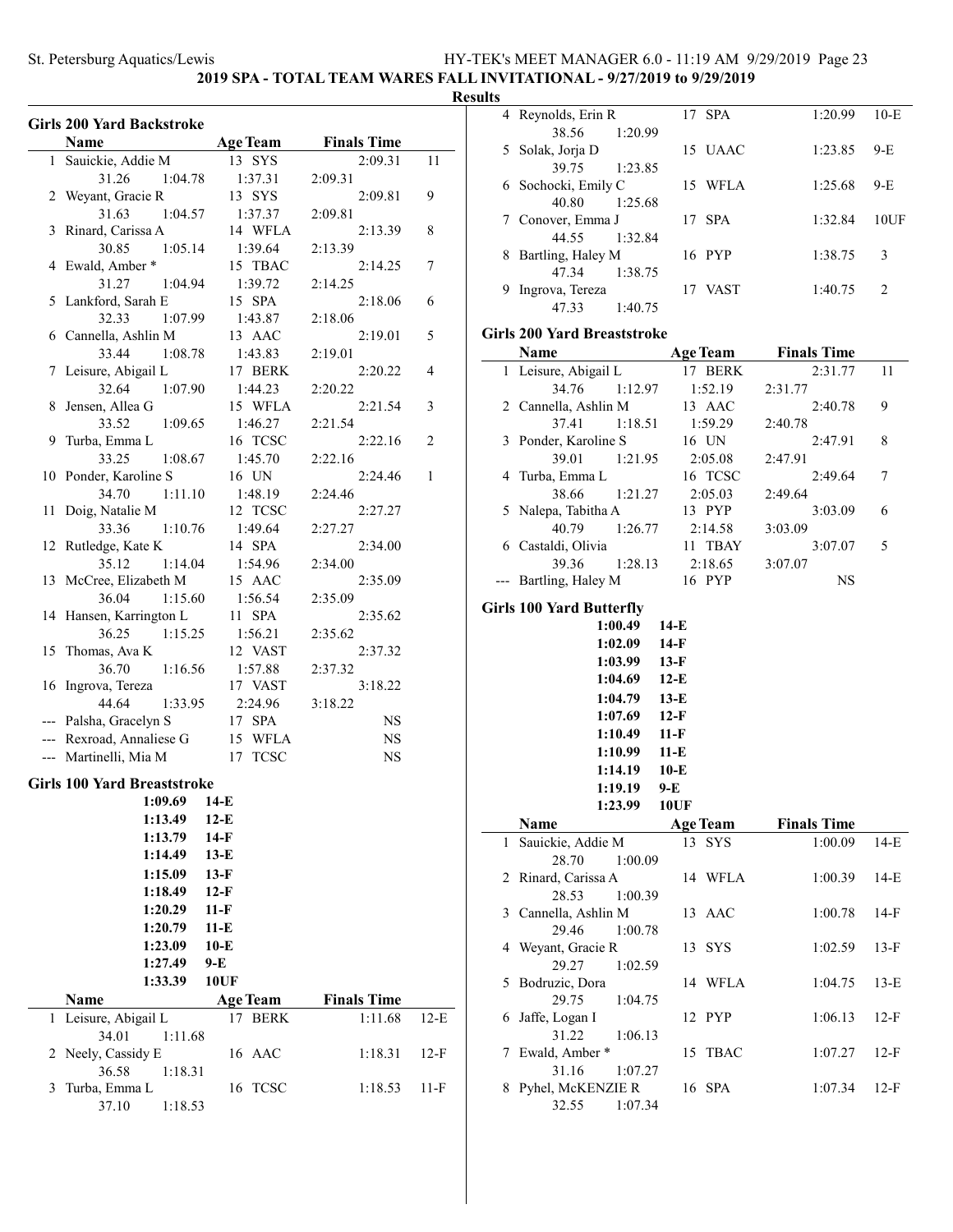**2019 SPA - TOTAL TEAM WARES FALL INVITATIONAL - 9/27/2019 to 9/29/2019**

#### **Results**

 $\overline{a}$ 

| $10-E$ |
|--------|
|        |
| $9-E$  |
|        |
| 10UF   |
|        |
|        |
|        |
|        |
|        |
|        |

### **Girls 200 Yard Butterfly**

|   | Name                   |         | <b>Age Team</b> | <b>Finals Time</b> |               |
|---|------------------------|---------|-----------------|--------------------|---------------|
|   | 1 Sauickie, Addie M    |         | 13 SYS          | 2:10.74            | 11            |
|   | 29.15                  | 1:01.90 | 1:36.06         | 2:10.74            |               |
|   | 2 Cannella, Ashlin M   |         | 13 AAC          | 2:15.27            | 9             |
|   | 30.37                  | 1:05.34 | 1:39.99         | 2:15.27            |               |
|   | 3 Weyant, Gracie R     |         | 13 SYS          | 2:17.55            | 8             |
|   | 31.30 1:06.13          |         | 1:41.42         | 2:17.55            |               |
|   | 4 Neely, Cassidy E     |         | 16 AAC          | 2:20.86            | 7             |
|   | 30.96 1:06.75          |         | 1:43.13         | 2:20.86            |               |
|   | 5 Jaffe, Logan I       |         | 12 PYP          | 2:23.97            | 6             |
|   | 31.61 1:07.46          |         | 1:44.61         | 2:23.97            |               |
|   | 6 Beede, Brooke B      |         | 13 UAAC         | 2:26.61            | 5             |
|   | 31.71                  | 1:08.76 | 1:48.50         | 2:26.61            |               |
|   | 7 Turner, Caileen A    |         | 15 WFLA         | 2:31.08            | 4             |
|   | 31.89                  | 1:08.69 | 1:48.49         | 2:31.08            |               |
|   | 8 Hansen, Brinkleigh B |         | 9 SPA           | 2:41.22            | 3             |
|   | 34.43                  | 1:13.88 | 1:57.97         | 2:41.22            |               |
| 9 | Petrov, Sonja          |         | 10 TBAY         | 2:55.54            | $\mathcal{P}$ |
|   | 36.20                  | 1:20.96 | 2:08.41         | 2:55.54            |               |

### **Girls 200 Yard IM**

|    | Name                 |         | <b>Age Team</b> | <b>Finals Time</b> |    |
|----|----------------------|---------|-----------------|--------------------|----|
| 1  | Weyant, Gracie R     |         | 13 SYS          | 2:08.36            | 11 |
|    | 29.33                | 1:02.15 | 1:38.25         | 2:08.36            |    |
|    | 2 Sauickie, Addie M  |         | 13 SYS          | 2:14.07            | 9  |
|    | 29.02                | 1:04.14 | 1:43.95         | 2:14.07            |    |
|    | 3 Leisure, Abigail L |         | 17 BERK         | 2:16.00            | 8  |
|    | 30.41                | 1:05.68 | 1:44.23         | 2:16.00            |    |
|    | 4 Cannella, Ashlin M |         | 13 AAC          | 2:17.44            | 7  |
|    | 30.09                | 1:06.75 | 1:46.79         | 2:17.44            |    |
|    | 5 Neely, Cassidy E   |         | 16 AAC          | 2:21.04            | 6  |
|    | 30.81 1:07.84        |         | 1:48.85         | 2:21.04            |    |
|    | 6 Eckerman, Maeve A  |         | 12 SYS          | 2:21.39            | 5  |
|    | 29.65 1:04.74        |         | 1:47.61         | 2:21.39            |    |
|    | 7 Ponder, Karoline S |         | 16 UN           | 2:22.32            | 4  |
|    | 8 Lankford, Sarah E  |         | 15 SPA          | 2:22.40            | 3  |
|    | 31.72                | 1:07.23 | 1:51.18         | 2:22.40            |    |
|    | 9 Baker, Mya K       |         | 16 SPA          | 2:24.02            | 2  |
|    | 32.71                | 1:11.06 | 1:50.83         | 2:24.02            |    |
|    | 10 Pyhel, McKENZIE R |         | 16 SPA          | 2:24.85            | 1  |
| 11 | Grant, Maslin A      |         | 16 SPA          | 2:26.61            |    |
|    | 32.27                | 1:07.83 | 1:52.98         | 2:26.61            |    |
|    | 12 Turba, Emma L     |         | 16 TCSC         | 2:26.69            |    |
|    | 32.29                | 1:08.84 | 1:51.90         | 2:26.69            |    |

|    | 13 Zaritsky, Ava L    |         | 16 AAC          | 2:31.30    |
|----|-----------------------|---------|-----------------|------------|
|    | 31.76                 | 1:12.86 | 1:56.72         | 2:31.30    |
|    | 14 Leach, Riley A     |         | 12 SYS          | 2:32.00    |
|    | 33.22                 | 1:12.54 | 1:56.97         | 2:32.00    |
| 15 | Solak, Jorja D        |         | 15 UAAC         | 2:35.63    |
|    | 33.60                 | 1:13.33 | 2:00.93         | 2:35.63    |
|    | 16 Lawrence, Zinnia M |         | 12 SYS          | 2:39.38    |
|    | 33.93                 | 1:14.68 | 2:03.88         | 2:39.38    |
| 17 | Hansen, Brinkleigh B  |         | <b>SPA</b><br>9 | 2:44.66    |
|    | 35.10                 | 1:15.74 | 2:08.51         | 2:44.66    |
| 18 | Castaldi, Olivia      |         | 11 TBAY         | 2:52.98    |
|    | 37.26                 | 1:22.81 | 2:10.30         | 2:52.98    |
|    | Martinelli, Mia M     |         | <b>TCSC</b>     | <b>SCR</b> |

### **Boys 8 & Under 25 Yard Freestyle**

|       | Name                  |   | <b>Age Team</b> | <b>Finals Time</b> |                |
|-------|-----------------------|---|-----------------|--------------------|----------------|
| 1     | Easter, Eli S         | 7 | <b>SYS</b>      | 17.02              | 11             |
| *2    | Botes, Joshua M       | 8 | <b>SYS</b>      | 18.07              | 8.5            |
| *2    | Larkin, Brian W       | 8 | <b>WCA</b>      | 18.07              | 8.5            |
| 4     | Tibi, Adir D          | 8 | <b>SYS</b>      | 18.40              | 7              |
| 5     | Hawk, Zach W          | 8 | <b>SYS</b>      | 18.64              | 6              |
| 6     | Smudde, Oliver R      | 8 | <b>PYP</b>      | 18.68              | 5              |
| 7     | Mehta, Mihir          | 8 | <b>SYS</b>      | 19.03              | 4              |
| 8     | Saenz, Michael D      | 8 | <b>SPA</b>      | 21.81              | 3              |
| 9     | Grossarth, Wyatt J    | 8 | <b>SYS</b>      | 22.42              | $\overline{c}$ |
| 10    | Marsh, William M      | 7 | <b>WFLA</b>     | 22.66              | $\mathbf{1}$   |
| 11    | Crump, Phoenix P      | 6 | <b>PYP</b>      | 25.59              |                |
| 12    | Solak, Jevey D        | 8 | <b>UAAC</b>     | 26.01              |                |
| 13    | Nguyen, Noah          | 8 | <b>SPA</b>      | 27.94              |                |
| 14    | Barrios, Tomas N      | 7 | <b>SPA</b>      | 28.32              |                |
| 15    | Dickhaus, Cory F      | 6 | <b>SPA</b>      | 28.44              |                |
| 16    | Carter, Logan S       | 6 | AAC             | 28.52              |                |
| 17    | Smudde, Gavin A       | 7 | <b>PYP</b>      | 31.17              |                |
| 18    | Sabino, Logan J       | 7 | <b>SPA</b>      | 31.62              |                |
| 19    | Tchentsov, Oleg V     | 6 | <b>SPA</b>      | 36.23              |                |
| 20    | Kostreva, Evan K      | 6 | <b>SPA</b>      | 39.86              |                |
| 21    | Bulleit, Beau K       | 4 | <b>SPA</b>      | 58.24              |                |
| ---   | Muzzarelli, Leo D     | 7 | <b>SPA</b>      | NS                 |                |
| $---$ | Lasley, Garrett J     | 7 | <b>WCA</b>      | NS                 |                |
| ---   | Hansen, Sutton J      | 6 | <b>SPA</b>      | NS                 |                |
|       | Pereira, Justin M     | 7 | <b>SYS</b>      | <b>NS</b>          |                |
| $---$ | Dos Santos, Gabriel B | 6 | <b>SPA</b>      | <b>NS</b>          |                |
|       | Sangaraju, Nirvan     | 7 | <b>STA</b>      | NS                 |                |

# **Boys 8 & Under 25 Yard Freestyle**

| Name                 |   | <b>Age Team</b> | <b>Finals Time</b> |                |
|----------------------|---|-----------------|--------------------|----------------|
| 1 Pearson, Dane W    | 8 | <b>PYP</b>      | 16.53              | 11             |
| 2 Hansen, Sutton J   |   | 6 SPA           | 17.39              | 9              |
| 3 Ott, Rhys N        | 8 | <b>SPA</b>      | 19.41              | 8              |
| 4 Grossarth, Wyatt J | 8 | – SYS           | 22.24              |                |
| 5 Kovalev, Andrew    |   | 5 SPA           | 22.74              | 6              |
| 6 Sharp, Seth T      | 8 | <b>SPA</b>      | 22.86              | 5              |
| 7 Castaldi, Daniel   |   | <b>TBAY</b>     | 24.07              | 4              |
| 8 Crump, Phoenix P   | 6 | <b>PYP</b>      | 25.68              | 3              |
| 9 Joslyn, Riven M    |   | 6 SPA           | 47.00              | $\mathfrak{D}$ |
| 10 Fasick, Aaron B   |   | 5 SPA           | 50.21              |                |
| --- Tiozzo, Leo      |   | TBAY            | NS                 |                |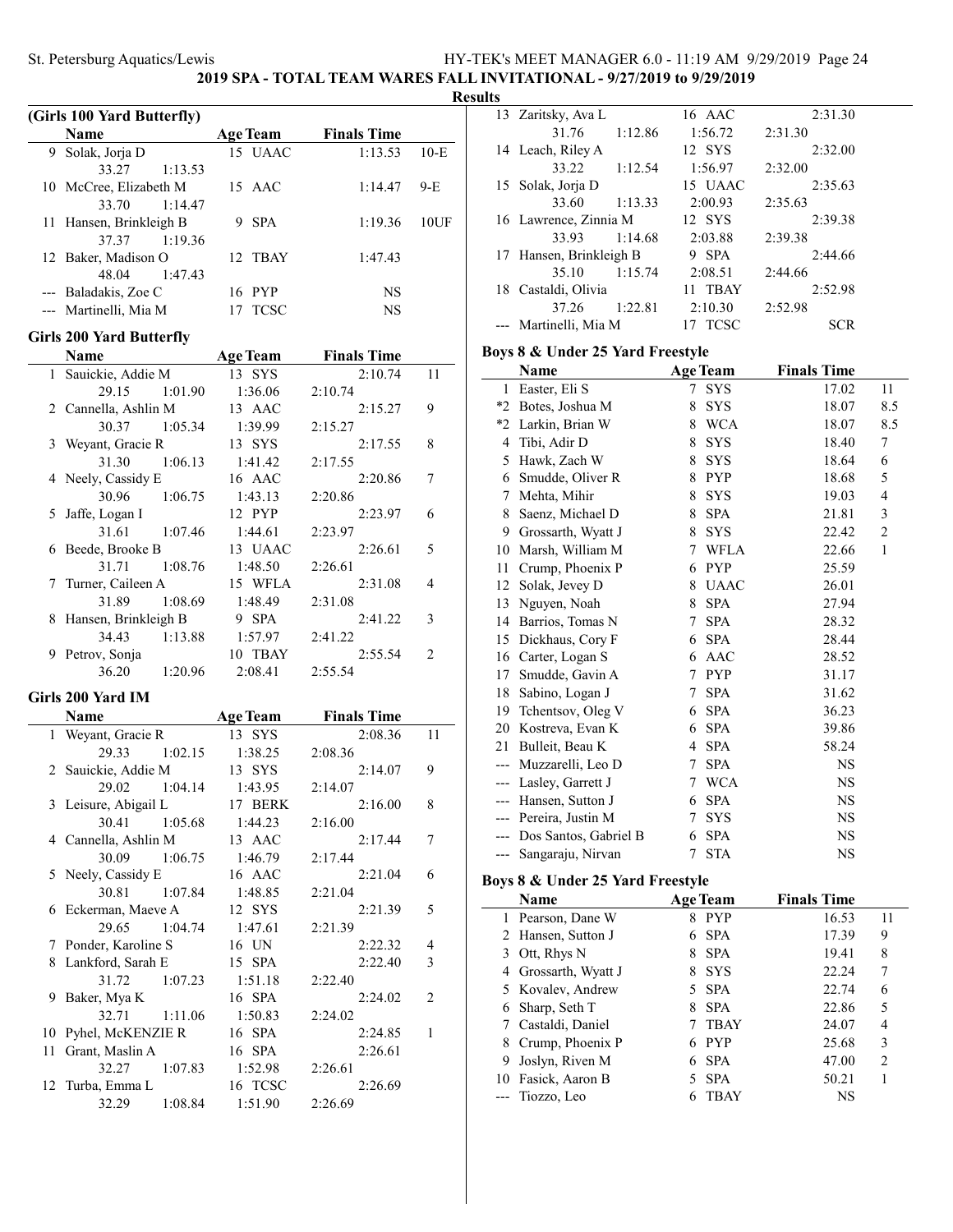**2019 SPA - TOTAL TEAM WARES FALL INVITATIONAL - 9/27/2019 to 9/29/2019**

### **Results**

| Boys 8 & Under 25 Yard Backstroke |                                     |                 |                 |                    |                |
|-----------------------------------|-------------------------------------|-----------------|-----------------|--------------------|----------------|
|                                   | Name                                |                 | <b>Age Team</b> | <b>Finals Time</b> |                |
| $\mathbf{1}$                      | Hawk, Zach W                        | 8               | <b>SYS</b>      | 21.20              | 11             |
| 2                                 | Mehta, Mihir                        | 8               | <b>SYS</b>      | 22.66              | 9              |
| 3                                 | Sangaraju, Nirvan                   | 7               | <b>STA</b>      | 23.04              | 8              |
| 4                                 | Tibi, Adir D                        | 8               | <b>SYS</b>      | 23.05              | 7              |
| 5                                 | Solomon, Bently T                   | 8               | <b>TCSC</b>     | 23.64              | 6              |
| 6                                 | Botes, Joshua M                     | 8               | <b>SYS</b>      | 24.07              | 5              |
| 7                                 | Smudde, Oliver R                    | 8               | <b>PYP</b>      | 24.37              | 4              |
| 8                                 | Grossarth, Wyatt J                  | 8               | <b>SYS</b>      | 24.54              | 3              |
| 9                                 | Marsh, William M                    | $7^{\circ}$     | <b>WFLA</b>     | 27.10              | $\overline{c}$ |
| 10                                | Weidner, Thomas D                   | 7               | <b>SPA</b>      | 29.50              | $\mathbf{1}$   |
| 11                                | Smudde, Gavin A                     | $7\overline{ }$ | <b>PYP</b>      | 29.97              |                |
| 12                                | Castaldi, Daniel                    | 7               | TBAY            | 30.19              |                |
| 13                                | Dickhaus, Cory F                    | 6               | <b>SPA</b>      | 30.97              |                |
| 14                                | Carter, Logan S                     | 6               | AAC             | 32.30              |                |
| 15                                | Crump, Phoenix P                    | 6               | <b>PYP</b>      | 32.98              |                |
| 16                                | Dourney, Matthew D                  | 8               | <b>TBAY</b>     | 33.46              |                |
| 17                                | Macolino, James P                   | 6               | <b>SPA</b>      | 33.68              |                |
| 18                                | Valdez, Gianny                      | 7               | <b>TBAY</b>     | 34.03              |                |
| 19                                | Nguyen, Noah                        | 8               | <b>SPA</b>      | 40.30              |                |
| 20                                | Solak, Jevey D                      | 8               | <b>UAAC</b>     | 41.19              |                |
| 21                                | Tchentsov, Oleg V                   | 6               | <b>SPA</b>      | 41.91              |                |
| 22                                | Weidner, William G                  | 5               | <b>SPA</b>      | 43.24              |                |
| 23                                | Sabino, Logan J                     | 7               | <b>SPA</b>      | 44.30              |                |
| 24                                | Kostreva, Evan K                    | 6               | <b>SPA</b>      | 45.73              |                |
| ---                               | Hansen, Sutton J                    | 6               | <b>SPA</b>      | NS                 |                |
| ---                               | Pereira, Justin M                   | 7               | SYS             | NS                 |                |
| ---                               | Lasley, Garrett J                   | 7               | <b>WCA</b>      | NS                 |                |
|                                   | Boys 8 & Under 25 Yard Breaststroke |                 |                 |                    |                |
|                                   | Name                                |                 | Age Team        | Finale Time        |                |

|     | Name                  |   | <b>Age Team</b> | <b>Finals Time</b> |                |
|-----|-----------------------|---|-----------------|--------------------|----------------|
| 1   | Sangaraju, Nirvan     | 7 | <b>STA</b>      | 25.56              | 11             |
| 2   | Valdez, Gianny        | 7 | TBAY            | 25.71              | 9              |
| 3   | Easter, Eli S         | 7 | <b>SYS</b>      | 25.89              | 8              |
| 4   | Dourney, Matthew D    | 8 | <b>TBAY</b>     | 30.10              | 7              |
| 5   | Castaldi, Daniel      | 7 | TBAY            | 30.23              | 6              |
| 6   | Dickhaus, Cory F      | 6 | <b>SPA</b>      | 31.64              | 5              |
| 7   | Weidner, Thomas D     | 7 | <b>SPA</b>      | 31.67              | 4              |
| 8   | Barrios, Tomas N      | 7 | <b>SPA</b>      | 34.43              | 3              |
| 9   | Saenz, Michael D      | 8 | <b>SPA</b>      | 35.84              | $\overline{2}$ |
| 10  | Tiozzo, Leo           | 6 | <b>TBAY</b>     | 38.61              | $\mathbf{1}$   |
| 11  | Macolino, James P     | 6 | <b>SPA</b>      | 40.78              |                |
| 12  | Weidner, William G    | 5 | <b>SPA</b>      | 42.47              |                |
| 13  | Tchentsov, Oleg V     | 6 | <b>SPA</b>      | 43.27              |                |
| 14  | Carter, Logan S       | 6 | AAC             | 47.35              |                |
| 15  | Kostreva, Evan K      | 6 | <b>SPA</b>      | 52.02              |                |
|     | Sabino, Logan J       | 7 | <b>SPA</b>      | DQ                 |                |
|     | Solomon, Bently T     | 8 | <b>TCSC</b>     | DQ                 |                |
|     | Larkin, Brian W       | 8 | <b>WCA</b>      | DQ                 |                |
|     | Pereira, Justin M     | 7 | <b>SYS</b>      | <b>NS</b>          |                |
| --- | Muzzarelli, Leo D     | 7 | <b>SPA</b>      | NS.                |                |
|     | Dos Santos, Gabriel B | 6 | <b>SPA</b>      | NS                 |                |
|     | Tibi, Adir D          | 8 | SYS             | NS                 |                |
|     |                       |   |                 |                    |                |

### **Boys 8 & Under 25 Yard Butterfly**

| <b>Name</b>       | Age Team | <b>Finals Time</b> |  |
|-------------------|----------|--------------------|--|
| 1 Botes, Joshua M | 8 SYS    | 21.09              |  |

| 2   | Mehta, Mihir          | 8 | <b>SYS</b>  | 22.03 | 9 |
|-----|-----------------------|---|-------------|-------|---|
| 3   | Hawk, Zach W          | 8 | <b>SYS</b>  | 22.43 | 8 |
| 4   | Smudde, Oliver R      | 8 | <b>PYP</b>  | 24.33 | 7 |
| 5   | Easter, Eli S         | 7 | <b>SYS</b>  | 25.71 | 6 |
| 6   | Larkin, Brian W       | 8 | <b>WCA</b>  | 26.28 | 5 |
| 7   | Solomon, Bently T     | 8 | <b>TCSC</b> | 26.38 | 4 |
| 8   | Castaldi, Daniel      | 7 | <b>TBAY</b> | 28.31 | 3 |
| 9   | Saenz, Michael D      | 8 | <b>SPA</b>  | 29.64 | 2 |
| 10  | Dourney, Matthew D    | 8 | <b>TBAY</b> | 29.82 | 1 |
| *11 | Marsh, William M      | 7 | WFLA        | 30.05 |   |
| *11 | Grossarth, Wyatt J    | 8 | <b>SYS</b>  | 30.05 |   |
| 13  | Valdez, Gianny        |   | <b>TBAY</b> | 31.45 |   |
| 14  | Solak, Jevey D        | 8 | <b>UAAC</b> | 32.88 |   |
| 15  | Crump, Phoenix P      | 6 | <b>PYP</b>  | 34.09 |   |
| 16  | Weidner, Thomas D     | 7 | <b>SPA</b>  | 34.29 |   |
| 17  | Tiozzo, Leo           | 6 | <b>TBAY</b> | 35.67 |   |
| 18  | Smudde, Gavin A       |   | <b>PYP</b>  | 37.63 |   |
| 19  | Macolino, James P     | 6 | <b>SPA</b>  | 47.75 |   |
|     | Weidner, William G    | 5 | <b>SPA</b>  | DQ    |   |
|     | Dos Santos, Gabriel B | 6 | <b>SPA</b>  | NS    |   |
|     |                       |   |             |       |   |

### **Boys 9-10 500 Yard Freestyle**

**6:36.39 10UF**

```
Meet Qualifying: 7:45.00
```

|    | Name                   |         | <b>Age Team</b> | <b>Finals Time</b> |      |
|----|------------------------|---------|-----------------|--------------------|------|
| 1. | Campagnola, Joseph     |         | 10 WFLA         | 5:18.53            | 10UF |
|    | 29.61                  | 1:01.91 | 1:34.05         | 2:06.26            |      |
|    | 2:38.32                | 3:10.99 | 3:43.04         | 4:15.23            |      |
|    | 4:47.13                | 5:18.53 |                 |                    |      |
|    | 2 Sgroi, Lupo G        |         | 9 SYS           | 6:41.67            | 9    |
|    | 35.28                  | 1:15.33 | 1:56.33         | 2:37.81            |      |
|    | 3:19.69                | 4:02.53 | 4:40.13         | 5:19.50            |      |
|    | 6:01.42                | 6:41.67 |                 |                    |      |
|    | 3 Politis, Evangelos N |         | 10 TBAC         | 6:44.64            | 8    |
|    | 36.34                  | 1:17.41 | 1:59.04         | 2:40.15            |      |
|    | 3:21.61                | 4:03.41 | 4:43.12         | 5:24.25            |      |
|    | 6:05.41                | 6:44.64 |                 |                    |      |
|    | 4 Malaj, Andrew        |         | 10 SYS          | 6:52.10            | 7    |
|    | 35.14                  | 1:15.03 | 1:56.36         | 2:38.74            |      |
|    | 3:20.89                | 4:04.17 | 4:46.61         | 5:28.64            |      |
|    | 6:11.15                | 6:52.10 |                 |                    |      |
| 5. | Austin, Tobias R       |         | 10 WFLA         | 7:08.14            | 6    |
|    | 35.76                  | 1:17.42 | 2:01.14         | 2:45.95            |      |
|    | 3:30.13                | 4:14.58 | 4:58.24         | 5:41.83            |      |
|    | 6:26.42                | 7:08.14 |                 |                    |      |

### **Boys 9-10 200 Yard IM**

 $\overline{\phantom{0}}$ 

|                           | 2:55.29 | 10UF            |                    |      |
|---------------------------|---------|-----------------|--------------------|------|
| Name                      |         | <b>Age Team</b> | <b>Finals Time</b> |      |
| 1 Campagnola, Joseph      |         | WFLA<br>10      | 2:21.14            | 10UF |
| 30.86                     | 1:07.39 | 1:49.39         | 2:21.14            |      |
| 2 Sgroi, Lupo G           |         | 9 SYS           | 2:50.13            | 10UF |
| 36.76                     | 1:20.43 | 2:11.90         | 2:50.13            |      |
| 3 Dieffenthaller, David J |         | 10 SPA          | 2:50.63            | 10UF |
| 37.68                     | 1:22.08 | 2:11.51         | 2:50.63            |      |
| 4 Malaj, Andrew           |         | 10 SYS          | 2:52.44            | 10UF |
| 36.91                     | 1:20.85 | 2:14.04         | 2:52.44            |      |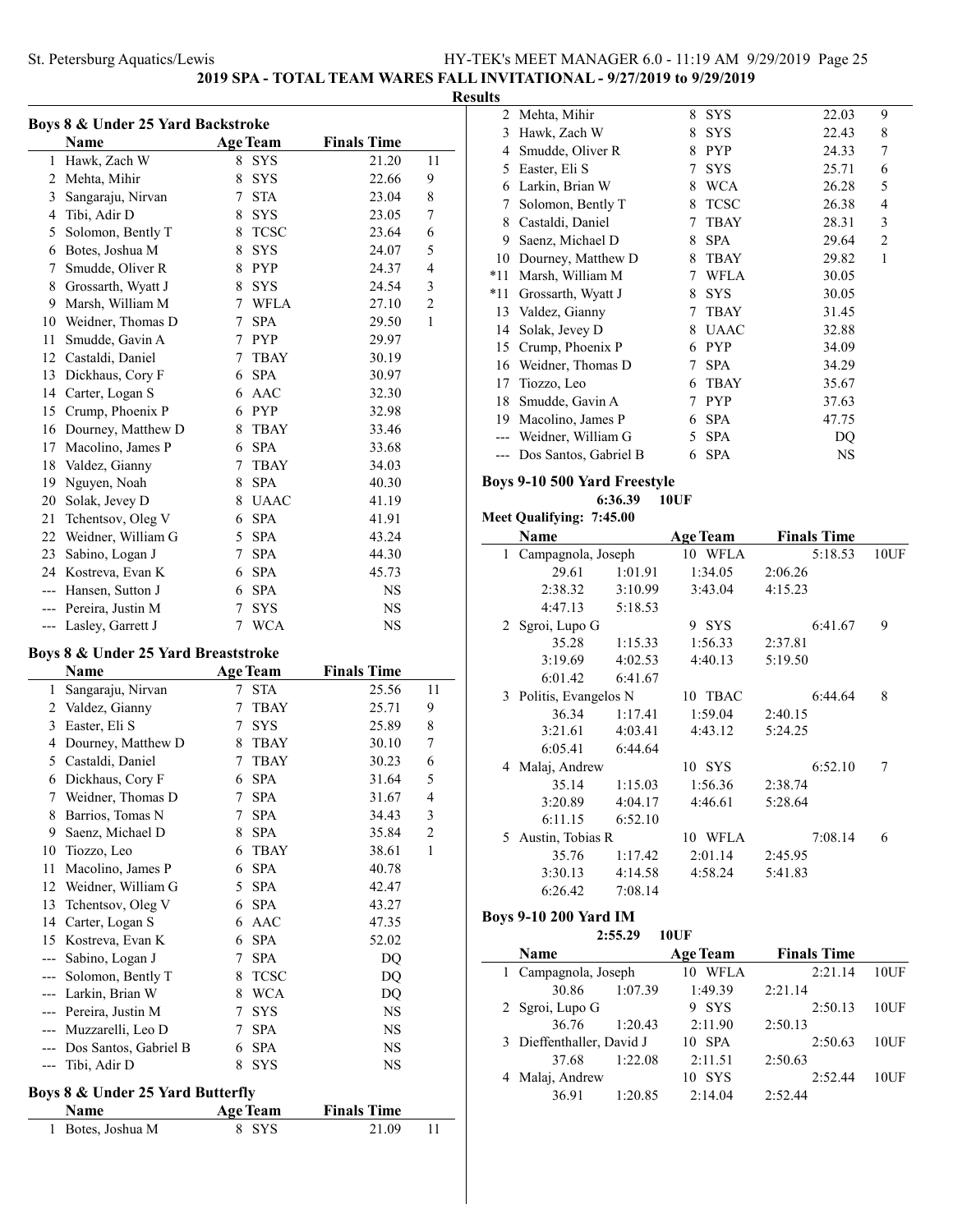**2019 SPA - TOTAL TEAM WARES FALL INVITATIONAL - 9/27/2019 to 9/29/2019**

### **Results**

|              | (Boys 9-10 200 Yard IM)           |                  |                    |                |
|--------------|-----------------------------------|------------------|--------------------|----------------|
|              | <b>Name</b>                       | <b>Age Team</b>  | <b>Finals Time</b> |                |
| 5            | Austin, Tobias R                  | 10 WFLA          | 3:00.11            | 6              |
|              | 38.87<br>1:27.19                  | 2:19.76          | 3:00.11            |                |
| 6            | Tiozzo, Fiero G                   | 10 TBAY          | 3:07.42            | 5              |
|              | 40.59<br>1:29.45                  | 2:22.64          | 3:07.42            |                |
| 7            | Guettler, Christian J             | 10 SPA           | 3:14.58            | 4              |
|              | 40.87<br>1:32.07                  | 2:31.74          | 3:14.58            |                |
| 8            | Licht, Tommy T                    | 9 TBAC           | 3:26.47            | 3              |
|              | 48.88<br>1:41.51                  | 2:44.37          | 3:26.47            |                |
| 9            | Marshburn, Jack W                 | 9 TBAC           | 3:26.84            | 2              |
|              | 47.91<br>1:42.22                  | 2:40.84          | 3:26.84            |                |
| 10           | Ingram, Tyler L                   | 9 SYS            | 3:42.26            | 1              |
|              | 57.20<br>1:51.94                  | 2:52.66          | 3:42.26            |                |
| 11           | Nelson, Stephan C                 | 10 AAC           | 3:51.34            |                |
|              | 52.85<br>1:50.31                  | 3:02.78          | 3:51.34            |                |
| 12           | Coakley, Logan M                  | 10 SPA           | 4:01.99            |                |
|              | 57.85<br>1:51.91                  | 3:06.83          | 4:01.99            |                |
|              | Zajac, Miles C                    | 10 TCSC          | NS                 |                |
|              | Boys 10 & Under 25 Yard Freestyle |                  |                    |                |
|              | Name                              | <b>Age Team</b>  | <b>Finals Time</b> |                |
| $\mathbf{1}$ | Bennett, Grayson R                | 9 TBAC           | 14.01              | 11             |
| 2            | Dieffenthaller, David J           | 10<br><b>SPA</b> | 14.33              | 9              |
| 3            | Zajac, Miles C                    | 10 TCSC          | 14.66              | 8              |
|              | 4 Dorobantu, Luca                 | 9 SPA            | 15.94              | 7              |
| 5            | Wells, Tre L                      | 10 SYS           | 18.11              | 6              |
| 6            | Rodriguez, Enrique G              | 10 AAC           | 18.73              | 5              |
| 7            | Coakley, Logan M                  | 10 SPA           | 18.96              | 4              |
| 8            | Breuer, Knox W                    | 10 SPA           | 22.58              | 3              |
| 9            | Darlington, James P               | 9 SPA            | 28.11              | $\overline{c}$ |
|              | 10 Becker, Fletcher E             | 9 SPA            | 29.79              | 1              |
| 11           | Keokeutla, Dylan J                | 9 SPA            | 36.39              |                |
| $---$        | Hansen, Sutton J                  | <b>SPA</b><br>6  | <b>NS</b>          |                |
|              | Steele, Frank R                   | 9<br><b>SPA</b>  | <b>NS</b>          |                |
|              | Boys 10 & Under 50 Yard Freestyle |                  |                    |                |
|              | 28.59                             | $10-E$           |                    |                |
|              | 29.79                             | 9-E              |                    |                |
|              | 31.89                             | <b>10UF</b>      |                    |                |
|              |                                   |                  |                    |                |

|    | 31.89                   | 10UF |                 |                    |                |
|----|-------------------------|------|-----------------|--------------------|----------------|
|    | Name                    |      | <b>Age Team</b> | <b>Finals Time</b> |                |
| 1  | Campagnola, Joseph      | 10   | <b>WFLA</b>     | 26.20              | $10-E$         |
| 2  | Bennett, Grayson R      | 9    | <b>TBAC</b>     | 29.87              | 10UF           |
| 3  | Malaj, Andrew           | 10   | <b>SYS</b>      | 29.89              | 10UF           |
| 4  | Dieffenthaller, David J | 10   | <b>SPA</b>      | 30.38              | 10UF           |
| 5  | Sgroi, Lupo G           | 9    | <b>SYS</b>      | 30.56              | 10UF           |
| 6  | Guettler, Christian J   | 10   | <b>SPA</b>      | 30.91              | 10UF           |
| 7  | Zajac, Miles C          | 10   | <b>TCSC</b>     | 31.30              | 10UF           |
| 8  | Austin, Tobias R        | 10   | <b>WFLA</b>     | 32.63              | 3              |
| 9  | Hansen, Sawyer W        | 8    | <b>SPA</b>      | 32.65              | $\overline{2}$ |
| 10 | Barr, Hayden J          | 10   | <b>WFLA</b>     | 32.77              | 1              |
| 11 | Licht, Tommy T          | 9    | <b>TBAC</b>     | 33.35              |                |
| 12 | Izquierdo, Casey S      | 10   | <b>SYS</b>      | 33.41              |                |
| 13 | Dorobantu, Luca         | 9    | <b>SPA</b>      | 34.50              |                |
| 14 | Kovalev, Alexander      | 8    | <b>SPA</b>      | 35.04              |                |
| 15 | Pearson, Dane W         | 8    | <b>PYP</b>      | 35.42              |                |
| 16 | Marshburn, Jack W       | 9    | <b>TBAC</b>     | 35.44              |                |
| 17 | Draper, Jack G          | 9    | <b>SPA</b>      | 37.74              |                |

|    | 18 Novak, Eugene G   | 8  | <b>SPA</b>  | 37.79     |
|----|----------------------|----|-------------|-----------|
| 19 | Hansen, Sutton J     | 6  | <b>SPA</b>  | 37.88     |
| 20 | Wells, Tre L         | 10 | <b>SYS</b>  | 39.40     |
| 21 | Rodriguez, Enrique G | 10 | AAC         | 40.90     |
| 22 | Finster, Joseph M    | 9  | <b>SPA</b>  | 41.07     |
| 23 | Sangaraju, Nirvan    | 7  | <b>STA</b>  | 41.56     |
| 24 | Ott, Rhys N          | 8  | <b>SPA</b>  | 41.89     |
| 25 | Coakley, Logan M     | 10 | <b>SPA</b>  | 43.59     |
| 26 | Grossarth, Wyatt J   | 8  | <b>SYS</b>  | 49.07     |
| 27 | Castaldi, Daniel     | 7  | <b>TBAY</b> | 50.32     |
| 28 | Breuer, Knox W       | 10 | <b>SPA</b>  | 51.94     |
| 29 | Weidner, Thomas D    | 7  | <b>SPA</b>  | 54.86     |
| 30 | Darlington, James P  | 9  | <b>SPA</b>  | 1:06.33   |
| 31 | Steele, Frank R      | 9  | <b>SPA</b>  | 1:11.03   |
| 32 | Weidner, William G   | 5  | <b>SPA</b>  | 1:21.15   |
|    | Sampson, Henry J     | 10 | <b>TBAC</b> | NS        |
|    | Gant, Savva M        | 9  | <b>STA</b>  | NS        |
|    | Tiozzo, Leo          | 6  | <b>TBAY</b> | <b>NS</b> |
|    | Melsom, David J      | 9  | <b>SPA</b>  | <b>NS</b> |
|    | Tiozzo, Fiero G      | 10 | TBAY        | NS        |
|    |                      |    |             |           |

# **Boys 10 & Under 100 Yard Freestyle**

**1:10.79 10UF**

|    | Name                    |    | <b>Age Team</b> | <b>Finals Time</b> |                |
|----|-------------------------|----|-----------------|--------------------|----------------|
|    | 1 Campagnola, Joseph    |    | 10 WFLA         | 57.41              | 10UF           |
|    | 28.01<br>57.41          |    |                 |                    |                |
| 2  | Bennett, Grayson R      |    | 9 TBAC          | 1:06.35            | 10UF           |
|    | 32.10<br>1:06.35        |    |                 |                    |                |
| 3  | Dieffenthaller, David J |    | 10 SPA          | 1:07.35            | 10UF           |
|    | 32.17<br>1:07.35        |    |                 |                    |                |
|    | 4 Sgroi, Lupo G         | 9  | SYS             | 1:09.80            | 10UF           |
|    | 33.03<br>1:09.80        |    |                 |                    |                |
|    | 5 Politis, Evangelos N  | 10 | <b>TBAC</b>     | 1:10.69            | 10UF           |
|    | 34.09<br>1:10.69        |    |                 |                    |                |
|    | 6 Hansen, Sawyer W      | 8  | <b>SPA</b>      | 1:11.99            | 5              |
|    | 34.43<br>1:11.99        |    |                 |                    |                |
|    | 7 Austin, Tobias R      |    | 10 WFLA         | 1:12.65            | 4              |
|    | 34.23<br>1:12.65        |    |                 |                    |                |
| 8. | Sampson, Henry J        |    | 10 TBAC         | 1:14.97            | 3              |
|    | 36.22<br>1:14.97        |    |                 |                    |                |
| 9. | Izquierdo, Casey S      |    | 10 SYS          | 1:16.09            | $\overline{c}$ |
|    | 36.31<br>1:16.09        |    |                 |                    |                |
|    | 10 Steed, Juan A        |    | 10 SYS          | 1:18.78            | $\mathbf{1}$   |
|    | 36.79<br>1:18.78        |    |                 |                    |                |
|    | 11 Licht, Tommy T       | 9  | <b>TBAC</b>     | 1:19.20            |                |
|    | 36.60<br>1:19.20        |    |                 |                    |                |
|    | 12 Dorobantu, Luca      | 9  | <b>SPA</b>      | 1:19.64            |                |
|    | 1:19.64<br>35.83        |    |                 |                    |                |
|    | 13 Tiozzo, Fiero G      | 10 | <b>TBAY</b>     | 1:20.04            |                |
|    | 37.29<br>1:20.04        |    |                 |                    |                |
|    | 14 Kovalev, Alexander   | 8  | <b>SPA</b>      | 1:22.41            |                |
|    | 38.62<br>1:22.41        |    |                 |                    |                |
|    | 15 Chung, Aaron Y       | 9  | <b>TBAC</b>     | 1:23.07            |                |
|    | 38.11<br>1:23.07        |    |                 |                    |                |
|    | 16 Marshburn, Jack W    | 9  | <b>TBAC</b>     | 1:24.98            |                |
|    | 41.71<br>1:24.98        |    |                 |                    |                |
|    | 17 Chamberlin, Jace A   | 9  | <b>SYS</b>      | 1:25.80            |                |
|    | 39.68<br>1:25.80        |    |                 |                    |                |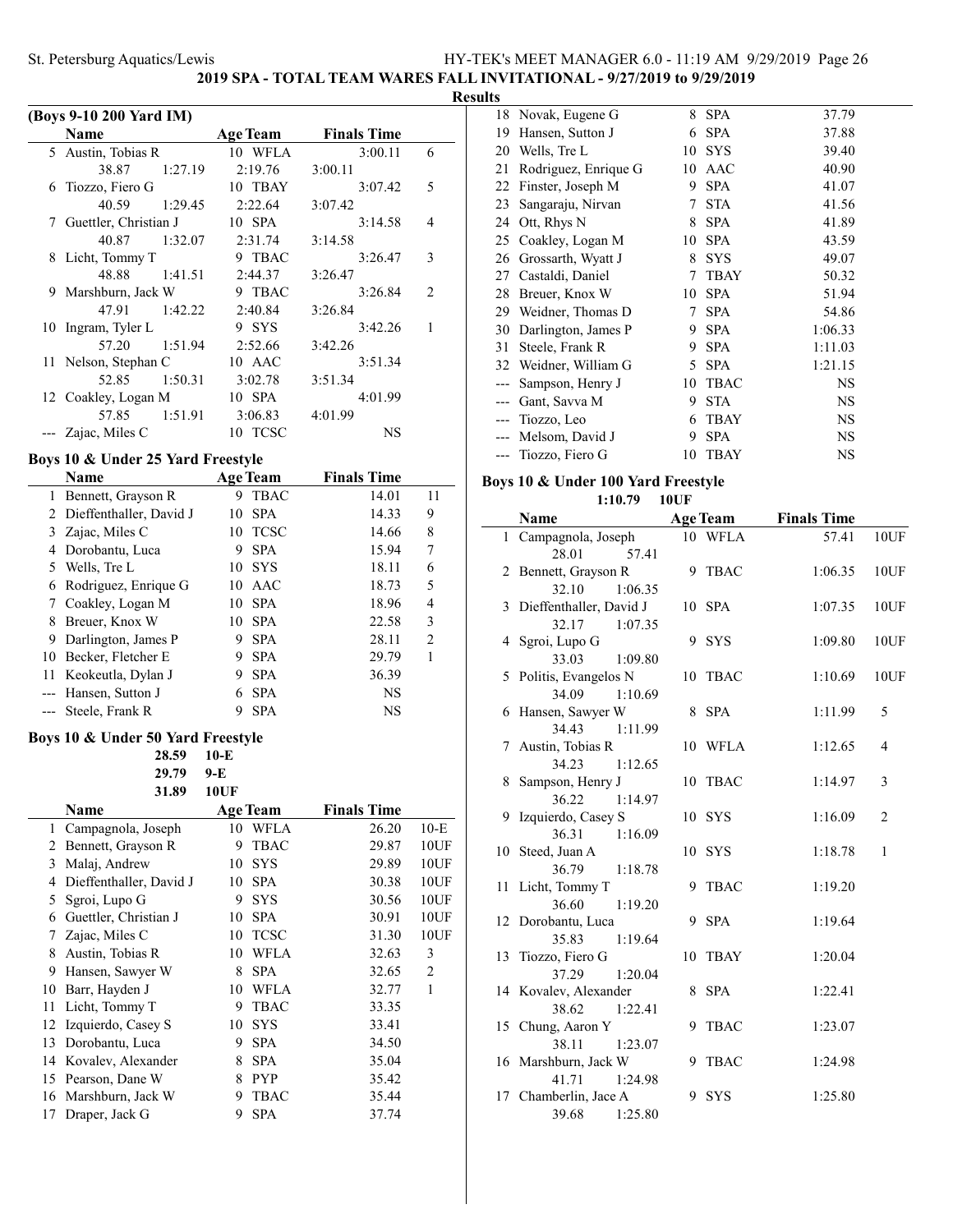**2019 SPA - TOTAL TEAM WARES FALL INVITATIONAL - 9/27/2019 to 9/29/2019**

| (Boys 10 & Under 100 Yard Freestyle) |                                    |    |                 |                    |  |  |
|--------------------------------------|------------------------------------|----|-----------------|--------------------|--|--|
|                                      | Name                               |    | <b>Age Team</b> | <b>Finals Time</b> |  |  |
| 18                                   | Kurtz, Nolan P                     | 9  | <b>SPA</b>      | 1:25.92            |  |  |
|                                      | 41.27<br>1:25.92                   |    |                 |                    |  |  |
|                                      | 19 Kurtz, Oliver P                 | 10 | <b>SPA</b>      | 1:26.84            |  |  |
|                                      | 39.58<br>1:26.84                   |    |                 |                    |  |  |
|                                      | 20 Carter, Troy G                  | 9  | <b>AAC</b>      | 1:27.16            |  |  |
|                                      | 40.00<br>1:27.16                   |    |                 |                    |  |  |
| 21                                   | Draper, Jack G                     | 9  | <b>SPA</b>      | 1:30.24            |  |  |
|                                      | 41.36<br>1:30.24                   |    |                 |                    |  |  |
|                                      | 22 Mehta, Mihir                    | 8  | <b>SYS</b>      | 1:32.10            |  |  |
|                                      | 42.27<br>1:32.10                   |    |                 |                    |  |  |
| 23                                   | Hansen, Sutton J                   | 6  | <b>SPA</b>      | 1:33.76            |  |  |
|                                      | 42.75<br>1:33.76                   |    |                 |                    |  |  |
|                                      | 24 Nelson, Stephan C               | 10 | <b>AAC</b>      | 1:34.40            |  |  |
|                                      | 42.84<br>1:34.40                   |    |                 |                    |  |  |
| 25                                   | Easter, Eli S                      | 7  | <b>SYS</b>      | 1:34.55            |  |  |
|                                      | 42.95<br>1:34.55                   |    |                 |                    |  |  |
| 26                                   | Sangaraju, Nirvan                  | 7  | <b>STA</b>      | 1:34.80            |  |  |
|                                      | 44.20<br>1:34.80                   |    |                 |                    |  |  |
| 27                                   | Botes, Joshua M                    | 8  | <b>SYS</b>      | 1:37.20            |  |  |
|                                      | 44.02<br>1:37.20                   |    |                 |                    |  |  |
| 28                                   | Maloney, Colin T                   | 9  | <b>TBAC</b>     | 1:39.11            |  |  |
|                                      | 47.01<br>1:39.11                   |    |                 |                    |  |  |
| *29                                  | Hawk, Zach W                       | 8  | <b>SYS</b>      | 1:39.18            |  |  |
|                                      | 45.68<br>1:39.18                   |    |                 |                    |  |  |
|                                      | *29 Coakley, Logan M               | 10 | <b>SPA</b>      | 1:39.18            |  |  |
| 31                                   | 45.71<br>1:39.18                   | 9  | <b>SYS</b>      |                    |  |  |
|                                      | Bowden, Ryan J<br>49.41<br>1:43.35 |    |                 | 1:43.35            |  |  |
| 32                                   | Solomon, Bently T                  | 8  | <b>TCSC</b>     | 1:50.75            |  |  |
|                                      | 51.11<br>1:50.75                   |    |                 |                    |  |  |
| 33                                   | Johnson, Ashton                    | 8  | <b>SYS</b>      | 2:15.88            |  |  |
|                                      | 1:04.25<br>2:15.88                 |    |                 |                    |  |  |
| 34                                   | Tiozzo, Leo                        | 6  | <b>TBAY</b>     | 2:18.56            |  |  |
|                                      | 1:04.08<br>2:18.56                 |    |                 |                    |  |  |
|                                      | --- Zajac, Miles C                 |    | 10 TCSC         | <b>NS</b>          |  |  |
|                                      | --- Guettler, Christian J          | 10 | <b>SPA</b>      | <b>NS</b>          |  |  |
|                                      | --- Melsom, David J                | 9  | <b>SPA</b>      | NS                 |  |  |
|                                      |                                    |    |                 |                    |  |  |

## **Boys 10 & Under 200 Yard Freestyle**

| 10UF |
|------|
|      |

|   | Name                   |         | <b>Age Team</b> | <b>Finals Time</b> |      |
|---|------------------------|---------|-----------------|--------------------|------|
|   | 1 Campagnola, Joseph   |         | 10 WFLA         | 2:04.52            | 10UF |
|   | 28.72                  | 1:00.32 | 1:32.39         | 2:04.52            |      |
|   | 2 Sgroi, Lupo G        |         | 9 SYS           | 2:30.62            | 10UF |
|   | 34.94                  | 1:14.70 | 1:55.09         | 2:30.62            |      |
|   | 3 Malaj, Andrew        |         | $10$ SYS        | 2:30.84            | 10UF |
|   | 34.57                  | 1:13.61 | 1:53.69         | 2:30.84            |      |
|   | 4 Politis, Evangelos N |         | 10 TBAC         | 2:32.25            | 7    |
|   | 34.74                  | 1:14.24 | 1:54.14         | 2:32.25            |      |
|   | 5 Austin, Tobias R     |         | 10 WFLA         | 2:39.64            | 6    |
|   | 34.72                  | 1:15.68 | 1:58.16         | 2:39.64            |      |
| 6 | Guettler, Christian J  |         | 10 SPA          | 2:40.80            | 5    |
|   | 35.31                  | 1:18.02 | 2:01.60         | 2:40.80            |      |
|   | Sampson, Henry J       |         | 10 TBAC         | 2:41.00            | 4    |
|   | 36.71                  | 1:17.61 | 2:00.88         | 2:41.00            |      |
|   |                        |         |                 |                    |      |

| <b>Results</b> |                       |         |            |            |                |
|----------------|-----------------------|---------|------------|------------|----------------|
|                | 8 Licht, Tommy T      |         | 9 TBAC     | 2:49.99    | 3              |
|                | 36.66                 | 1:19.74 | 2:06.14    | 2:49.99    |                |
|                | 9 Izquierdo, Casey S  |         | $10$ SYS   | 2:50.99    | $\mathfrak{D}$ |
|                | 37.63                 | 1:22.71 | 2:09.17    | 2:50.99    |                |
|                | 10 Barr, Hayden J     |         | 10 WFLA    | 2:51.11    |                |
|                | 38.89                 | 1:23.47 | 2:09.52    | 2:51.11    |                |
|                | 11 Kovalev, Alexander |         | 8 SPA      | 2:56.14    |                |
|                | 39.50                 | 1:23.96 | 2:10.44    | 2:56.14    |                |
|                | 12 Marshburn, Jack W  |         | 9 TBAC     | 2:58.11    |                |
|                | 42.62                 | 1:29.58 | 2:17.34    | 2:58.11    |                |
|                | 13 Novak, Eugene G    |         | 8 SPA      | 3:06.00    |                |
|                | 40.94                 | 1:28.05 | 2:17.60    | 3:06.00    |                |
|                | 14 Finster, Joseph M  |         | 9 SPA      | 3:22.18    |                |
|                | 43.53                 | 1:37.15 | 2:31.53    | 3:22.18    |                |
|                | 15 Sangaraju, Nirvan  |         | 7 STA      | 3:25.89    |                |
|                | 47.35                 | 1:41.00 | 2:34.35    | 3:25.89    |                |
|                | Gant, Savva M         |         | <b>STA</b> | <b>SCR</b> |                |

# **Boys 10 & Under 50 Yard Backstroke**<br>33.59 **10-E**

**33.59 35.29 9-E**

**38.09 10UF**

|                | Name                   |    | <b>Age Team</b> | <b>Finals Time</b> |                |
|----------------|------------------------|----|-----------------|--------------------|----------------|
| 1              | Malaj, Andrew          | 10 | SYS             | 37.16              | 10UF           |
| $\overline{c}$ | Butler, Lance M        | 9  | <b>SYS</b>      | 37.37              | 10UF           |
| 3              | Hansen, Sawyer W       | 8  | <b>SPA</b>      | 37.46              | 10UF           |
| 4              | Guettler, Christian J  | 10 | <b>SPA</b>      | 38.30              | 7              |
| 5              | Smudde, Jackson D      |    | 10 PYP          | 38.89              | 6              |
| 6              | Izquierdo, Casey S     | 10 | <b>SYS</b>      | 40.47              | 5              |
| 7              | Steed, Juan A          | 10 | <b>SYS</b>      | 40.52              | 4              |
| 8              | Dorobantu, Luca        | 9  | <b>SPA</b>      | 40.54              | 3              |
| 9              | Licht, Tommy T         | 9  | <b>TBAC</b>     | 42.48              | $\mathfrak{2}$ |
| 10             | Tiozzo, Fiero G        | 10 | <b>TBAY</b>     | 42.75              | $\mathbf{1}$   |
| 11             | Malaj, Adam J          | 9  | <b>SYS</b>      | 44.79              |                |
| 12             | Carter, Troy G         | 9  | <b>AAC</b>      | 44.88              |                |
| 13             | Coakley, Logan M       | 10 | <b>SPA</b>      | 45.68              |                |
| 14             | Marshburn, Jack W      | 9  | <b>TBAC</b>     | 46.58              |                |
| 15             | Oshannon, Finn K       | 10 | <b>TBAY</b>     | 48.47              |                |
| 16             | Hehenberger, Cobe J    | 10 | <b>SPA</b>      | 48.92              |                |
| 17             | Chung, Aaron Y         | 9  | <b>TBAC</b>     | 49.39              |                |
| 18             | Ingram, Tyler L        | 9  | <b>SYS</b>      | 50.11              |                |
| 19             | Nelson, Stephan C      | 10 | <b>AAC</b>      | 51.35              |                |
| 20             | Nguyen, Ocean C        | 9  | <b>SPA</b>      | 52.21              |                |
| 21             | Bowden, Ryan J         | 9  | <b>SYS</b>      | 52.64              |                |
| 22             | Maloney, Colin T       | 9  | <b>TBAC</b>     | 53.13              |                |
| 23             | Rodriguez, Enrique G   | 10 | <b>AAC</b>      | 53.46              |                |
| 24             | Lowe, Mason D          | 9  | <b>SYS</b>      | 54.00              |                |
| 25             | Breuer, Knox W         | 10 | <b>SPA</b>      | 1:06.01            |                |
| 26             | Carmona, Ethan L       | 9  | <b>SPA</b>      | 1:16.64            |                |
| 27             | Becker, Fletcher E     | 9  | <b>SPA</b>      | 1:17.48            |                |
| 28             | Keokeutla, Dylan J     | 9  | <b>SPA</b>      | 1:23.53            |                |
| $---$          | Schaeffer, Nathaniel L | 10 | <b>TBAC</b>     | <b>NS</b>          |                |
| ---            | Scutaru, Bogdan        | 9  | <b>WCA</b>      | <b>NS</b>          |                |
| $---$          | Zajac, Miles C         | 10 | <b>TCSC</b>     | NS                 |                |
| ---            | Hansen, Sutton J       | 6  | <b>SPA</b>      | <b>NS</b>          |                |
| ---            | HO, Leonardo P         | 9  | <b>SPA</b>      | <b>NS</b>          |                |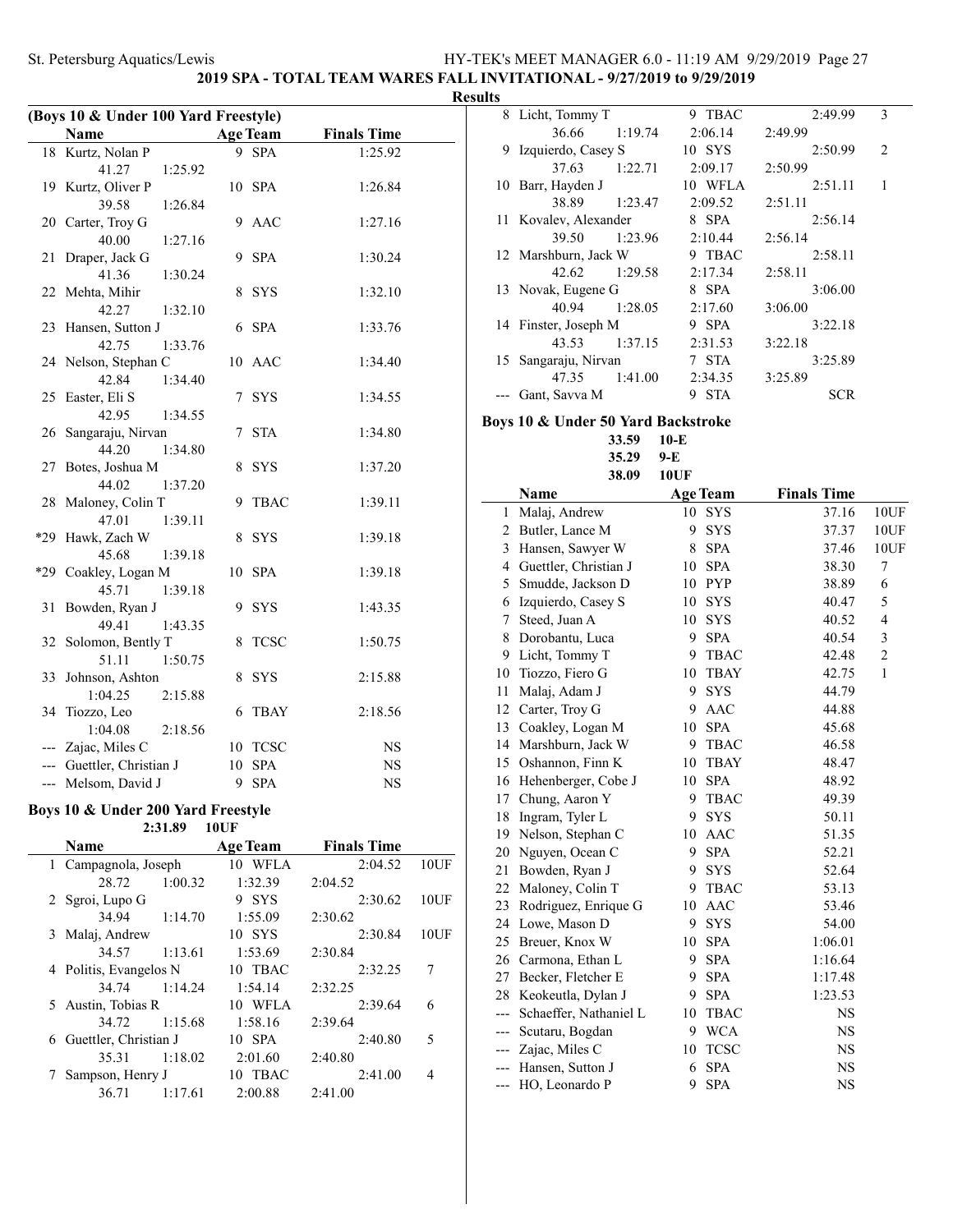# **2019 SPA - TOTAL TEAM WARES FALL INVITATIONAL - 9/27/2019 to 9/29/2019**

### **Results**

 $\sim$ 

|                        | Boys 10 & Under 100 Yard Backstroke         |    |                 |                    |      |  |  |
|------------------------|---------------------------------------------|----|-----------------|--------------------|------|--|--|
| 1:21.29<br><b>10UF</b> |                                             |    |                 |                    |      |  |  |
|                        | Name                                        |    | <b>Age Team</b> | <b>Finals Time</b> |      |  |  |
|                        | 1 Campagnola, Joseph<br>31.31<br>1:04.00    |    | 10 WFLA         | 1:04.00            | 10UF |  |  |
|                        | 2 Politis, Evangelos N<br>39.69<br>1:22.53  |    | 10 TBAC         | 1:22.53            | 9    |  |  |
| 3                      | Hansen, Sawyer W<br>40.85<br>1:23.46        |    | 8 SPA           | 1:23.46            | 8    |  |  |
|                        | 4 Butler, Lance M<br>39.76<br>1:23.56       |    | 9 SYS           | 1:23.56            | 7    |  |  |
|                        | 5 Sampson, Henry J<br>39.94<br>1:24.04      | 10 | TBAC            | 1:24.04            | 6    |  |  |
| 6                      | Steed, Juan A<br>40.26<br>1:26.99           |    | 10 SYS          | 1:26.99            | 5    |  |  |
| 7                      | Chamberlin, Jace A<br>41.48<br>1:27.08      |    | 9 SYS           | 1:27.08            | 4    |  |  |
| 8                      | Licht, Tommy T<br>44.86<br>1:33.68          | 9  | <b>TBAC</b>     | 1:33.68            | 3    |  |  |
|                        | 9 Kurtz, Oliver P<br>44.66<br>1:33.77       |    | 10 SPA          | 1:33.77            | 2    |  |  |
| 10                     | Tiozzo, Fiero G<br>43.65<br>1:34.32         |    | 10 TBAY         | 1:34.32            | 1    |  |  |
| 11                     | Coakley, Logan M<br>1:36.49<br>45.37        |    | 10 SPA          | 1:36.49            |      |  |  |
|                        | 12 Hawk, Zach W<br>48.55<br>1:39.94         |    | 8 SYS           | 1:39.94            |      |  |  |
|                        | 13 Hansen, Sutton J<br>46.49<br>1:40.55     | 6  | SPA             | 1:40.55            |      |  |  |
|                        | 14 Mehta, Mihir<br>50.00<br>1:43.57         | 8  | <b>SYS</b>      | 1:43.57            |      |  |  |
|                        | 15 Easter, Eli S<br>48.77<br>1:44.37        | 7  | <b>SYS</b>      | 1:44.37            |      |  |  |
|                        | 16 Carter, Troy G<br>51.17<br>1:44.77       |    | 9 AAC           | 1:44.77            |      |  |  |
|                        | 17 Botes, Joshua M<br>50.48<br>1:46.31      | 8  | <b>SYS</b>      | 1:46.31            |      |  |  |
|                        | 18 Solomon, Bently T<br>53.83<br>1:52.58    | 8  | <b>TCSC</b>     | 1:52.58            |      |  |  |
|                        | 19 Keokeutla, Dylan J<br>1:22.91<br>2:53.34 |    | 9 SPA           | 2:53.34            |      |  |  |
|                        | Bowden, Ryan J<br>53.87<br>DQ               | 9  | <b>SYS</b>      | DQ                 |      |  |  |
|                        | Kurtz, Nolan P<br>49.53<br>DQ               | 9  | <b>SPA</b>      | DQ                 |      |  |  |
|                        | Johnson, Ashton<br>1:23.73<br>DQ            | 8  | <b>SYS</b>      | DQ                 |      |  |  |
|                        | Dorobantu, Luca<br>40.41<br>DQ              | 9  | <b>SPA</b>      | D <sub>O</sub>     |      |  |  |
|                        | Izquierdo, Casey S<br>39.69<br>DQ           | 10 | <b>SYS</b>      | DQ                 |      |  |  |
| ---                    | Zajac, Miles C                              | 10 | <b>TCSC</b>     | NS                 |      |  |  |
|                        | Guettler, Christian J                       | 10 | <b>SPA</b>      | NS                 |      |  |  |
|                        | Boys 10 & Under 25 Yard Breaststroke        |    |                 |                    |      |  |  |
|                        | <b>Name</b>                                 |    | <b>Age Team</b> | <b>Finals Time</b> |      |  |  |
| 1                      | Bennett, Grayson R                          |    | 9 TBAC          | 17.94              | 11   |  |  |
|                        |                                             |    |                 |                    |      |  |  |

| 2              | Smudde, Jackson D                    |                 | 10 PYP          | 20.49              | 9                       |
|----------------|--------------------------------------|-----------------|-----------------|--------------------|-------------------------|
| 3              | Dorobantu, Luca                      |                 | 9 SPA           | 22.27              | 8                       |
| 4              | Oshannon, Finn K                     |                 | 10 TBAY         | 25.47              | 7                       |
| 5              | Hehenberger, Cobe J                  | 10              | <b>SPA</b>      | 26.19              | 6                       |
| 6              | Bowden, Ryan J                       | 9.              | SYS             | 27.93              | 5                       |
| 7              | Rodriguez, Enrique G                 |                 | 10 AAC          | 28.59              | $\overline{4}$          |
| 8              | Breuer, Knox W                       | 10              | <b>SPA</b>      | 30.88              | 3                       |
| ---            | HO, Leonardo P                       | 9.              | <b>SPA</b>      | NS                 |                         |
| ---            | Melsom, David J                      | 9.              | <b>SPA</b>      | NS                 |                         |
|                | --- Schaeffer, Nathaniel L           |                 | 10 TBAC         | NS                 |                         |
| $---$          | Gant, Savva M                        | 9.              | <b>STA</b>      | NS                 |                         |
|                | --- Lasley, Garrett J                | 7               | <b>WCA</b>      | <b>NS</b>          |                         |
| ---            | Scutaru, Bogdan                      | 9               | <b>WCA</b>      | <b>NS</b>          |                         |
|                | Boys 10 & Under 50 Yard Breaststroke |                 |                 |                    |                         |
|                | 37.29                                | $10-E$          |                 |                    |                         |
|                | 39.19                                | 9-E             |                 |                    |                         |
|                | 43.49                                | <b>10UF</b>     |                 |                    |                         |
|                |                                      |                 |                 |                    |                         |
|                | Name                                 |                 | <b>Age Team</b> | <b>Finals Time</b> |                         |
| 1              | Bennett, Grayson R                   | 9               | <b>TBAC</b>     | 38.80              | $9-E$                   |
| $\overline{c}$ | Dieffenthaller, David J              | 10              | <b>SPA</b>      | 40.03              | 10UF                    |
| 3              | Sgroi, Lupo G                        | 9               | SYS             | 42.90              | 10UF                    |
| 4              | Steed, Juan A                        |                 | 10 SYS          | 44.29              | 7                       |
| 5              | Politis, Evangelos N                 |                 | 10 TBAC         | 44.41              | 6                       |
| 6              | Tiozzo, Fiero G                      |                 | 10 TBAY         | 44.57              | 5                       |
| 7              | Sampson, Henry J                     |                 | 10 TBAC         | 44.84              | $\overline{\mathbf{4}}$ |
| 8              | Butler, Lance M                      | 9.              | <b>SYS</b>      | 45.31              | 3                       |
| 9              | Chung, Aaron Y                       | 9               | <b>TBAC</b>     | 45.46              | $\overline{c}$          |
| 10             | Austin, Tobias R                     | 10              | <b>WFLA</b>     | 45.51              | 1                       |
| 11             | Izquierdo, Casey S                   | 10              | <b>SYS</b>      | 48.84              |                         |
| $*12$          | Chamberlin, Jace A                   | 9               | SYS             | 49.62              |                         |
| *12            | Kurtz, Oliver P                      | 10              | <b>SPA</b>      | 49.62              |                         |
| 14             | Draper, Jack G                       | 9.              | <b>SPA</b>      | 50.03              |                         |
| 15             | Dorobantu, Luca                      | 9.              | <b>SPA</b>      | 50.98              |                         |
|                | 16 Carter, Troy G                    |                 | 9 AAC           | 52.14              |                         |
| 17             | Maloney, Colin T                     |                 | 9 TBAC          | 52.98              |                         |
| 18             | Kovalev, Alexander                   | 8               | <b>SPA</b>      | 53.31              |                         |
| 19             | Sangaraju, Nirvan                    | 7               | <b>STA</b>      | 55.56              |                         |
| 20             | Bowden, Ryan J                       | 9.              | <b>SYS</b>      | 56.49              |                         |
|                | 21 Easter, Eli S                     | $7\overline{ }$ | <b>SYS</b>      | 58.80              |                         |
|                | 22 Botes, Joshua M                   | 8               | <b>SYS</b>      | 59.80              |                         |
| 23             | Solomon, Bently T                    | 8               | <b>TCSC</b>     | 1:00.14            |                         |
| 24             | Coakley, Logan M                     | 10              | SPA             | 1:01.67            |                         |
| 25             | Mehta, Mihir                         | 8               | SYS             | 1:02.78            |                         |
| 26             | Hawk, Zach W                         | 8               | SYS             | 1:03.89            |                         |
| 27             | Nelson, Stephan C                    | 10              | AAC             | 1:04.38            |                         |
| ---            | Castaldi, Daniel                     | 7               | <b>TBAY</b>     | DQ                 |                         |
| ---            | Johnson, Ashton                      | 8               | <b>SYS</b>      | DQ                 |                         |
| ---            | Marshburn, Jack W                    | 9.              | <b>TBAC</b>     | DQ                 |                         |
| ---            | Tiozzo, Leo                          | 6               | <b>TBAY</b>     | DQ                 |                         |
| ---            | Zajac, Miles C                       | 10              | <b>TCSC</b>     | NS                 |                         |
| ---            | Guettler, Christian J                | $10\,$          | <b>SPA</b>      | NS                 |                         |
| ---            | Melsom, David J                      | 9               | <b>SPA</b>      | NS                 |                         |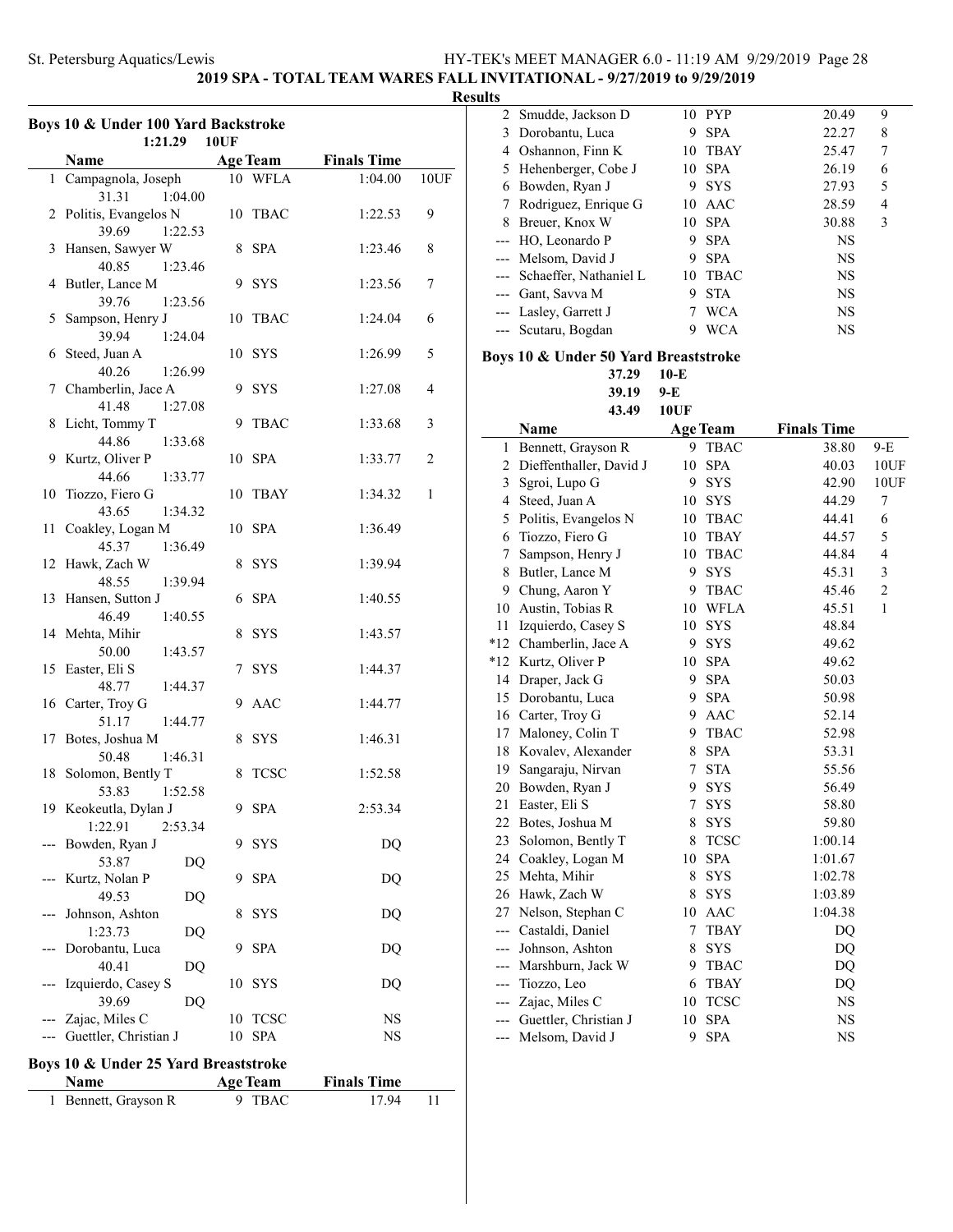**2019 SPA - TOTAL TEAM WARES FALL INVITATIONAL - 9/27/2019 to 9/29/2019**

### **Results**

 $\overline{\phantom{0}}$ 

|     | Boys 10 & Under 100 Yard Breaststroke<br>1:34.69<br><b>10UF</b> |             |                 |                    |        |  |  |  |
|-----|-----------------------------------------------------------------|-------------|-----------------|--------------------|--------|--|--|--|
|     | <b>Name</b><br><b>Age Team</b><br><b>Finals Time</b>            |             |                 |                    |        |  |  |  |
| 1   | Bennett, Grayson R                                              |             | 9 TBAC          | 1:24.21            | 10UF   |  |  |  |
| 2   | 40.18<br>1:24.21<br>Dieffenthaller, David J                     |             | 10 SPA          | 1:29.71            | 10UF   |  |  |  |
| 3   | 42.89<br>1:29.71<br>Tiozzo, Fiero G                             | 10          | TBAY            | 1:38.06            | 8      |  |  |  |
| 4   | 45.13<br>1:38.06<br>Steed, Juan A                               | 10          | SYS             | 1:38.59            | 7      |  |  |  |
| 5   | 44.87<br>1:38.59<br>Butler, Lance M                             | 9           | <b>SYS</b>      | 1:38.73            | 6      |  |  |  |
|     | 46.62<br>1:38.73                                                |             |                 |                    |        |  |  |  |
| 6   | Chung, Aaron Y<br>46.03<br>1:40.72                              | 9           | TBAC            | 1:40.72            | 5      |  |  |  |
| 7   | Izquierdo, Casey S<br>47.69<br>1:43.28                          | 10          | <b>SYS</b>      | 1:43.28            | 4      |  |  |  |
| 8   | Carter, Troy G<br>51.71<br>1:51.10                              |             | 9 AAC           | 1:51.10            | 3      |  |  |  |
| 9   | Nguyen, Ocean C<br>53.71<br>1:52.22                             | 9           | <b>SPA</b>      | 1:52.22            | 2      |  |  |  |
|     | 10 Malaj, Adam J<br>53.75<br>1:52.52                            | 9           | <b>SYS</b>      | 1:52.52            | 1      |  |  |  |
| 11  | Maloney, Colin T<br>54.18<br>1:53.39                            | 9           | <b>TBAC</b>     | 1:53.39            |        |  |  |  |
|     | 12 Novak, Eugene G<br>55.04<br>1:58.67                          | 8           | <b>SPA</b>      | 1:58.67            |        |  |  |  |
| 13  | Ingram, Tyler L<br>59.41<br>2:00.15                             | 9           | <b>SYS</b>      | 2:00.15            |        |  |  |  |
|     | 14 Lowe, Mason D<br>1:02.99<br>2:08.89                          | 9           | <b>SYS</b>      | 2:08.89            |        |  |  |  |
|     | Boys 10 & Under 25 Yard Butterfly                               |             |                 |                    |        |  |  |  |
|     | <b>Name</b>                                                     |             | <b>Age Team</b> | <b>Finals Time</b> |        |  |  |  |
| 1   | Smudde, Jackson D                                               |             | 10 PYP          | 19.08              | 11     |  |  |  |
|     | 2 Dorobantu, Luca                                               |             | 9 SPA           | 19.72              | 9      |  |  |  |
| 3   | Novak, Eugene G                                                 |             | 8 SPA           | 20.64              | 8      |  |  |  |
|     | 4 Rodriguez, Enrique G                                          |             | 10 AAC          | 21.92              | 7      |  |  |  |
|     |                                                                 |             |                 |                    |        |  |  |  |
|     | 5 Coakley, Logan M                                              |             | 10 SPA          | 22.93              | 6      |  |  |  |
|     | 6 Bowden, Ryan J                                                |             | 9 SYS           | 26.60              | 5      |  |  |  |
| 7   | Breuer, Knox W                                                  | 10          | <b>SPA</b>      | 32.11              | 4      |  |  |  |
|     | Carmona, Ethan L                                                | 9           | <b>SPA</b>      | NS                 |        |  |  |  |
| --  | Gant, Savva M                                                   | 9           | <b>STA</b>      | NS                 |        |  |  |  |
| --- | Lowe, Mason D                                                   | 9           | <b>SYS</b>      | NS                 |        |  |  |  |
| --- | Schaeffer, Nathaniel L                                          | 10          | <b>TBAC</b>     | NS                 |        |  |  |  |
| --- | Zajac, Miles C                                                  | 10          | <b>TCSC</b>     | NS                 |        |  |  |  |
|     |                                                                 |             |                 |                    |        |  |  |  |
| --- | Scutaru, Bogdan                                                 | 9           | <b>WCA</b>      | NS                 |        |  |  |  |
|     | Boys 10 & Under 50 Yard Butterfly<br>31.99                      | $10-E$      |                 |                    |        |  |  |  |
|     | 33.69                                                           | 9-E         |                 |                    |        |  |  |  |
|     | 36.69                                                           |             |                 |                    |        |  |  |  |
|     |                                                                 | <b>10UF</b> |                 |                    |        |  |  |  |
|     | Name                                                            |             | <u>Age Team</u> | <b>Finals Time</b> |        |  |  |  |
| 1   | Campagnola, Joseph                                              | 10          | <b>WFLA</b>     | 28.64              | $10-E$ |  |  |  |
| 2   | Dieffenthaller, David J                                         | 10          | <b>SPA</b>      | 34.81              | 10UF   |  |  |  |
| 3   | Sgroi, Lupo G                                                   | 9           | SYS             | 34.85              | 10UF   |  |  |  |
| 4   | Bennett, Grayson R                                              | 9           | TBAC            | 34.90              | 10UF   |  |  |  |
| 5   | Austin, Tobias R                                                | 10          | <b>WFLA</b>     | 36.94              | 6      |  |  |  |

| ັບ |                         |    |             |       |                |  |
|----|-------------------------|----|-------------|-------|----------------|--|
|    | 6 Guettler, Christian J | 10 | <b>SPA</b>  | 37.59 | 5              |  |
| 7  | Hansen, Sawyer W        | 8  | <b>SPA</b>  | 38.37 | $\overline{4}$ |  |
| 8  | Butler, Lance M         | 9  | <b>SYS</b>  | 41.66 | 3              |  |
| 9  | Izquierdo, Casey S      | 10 | <b>SYS</b>  | 42.19 | $\overline{2}$ |  |
| 10 | Licht, Tommy T          | 9  | <b>TBAC</b> | 42.92 | 1              |  |
| 11 | Steed, Juan A           | 10 | <b>SYS</b>  | 44.44 |                |  |
|    | 12 Marshburn, Jack W    | 9  | <b>TBAC</b> | 44.49 |                |  |
|    | 13 Malaj, Adam J        | 9  | <b>SYS</b>  | 45.60 |                |  |
|    | 14 Carter, Troy G       | 9  | AAC         | 48.59 |                |  |
|    | 15 Chung, Aaron Y       | 9  | <b>TBAC</b> | 49.71 |                |  |
|    | 16 Novak, Eugene G      | 8  | <b>SPA</b>  | 50.85 |                |  |
|    | 17 Oshannon, Finn K     | 10 | <b>TBAY</b> | 50.91 |                |  |
|    | 18 Nguyen, Ocean C      | 9  | <b>SPA</b>  | 52.51 |                |  |
|    | 19 Nelson, Stephan C    | 10 | AAC         | 52.56 |                |  |
|    | 20 Maloney, Colin T     | 9  | <b>TBAC</b> | 53.24 |                |  |
|    | Tiozzo, Leo             | 6  | <b>TBAY</b> | DO    |                |  |
|    | HO, Leonardo P          | 9  | <b>SPA</b>  | NS    |                |  |
|    | Melsom, David J         | 9  | SPA         | NS    |                |  |
|    |                         |    |             |       |                |  |

# **Boys 10 & Under 100 Yard Butterfly**

**1:25.59 10UF**

| <b>Name</b>               |   | <b>Age Team</b> | <b>Finals Time</b> |      |
|---------------------------|---|-----------------|--------------------|------|
| 1 Campagnola, Joseph      |   | 10 WFLA         | 1:05.75            | 10UF |
| 1:05.75<br>31.28          |   |                 |                    |      |
| 2 Bennett, Grayson R      | 9 | <b>TBAC</b>     | 1:18.13            | 10UF |
| 1:18.13<br>37.13          |   |                 |                    |      |
| 3 Dieffenthaller, David J |   | 10 SPA          | 1:24.32            | 10UF |
| 38.43<br>1:24.32          |   |                 |                    |      |
| 4 Austin, Tobias R        |   | 10 WFLA         | 1:27.54            | 7    |
| 39.41<br>1:27.54          |   |                 |                    |      |
| 5 Marshburn, Jack W       | 9 | <b>TBAC</b>     | 1:41.06            | 6    |
| 1:41.06<br>47.67          |   |                 |                    |      |
| 6 Kurtz, Nolan P          | 9 | <b>SPA</b>      | 1:56.22            | 5    |
| 1:56.22<br>53.20          |   |                 |                    |      |
| 7 Licht, Tommy T          | 9 | <b>TBAC</b>     | 2:00.99            | 4    |
| 2:00.99<br>55.19          |   |                 |                    |      |
| --- Sgroi, Lupo G         | 9 | <b>SYS</b>      | NS                 |      |

#### **Boys 10 & Under 100 Yard IM 1:22.29 10UF**

|             | Name                      |         |    | <b>Age Team</b> | <b>Finals Time</b> |      |
|-------------|---------------------------|---------|----|-----------------|--------------------|------|
|             | 1 Campagnola, Joseph      |         |    | 10 WFLA         | 1:05.01            | 10UF |
|             | 30.42                     | 1:05.01 |    |                 |                    |      |
|             | 2 Bennett, Grayson R      |         | 9  | <b>TBAC</b>     | 1:16.09            | 10UF |
|             | 37.01                     | 1:16.09 |    |                 |                    |      |
|             | 3 Dieffenthaller, David J |         |    | 10 SPA          | 1:16.38            | 10UF |
|             | 37.45                     | 1:16.38 |    |                 |                    |      |
|             | 4 Sgroi, Lupo G           |         | 9  | <b>SYS</b>      | 1:17.93            | 10UF |
|             | 36.01                     | 1:17.93 |    |                 |                    |      |
|             | 5 Malaj, Andrew           |         |    | 10 SYS          | 1:18.53            | 10UF |
|             | 35.98                     | 1:18.53 |    |                 |                    |      |
|             | 6 Politis, Evangelos N    |         | 10 | <b>TBAC</b>     | 1:21.67            | 10UF |
|             | 38.57                     | 1:21.67 |    |                 |                    |      |
| $7^{\circ}$ | Austin, Tobias R          |         | 10 | WFLA            | 1:21.70            | 10UF |
|             | 37.77                     | 1:21.70 |    |                 |                    |      |
| 8           | Hansen, Sawyer W          |         | 8  | <b>SPA</b>      | 1:22.77            | 3    |
|             | 38.25                     | 1:22.77 |    |                 |                    |      |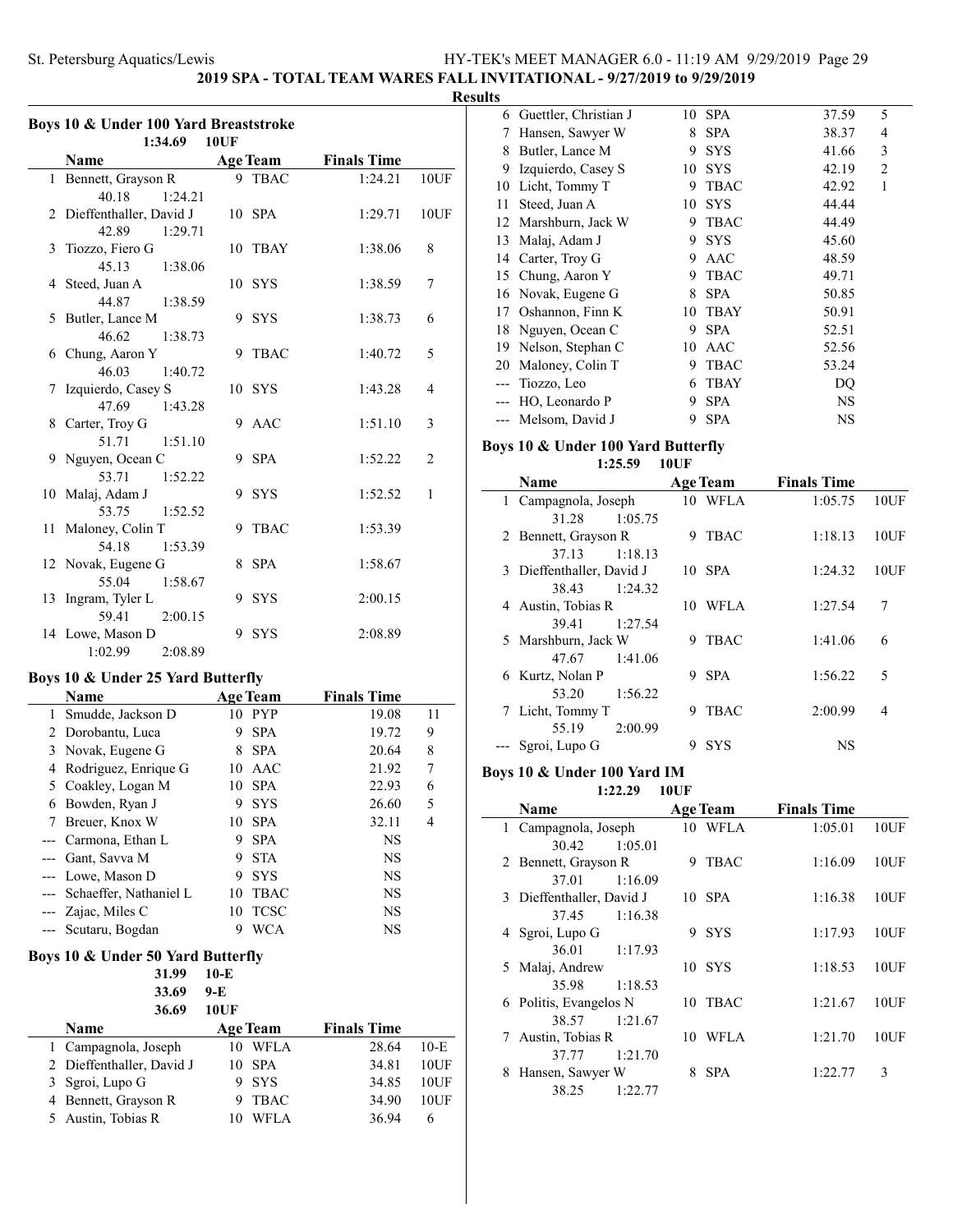**2019 SPA - TOTAL TEAM WARES FALL INVITATIONAL - 9/27/2019 to 9/29/2019**

| (Boys 10 & Under 100 Yard IM)                 |                          |    |             |            |   |  |  |
|-----------------------------------------------|--------------------------|----|-------------|------------|---|--|--|
| <b>Age Team</b><br>Name<br><b>Finals Time</b> |                          |    |             |            |   |  |  |
| 9                                             | Sampson, Henry J         | 10 | <b>TBAC</b> | 1:23.88    | 2 |  |  |
|                                               | 39.93<br>1:23.88         |    |             |            |   |  |  |
|                                               | 10 Guettler, Christian J | 10 | <b>SPA</b>  | 1:27.99    | 1 |  |  |
|                                               | 42.57<br>1:27.99         |    |             |            |   |  |  |
| 11                                            | Dorobantu, Luca          | 9  | <b>SPA</b>  | 1:28.78    |   |  |  |
|                                               | 42.70<br>1:28.78         |    |             |            |   |  |  |
| 12                                            | Izquierdo, Casey S       | 10 | <b>SYS</b>  | 1:28.98    |   |  |  |
|                                               | 40.56<br>1:28.98         |    |             |            |   |  |  |
| 13                                            | Barr, Hayden J           | 10 | <b>WFLA</b> | 1:29.90    |   |  |  |
|                                               | 43.15<br>1:29.90         |    |             |            |   |  |  |
| 14                                            | Licht, Tommy T           | 9  | <b>TBAC</b> | 1:32.74    |   |  |  |
|                                               | 44.46<br>1:32.74         |    |             |            |   |  |  |
| 15                                            | Pearson, Dane W          | 8  | <b>PYP</b>  | 1:36.06    |   |  |  |
|                                               | 45.20<br>1:36.06         |    |             |            |   |  |  |
|                                               | 16 Kovalev, Alexander    | 8  | <b>SPA</b>  | 1:36.77    |   |  |  |
|                                               | 47.16<br>1:36.77         |    |             |            |   |  |  |
| 17                                            | Zajac, Miles C           | 10 | <b>TCSC</b> | 1:37.23    |   |  |  |
|                                               | 45.97<br>1:37.23         |    |             |            |   |  |  |
| 18                                            | Marshburn, Jack W        | 9  | <b>TBAC</b> | 1:37.56    |   |  |  |
|                                               | 49.07<br>1:37.56         |    |             |            |   |  |  |
| 19                                            | Draper, Jack G           | 9  | <b>SPA</b>  | 1:39.32    |   |  |  |
|                                               | 48.45<br>1:39.32         |    |             |            |   |  |  |
| 20                                            | Finster, Joseph M        | 9  | <b>SPA</b>  | 1:53.32    |   |  |  |
|                                               | 54.91<br>1:53.32         |    |             |            |   |  |  |
| 21                                            | Rodriguez, Enrique G     |    | 10 AAC      | 1:55.16    |   |  |  |
|                                               | 50.68<br>1:55.16         |    |             |            |   |  |  |
| 22                                            | Sangaraju, Nirvan        | 7  | <b>STA</b>  | 2:04.53    |   |  |  |
|                                               | 1:04.32<br>2:04.53       |    |             |            |   |  |  |
| 23                                            | Breuer, Knox W           | 10 | <b>SPA</b>  | 2:18.72    |   |  |  |
|                                               | 1:07.15<br>2:18.72       |    |             |            |   |  |  |
|                                               | Coakley, Logan M         | 10 | <b>SPA</b>  | DQ         |   |  |  |
|                                               | 51.39<br>DQ              |    |             |            |   |  |  |
|                                               | Wells, Tre L             | 10 | <b>SYS</b>  | DQ         |   |  |  |
|                                               | 45.16<br>DQ              |    |             |            |   |  |  |
|                                               | Darlington, James P      | 9  | <b>SPA</b>  | DQ         |   |  |  |
|                                               | 1:29.10<br>DQ            |    |             |            |   |  |  |
|                                               | Melsom, David J          |    | 9 SPA       | NS         |   |  |  |
|                                               | Grossarth, Wyatt J       | 8  | <b>SYS</b>  | <b>SCR</b> |   |  |  |
| ---                                           | Tiozzo, Fiero G          | 10 | <b>TBAY</b> | <b>SCR</b> |   |  |  |

# **Boys 10 & Under 100 Yard Freestyle Relay**

| Team                          | Relav | <b>Finals Time</b>          |     |
|-------------------------------|-------|-----------------------------|-----|
| <b>SPA</b>                    | A     | 1:00.67                     | 22. |
| 1) Dieffenthaller, David J 10 |       | 2) Hansen, Sawyer W 8       |     |
| 3) Novak, Eugene G 8          |       | 4) Guettler, Christian J 10 |     |
| 29.31<br>1:00.67              |       |                             |     |
| <b>SPA</b>                    | B     | 1:19.73                     | 18  |
| 1) Nguyen, Ocean C 9          |       | 2) Hehenberger, Cobe J 10   |     |
| 3) Coakley, Logan M 10        |       | 4) Becker, Fletcher E 9     |     |
| 36.33<br>1:19.73              |       |                             |     |
| <b>SPA</b>                    | C     | 1:49.32                     | 16  |
| 1) Barrios, Tomas N 7         |       | 2) Nguyen, Noah 8           |     |
| 3) Tchentsov, Oleg V 6        |       | 4) Dorobantu, Luca 9        |     |
|                               |       |                             |     |

| <b>Results</b> |                               |        |                        |                         |                |
|----------------|-------------------------------|--------|------------------------|-------------------------|----------------|
| 4              | <b>SPA</b>                    |        | D                      | 1:55.77                 | 14             |
|                | 1) Breuer, Knox W 10          |        |                        | 2) Keokeutla, Dylan J 9 |                |
|                | 3) Kostreva, Evan K 6         |        | 4) Weidner, Thomas D 7 |                         |                |
|                | 1:01.16<br>1:55.77            |        |                        |                         |                |
| 5              | <b>SPA</b>                    |        | E                      | 2:12.62                 | 12             |
|                | 1) Macolino, James P 6        |        |                        | 2) Sabino, Logan J 7    |                |
|                | 3) Weidner, William G 5       |        |                        | 4) Dickhaus, Cory F 6   |                |
|                | 1:11.09<br>2:12.62            |        |                        |                         |                |
|                | --- PYP                       |        | A                      | NS                      |                |
|                | Boys 11-12 50 Yard Freestyle  |        |                        |                         |                |
|                | 25.59                         | $12-E$ |                        |                         |                |
|                | 27.39                         | $12-F$ |                        |                         |                |
|                | 28.29                         | 11-F   |                        |                         |                |
|                | 28.59                         | $11-E$ |                        |                         |                |
|                | Name                          |        | <b>Age Team</b>        | <b>Finals Time</b>      |                |
|                | 1 Malaj, Alex                 |        | 12 SYS                 | 25.98                   | 12-F           |
|                | 2 Melnychuk, David A          |        | 12 PYP                 | 26.10                   | $12-F$         |
|                | 3 Healy, Jackson D            | 12     | <b>WFLA</b>            | 27.08                   | $12-F$         |
|                | *4 Cseh, Botond F             | 11     | <b>VAST</b>            | 28.20                   | 11-F           |
|                | *4 Neely, Henry H             | 11     | AAC                    | 28.20                   | 11-F           |
|                | 6 Rocha, Brandon R            | 11     | <b>SPA</b>             | 28.49                   | $11-E$         |
|                | 7 Matyas, Maddox J            | 11     | SPA                    | 28.72                   | $\overline{4}$ |
|                | 8 Rodriguez, Elliott E        |        | 12 AAC                 | 28.78                   | 3              |
|                | 9 Izquierdo, Tyler A          | 11     | SYS                    | 28.89                   | 2              |
|                | 10 Barresi, Nicholas M        |        | 12 SYS                 | 29.11                   | 1              |
| 11             | Sgroi, Vito B                 | 11     | <b>SYS</b>             | 29.21                   |                |
|                | 12 Williams, Adam S           | 11     | <b>PYP</b>             | 29.43                   |                |
|                | 13 Mitten, Turner D           | 11     | <b>SYS</b>             | 29.51                   |                |
|                | 14 Wilson, Tucker L           | 11     | VAST                   | 29.55                   |                |
|                | 15 Earle, Austin M            | 12     | <b>SYS</b>             | 29.76                   |                |
|                | 16 Rozance, Jack R            | 12     | WFLA                   | 30.23                   |                |
|                | 17 Fisher, Trey C             | 11     | <b>TBAY</b>            | 32.27                   |                |
|                | 18 Nowakowski, Gabriel        | 12     | <b>SYS</b>             | 32.80                   |                |
|                | 19 Santana, Joshua J          |        | 12 SPA                 | 33.96                   |                |
|                | 20 Shaw, Aaron L              |        | 12 WFLA                | 34.72                   |                |
|                | 21 Dault, Evan F              |        | 12 SPA                 | 39.50                   |                |
| 22             | Wall, Ethan H                 | 12     | AAC                    | 42.08                   |                |
| 23             | Allman, Alexander K           | 12     | <b>SPA</b>             | 43.39                   |                |
|                | Boys 11-12 100 Yard Freestyle |        |                        |                         |                |
|                | 59.09                         | $12-F$ |                        |                         |                |
|                | 1:00.99                       | 11-F   |                        |                         |                |
|                | Name                          |        | Age Team               | <b>Finals Time</b>      |                |
| 1              | Melnychuk David A             |        | $12$ PVP               | 58.51                   | $12-F$         |

|   | 1 Melnychuk, David A |       | 12 PYP      | 58.51   | $12-F$ |
|---|----------------------|-------|-------------|---------|--------|
|   | 28.91                | 58.51 |             |         |        |
|   | 2 Biebel, Rex D      |       | 12 UTBAC    | 58.99   | $12-F$ |
|   | 28.57                | 58.99 |             |         |        |
|   | 3 Neely, Henry H     | 11    | AAC         | 1:00.19 | 11-F   |
|   | 28.70<br>1:00.19     |       |             |         |        |
| 4 | Rocha, Brandon R     |       | 11 SPA      | 1:01.01 | 7      |
|   | 1:01.01<br>29.06     |       |             |         |        |
|   | 5 Wendol, Peter C    |       | 12 PYP      | 1:01.27 | 6      |
|   | 1:01.27<br>29.01     |       |             |         |        |
| 6 | Matyas, Maddox J     | 11    | <b>SPA</b>  | 1:01.39 | 5      |
|   | 1:01.39<br>29.63     |       |             |         |        |
|   | Cseh, Botond F       | 11    | <b>VAST</b> | 1:03.31 | 4      |
|   | 30.57<br>1:03.31     |       |             |         |        |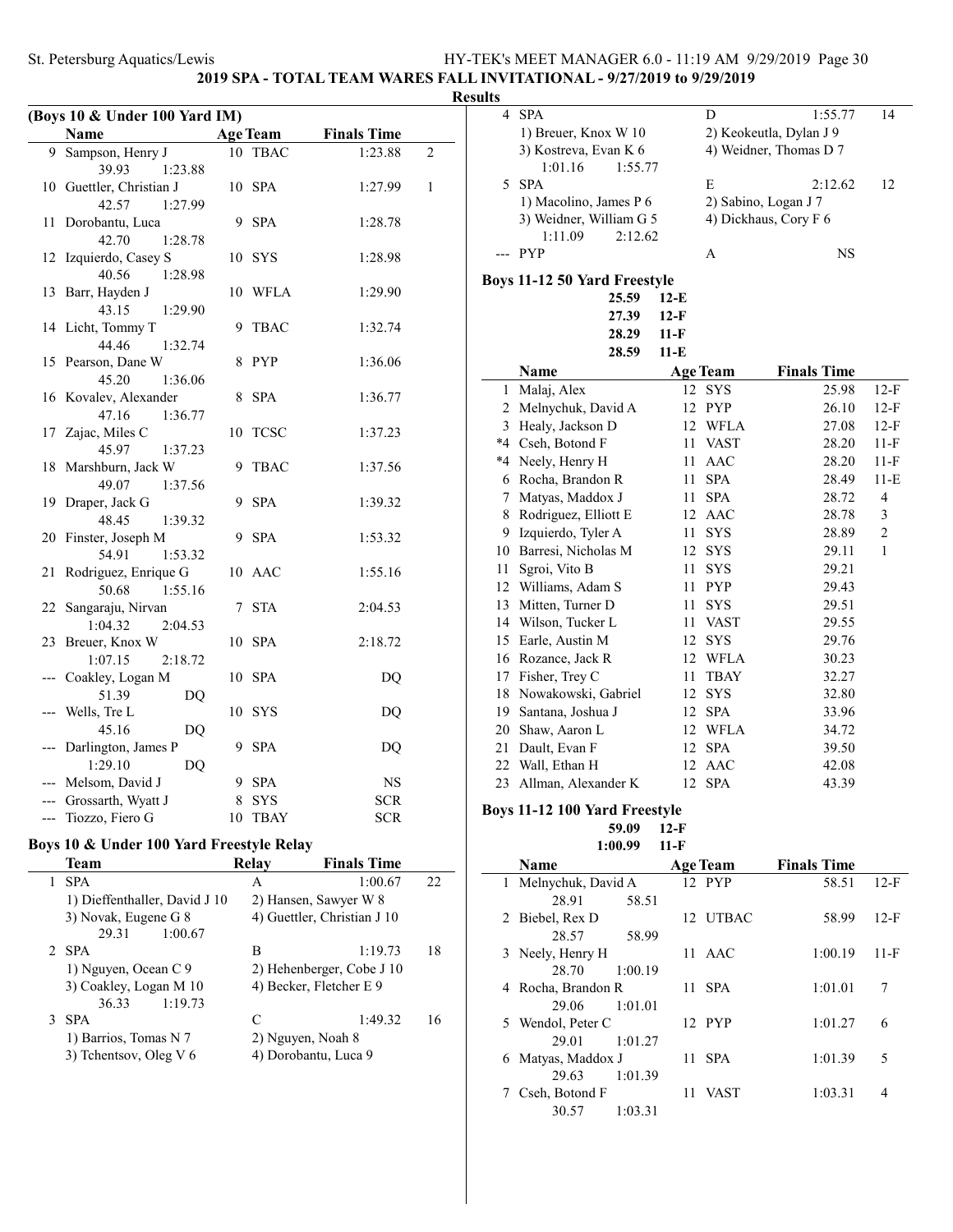# **2019 SPA - TOTAL TEAM WARES FALL INVITATIONAL - 9/27/2019 to 9/29/2019**

|              | (Boys 11-12 100 Yard Freestyle)                 |            |                 |                    |        |
|--------------|-------------------------------------------------|------------|-----------------|--------------------|--------|
|              | Name                                            |            | <b>Age Team</b> | <b>Finals Time</b> |        |
| 8            | Angelillis, Nels M                              | 11         | TBAC            | 1:03.52            | 3      |
|              | 30.56<br>1:03.52                                |            |                 |                    |        |
| 9            | Sgroi, Vito B                                   |            | 11 SYS          | 1:04.21            | 2      |
|              | 31.54<br>1:04.21<br>10 Mitten, Turner D         |            |                 |                    | 1      |
|              |                                                 |            | 11 SYS          | 1:04.36            |        |
| 11           | 30.91<br>1:04.36<br>Wilson, Tucker L            |            | 11 VAST         | 1:04.65            |        |
|              | 31.48<br>1:04.65                                |            |                 |                    |        |
| 12           | Izquierdo, Tyler A                              |            | 11 SYS          | 1:04.66            |        |
|              | 31.71<br>1:04.66                                |            |                 |                    |        |
| 13           | Barresi, Nicholas M                             |            | 12 SYS          | 1:04.84            |        |
|              | 31.44<br>1:04.84                                |            |                 |                    |        |
|              | 14 Williams, Adam S                             |            | 11 PYP          | 1:05.43            |        |
|              | 31.51<br>1:05.43                                |            |                 |                    |        |
|              | 15 Politis, Christos *                          | 11         | <b>TBAC</b>     | 1:05.81            |        |
|              | 31.98<br>1:05.81                                |            |                 |                    |        |
|              | 16 Chesser, Cooper M                            |            | 12 UTBAC        | 1:05.84            |        |
|              | 31.73<br>1:05.84                                |            |                 |                    |        |
|              | 17 Volpe, Lee                                   |            | 12 SYS          | 1:06.82            |        |
|              | 31.54<br>1:06.82                                |            |                 |                    |        |
| 18           | Earle, Austin M                                 |            | 12 SYS          | 1:07.88            |        |
|              | 31.39<br>1:07.88                                |            |                 |                    |        |
| 19           | Sarmiento, Jayden M                             |            | 12 SYS          | 1:09.12            |        |
|              | 32.54<br>1:09.12                                |            |                 |                    |        |
| 20           | Jones, David A                                  |            | 12 WFLA         | 1:10.07            |        |
|              | 33.84<br>1:10.07                                |            |                 |                    |        |
| 21           | Nowakowski, Gabriel                             |            | 12 SYS          | 1:13.99            |        |
|              | 35.27<br>1:13.99<br>22 Lee, Cheyne A            |            | 12 STA          |                    |        |
|              | 37.30<br>1:24.95                                |            |                 | 1:24.95            |        |
| 23           | Bizwell, Aidan O                                |            | 12 TBAY         | 1:29.28            |        |
|              | 41.31<br>1:29.28                                |            |                 |                    |        |
|              | 24 Fogarty, Gabe Q                              |            | 11 PYP          | 1:34.96            |        |
|              | 42.51<br>1:34.96                                |            |                 |                    |        |
|              | --- Allman, Alexander K                         |            | 12 SPA          | NS                 |        |
|              | --- Godcharles, Drew Q                          |            | 12 WFLA         | NS                 |        |
|              |                                                 |            |                 |                    |        |
|              | <b>Boys 11-12 500 Yard Freestyle</b><br>5:43.69 | 11-12 12-F |                 |                    |        |
|              | 5:57.09                                         | 11-12 11-F |                 |                    |        |
|              | Name                                            |            | <b>Age Team</b> | <b>Finals Time</b> |        |
| $\mathbf{1}$ | Sgroi, Vito B                                   |            | 11 SYS          | 5:51.01            | $11-F$ |
|              | 31.95<br>1:07.98                                |            | 1:43.52         | 2:18.85            |        |
|              | 2:54.46<br>3:31.41                              |            | 4:07.29         | 4:42.34            |        |
|              | 5:17.11<br>5:51.01                              |            |                 |                    |        |
| 2            | Mitten, Turner D                                |            | 11 SYS          | 5:59.60            | 9      |
|              | 31.94<br>1:08.90                                |            | 1:45.89         | 2:22.11            |        |
|              | 2:58.71<br>3:35.24                              |            | 4:11.03         | 4:48.08            |        |
|              | 5:25.00<br>5:59.60                              |            |                 |                    |        |
| 3            | Malaj, Alex                                     |            | 12 SYS          | 6:03.25            | 8      |
|              | 31.74<br>1:06.82                                |            | 1:43.95         | 2:21.51            |        |
|              | 2:59.10<br>3:36.82                              |            | 4:14.46         | 4:51.70            |        |
|              | 5:29.84<br>6:03.25                              |            |                 |                    |        |

| <b>Results</b> |                                |                 |            |         |   |
|----------------|--------------------------------|-----------------|------------|---------|---|
|                | 4 Barresi, Nicholas M          |                 | 12 SYS     | 6:05.57 | 7 |
|                | 32.74                          | 1:09.58         | 1:47.40    | 2:24.92 |   |
|                | 3:02.38                        | 3:39.62         | 4:17.06    | 4:54.05 |   |
|                | 5:30.63                        | 6:05.57         |            |         |   |
|                | 5 Williams, Adam S             |                 | 11 PYP     | 6:06.51 | 6 |
|                | 32.22                          | 1:07.92         | 1:44.88    | 2:22.29 |   |
|                | 3:37.92                        |                 | 4:15.46    | 4:53.42 |   |
|                |                                | 5:30.94 6:06.51 |            |         |   |
|                | 6 Wilson, Tucker L             |                 | 11 VAST    | 6:16.38 | 5 |
|                | 32.51                          | 1:10.00         | 1:48.63    | 2:28.06 |   |
|                | 3:07.33                        | 3:46.44         | 4:25.59    | 5:03.50 |   |
|                | 5:41.45                        | 6:16.38         |            |         |   |
|                | 7 Earle, Austin M              |                 | 12 SYS     | 6:17.00 | 4 |
|                | 32.31                          | 1:10.87         | 1:47.76    | 2:27.41 |   |
|                | 3:06.59                        | 3:45.67         | 4:24.51    | 5:03.28 |   |
|                | 5:41.81                        | 6:17.00         |            |         |   |
| 8              | Izquierdo, Tyler A             |                 | 11 SYS     | 6:20.93 | 3 |
|                | 34.38                          | 1:12.24         | 1:50.92    | 2:29.46 |   |
|                | 3:08.60                        | 3:47.14         | 4:26.19    | 5:05.46 |   |
|                |                                | 5:43.99 6:20.93 |            |         |   |
|                | 9 Rozance, Jack R              |                 | 12 WFLA    | 6:30.25 | 2 |
|                | 34.23                          | 1:12.89         | 1:53.09    | 2:33.90 |   |
|                | 3:13.13                        | 3:53.91         | 4:33.92    | 5:13.43 |   |
|                |                                | 5:52.96 6:30.25 |            |         |   |
|                | 10 Jones, David A              |                 | 12 WFLA    | 7:08.12 | 1 |
|                | 35.57                          | 1:16.28         | 1:59.16    | 2:43.14 |   |
|                | 3:26.31                        | 4:11.13         | 4:56.67    | 5:40.83 |   |
|                | 6:27.01                        | 7:08.12         |            |         |   |
|                | 11 Shaw, Aaron L               |                 | 12 WFLA    | 7:35.36 |   |
|                | 37.76                          | 1:22.05         | 2:08.48    | 2:55.30 |   |
|                | 3:42.52                        | 4:30.12         | 5:17.14    | 6:03.65 |   |
|                | 6:51.10                        | 7:35.36         |            |         |   |
|                | Boys 11-12 1000 Yard Freestyle |                 |            |         |   |
|                |                                | 11:59.49        | 11-12 12-F |         |   |

|                    | 12:15.99 | $11 - 12$ 11-F  |                    |  |
|--------------------|----------|-----------------|--------------------|--|
| <b>Name</b>        |          | <b>Age Team</b> | <b>Finals Time</b> |  |
| 1 Williams, Adam S |          | <b>PYP</b>      | 12:37.87           |  |
| 32.09              | 1:08.29  | 1:46.02         | 2:23.70            |  |
| 3:02.13            | 3:40.61  | 4:19.40         | 4:58.19            |  |
| 5:37.04            | 6:15.78  | 6:54.46         | 7:33.00            |  |
| 8:11.16            | 8:50.04  | 9:27.57         | 10:06.97           |  |
| 10:45.08           | 11:22.68 | 12:00.65        | 12:37.87           |  |

### **Boys 11-12 50 Yard Backstroke**

|  | 29.39 | 12-E |  |
|--|-------|------|--|
|  | 32.49 | 12-F |  |
|  | 33.09 | 11-E |  |
|  | 33.49 | 11-F |  |
|  |       |      |  |

| Name                  | <b>Age Team</b> | <b>Finals Time</b> |        |
|-----------------------|-----------------|--------------------|--------|
| 1 Biebel, Rex D       | 12 UTBAC        | 30.70              | $12-F$ |
| 2 Malaj, Alex         | 12 SYS          | 33.73              | 9      |
| 3 Volpe, Lee          | 12 SYS          | 34.21              | 8      |
| 4 Barresi, Nicholas M | 12 SYS          | 34.25              |        |
| 5 Mitten, Turner D    | 11 SYS          | 34.35              | 6      |
| 6 Healy, Jackson D    | 12 WFLA         | 34.55              | 5      |
| 7 Cseh, Botond F      | <b>VAST</b>     | 34.91              | 4      |
| Wendol, Peter C       | <b>PYP</b>      | 35.24              | 3      |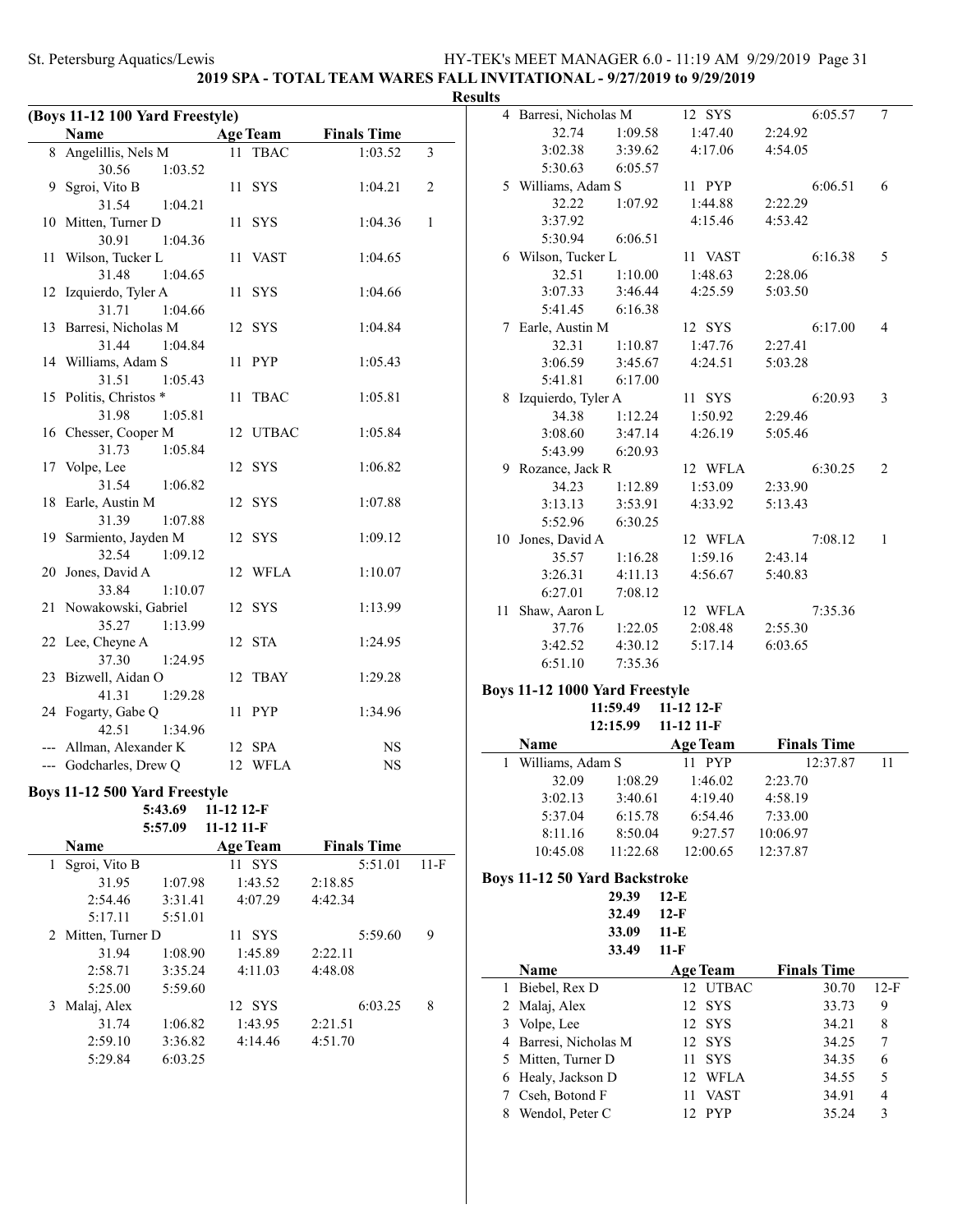**2019 SPA - TOTAL TEAM WARES FALL INVITATIONAL - 9/27/2019 to 9/29/2019**

| (Boys 11-12 50 Yard Backstroke) |                      |                 |             |                    |                |  |  |
|---------------------------------|----------------------|-----------------|-------------|--------------------|----------------|--|--|
|                                 | Name                 | <b>Age Team</b> |             | <b>Finals Time</b> |                |  |  |
| 9                               | Earle, Austin M      | 12 SYS          |             | 35.34              | $\overline{c}$ |  |  |
| 10                              | Izquierdo, Tyler A   | 11              | <b>SYS</b>  | 35.56              | 1              |  |  |
| 11                              | Politis, Christos *  | 11              | <b>TBAC</b> | 35.85              |                |  |  |
| 12                              | Wilson, Tucker L     | 11              | <b>VAST</b> | 35.96              |                |  |  |
| 13                              | Sgroi, Vito B        | 11              | <b>SYS</b>  | 35.99              |                |  |  |
| 14                              | Williams, Adam S     | 11              | <b>PYP</b>  | 36.30              |                |  |  |
| 15                              | Sarmiento, Jayden M  | 12              | <b>SYS</b>  | 37.28              |                |  |  |
| 16                              | Jones, David A       | 12              | <b>WFLA</b> | 37.34              |                |  |  |
| 17                              | Velazquez, Ian M     | 12              | <b>SYS</b>  | 37.75              |                |  |  |
| 18                              | Rocha, Brandon R     | 11              | <b>SPA</b>  | 37.79              |                |  |  |
| 19                              | Neely, Henry H       | 11              | <b>AAC</b>  | 37.84              |                |  |  |
| 20                              | Rodriguez, Elliott E | 12              | AAC         | 37.88              |                |  |  |
| 21                              | Chesser, Cooper M    | 12              | UTBAC       | 38.38              |                |  |  |
| 22                              | Griffith, Jake L     | 11              | <b>TBAY</b> | 38.51              |                |  |  |
| 23                              | Shaw, Aaron L        | 12              | <b>WFLA</b> | 42.92              |                |  |  |
| 24                              | Saenz, Kevin         | 12              | <b>SPA</b>  | 44.28              |                |  |  |
| 25                              | Saenz, Daniel        | 12              | <b>SPA</b>  | 44.83              |                |  |  |
| 26                              | Fogarty, Gabe Q      | 11              | <b>PYP</b>  | 48.65              |                |  |  |
| 27                              | Lee, Cheyne A        | 12              | <b>STA</b>  | 56.84              |                |  |  |
| $---$                           | Yoder, Hunter A      | 12              | <b>PYP</b>  | <b>NS</b>          |                |  |  |
|                                 | Nowakowski, Gabriel  | 12              | <b>SYS</b>  | NS                 |                |  |  |
|                                 | Allman, Alexander K  | 12 SPA          |             | NS                 |                |  |  |

### **Boys 11-12 100 Yard Backstroke**

|                        | 1:08.89       | $12-F$ |                 |                    |              |
|------------------------|---------------|--------|-----------------|--------------------|--------------|
|                        | 1:11.89       | $11-F$ |                 |                    |              |
| <b>Name</b>            |               |        | <b>Age Team</b> | <b>Finals Time</b> |              |
| 1 Biebel, Rex D        |               |        | 12 UTBAC        | 1:05.35            | $12-F$       |
| 32.01                  | 1:05.35       |        |                 |                    |              |
| 2 Melnychuk, David A   |               |        | 12 PYP          | 1:06.07            | $12-F$       |
|                        | 32.14 1:06.07 |        |                 |                    |              |
| 3 Angelillis, Nels M   |               |        | 11 TBAC         | 1:09.09            | $11-F$       |
| 33.80                  | 1:09.09       |        |                 |                    |              |
| 4 Barresi, Nicholas M  |               |        | 12 SYS          | 1:12.14            | 7            |
| 35.19                  | 1:12.14       |        |                 |                    |              |
| 5 Wendol, Peter C      |               |        | 12 PYP          | 1:12.17            | 6            |
| 34.67                  | 1:12.17       |        |                 |                    |              |
| 6 Cseh, Botond F       |               |        | 11 VAST         | 1:13.93            | 5            |
| 36.69                  | 1:13.93       |        |                 |                    |              |
| 7 Sgroi, Vito B        |               |        | 11 SYS          | 1:14.40            | 4            |
| 36.71                  | 1:14.40       |        |                 |                    |              |
| 8 Mitten, Turner D     |               |        | 11 SYS          | 1:14.61            | 3            |
| 36.45                  | 1:14.61       |        |                 |                    |              |
| 9 Volpe, Lee           |               |        | 12 SYS          | 1:15.44            | 2            |
| 36.29                  | 1:15.44       |        |                 |                    |              |
| 10 Sarmiento, Jayden M |               |        | 12 SYS          | 1:15.70            | $\mathbf{1}$ |
| 36.98                  | 1:15.70       |        |                 |                    |              |
| 11 Wilson, Tucker L    |               |        | 11 VAST         | 1:15.75            |              |
| 36.82                  | 1:15.75       |        |                 |                    |              |
| 12 Politis, Christos * |               |        | 11 TBAC         | 1:15.85            |              |
| 37.20                  | 1:15.85       |        |                 |                    |              |
| 13 Williams, Adam S    |               |        | 11 PYP          | 1:16.17            |              |
| 37.02                  | 1:16.17       |        |                 |                    |              |
| 14 Earle, Austin M     |               |        | 12 SYS          | 1:16.45            |              |
| 36.58                  | 1:16.45       |        |                 |                    |              |

| <b>Results</b> |                  |                                                                                                                                                                                                                                                                                                                                                                                                                                                                                                                                                                                                                                                                                                                                                                                                                                                                                                                                                                                                                             |                                                                                                                |                                                                                                                                                                                                                                                                                                                                                                                     |                                                                                              |
|----------------|------------------|-----------------------------------------------------------------------------------------------------------------------------------------------------------------------------------------------------------------------------------------------------------------------------------------------------------------------------------------------------------------------------------------------------------------------------------------------------------------------------------------------------------------------------------------------------------------------------------------------------------------------------------------------------------------------------------------------------------------------------------------------------------------------------------------------------------------------------------------------------------------------------------------------------------------------------------------------------------------------------------------------------------------------------|----------------------------------------------------------------------------------------------------------------|-------------------------------------------------------------------------------------------------------------------------------------------------------------------------------------------------------------------------------------------------------------------------------------------------------------------------------------------------------------------------------------|----------------------------------------------------------------------------------------------|
|                |                  |                                                                                                                                                                                                                                                                                                                                                                                                                                                                                                                                                                                                                                                                                                                                                                                                                                                                                                                                                                                                                             |                                                                                                                | 1:16.93                                                                                                                                                                                                                                                                                                                                                                             |                                                                                              |
|                |                  |                                                                                                                                                                                                                                                                                                                                                                                                                                                                                                                                                                                                                                                                                                                                                                                                                                                                                                                                                                                                                             |                                                                                                                | 1:19.55                                                                                                                                                                                                                                                                                                                                                                             |                                                                                              |
|                |                  |                                                                                                                                                                                                                                                                                                                                                                                                                                                                                                                                                                                                                                                                                                                                                                                                                                                                                                                                                                                                                             |                                                                                                                | 1:20.52                                                                                                                                                                                                                                                                                                                                                                             |                                                                                              |
|                |                  |                                                                                                                                                                                                                                                                                                                                                                                                                                                                                                                                                                                                                                                                                                                                                                                                                                                                                                                                                                                                                             |                                                                                                                | 1:21.52                                                                                                                                                                                                                                                                                                                                                                             |                                                                                              |
|                |                  |                                                                                                                                                                                                                                                                                                                                                                                                                                                                                                                                                                                                                                                                                                                                                                                                                                                                                                                                                                                                                             |                                                                                                                | 1:27.56                                                                                                                                                                                                                                                                                                                                                                             |                                                                                              |
|                |                  | 11                                                                                                                                                                                                                                                                                                                                                                                                                                                                                                                                                                                                                                                                                                                                                                                                                                                                                                                                                                                                                          |                                                                                                                | 1:49.62                                                                                                                                                                                                                                                                                                                                                                             |                                                                                              |
|                |                  | 12                                                                                                                                                                                                                                                                                                                                                                                                                                                                                                                                                                                                                                                                                                                                                                                                                                                                                                                                                                                                                          |                                                                                                                | 2:02.68                                                                                                                                                                                                                                                                                                                                                                             |                                                                                              |
|                |                  |                                                                                                                                                                                                                                                                                                                                                                                                                                                                                                                                                                                                                                                                                                                                                                                                                                                                                                                                                                                                                             |                                                                                                                | <b>NS</b>                                                                                                                                                                                                                                                                                                                                                                           |                                                                                              |
|                |                  |                                                                                                                                                                                                                                                                                                                                                                                                                                                                                                                                                                                                                                                                                                                                                                                                                                                                                                                                                                                                                             |                                                                                                                |                                                                                                                                                                                                                                                                                                                                                                                     |                                                                                              |
|                |                  |                                                                                                                                                                                                                                                                                                                                                                                                                                                                                                                                                                                                                                                                                                                                                                                                                                                                                                                                                                                                                             |                                                                                                                |                                                                                                                                                                                                                                                                                                                                                                                     |                                                                                              |
|                |                  |                                                                                                                                                                                                                                                                                                                                                                                                                                                                                                                                                                                                                                                                                                                                                                                                                                                                                                                                                                                                                             |                                                                                                                |                                                                                                                                                                                                                                                                                                                                                                                     |                                                                                              |
|                |                  |                                                                                                                                                                                                                                                                                                                                                                                                                                                                                                                                                                                                                                                                                                                                                                                                                                                                                                                                                                                                                             |                                                                                                                |                                                                                                                                                                                                                                                                                                                                                                                     |                                                                                              |
|                |                  |                                                                                                                                                                                                                                                                                                                                                                                                                                                                                                                                                                                                                                                                                                                                                                                                                                                                                                                                                                                                                             |                                                                                                                |                                                                                                                                                                                                                                                                                                                                                                                     |                                                                                              |
|                |                  |                                                                                                                                                                                                                                                                                                                                                                                                                                                                                                                                                                                                                                                                                                                                                                                                                                                                                                                                                                                                                             |                                                                                                                |                                                                                                                                                                                                                                                                                                                                                                                     |                                                                                              |
|                |                  |                                                                                                                                                                                                                                                                                                                                                                                                                                                                                                                                                                                                                                                                                                                                                                                                                                                                                                                                                                                                                             |                                                                                                                |                                                                                                                                                                                                                                                                                                                                                                                     |                                                                                              |
|                |                  |                                                                                                                                                                                                                                                                                                                                                                                                                                                                                                                                                                                                                                                                                                                                                                                                                                                                                                                                                                                                                             |                                                                                                                |                                                                                                                                                                                                                                                                                                                                                                                     | $12-F$                                                                                       |
|                |                  |                                                                                                                                                                                                                                                                                                                                                                                                                                                                                                                                                                                                                                                                                                                                                                                                                                                                                                                                                                                                                             |                                                                                                                |                                                                                                                                                                                                                                                                                                                                                                                     | $11-F$                                                                                       |
|                |                  |                                                                                                                                                                                                                                                                                                                                                                                                                                                                                                                                                                                                                                                                                                                                                                                                                                                                                                                                                                                                                             |                                                                                                                |                                                                                                                                                                                                                                                                                                                                                                                     | 8                                                                                            |
|                |                  |                                                                                                                                                                                                                                                                                                                                                                                                                                                                                                                                                                                                                                                                                                                                                                                                                                                                                                                                                                                                                             |                                                                                                                |                                                                                                                                                                                                                                                                                                                                                                                     | 7                                                                                            |
|                |                  |                                                                                                                                                                                                                                                                                                                                                                                                                                                                                                                                                                                                                                                                                                                                                                                                                                                                                                                                                                                                                             |                                                                                                                |                                                                                                                                                                                                                                                                                                                                                                                     | 6                                                                                            |
|                |                  |                                                                                                                                                                                                                                                                                                                                                                                                                                                                                                                                                                                                                                                                                                                                                                                                                                                                                                                                                                                                                             |                                                                                                                |                                                                                                                                                                                                                                                                                                                                                                                     | 5                                                                                            |
|                |                  |                                                                                                                                                                                                                                                                                                                                                                                                                                                                                                                                                                                                                                                                                                                                                                                                                                                                                                                                                                                                                             |                                                                                                                |                                                                                                                                                                                                                                                                                                                                                                                     | $\overline{\mathbf{4}}$                                                                      |
|                |                  |                                                                                                                                                                                                                                                                                                                                                                                                                                                                                                                                                                                                                                                                                                                                                                                                                                                                                                                                                                                                                             |                                                                                                                | 41.78                                                                                                                                                                                                                                                                                                                                                                               | $\mathfrak{Z}$                                                                               |
|                |                  |                                                                                                                                                                                                                                                                                                                                                                                                                                                                                                                                                                                                                                                                                                                                                                                                                                                                                                                                                                                                                             |                                                                                                                | 42.68                                                                                                                                                                                                                                                                                                                                                                               | $\overline{c}$                                                                               |
|                |                  |                                                                                                                                                                                                                                                                                                                                                                                                                                                                                                                                                                                                                                                                                                                                                                                                                                                                                                                                                                                                                             |                                                                                                                | 43.21                                                                                                                                                                                                                                                                                                                                                                               | 1                                                                                            |
|                |                  |                                                                                                                                                                                                                                                                                                                                                                                                                                                                                                                                                                                                                                                                                                                                                                                                                                                                                                                                                                                                                             | <b>SYS</b>                                                                                                     | 44.15                                                                                                                                                                                                                                                                                                                                                                               |                                                                                              |
|                |                  |                                                                                                                                                                                                                                                                                                                                                                                                                                                                                                                                                                                                                                                                                                                                                                                                                                                                                                                                                                                                                             |                                                                                                                | 45.34                                                                                                                                                                                                                                                                                                                                                                               |                                                                                              |
|                |                  |                                                                                                                                                                                                                                                                                                                                                                                                                                                                                                                                                                                                                                                                                                                                                                                                                                                                                                                                                                                                                             |                                                                                                                | 51.14                                                                                                                                                                                                                                                                                                                                                                               |                                                                                              |
|                |                  |                                                                                                                                                                                                                                                                                                                                                                                                                                                                                                                                                                                                                                                                                                                                                                                                                                                                                                                                                                                                                             |                                                                                                                | 1:00.01                                                                                                                                                                                                                                                                                                                                                                             |                                                                                              |
|                |                  |                                                                                                                                                                                                                                                                                                                                                                                                                                                                                                                                                                                                                                                                                                                                                                                                                                                                                                                                                                                                                             | <b>PYP</b>                                                                                                     |                                                                                                                                                                                                                                                                                                                                                                                     |                                                                                              |
|                |                  |                                                                                                                                                                                                                                                                                                                                                                                                                                                                                                                                                                                                                                                                                                                                                                                                                                                                                                                                                                                                                             |                                                                                                                | NS                                                                                                                                                                                                                                                                                                                                                                                  |                                                                                              |
|                |                  |                                                                                                                                                                                                                                                                                                                                                                                                                                                                                                                                                                                                                                                                                                                                                                                                                                                                                                                                                                                                                             |                                                                                                                |                                                                                                                                                                                                                                                                                                                                                                                     |                                                                                              |
|                | 1:19.69          |                                                                                                                                                                                                                                                                                                                                                                                                                                                                                                                                                                                                                                                                                                                                                                                                                                                                                                                                                                                                                             |                                                                                                                |                                                                                                                                                                                                                                                                                                                                                                                     |                                                                                              |
|                | 1:22.09          |                                                                                                                                                                                                                                                                                                                                                                                                                                                                                                                                                                                                                                                                                                                                                                                                                                                                                                                                                                                                                             |                                                                                                                |                                                                                                                                                                                                                                                                                                                                                                                     |                                                                                              |
|                | Name             |                                                                                                                                                                                                                                                                                                                                                                                                                                                                                                                                                                                                                                                                                                                                                                                                                                                                                                                                                                                                                             |                                                                                                                | <b>Finals Time</b>                                                                                                                                                                                                                                                                                                                                                                  |                                                                                              |
|                |                  |                                                                                                                                                                                                                                                                                                                                                                                                                                                                                                                                                                                                                                                                                                                                                                                                                                                                                                                                                                                                                             |                                                                                                                | 1:13.54                                                                                                                                                                                                                                                                                                                                                                             | $12-F$                                                                                       |
|                |                  | 11                                                                                                                                                                                                                                                                                                                                                                                                                                                                                                                                                                                                                                                                                                                                                                                                                                                                                                                                                                                                                          | <b>SPA</b>                                                                                                     | 1:15.79                                                                                                                                                                                                                                                                                                                                                                             | $12-F$                                                                                       |
|                |                  |                                                                                                                                                                                                                                                                                                                                                                                                                                                                                                                                                                                                                                                                                                                                                                                                                                                                                                                                                                                                                             |                                                                                                                | 1:20.03                                                                                                                                                                                                                                                                                                                                                                             | $11-F$                                                                                       |
|                |                  | 11                                                                                                                                                                                                                                                                                                                                                                                                                                                                                                                                                                                                                                                                                                                                                                                                                                                                                                                                                                                                                          | <b>SYS</b>                                                                                                     | 1:20.72                                                                                                                                                                                                                                                                                                                                                                             | $11-F$                                                                                       |
|                | Sgroi, Vito B    |                                                                                                                                                                                                                                                                                                                                                                                                                                                                                                                                                                                                                                                                                                                                                                                                                                                                                                                                                                                                                             |                                                                                                                | 1:21.17                                                                                                                                                                                                                                                                                                                                                                             | 11-F                                                                                         |
|                |                  | 11                                                                                                                                                                                                                                                                                                                                                                                                                                                                                                                                                                                                                                                                                                                                                                                                                                                                                                                                                                                                                          | <b>TBAC</b>                                                                                                    | 1:21.76                                                                                                                                                                                                                                                                                                                                                                             | 11-F                                                                                         |
|                | 39.08<br>1:22.14 |                                                                                                                                                                                                                                                                                                                                                                                                                                                                                                                                                                                                                                                                                                                                                                                                                                                                                                                                                                                                                             |                                                                                                                | 1:22.14                                                                                                                                                                                                                                                                                                                                                                             | 4                                                                                            |
|                |                  | 15 Stockdale, Max W<br>37.32<br>1:16.93<br>16 Neely, Henry H<br>39.62<br>1:19.55<br>17 Jones, David A<br>40.20<br>1:20.52<br>18 Velazquez, Ian M<br>39.15<br>1:21.52<br>19 Nowakowski, Gabriel<br>41.82<br>1:27.56<br>20 Fogarty, Gabe Q<br>52.88<br>1:49.62<br>21 Bizwell, Aidan O<br>53.92<br>2:02.68<br>--- Godcharles, Drew Q<br>32.79<br>36.29<br>37.09<br>38.09<br>Name<br>1 Rocha, Brandon R<br>2 Politis, Christos *<br>3 Izquierdo, Tyler A<br>4 Sgroi, Vito B<br>5 Barresi, Nicholas M<br>6 Neely, Henry H<br>7 Velazquez, Ian M<br>8 Nowakowski, Gabriel<br>9 Sarmiento, Jayden M<br>10 Chesser, Cooper M<br>11 Stockdale, Max W<br>12 Jones, David A<br>13 Lee, Cheyne A<br>14 Bizwell, Aidan O<br>15 Fogarty, Gabe Q<br>--- Godcharles, Drew Q<br>1 Wendol, Peter C<br>34.14<br>1:13.54<br>2 Rocha, Brandon R<br>35.09<br>1:15.79<br>3 Malaj, Alex<br>37.61<br>1:20.03<br>4 Izquierdo, Tyler A<br>38.54<br>1:20.72<br>5<br>39.21<br>1:21.17<br>6 Politis, Christos *<br>39.50<br>1:21.76<br>7 Healy, Jackson D | <b>Boys 11-12 50 Yard Breaststroke</b><br>$12-E$<br>$12-F$<br>$11-E$<br>$11-F$<br>11<br>11<br>$12-F$<br>$11-F$ | 11 SYS<br>11 AAC<br>12 WFLA<br>12 SYS<br>12 SYS<br>PYP<br>TBAY<br>12 WFLA<br><b>Age Team</b><br>11 SPA<br><b>TBAC</b><br><b>SYS</b><br><b>SYS</b><br>11<br>12 SYS<br>11 AAC<br>12 SYS<br>12 SYS<br>12 SYS<br>12 UTBAC<br>11<br>12 WFLA<br>12 STA<br>12 TBAY<br>11<br>12 WFLA<br><b>Boys 11-12 100 Yard Breaststroke</b><br><b>Age Team</b><br>12 PYP<br>12 SYS<br>11 SYS<br>12 WFLA | <b>Finals Time</b><br>34.79<br>37.73<br>38.59<br>38.99<br>39.53<br>39.58<br>40.17<br>1:09.13 |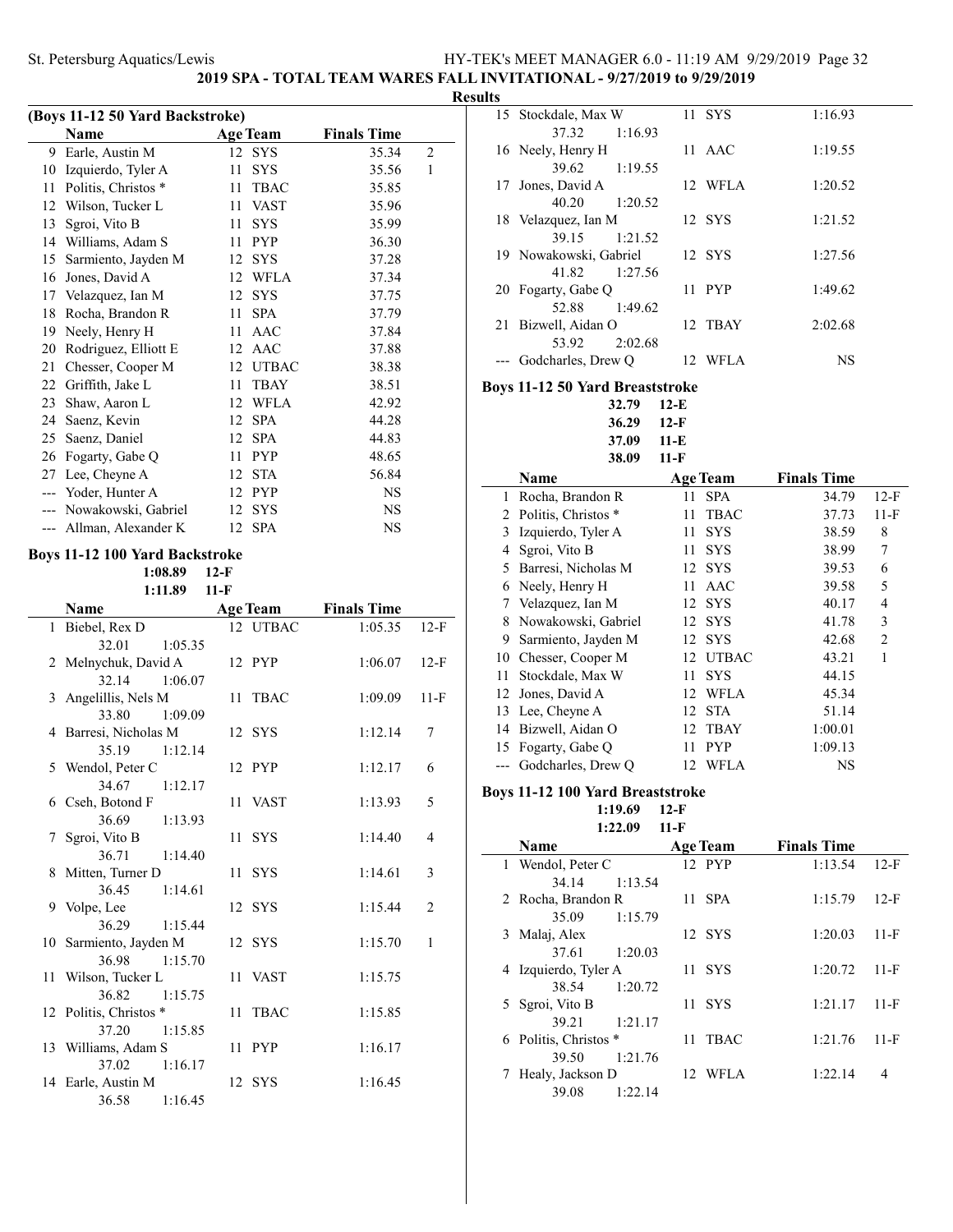### **2019 SPA - TOTAL TEAM WARES FALL INVITATIONAL - 9/27/2019 to 9/29/2019**

| Name             |                                                                                                                                                                                                                                                                                                                                                                                                                                                                                                                                                                                                            |                                                                                                           |                                                                                                                                                                                                     |                                                                                                                                                     |
|------------------|------------------------------------------------------------------------------------------------------------------------------------------------------------------------------------------------------------------------------------------------------------------------------------------------------------------------------------------------------------------------------------------------------------------------------------------------------------------------------------------------------------------------------------------------------------------------------------------------------------|-----------------------------------------------------------------------------------------------------------|-----------------------------------------------------------------------------------------------------------------------------------------------------------------------------------------------------|-----------------------------------------------------------------------------------------------------------------------------------------------------|
|                  |                                                                                                                                                                                                                                                                                                                                                                                                                                                                                                                                                                                                            |                                                                                                           | 1:22.95                                                                                                                                                                                             | $\overline{3}$                                                                                                                                      |
| 39.29<br>1:22.95 |                                                                                                                                                                                                                                                                                                                                                                                                                                                                                                                                                                                                            |                                                                                                           |                                                                                                                                                                                                     |                                                                                                                                                     |
| Mitten, Turner D | 11                                                                                                                                                                                                                                                                                                                                                                                                                                                                                                                                                                                                         | <b>SYS</b>                                                                                                | 1:25.56                                                                                                                                                                                             | 2                                                                                                                                                   |
| 1:25.56          |                                                                                                                                                                                                                                                                                                                                                                                                                                                                                                                                                                                                            |                                                                                                           |                                                                                                                                                                                                     |                                                                                                                                                     |
|                  | 12                                                                                                                                                                                                                                                                                                                                                                                                                                                                                                                                                                                                         |                                                                                                           |                                                                                                                                                                                                     | $\mathbf{1}$                                                                                                                                        |
| 1:25.57          |                                                                                                                                                                                                                                                                                                                                                                                                                                                                                                                                                                                                            |                                                                                                           |                                                                                                                                                                                                     |                                                                                                                                                     |
|                  | 11                                                                                                                                                                                                                                                                                                                                                                                                                                                                                                                                                                                                         | AAC                                                                                                       | 1:26.88                                                                                                                                                                                             |                                                                                                                                                     |
| 40.63<br>1:26.88 |                                                                                                                                                                                                                                                                                                                                                                                                                                                                                                                                                                                                            |                                                                                                           |                                                                                                                                                                                                     |                                                                                                                                                     |
|                  | 11                                                                                                                                                                                                                                                                                                                                                                                                                                                                                                                                                                                                         | <b>VAST</b>                                                                                               | 1:27.13                                                                                                                                                                                             |                                                                                                                                                     |
| 1:27.13          |                                                                                                                                                                                                                                                                                                                                                                                                                                                                                                                                                                                                            |                                                                                                           |                                                                                                                                                                                                     |                                                                                                                                                     |
|                  | 12                                                                                                                                                                                                                                                                                                                                                                                                                                                                                                                                                                                                         | <b>SYS</b>                                                                                                |                                                                                                                                                                                                     |                                                                                                                                                     |
| 1:27.62          |                                                                                                                                                                                                                                                                                                                                                                                                                                                                                                                                                                                                            |                                                                                                           |                                                                                                                                                                                                     |                                                                                                                                                     |
|                  | 12                                                                                                                                                                                                                                                                                                                                                                                                                                                                                                                                                                                                         | WFLA                                                                                                      | 1:27.95                                                                                                                                                                                             |                                                                                                                                                     |
| 41.39<br>1:27.95 |                                                                                                                                                                                                                                                                                                                                                                                                                                                                                                                                                                                                            |                                                                                                           |                                                                                                                                                                                                     |                                                                                                                                                     |
|                  | 12                                                                                                                                                                                                                                                                                                                                                                                                                                                                                                                                                                                                         | <b>SYS</b>                                                                                                | 1:31.78                                                                                                                                                                                             |                                                                                                                                                     |
| 44.00<br>1:31.78 |                                                                                                                                                                                                                                                                                                                                                                                                                                                                                                                                                                                                            |                                                                                                           |                                                                                                                                                                                                     |                                                                                                                                                     |
|                  |                                                                                                                                                                                                                                                                                                                                                                                                                                                                                                                                                                                                            |                                                                                                           | 1:32.13                                                                                                                                                                                             |                                                                                                                                                     |
| 43.52<br>1:32.13 |                                                                                                                                                                                                                                                                                                                                                                                                                                                                                                                                                                                                            |                                                                                                           |                                                                                                                                                                                                     |                                                                                                                                                     |
|                  | 12                                                                                                                                                                                                                                                                                                                                                                                                                                                                                                                                                                                                         | <b>UTBAC</b>                                                                                              | 1:32.78                                                                                                                                                                                             |                                                                                                                                                     |
| 44.71<br>1:32.78 |                                                                                                                                                                                                                                                                                                                                                                                                                                                                                                                                                                                                            |                                                                                                           |                                                                                                                                                                                                     |                                                                                                                                                     |
| Saenz, Kevin     | 12                                                                                                                                                                                                                                                                                                                                                                                                                                                                                                                                                                                                         | <b>SPA</b>                                                                                                | 1:35.73                                                                                                                                                                                             |                                                                                                                                                     |
| 1:35.73          |                                                                                                                                                                                                                                                                                                                                                                                                                                                                                                                                                                                                            |                                                                                                           |                                                                                                                                                                                                     |                                                                                                                                                     |
|                  |                                                                                                                                                                                                                                                                                                                                                                                                                                                                                                                                                                                                            |                                                                                                           |                                                                                                                                                                                                     |                                                                                                                                                     |
|                  |                                                                                                                                                                                                                                                                                                                                                                                                                                                                                                                                                                                                            |                                                                                                           |                                                                                                                                                                                                     |                                                                                                                                                     |
|                  |                                                                                                                                                                                                                                                                                                                                                                                                                                                                                                                                                                                                            |                                                                                                           |                                                                                                                                                                                                     |                                                                                                                                                     |
|                  |                                                                                                                                                                                                                                                                                                                                                                                                                                                                                                                                                                                                            |                                                                                                           |                                                                                                                                                                                                     |                                                                                                                                                     |
|                  |                                                                                                                                                                                                                                                                                                                                                                                                                                                                                                                                                                                                            |                                                                                                           |                                                                                                                                                                                                     |                                                                                                                                                     |
|                  |                                                                                                                                                                                                                                                                                                                                                                                                                                                                                                                                                                                                            |                                                                                                           |                                                                                                                                                                                                     |                                                                                                                                                     |
|                  |                                                                                                                                                                                                                                                                                                                                                                                                                                                                                                                                                                                                            |                                                                                                           |                                                                                                                                                                                                     |                                                                                                                                                     |
|                  |                                                                                                                                                                                                                                                                                                                                                                                                                                                                                                                                                                                                            |                                                                                                           |                                                                                                                                                                                                     |                                                                                                                                                     |
|                  |                                                                                                                                                                                                                                                                                                                                                                                                                                                                                                                                                                                                            |                                                                                                           |                                                                                                                                                                                                     |                                                                                                                                                     |
|                  |                                                                                                                                                                                                                                                                                                                                                                                                                                                                                                                                                                                                            |                                                                                                           |                                                                                                                                                                                                     |                                                                                                                                                     |
|                  |                                                                                                                                                                                                                                                                                                                                                                                                                                                                                                                                                                                                            |                                                                                                           |                                                                                                                                                                                                     |                                                                                                                                                     |
|                  |                                                                                                                                                                                                                                                                                                                                                                                                                                                                                                                                                                                                            |                                                                                                           |                                                                                                                                                                                                     |                                                                                                                                                     |
|                  |                                                                                                                                                                                                                                                                                                                                                                                                                                                                                                                                                                                                            |                                                                                                           |                                                                                                                                                                                                     |                                                                                                                                                     |
|                  |                                                                                                                                                                                                                                                                                                                                                                                                                                                                                                                                                                                                            |                                                                                                           |                                                                                                                                                                                                     |                                                                                                                                                     |
|                  |                                                                                                                                                                                                                                                                                                                                                                                                                                                                                                                                                                                                            |                                                                                                           |                                                                                                                                                                                                     |                                                                                                                                                     |
|                  |                                                                                                                                                                                                                                                                                                                                                                                                                                                                                                                                                                                                            |                                                                                                           |                                                                                                                                                                                                     |                                                                                                                                                     |
|                  |                                                                                                                                                                                                                                                                                                                                                                                                                                                                                                                                                                                                            |                                                                                                           |                                                                                                                                                                                                     |                                                                                                                                                     |
|                  |                                                                                                                                                                                                                                                                                                                                                                                                                                                                                                                                                                                                            | <b>SYS</b>                                                                                                |                                                                                                                                                                                                     |                                                                                                                                                     |
|                  |                                                                                                                                                                                                                                                                                                                                                                                                                                                                                                                                                                                                            |                                                                                                           |                                                                                                                                                                                                     |                                                                                                                                                     |
| 28.19            |                                                                                                                                                                                                                                                                                                                                                                                                                                                                                                                                                                                                            |                                                                                                           |                                                                                                                                                                                                     |                                                                                                                                                     |
|                  | Velazquez, Ian M<br>41.07<br>Volpe, Lee<br>40.44<br>Neely, Henry H<br>Cseh, Botond F<br>42.35<br>Barresi, Nicholas M<br>42.24<br>Rozance, Jack R<br>Sarmiento, Jayden M<br>Rodriguez, Elliott E<br>Chesser, Cooper M<br>44.74<br>Earle, Austin M<br>1:35.99<br>45.78<br>Wilson, Tucker L<br>46.04<br>1:36.53<br>Griffith, Jake L<br>43.38<br>1:36.71<br>Shaw, Aaron L<br>45.30<br>1:36.91<br>Santana, Joshua J<br>45.77<br>1:37.06<br>Williams, Adam S<br>46.71<br>1:37.84<br>Saenz, Daniel<br>47.03<br>1:45.64<br>Fogarty, Gabe Q<br>1:09.68<br>2:28.19<br>--- Yoder, Hunter A<br>--- Nowakowski, Gabriel | 12<br>11<br>11<br>12<br>12<br>11<br>12<br>11<br>12<br>12<br><b>Boys 11-12 50 Yard Butterfly</b><br>$12-E$ | (Boys 11-12 100 Yard Breaststroke)<br><b>Age Team</b><br>12 SYS<br>SYS<br>12 AAC<br><b>SYS</b><br><b>VAST</b><br><b>TBAY</b><br>WFLA<br><b>SPA</b><br><b>PYP</b><br><b>SPA</b><br><b>PYP</b><br>PYP | <b>Finals Time</b><br>1:25.57<br>1:27.62<br>1:35.99<br>1:36.53<br>1:36.71<br>1:36.91<br>1:37.06<br>1:37.84<br>1:45.64<br>2:28.19<br>NS<br><b>NS</b> |

|   | 31.79               | 11-E              |                    |                |
|---|---------------------|-------------------|--------------------|----------------|
|   | 31.99               | $11-F$            |                    |                |
|   | Name                | <b>Age Team</b>   | <b>Finals Time</b> |                |
|   | Malaj, Alex         | 12 SYS            | 30.11              | $12-F$         |
|   | 2 Cseh, Botond F    | VAST<br>11        | 31.97              | $11-F$         |
| 3 | Volpe, Lee          | 12 SYS            | 32.86              | 8              |
|   | Wilson, Tucker L    | VAST<br>11        | 32.97              | 7              |
|   | 5 Earle, Austin M   | 12 SYS            | 33.05              | 6              |
|   | Izquierdo, Tyler A  | – SYS<br>11       | 33.19              | 5              |
|   | Politis, Christos * | <b>TBAC</b><br>11 | 33.29              | 4              |
|   | Healy, Jackson D    | 12 WFLA           | 33.36              | 3              |
|   | Mitten, Turner D    | <b>SYS</b>        | 33.37              | $\mathfrak{D}$ |
|   |                     |                   |                    |                |

**30.79 12-F**

| <b>Results</b> |                         |    |             |            |
|----------------|-------------------------|----|-------------|------------|
| 10             | Sgroi, Vito B           |    | 11 SYS      | 1<br>33.68 |
| 11             | Rozance, Jack R         |    | 12 WFLA     | 33.91      |
| 12             | Rodriguez, Elliott E    | 12 | AAC         | 34.09      |
| 13             | Velazquez, Ian M        |    | 12 SYS      | 34.28      |
|                | 14 Barresi, Nicholas M  |    | 12 SYS      | 34.46      |
| 15             | Rocha, Brandon R        | 11 | <b>SPA</b>  | 34.88      |
| 16             | Sarmiento, Jayden M     |    | 12 SYS      | 35.45      |
| 17             | Williams, Adam S        |    | 11 PYP      | 36.09      |
|                | 18 Neely, Henry H       | 11 | AAC         | 36.32      |
| 19             | Griffith, Jake L        | 11 | <b>TBAY</b> | 41.19      |
| 20             | Shaw, Aaron L           |    | 12 WFLA     | 42.30      |
| 21             | Saenz, Kevin            | 12 | <b>SPA</b>  | 44.16      |
| 22             | Saenz, Daniel           |    | 12 SPA      | 45.39      |
|                | 23 Lee, Cheyne A        |    | 12 STA      | 48.08      |
|                | 24 Jones, David A       |    | 12 WFLA     | 48.64      |
|                | 25 Fogarty, Gabe Q      | 11 | <b>PYP</b>  | 57.95      |
|                | Chesser, Cooper M       |    | 12 UTBAC    | DO         |
|                | --- Nowakowski, Gabriel |    | 12 SYS      | NS         |
|                | Yoder, Hunter A         |    | 12 PYP      | NS         |
|                |                         |    |             |            |

### **Boys 11-12 100 Yard Butterfly 1:09.69 12-F 1:11.69 11-F**

 $\overline{\phantom{a}}$ 

|   | Name                 | <b>Age Team</b> | <b>Finals Time</b> |                |
|---|----------------------|-----------------|--------------------|----------------|
|   | 1 Melnychuk, David A | 12 PYP          | 1:09.63            | $12-F$         |
|   | 31.91<br>1:09.63     |                 |                    |                |
|   | 2 Angelillis, Nels M | 11 TBAC         | 1:10.14            | $11-F$         |
|   | 33.58<br>1:10.14     |                 |                    |                |
|   | 3 Earle, Austin M    | 12 SYS          | 1:12.13            | 8              |
|   | 33.99<br>1:12.13     |                 |                    |                |
|   | 4 Matyas, Maddox J   | 11 SPA          | 1:12.17            | 7              |
|   | 33.35<br>1:12.17     |                 |                    |                |
|   | 5 Cseh, Botond F     | 11 VAST         | 1:12.29            | 6              |
|   | 33.74<br>1:12.29     |                 |                    |                |
|   | 6 Wilson, Tucker L   | 11 VAST         | 1:12.90            | 5              |
|   | 34.70<br>1:12.90     |                 |                    |                |
| 7 | Volpe, Lee           | 12 SYS          | 1:14.20            | $\overline{4}$ |
|   | 34.18<br>1:14.20     |                 |                    |                |
| 8 | Mitten, Turner D     | 11 SYS          | 1:14.70            | 3              |
|   | 34.27<br>1:14.70     |                 |                    |                |
| 9 | Izquierdo, Tyler A   | 11 SYS          | 1:16.35            | $\overline{2}$ |
|   | 35.98<br>1:16.35     |                 |                    |                |
|   | 10 Chesser, Cooper M | 12 UTBAC        | 1:19.94            | 1              |
|   | 36.40 1:19.94        |                 |                    |                |
|   | 11 Stockdale, Max W  | 11 SYS          | 1:22.81            |                |
|   | 39.81<br>1:22.81     |                 |                    |                |
|   | 12 Velazquez, Ian M  | 12 SYS          | 1:24.21            |                |
|   | 38.10<br>1:24.21     |                 |                    |                |

### **Boys 11-12 100 Yard IM**

| <b>Name</b> |                | <b>Age Team</b> | <b>Finals Time</b> |
|-------------|----------------|-----------------|--------------------|
|             | $1:11.49$ 11-F |                 |                    |
|             | $1:09.59$ 12-F |                 |                    |

|                    |         | - ------ |                |  |
|--------------------|---------|----------|----------------|--|
| 1 Malaj, Alex      |         | 12 SYS   | $1:08.29$ 12-F |  |
| 32.76 1:08.29      |         |          |                |  |
| 2 Rocha, Brandon R |         | $11$ SPA | $1:11.25$ 11-F |  |
| 35.36              | 1:11.25 |          |                |  |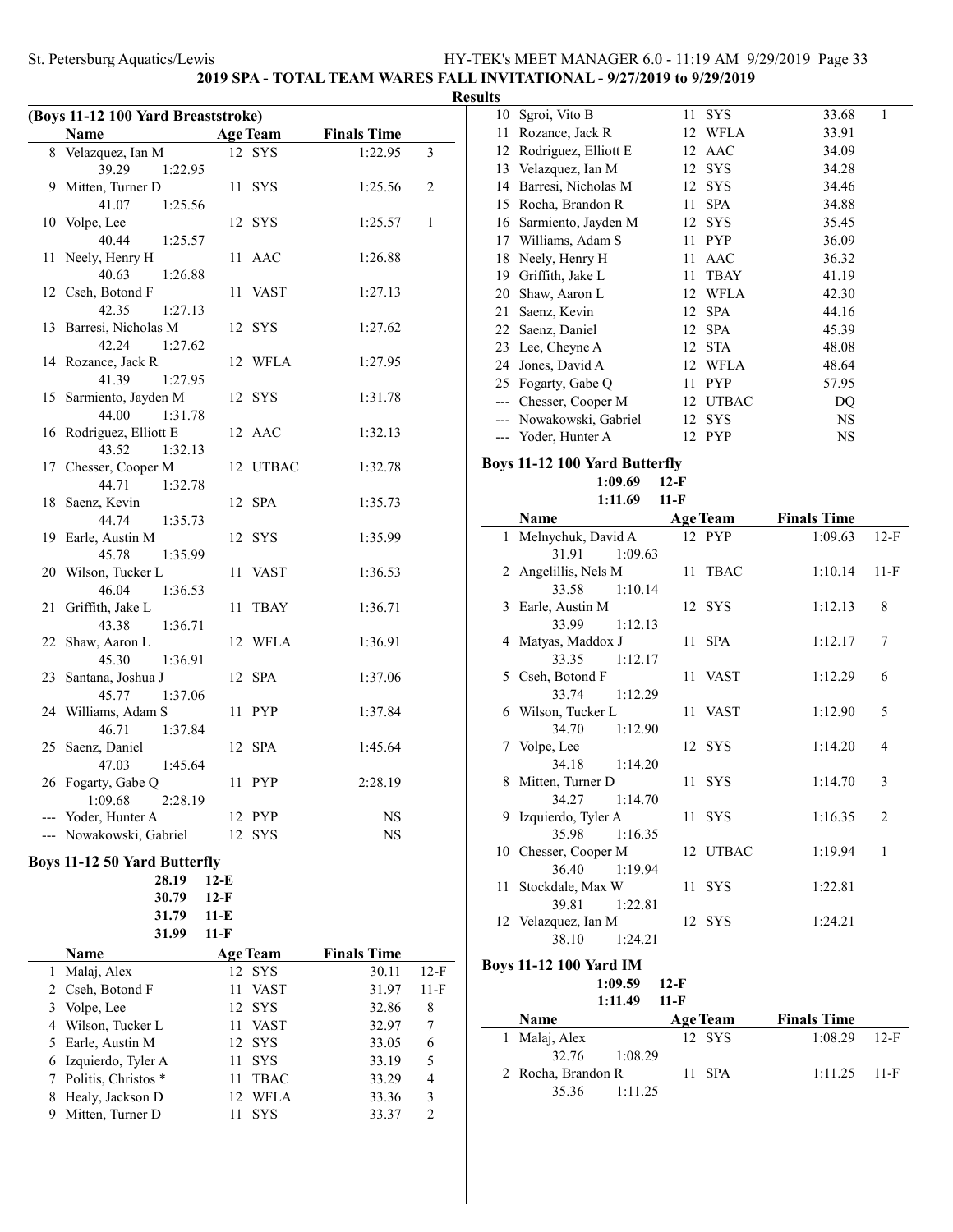# **2019 SPA - TOTAL TEAM WARES FALL INVITATIONAL - 9/27/2019 to 9/29/2019**

# **Results**

 $\overline{\phantom{0}}$ 

|                | (Boys 11-12 100 Yard IM)                    |        |                  |                              |                |
|----------------|---------------------------------------------|--------|------------------|------------------------------|----------------|
|                | Name                                        |        | <b>Age Team</b>  | <b>Finals Time</b>           |                |
|                | 3 Healy, Jackson D<br>33.71<br>1:12.06      |        | 12 WFLA          | 1:12.06                      | 8              |
| 4              | Izquierdo, Tyler A                          | 11     | <b>SYS</b>       | 1:12.48                      | 7              |
| 5              | 34.42<br>1:12.48<br>Mitten, Turner D        | 11     | <b>SYS</b>       | 1:12.54                      | 6              |
| 6              | 33.85<br>1:12.54<br>Sgroi, Vito B           | 11     | <b>SYS</b>       | 1:12.75                      | 5              |
|                | 34.40<br>1:12.75                            | 11     | VAST             | 1:13.14                      | 4              |
|                | 7 Cseh, Botond F                            |        |                  |                              |                |
|                | 8 Politis, Christos *<br>34.21<br>1:13.46   | 11     | <b>TBAC</b>      | 1:13.46                      | 3              |
|                | 9 Matyas, Maddox J<br>33.14<br>1:13.48      | 11     | <b>SPA</b>       | 1:13.48                      | 2              |
|                | 10 Neely, Henry H<br>35.35<br>1:14.54       | 11     | AAC              | 1:14.54                      | 1              |
| 11             | Rodriguez, Elliott E<br>34.24<br>1:14.96    |        | 12 AAC           | 1:14.96                      |                |
|                | 12 Wilson, Tucker L                         | 11     | VAST             | 1:17.27                      |                |
|                | 34.08<br>1:17.27                            |        |                  |                              |                |
|                | 13 Jones, David A                           |        | 12 WFLA          | 1:26.71                      |                |
|                | 14 Nowakowski, Gabriel<br>41.90<br>1:26.81  | 12     | <b>SYS</b>       | 1:26.81                      |                |
| 15             | Santana, Joshua J<br>41.65<br>1:30.07       |        | 12 SPA           | 1:30.07                      |                |
|                | 16 Fisher, Trey C<br>42.74<br>1:30.61       | 11     | <b>TBAY</b>      | 1:30.61                      |                |
|                | --- Wall, Ethan H<br>--- Melnychuk, David A |        | 12 AAC<br>12 PYP | DQ<br><b>NS</b>              |                |
|                |                                             |        |                  |                              |                |
|                | <b>Boys 11-12 100 Yard Freestyle Relay</b>  |        |                  |                              |                |
|                | <b>Team</b>                                 |        | <b>Relay</b>     | <b>Finals Time</b>           |                |
| 1              | <b>SPA</b>                                  |        | A                | 58.56                        | 22             |
|                | 1) Saenz, Daniel 12                         |        |                  | 2) Saenz, Kevin 12           |                |
|                | 3) Santana, Joshua J 12<br>--- PYP          |        | A                | 4) Rocha, Brandon R 11<br>NS |                |
|                | <b>Boys 13-14 50 Yard Freestyle</b>         |        |                  |                              |                |
|                | 24.59                                       | $14-F$ |                  |                              |                |
|                | 24.89                                       | $13-F$ |                  |                              |                |
|                | Name                                        |        | <b>Age Team</b>  | <b>Finals Time</b>           |                |
| $\mathbf{1}$   | Yates, Coleman A                            | 14     | <b>VAST</b>      | 23.50                        | $14-F$         |
| $\overline{c}$ | Ooi, Ethan                                  | 13     | SYS              | 24.43                        | 14-F           |
| 3              |                                             | 13     |                  |                              |                |
| 4              | Aten, Casey J                               | 13     | <b>SYS</b>       | 24.89                        | $13-F$         |
|                | Varga, Adam M                               |        | <b>SPA</b>       | 25.30                        | 7              |
| 5              | Austin, Thomas R                            | 13     | WFLA             | 25.58                        | 6              |
| 6              | Mitten, Xander D                            | 13     | <b>SYS</b>       | 25.65                        | 5              |
| 7              | Mirabella, Nikolas W                        | 13     | PYP              | 25.77                        | 4              |
| 8              | Monkelis, Arnas                             | 13     | <b>WCA</b>       | 26.53                        | 3              |
| 9              | Izquierdo, Tres                             | 13     | <b>SYS</b>       | 26.62                        | $\overline{c}$ |
| 10             | Steiger, Adrien A                           | 13     | <b>UPYP</b>      | 27.35                        | 1              |
| 11             | Shanahan, Sean M                            | 13     | PYP              | 27.69                        |                |
| 12             | Hasbun, Nicolas B                           | 13     | SPA              | 27.78                        |                |
| 13             | Candelora, Angelo K                         | 13     | PYP              | 28.00                        |                |

14 Strickland, Aidan X 14 TBAC 28.25 15 Domster, Jace R 13 TCSC 28.62 16 Lista, Gabriel E 13 SYS 28.82

| 17           | Ling, Jonathan R              |        | 13 PYP          | 28.89              |                |
|--------------|-------------------------------|--------|-----------------|--------------------|----------------|
| 18           | Goodloe, Brayden M            |        | 13 AAC          | 32.38              |                |
|              | 19 Velazquez, Antonio V       | 14     | <b>STA</b>      | 32.75              |                |
| 20           | McSheffrey, Finn F            | 13     | <b>SPA</b>      | 35.23              |                |
|              |                               |        |                 |                    |                |
| 21           | Altenore, Matthew I           | 13     | <b>SPA</b>      | 38.82              |                |
|              | 22 Altenore, Jonathan R       | 13     | <b>SPA</b>      | 39.13              |                |
|              | 23 Plouf, Jack B              | 14     | <b>SPA</b>      | 56.72              |                |
|              | --- Wahl, Alexander D         | 14     | <b>SPA</b>      | <b>NS</b>          |                |
|              |                               |        |                 |                    |                |
|              | Boys 13-14 100 Yard Freestyle |        |                 |                    |                |
|              | 53.59                         | 14-F   |                 |                    |                |
|              | 54.89                         | $13-F$ |                 |                    |                |
|              | Name                          |        | <b>Age Team</b> | <b>Finals Time</b> |                |
| $\mathbf{1}$ | McDonald, Preston M           |        | 14 WFLA         | 52.95              | $14-F$         |
|              | 25.04<br>52.95                |        |                 |                    |                |
| 2            | Yates, Coleman A              |        | 14 VAST         | 53.09              | $14-F$         |
|              | 25.17<br>53.09                |        |                 |                    |                |
| 3            | Ooi, Ethan                    |        | <b>SYS</b>      |                    | $13-F$         |
|              |                               | 13     |                 | 54.37              |                |
|              | 25.59<br>54.37                |        |                 |                    |                |
| 4            | Aten, Casey J                 | 13     | <b>SYS</b>      | 55.87              | 7              |
|              | 26.27<br>55.87                |        |                 |                    |                |
| 5            | Varga, Adam M                 | 13     | <b>SPA</b>      | 56.07              | 6              |
|              | 27.28<br>56.07                |        |                 |                    |                |
| 6            | Traynor, Michael V            | 13     | <b>SYS</b>      | 56.15              | 5              |
|              | 27.19<br>56.15                |        |                 |                    |                |
| 7            | Mitten, Xander D              | 13     | <b>SYS</b>      | 56.44              | $\overline{4}$ |
|              |                               |        |                 |                    |                |
|              | 27.08<br>56.44                |        |                 |                    |                |
| 8            | Godcharles, Wade M            |        | 14 WFLA         | 57.03              | 3              |
|              | 26.81<br>57.03                |        |                 |                    |                |
| 9            | Udagawa, Ethan M              | 14     | <b>STA</b>      | 57.30              | $\overline{c}$ |
|              | 27.44<br>57.30                |        |                 |                    |                |
|              | 10 Politis, Gregory C         | 13     | TBAC            | 58.07              | 1              |
|              | 27.97<br>58.07                |        |                 |                    |                |
| 11           | Izquierdo, Tres               | 13     | <b>SYS</b>      | 58.40              |                |
|              | 27.93<br>58.40                |        |                 |                    |                |
| 12           | Strickland, Aidan X           |        | 14 TBAC         | 1:01.28            |                |
|              |                               |        |                 |                    |                |
|              | 29.11<br>1:01.28              |        |                 |                    |                |
| 13           | Steiger, Adrien A             | 13     | <b>UPYP</b>     | 1:01.67            |                |
|              | 29.72<br>1:01.67              |        |                 |                    |                |
|              | 14 Yazdani, Lucas D           | 14     | <b>TBAY</b>     | 1:01.92            |                |
|              | 29.48<br>1:01.92              |        |                 |                    |                |
|              | 15 Hasbun, Nicolas B          |        | 13 SPA          | 1:02.38            |                |
|              | 30.47<br>1:02.38              |        |                 |                    |                |
| 16           | Domster, Jace R               | 13     | <b>TCSC</b>     | 1:03.29            |                |
|              | 29.97<br>1:03.29              |        |                 |                    |                |
| 17           | Maloney, Liam C               | 13     | <b>TBAC</b>     | 1:03.62            |                |
|              | 30.26<br>1:03.62              |        |                 |                    |                |
|              |                               |        |                 |                    |                |
| 18           | Lista, Gabriel E              | 13     | <b>SYS</b>      | 1:10.50            |                |
|              | 33.69<br>1:10.50              |        |                 |                    |                |
|              | 19 Velazquez, Antonio V       |        | 14 STA          | 1:11.67            |                |
|              | 34.00<br>1:11.67              |        |                 |                    |                |
| 20           | Goodloe, Brayden M            |        | 13 AAC          | 1:14.12            |                |
|              | 34.59<br>1:14.12              |        |                 |                    |                |
| 21           | Plouf, Jack B                 | 14     | <b>SPA</b>      | 1:47.24            |                |
|              | 48.57<br>1:47.24              |        |                 |                    |                |
| ---          | Candelora, Angelo K           |        | 13 PYP          | NS                 |                |
|              |                               |        |                 |                    |                |
|              | Austin, Thomas R              |        | 13 WFLA         | NS                 |                |
|              | Mirabella, Nikolas W          |        | 13 PYP          | NS                 |                |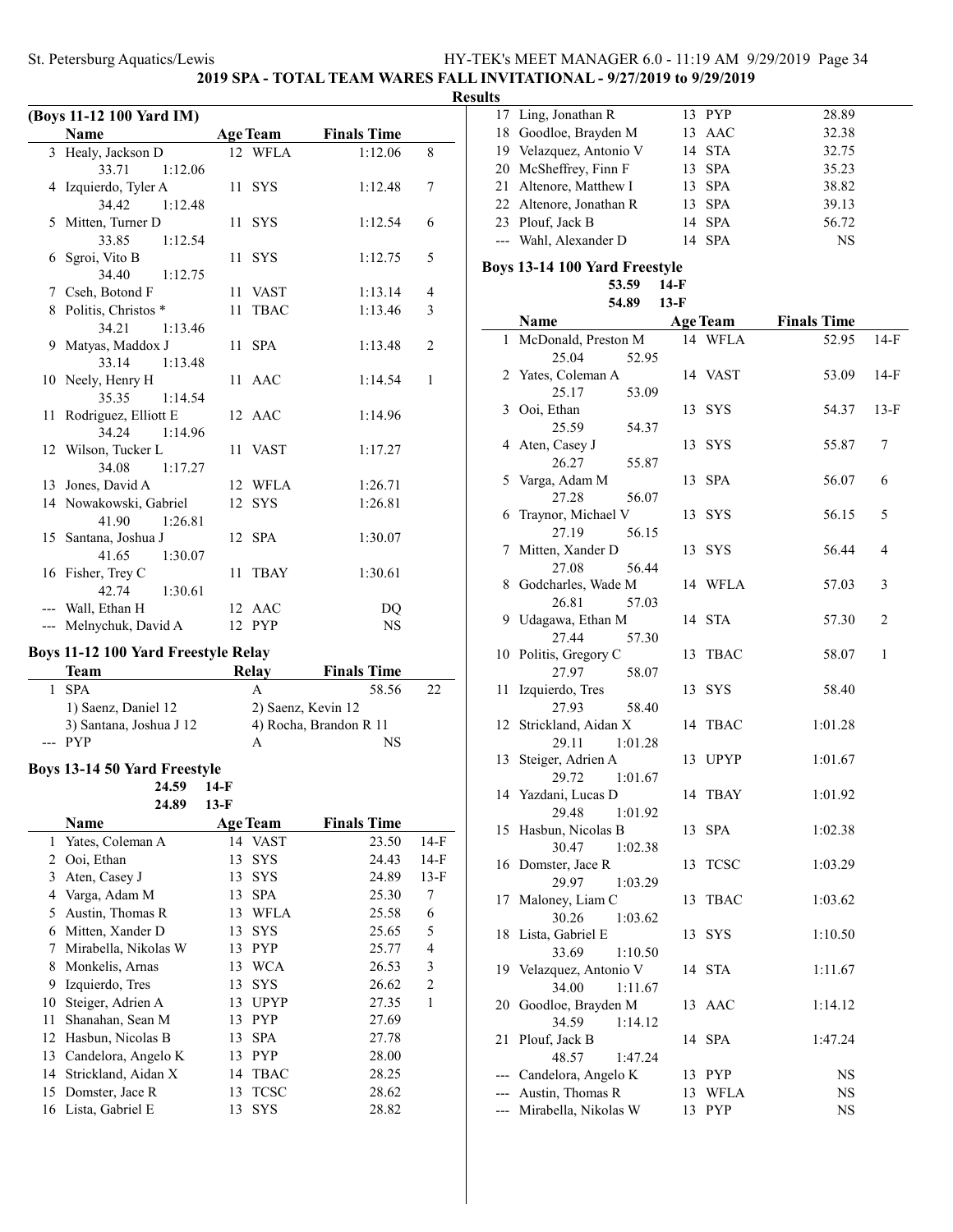### **2019 SPA - TOTAL TEAM WARES FALL INVITATIONAL - 9/27/2019 to 9/29/2019**

### **Results**

|    | (Boys 13-14 100 Yard Freestyle)      |                    |                    |        |
|----|--------------------------------------|--------------------|--------------------|--------|
|    | Name                                 | <b>Age Team</b>    | <b>Finals Time</b> |        |
|    | Henry, Tyler A                       | <b>TBAC</b><br>13  | NS                 |        |
|    | Boys 13-14 200 Yard Freestyle        |                    |                    |        |
|    | 1:54.39                              | $14-F$             |                    |        |
|    | 1:58.79                              | $13-F$             |                    |        |
|    | Name                                 | <b>Age Team</b>    | <b>Finals Time</b> |        |
|    | 1 Yates, Coleman A                   | 14 VAST            | 1:54.53            | $13-F$ |
|    | 26.11<br>55.29                       | 1:25.18            | 1:54.53            |        |
|    | 2 Aten, Casey J                      | 13 SYS             | 1:58.92            | 9      |
|    | 27.01<br>57.98                       | 1:29.12            | 1:58.92            |        |
| 3  | McDonald, Preston M                  | 14 WFLA            | 1:59.45            | 8      |
|    | 26.54<br>56.74                       | 1:28.35            | 1:59.45            |        |
| 4  | Mitten, Xander D                     | 13 SYS             | 1:59.53            | 7      |
|    | 27.37<br>58.27                       | 1:29.80            | 1:59.53            |        |
| 5  | Udagawa, Ethan M                     | 14 STA             | 2:00.72            | 6      |
|    | 27.53<br>57.83                       | 1:29.29            | 2:00.72            |        |
| 6  | Ooi, Ethan                           | 13 SYS             | 2:02.10            | 5      |
|    | 26.77<br>57.95                       | 1:30.07<br>13 SYS  | 2:02.10            | 4      |
| 7  | Traynor, Michael V<br>27.90<br>59.71 | 1:32.26            | 2:03.86<br>2:03.86 |        |
| 8  | Varga, Adam M                        | 13 SPA             | 2:04.88            | 3      |
|    | 28.70<br>1:01.76                     | 1:35.04            | 2:04.88            |        |
| 9  | Barr, Forrest R                      | 14 WFLA            | 2:07.48            | 2      |
|    | 28.50<br>1:01.01                     | 1:35.36            | 2:07.48            |        |
| 10 | Henry, Tyler A                       | 13 TBAC            | 2:10.35            | 1      |
|    | 29.39<br>1:02.63                     | 1:36.94            | 2:10.35            |        |
| 11 | Izquierdo, Tres                      | 13 SYS             | 2:11.73            |        |
|    | 29.11<br>1:02.29                     | 1:37.32            | 2:11.73            |        |
| 12 | Healy, Robby J                       | 14 WFLA            | 2:12.10            |        |
|    | 29.97<br>1:03.93                     | 1:39.52            | 2:12.10            |        |
| 13 | Domster, Jace R                      | 13 TCSC            | 2:12.98            |        |
|    | 30.82<br>1:04.82                     | 1:39.64            | 2:12.98            |        |
| 14 | Strickland, Aidan X                  | 14 TBAC            | 2:13.29            |        |
|    | 1:03.70<br>29.80                     | 1:39.07            | 2:13.29            |        |
| 15 | Yazdani, Lucas D<br>30.21<br>1:04.41 | 14 TBAY<br>1:39.80 | 2:13.49<br>2:13.49 |        |
|    | 16 Shanahan, Sean M                  | 13 PYP             | 2:14.53            |        |
|    | 29.57 1:03.20                        | 1:39.66            | 2:14.53            |        |
| 17 | Steiger, Adrien A                    | 13 UPYP            | 2:15.82            |        |
|    | 30.27<br>1:05.19                     | 1:40.72            | 2:15.82            |        |
| 18 | Brockman, William A                  | 13 SPA             | 2:16.45            |        |
|    | 30.34<br>1:05.27                     | 1:40.75            | 2:16.45            |        |
| 19 | Ling, Jonathan R                     | 13 PYP             | 2:18.75            |        |
|    | 31.14<br>1:06.33                     | 1:43.13            | 2:18.75            |        |
|    | 20 Lambert, Matthew C                | 13 SYS             | 2:19.48            |        |
|    | 30.86<br>1:06.69                     | 1:43.78            | 2:19.48            |        |
| 21 | Maloney, Liam C                      | 13 TBAC            | 2:20.44            |        |
|    | 30.66<br>1:06.22                     | 1:43.97            | 2:20.44            |        |
| 22 | Iltchev, Stefan I                    | 13 SPA             | 2:27.20            |        |
|    | 32.62<br>1:10.01                     | 1:49.33            | 2:27.20            |        |
| 23 | Borromeo, Tito B<br>33.40            | 13 TBAY            | 2:39.53            |        |
|    | 1:13.61<br>24 Lista, Gabriel E       | 1:56.55<br>13 SYS  | 2:39.53<br>2:41.17 |        |
|    | 33.11<br>1:15.20                     | 2:00.60            | 2:41.17            |        |
| 25 | Atamian, Ethan M                     | 13 SPA             | 2:41.50            |        |
|    | 35.28<br>1:17.55                     | 2:01.06            | 2:41.50            |        |
|    |                                      |                    |                    |        |

|    | 26 Velazquez, Antonio V              |         | 14 STA          |         | 2:53.82            |                |
|----|--------------------------------------|---------|-----------------|---------|--------------------|----------------|
|    | 35.75                                | 1:18.99 | 2:07.26         | 2:53.82 |                    |                |
|    | --- McEwan, Hayden R                 |         | 14 PYP          |         | <b>NS</b>          |                |
|    | --- Austin, Thomas R                 |         | 13 WFLA         |         | <b>NS</b>          |                |
|    | --- Schaeffer, Cole M                |         | 13 TBAC         |         | <b>NS</b>          |                |
|    | --- Candelora, Angelo K              |         | 13 PYP          |         | <b>NS</b>          |                |
|    |                                      |         |                 |         |                    |                |
|    | <b>Boys 13-14 500 Yard Freestyle</b> |         |                 |         |                    |                |
|    |                                      | 5:07.69 | 13-14 14-F      |         |                    |                |
|    |                                      | 5:15.89 | 13-14 13-F      |         |                    |                |
|    | Name                                 |         | <b>Age Team</b> |         | <b>Finals Time</b> |                |
| 1  | Aten, Casey J                        |         | 13 SYS          |         | 5:16.97            | 11             |
|    | 28.61                                | 1:01.24 | 1:33.91         | 2:06.54 |                    |                |
|    | 2:38.84                              | 3:11.41 | 3:43.41         | 4:15.58 |                    |                |
|    | 4:47.04                              | 5:16.97 |                 |         |                    |                |
|    | 2 Austin, Thomas R                   |         | 13 WFLA         |         | 5:21.52            | 9              |
|    | 28.63                                | 1:00.42 | 1:33.37         | 2:06.24 |                    |                |
|    | 2:38.77                              | 3:11.99 | 3:44.78         | 4:17.57 |                    |                |
|    | 4:50.27                              | 5:21.52 |                 |         |                    |                |
|    | 3 Chimidkhorloo, Erdane D            |         | 14 PYP          |         | 5:25.47            | 8              |
|    | 28.53                                | 1:00.05 | 1:32.92         | 2:05.99 |                    |                |
|    | 2:38.65                              | 3:11.94 | 3:45.31         | 4:18.46 |                    |                |
|    | 4:52.44                              | 5:25.47 |                 |         |                    |                |
|    | 4 Mitten, Xander D                   |         | 13 SYS          |         | 5:27.40            | 7              |
|    | 28.54                                | 1:01.51 | 1:35.05         | 2:07.40 |                    |                |
|    | 2:40.87                              | 3:14.81 | 3:48.44         | 4:22.10 |                    |                |
|    | 4:55.37                              | 5:27.40 |                 |         |                    |                |
|    | 5 Ooi, Ethan                         |         | 13 SYS          |         | 5:35.33            | 6              |
|    | 6 Henry, Tyler A                     |         | 13 TBAC         |         | 5:35.47            | 5              |
|    | 29.59                                | 1:02.69 | 1:37.06         | 2:11.18 |                    |                |
|    | 2:45.92                              | 3:19.92 | 3:54.50         | 4:28.64 |                    |                |
|    | 5:02.54                              | 5:35.47 |                 |         |                    |                |
| 7  | Izquierdo, Tres                      |         | 13 SYS          |         | 5:49.19            | 4              |
|    | 30.03                                | 1:03.74 | 1:38.73         | 2:14.32 |                    |                |
|    | 2:50.20                              | 3:26.58 | 4:02.61         | 4:38.32 |                    |                |
|    | 5:14.09                              | 5:49.19 |                 |         |                    |                |
| 8  | Strickland, Aidan X                  |         | 14 TBAC         |         | 5:52.23            | 3              |
| 9  | Brockman, William A                  |         | 13 SPA          |         | 5:56.31            | $\overline{c}$ |
|    | 30.71                                | 1:06.07 | 1:42.96         | 2:20.44 |                    |                |
|    | 2:58.37                              | 3:34.86 | 4:11.41         | 4:47.76 |                    |                |
|    | 5:22.60                              | 5:56.31 |                 |         |                    |                |
|    | 10 Monkelis, Arnas                   |         | 13 WCA          |         | 5:57.82            | 1              |
|    | 30.73                                | 1:05.26 | 1:40.84         | 2:17.40 |                    |                |
|    |                                      |         |                 | 4:45.59 |                    |                |
|    | 5:23.06                              | 5:57.82 |                 |         |                    |                |
| 11 | Candelora, Angelo K                  |         | 13 PYP          |         | 5:59.26            |                |
|    | 31.80                                | 1:07.70 | 1:44.21         | 2:20.52 |                    |                |
|    | 2:57.14                              | 3:33.70 | 4:10.46         | 4:47.20 |                    |                |
|    | 5:23.10                              | 5:59.26 |                 |         |                    |                |
| 12 | Shanahan, Sean M                     |         | 13 PYP          |         | 6:06.17            |                |
|    | 31.44                                | 1:06.00 | 1:42.55         | 2:18.95 |                    |                |
|    | 2:56.44                              | 3:33.68 | 4:12.04         | 4:51.36 |                    |                |
|    | 5:30.56                              | 6:06.17 |                 |         |                    |                |
| 13 | Ling, Jonathan R                     |         | 13 PYP          |         | 6:07.14            |                |
| 14 | Steiger, Adrien A                    |         | 13 UPYP         |         | 6:11.63            |                |
|    | 33.04                                | 1:10.40 | 1:47.21         | 2:23.60 |                    |                |
|    | 3:01.21                              | 3:38.04 | 4:17.00         | 4:56.34 |                    |                |
|    | 5:34.71                              | 6:11.63 |                 |         |                    |                |
|    |                                      |         |                 |         |                    |                |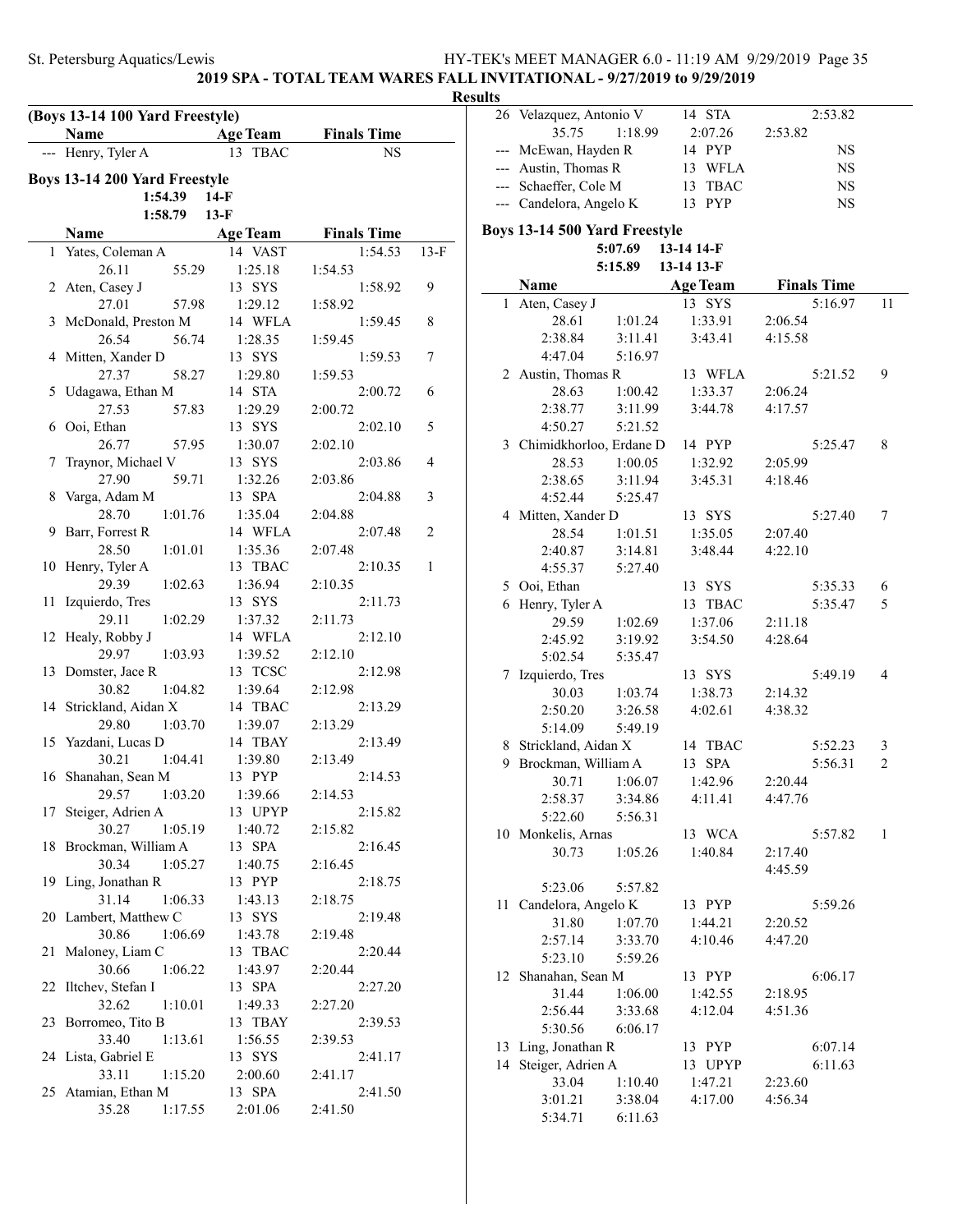### **2019 SPA - TOTAL TEAM WARES FALL INVITATIONAL - 9/27/2019 to 9/29/2019**

#### **Results**

|       | Boys 13-14 1000 Yard Freestyle |          |                     |             |          |                    |        |
|-------|--------------------------------|----------|---------------------|-------------|----------|--------------------|--------|
|       |                                | 10:42.49 | 13-14 14-F          |             |          |                    |        |
|       |                                |          | 10:59.99 13-14 13-F |             |          |                    |        |
|       | Name                           |          | <b>Age Team</b>     |             |          | <b>Finals Time</b> |        |
| 1     | Taylor, Andrew G               |          |                     | 14 TBAC     |          | 9:38.10            | 14-F   |
|       | 26.14                          | 54.73    |                     | 1:23.78     | 1:53.48  |                    |        |
|       | 2:22.64                        | 2:51.97  |                     | 3:21.33     | 3:50.68  |                    |        |
|       | 4:19.94                        | 4:49.28  |                     | 5:18.70     | 5:48.20  |                    |        |
|       | 6:17.35                        | 6:46.55  |                     | 7:15.83     | 7:44.80  |                    |        |
|       | 8:13.68                        | 8:42.46  |                     | 9:11.08     | 9:38.10  |                    |        |
|       | 2 Udagawa, Ethan M             |          | 14 STA              |             |          | 11:08.97           | 9      |
|       | 29.08                          | 1:01.04  |                     | 1:34.34     | 2:08.03  |                    |        |
|       | 2:41.71                        | 3:15.42  |                     | 3:49.29     | 4:22.80  |                    |        |
|       | 4:56.82                        | 5:30.65  |                     | 6:04.68     | 6:39.00  |                    |        |
|       | 7:12.72                        | 7:46.96  |                     | 8:20.88     | 8:55.71  |                    |        |
|       | 9:29.45                        | 10:03.33 | 10:36.73            |             | 11:08.97 |                    |        |
| 3     | Henry, Tyler A                 |          |                     | 13 TBAC     |          | 11:16.37           | 8      |
|       | 29.47                          | 1:02.66  |                     | 1:36.35     | 2:10.27  |                    |        |
|       | 2:44.59                        | 3:18.91  |                     | 3:53.16     | 4:27.20  |                    |        |
|       | 5:01.56                        | 5:35.92  |                     | 6:10.37     | 6:44.93  |                    |        |
|       | 7:19.35                        | 7:53.34  |                     | 8:27.56     | 9:01.80  |                    |        |
|       | 9:36.22                        | 10:10.61 | 10:44.42            |             | 11:16.37 |                    |        |
|       | 4 Brockman, William A          |          | 13 SPA              |             |          | 11:58.58           | 7      |
|       | 30.70                          | 1:06.33  |                     | 1:43.06     | 2:21.07  |                    |        |
|       | 2:57.00                        | 3:32.89  |                     | 4:09.36     | 4:45.95  |                    |        |
|       | 5:24.26                        |          |                     | 6:36.66     |          |                    |        |
|       |                                | 6:01.21  |                     |             | 7:12.83  |                    |        |
|       | 7:48.76                        | 8:24.99  |                     |             | 9:37.89  |                    |        |
|       | 10:14.20                       | 10:49.71 | 11:24.97            |             | 11:58.58 |                    |        |
|       | Austin, Thomas R               |          |                     | 13 WFLA     |          | <b>SCR</b>         |        |
| $---$ | Candelora, Angelo K            |          | 13 PYP              |             |          | SCR                |        |
|       | Boys 13-14 100 Yard Backstroke | 1:00.29  | $14-F$              |             |          |                    |        |
|       |                                | 1:02.69  | $13-F$              |             |          |                    |        |
|       | Name                           |          | <b>Age Team</b>     |             |          | <b>Finals Time</b> |        |
| 1     | Yates, Coleman A               |          | 14                  | VAST        |          | 57.13              | $14-F$ |
|       | 27.00                          | 57.13    |                     |             |          |                    |        |
| 2     | Mitten, Xander D               |          | 13 SYS              |             |          | 1:02.90            | 9      |
|       | 30.52                          | 1:02.90  |                     |             |          |                    |        |
| 3     | Traynor, Michael V             |          | 13 SYS              |             |          | 1:03.06            | 8      |
|       | 30.22                          | 1:03.06  |                     |             |          |                    |        |
|       | 4 Ooi, Ethan                   |          | 13 SYS              |             |          | 1:03.64            | 7      |
|       | 30.48                          | 1:03.64  |                     |             |          |                    |        |
| 5     | Aten, Casey J                  |          | 13                  | <b>SYS</b>  |          | 1:04.07            | 6      |
|       | 30.90                          | 1:04.07  |                     |             |          |                    |        |
| 6     | Politis, Gregory C             |          | 13                  | <b>TBAC</b> |          | 1:04.35            | 5      |
|       | 31.62                          | 1:04.35  |                     |             |          |                    |        |
| 7     | Varga, Adam M                  |          | 13                  | <b>SPA</b>  |          | 1:06.66            | 4      |
|       | 32.26                          | 1:06.66  |                     |             |          |                    |        |
| 8     | Steiger, Adrien A              |          |                     | 13 UPYP     |          | 1:07.30            | 3      |
|       | 32.31                          | 1:07.30  |                     |             |          |                    |        |
| 9     | Strickland, Aidan X            |          | 14                  | TBAC        |          | 1:08.48            | 2      |
|       | 32.81                          | 1:08.48  |                     |             |          |                    |        |
| 10    | Domster, Jace R                |          |                     | 13 TCSC     |          | 1:10.31            | 1      |
| 11    | Udagawa, Ethan M               |          | 14 STA              |             |          | 1:10.49            |        |
|       | 34.51                          | 1:10.49  |                     |             |          |                    |        |

| LS |                                 |         |           |
|----|---------------------------------|---------|-----------|
|    | 12 Izquierdo, Tres              | 13 SYS  | 1:10.72   |
|    | 33.89<br>1:10.72                |         |           |
|    | 13 Yazdani, Lucas D             | 14 TBAY | 1:11.80   |
|    | 34.15 1:11.80                   |         |           |
|    | 14 Maloney, Liam C              | 13 TBAC | 1:13.15   |
|    | 35.40<br>1:13.15                |         |           |
|    | 15 Hasbun, Nicolas B            | 13 SPA  | 1:14.73   |
|    | 36.36 1:14.73                   |         |           |
|    | 16 Lista, Gabriel E             | 13 SYS  | 1:23.55   |
|    | 39.66 1:23.55                   |         |           |
|    | 17 Goodloe, Brayden M           | 13 AAC  | 1:33.21   |
|    | 43.89 1:33.21                   |         |           |
|    | 18 Velazquez, Antonio V         | 14 STA  | 1:35.47   |
|    | 45.08 1:35.47                   |         |           |
|    | 19 Haverfield, Connor T         | 13 SPA  | 1:45.25   |
|    | 46.96 1:45.25                   |         |           |
|    | --- Brockman, William A         | 13 SPA  | DQ        |
|    | 36.34<br>DO                     |         |           |
|    | --- Candelora, Angelo K         | 13 PYP  | <b>NS</b> |
|    | are 12 14 200 Vand Daolretualco |         |           |

### **Boys 13-14 200 Yard Backstroke**

**2:11.89 14-F 2:16.99 13-F**

|              | Name                  |         | <b>Age Team</b> | <b>Finals Time</b> |        |
|--------------|-----------------------|---------|-----------------|--------------------|--------|
| $\mathbf{1}$ | Mitten, Xander D      |         | 13 SYS          | 2:11.89            | $14-F$ |
|              | 30.66                 | 1:03.41 | 1:37.84         | 2:11.89            |        |
|              | 2 Traynor, Michael V  |         | 13 SYS          | 2:16.36            | $13-F$ |
|              | 30.89                 | 1:05.65 | 1:41.48         | 2:16.36            |        |
|              | 3 Ooi, Ethan          |         | 13 SYS          | 2:20.55            | 8      |
|              | 32.69                 | 1:08.82 | 1:44.63         | 2:20.55            |        |
|              | 4 Domster, Jace R     |         | 13 TCSC         | 2:26.99            | 7      |
|              | 5 Steiger, Adrien A   |         | 13 UPYP         | 2:29.35            | 6      |
|              | 34.36                 | 1:12.47 | 1:51.33         | 2:29.35            |        |
|              | 6 Lambert, Matthew C  |         | 13 SYS          | 2:31.37            | 5      |
|              | 36.57                 | 1:15.24 | 1:53.91         | 2:31.37            |        |
|              | 7 Izquierdo, Tres     |         | 13 SYS          | 2:31.64            | 4      |
|              | 36.33                 | 1:15.57 | 1:55.04         | 2:31.64            |        |
|              | 8 Healy, Robby J      |         | 14 WFLA         | 2:35.77            | 3      |
|              | 36.65                 | 1:16.87 | 1:56.76         | 2:35.77            |        |
|              | 9 Brockman, William A |         | 13 SPA          | 2:42.57            | 2      |
|              | 37.63                 | 1:19.04 | 2:01.46         | 2:42.57            |        |
|              | 10 Iltchev, Stefan I  |         | 13 SPA          | 2:43.11            | 1      |
|              | 36.78                 | 1:19.51 | 2:02.67         | 2:43.11            |        |
|              | 11 Shanahan, Sean M   |         | 13 PYP          | 2:47.23            |        |
|              | 38.35                 | 1:20.78 | 2:05.00         | 2:47.23            |        |
|              | Barr, Forrest R       |         | 14 WFLA         | DQ                 |        |
|              | 35.46                 | 1:14.15 | 1:52.40         | DQ                 |        |

### **Boys 13-14 100 Yard Breaststroke**

**1:08.79 14-F 1:12.09 13-F**

| .                      | $\cdots$        |                    |        |
|------------------------|-----------------|--------------------|--------|
| <b>Name</b>            | <b>Age Team</b> | <b>Finals Time</b> |        |
| 1 Aten, Casey J        | 13 SYS          | 1:06.52            | - 14-F |
| 30.93<br>1:06.52       |                 |                    |        |
| 2 Mirabella, Nikolas W | 13 PYP          | 1:13.11            | - 9    |
| 34.15 1:13.11          |                 |                    |        |
| 3 McDonald, Preston M  | 14 WFLA         | 1:18.42            | -8     |
| 1:18.42<br>36.35       |                 |                    |        |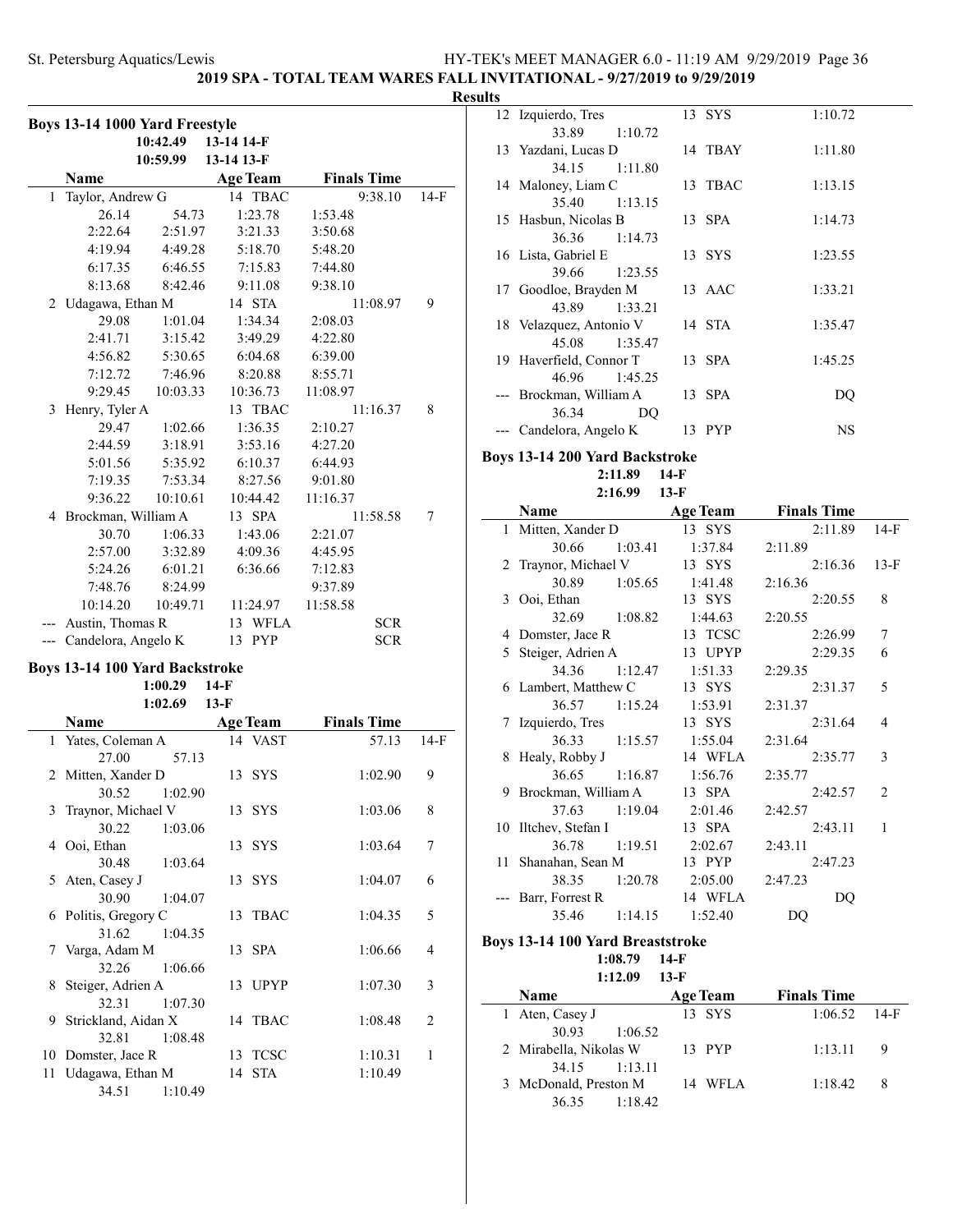# **2019 SPA - TOTAL TEAM WARES FALL INVITATIONAL - 9/27/2019 to 9/29/2019**

| (Boys 13-14 100 Yard Breaststroke) |                                         |        |                 |                    |                |  |
|------------------------------------|-----------------------------------------|--------|-----------------|--------------------|----------------|--|
|                                    | Name                                    |        | <b>Age Team</b> | <b>Finals Time</b> |                |  |
|                                    | 4 Radford, Nicholas D                   |        | 13 WFLA         | 1:20.14            | 7              |  |
|                                    | 37.33<br>1:20.14                        |        |                 |                    |                |  |
|                                    | 5 Borromeo, Tito B                      |        | 13 TBAY         | 1:21.81            | 6              |  |
|                                    | 37.82<br>1:21.81                        |        |                 |                    |                |  |
|                                    | 6 Yazdani, Lucas D                      |        | 14 TBAY         | 1:22.16            | 5              |  |
|                                    | 40.11<br>1:22.16                        |        |                 |                    |                |  |
| 7                                  | Udagawa, Ethan M                        |        | 14 STA          | 1:22.40            | 4              |  |
|                                    | 40.14<br>1:22.40                        |        |                 |                    |                |  |
| 8                                  | Varga, Adam M                           |        | 13 SPA          | 1:22.44            | 3              |  |
|                                    | 39.22<br>1:22.44                        |        |                 |                    |                |  |
| 9                                  | Shanahan, Sean M                        |        | 13 PYP          | 1:23.39            | $\overline{c}$ |  |
|                                    | 37.95<br>1:23.39                        |        |                 |                    |                |  |
|                                    | 10 Ling, Jonathan R                     |        | 13 PYP          | 1:23.61            | $\mathbf{1}$   |  |
|                                    | 39.21<br>1:23.61                        |        |                 |                    |                |  |
| 11                                 | Henry, Tyler A                          |        | 13 TBAC         | 1:24.12            |                |  |
|                                    | 39.35<br>1:24.12                        |        |                 |                    |                |  |
| 12                                 | Iltchev, Stefan I                       |        | 13 SPA          | 1:25.50            |                |  |
|                                    | 40.21<br>1:25.50                        |        |                 |                    |                |  |
|                                    | 13 Lista, Gabriel E                     |        | 13 SYS          | 1:29.78            |                |  |
|                                    | 42.24<br>1:29.78                        |        |                 |                    |                |  |
|                                    | 14 Atamian, Ethan M                     |        | 13 SPA          | 1:39.48            |                |  |
|                                    | 46.15<br>1:39.48                        |        |                 |                    |                |  |
|                                    | 15 Velazquez, Antonio V                 |        | 14 STA          | 2:01.40            |                |  |
|                                    | 56.74<br>2:01.40                        |        |                 |                    |                |  |
|                                    | 16 Plouf, Jack B                        |        | 14 SPA          | 2:16.95            |                |  |
|                                    | 1:02.52<br>2:16.95                      |        |                 |                    |                |  |
| ---                                | McEwan, Hayden R                        |        | 14 PYP          | <b>NS</b>          |                |  |
|                                    | --- Schaeffer, Cole M                   |        | 13 TBAC         | <b>NS</b>          |                |  |
|                                    | --- Candelora, Angelo K                 |        | 13 PYP          | NS                 |                |  |
|                                    | <b>Boys 13-14 200 Yard Breaststroke</b> |        |                 |                    |                |  |
|                                    | 2:32.79                                 | $14-F$ |                 |                    |                |  |

| 2:36.29<br>$13-F$ |                                      |         |                 |                    |        |
|-------------------|--------------------------------------|---------|-----------------|--------------------|--------|
|                   | Name                                 |         | <b>Age Team</b> | <b>Finals Time</b> |        |
|                   | 1 Yates, Coleman A                   |         | 14 VAST         | 2:25.50            | $14-F$ |
|                   | 32.34                                | 1:09.24 | 1:47.41         | 2:25.50            |        |
|                   | 2 Aten, Casey J                      |         | 13 SYS          | 2:27.15            | $14-F$ |
|                   | 33.10                                | 1:10.27 | 1:48.87         | 2:27.15            |        |
|                   | 3 Politis, Gregory C                 |         | 13 TBAC         | 2:36.11            | $13-F$ |
|                   | 35.32                                | 1:14.32 | 1:54.83         | 2:36.11            |        |
|                   | 4 Traynor, Michael V                 |         | 13 SYS          | 2:37.17            | 7      |
|                   | 35.88                                | 1:16.69 | 1:57.33         | 2:37.17            |        |
|                   | 5 Godcharles, Wade M                 |         | 14 WFLA         | 2:44.12            | 6      |
|                   | 35.20                                | 1:17.08 | 2:01.42         | 2:44.12            |        |
|                   | 6 Izquierdo, Tres                    |         | 13 SYS          | 2:48.41            | 5      |
|                   | 37.30                                | 1:19.81 | 2:04.35         | 2:48.41            |        |
|                   | 7 Yazdani, Lucas D                   |         | 14 TBAY         | 2:50.58            | 4      |
|                   | 37.44                                | 1:20.14 | 2:05.24         | 2:50.58            |        |
|                   | <b>Boys 13-14 100 Yard Butterfly</b> | 58.99   | 14-F            |                    |        |
|                   |                                      | 1:02.69 | $13-F$          |                    |        |

| <b>Name</b>        | Age Team | <b>Finals Time</b> |        |
|--------------------|----------|--------------------|--------|
| 1 Yates, Coleman A | 14 VAST  | 55.98              | $14-F$ |
| 25.97<br>55.98     |          |                    |        |

| <b>Results</b> |                                     |                   |             |                |
|----------------|-------------------------------------|-------------------|-------------|----------------|
|                | 2 Ooi, Ethan                        | 13 SYS            | 59.11       | $13-F$         |
|                | 26.80<br>59.11                      |                   |             |                |
|                | 3 Udagawa, Ethan M                  | 14 STA            | 1:02.72     | 8              |
|                | 29.32<br>1:02.72                    |                   |             |                |
|                | 4 Mitten, Xander D                  | 13 SYS            | 1:04.52     | 7              |
|                | 29.64<br>1:04.52                    |                   |             |                |
|                | 5 Barr, Forrest R                   | 14 WFLA           | 1:05.45     | 6              |
|                | 30.04<br>1:05.45                    |                   |             |                |
|                | 6 Aten, Casey J                     | 13 SYS            | 1:06.11     | 5              |
|                | 29.79<br>1:06.11                    |                   |             |                |
|                | 7 McDonald, Preston M               | 14 WFLA           | 1:06.33     | 4              |
|                | 29.93<br>1:06.33                    |                   |             |                |
|                | 8 Yazdani, Lucas D                  | 14<br><b>TBAY</b> | 1:07.68     | 3              |
|                | 31.82<br>1:07.68                    |                   |             |                |
|                | 9 Maloney, Liam C                   | <b>TBAC</b><br>13 | 1:07.84     | $\overline{2}$ |
|                | 30.68<br>1:07.84                    |                   |             |                |
|                | 10 Henry, Tyler A                   | 13<br><b>TBAC</b> | 1:08.19     | $\mathbf{1}$   |
|                | 31.50<br>1:08.19                    |                   |             |                |
|                | 11 Healy, Robby J                   | 14<br>WFLA        | 1:09.28     |                |
|                | 33.53<br>1:09.28                    |                   |             |                |
|                | 12 Varga, Adam M                    | <b>SPA</b><br>13  | 1:10.30     |                |
| 13             | 32.55<br>1:10.30<br>Izquierdo, Tres | SYS<br>13         | 1:10.77     |                |
|                | 31.78<br>1:10.77                    |                   |             |                |
|                | 14 Steiger, Adrien A                | 13 UPYP           | 1:14.90     |                |
|                | 35.26<br>1:14.90                    |                   |             |                |
|                | 15 Strickland, Aidan X              | <b>TBAC</b><br>14 | 1:15.70     |                |
|                | 34.97<br>1:15.70                    |                   |             |                |
|                | 16 Radford, Nicholas D              | 13<br>WFLA        | 1:17.62     |                |
|                | 35.18<br>1:17.62                    |                   |             |                |
|                | 17 Domster, Jace R                  | <b>TCSC</b><br>13 | 1:17.84     |                |
|                | 37.33<br>1:17.84                    |                   |             |                |
|                | 18 Lambert, Matthew C               | 13<br>SYS         | 1:21.23     |                |
|                | 37.05<br>1:21.23                    |                   |             |                |
|                | 19 Borromeo, Tito B                 | 13<br>TBAY        | 1:28.28     |                |
|                | 40.03<br>1:28.28                    |                   |             |                |
|                | Ling, Jonathan R                    | 13 PYP            | DQ          |                |
|                | 37.73<br>DQ                         |                   |             |                |
|                | --- Austin, Thomas R                | 13 WFLA           | NS          |                |
|                | --- McEwan, Hayden R                | 14 PYP            | $_{\rm NS}$ |                |
|                | --- Velazquez, Antonio V            | 14 STA            | <b>NS</b>   |                |
| $---$          | Schaeffer, Cole M                   | 13 TBAC           | NS          |                |
|                | --- Candelora, Angelo K             | 13 PYP            | NS          |                |
|                |                                     |                   |             |                |

#### **Boys 13-14 200 Yard Butterfly 2:15.09 14-F 2:20.29 13-F**

 $\sim$ 

|   | Name               |         | <b>Age Team</b> | <b>Finals Time</b> |        |  |
|---|--------------------|---------|-----------------|--------------------|--------|--|
|   | Ooi, Ethan         |         | 13 SYS          | 2:15.22            | $13-F$ |  |
|   | 29.19              | 1:02.12 | 1:37.78         | 2:15.22            |        |  |
|   | 2 Mitten, Xander D |         | 13 SYS          | 2:22.49            | 9      |  |
|   | 30.84              | 1:07.34 | 1:44.99         | 2:22.49            |        |  |
| 3 | Udagawa, Ethan M   |         | 14 STA          | 2:25.06            | 8      |  |
|   | 30.93              | 1:07.23 | 1:46.44         | 2:25.06            |        |  |
|   | 4 Maloney, Liam C  |         | 13 TBAC         | 2:36.96            | 7      |  |
|   | 34.16              | 1:14.66 | 1:55.83         | 2:36.96            |        |  |
|   | Steiger, Adrien A  |         | <b>UPYP</b>     | 2:40.15            | 6      |  |
|   | 35.26              | 1:15.87 | 1:57.84         | 2:40.15            |        |  |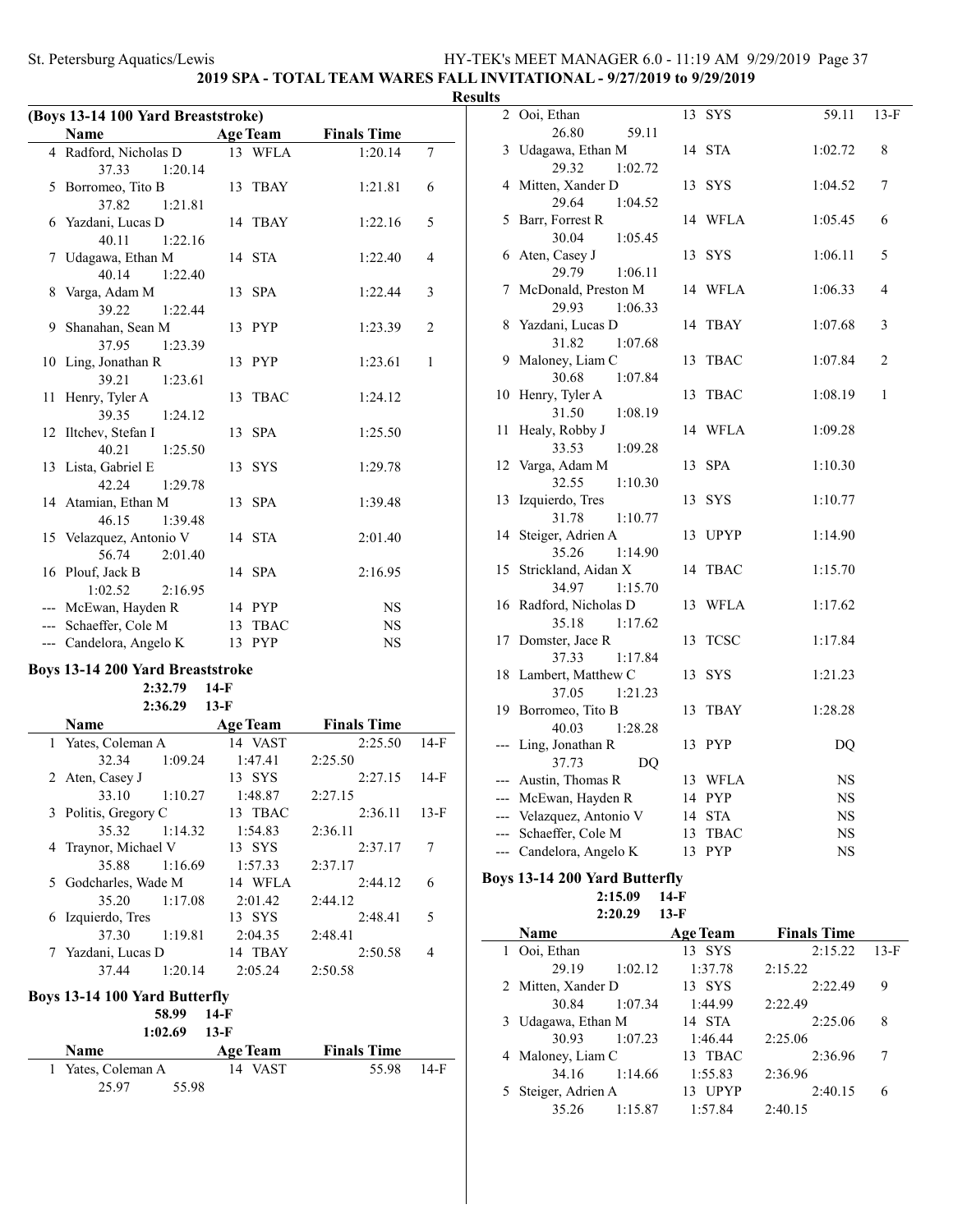### **2019 SPA - TOTAL TEAM WARES FALL INVITATIONAL - 9/27/2019 to 9/29/2019**

|       | (Boys 13-14 200 Yard Butterfly)      |                    |                    | <b>Results</b> |
|-------|--------------------------------------|--------------------|--------------------|----------------|
|       | Name<br><b>Age Team</b>              |                    | <b>Finals Time</b> |                |
|       | 6 Domster, Jace R                    | 13 TCSC            | 2:46.64            | 5              |
|       | 35.18<br>1:17.76                     | 2:02.73            | 2:46.64            |                |
|       | --- Austin, Thomas R                 | 13 WFLA            | <b>NS</b>          |                |
|       | <b>Boys 13-14 200 Yard IM</b>        |                    |                    |                |
|       | 2:15.99<br>2:21.09                   | $13-F$<br>14-F     |                    |                |
|       | Name                                 | <b>Age Team</b>    | <b>Finals Time</b> |                |
|       |                                      | 14 VAST            | 2:06.50            |                |
|       | 1 Yates, Coleman A<br>27.37<br>58.54 |                    | 2:06.50            | 13-F           |
|       | 2 Aten, Casey J                      | 1:36.56<br>13 SYS  | 2:13.45            |                |
|       | 29.26<br>1:04.11                     | 1:41.87            | 2:13.45            | $13-F$         |
|       | *3 Ooi, Ethan                        | 13 SYS             | 2:16.38            | 14-F           |
|       | 27.16                                |                    |                    |                |
|       | 1:03.30<br>*3 Politis, Gregory C     | 1:44.70            | 2:16.38<br>2:16.38 |                |
|       | 1:04.53<br>30.21                     | 13 TBAC            | 2:16.38            | 14-F           |
|       |                                      | 1:43.78            | 2:16.52            | $14-F$         |
|       | 5 Mitten, Xander D<br>29.70          | 13 SYS             |                    |                |
|       | 1:04.59                              | 1:46.16<br>13 WFLA | 2:16.52<br>2:20.20 | $14-F$         |
|       | 6 Austin, Thomas R                   |                    |                    |                |
|       | 30.17<br>1:08.46                     | 1:49.77<br>13 SPA  | 2:20.20            |                |
|       | 7 Varga, Adam M                      |                    | 2:29.14            | 4              |
|       | 33.62<br>1:12.25                     | 1:59.76            | 2:29.14            |                |
| 8     | Domster, Jace R                      | 13 TCSC            | 2:30.00            | 3              |
|       | 34.38<br>1:10.58                     | 1:58.06            | 2:30.00            |                |
|       | 9 Izquierdo, Tres                    | 13 SYS             | 2:30.54            | 2              |
|       | 31.40<br>1:10.00                     | 1:55.72            | 2:30.54            |                |
|       | 10 Strickland, Aidan X               | 14 TBAC            | 2:32.81            | 1              |
|       | 33.45<br>1:11.31                     | 1:57.25            | 2:32.81            |                |
|       | 11 Shanahan, Sean M                  | 13 PYP             | 2:35.68            |                |
|       | 1:12.90<br>33.79                     | 1:59.54            | 2:35.68            |                |
|       | 12 Steiger, Adrien A                 | 13 UPYP            | 2:36.93            |                |
|       | 34.04<br>1:13.53                     | 2:02.16            | 2:36.93            |                |
|       | 13 Hasbun, Nicolas B                 | 13 SPA             | 2:37.20            |                |
|       | 34.70<br>1:13.39                     | 2:01.60            | 2:37.20            |                |
|       | 14 Candelora, Angelo K               | 13 PYP             | 2:37.23            |                |
|       | <b>Boys 13-14 400 Yard IM</b>        |                    |                    |                |
|       | 4:39.49 13-14 14-F                   |                    |                    |                |
|       | 4:53.79                              | 13-14 13-F         |                    |                |
|       | Name                                 | <b>Age Team</b>    | <b>Finals Time</b> |                |
|       | 1 Yates, Coleman A                   | 14 VAST            | 4:30.58            | $14-F$         |
|       | 27.54<br>59.50                       | 1:33.42            | 2:08.04            |                |
|       | 2:46.73<br>3:26.36                   | 3:58.57            | 4:30.58            |                |
| 2     | Traynor, Michael V                   | 13 SYS             | 4:48.63            | $13-F$         |
|       | 31.06<br>1:07.81                     | 1:44.05            | 2:20.23            |                |
|       | 3:02.75<br>3:44.52                   | 4:16.87            | 4:48.63            |                |
|       | 3 Radford, Nicholas D                | 13 WFLA            | 5:38.87            | 8              |
|       | 36.64<br>1:19.98                     | 2:05.63            | 2:50.72            |                |
|       | 3:36.73<br>4:24.92                   | 5:01.94            | 5:38.87            |                |
| $---$ | Austin, Thomas R                     | 13 WFLA            | <b>NS</b>          |                |
|       | <b>Boys 500 Yard Freestyle</b>       |                    |                    |                |
|       | Name                                 | <b>Age Team</b>    | <b>Finals Time</b> |                |
|       | 1 Kravitz, Caleb M                   | 18 SPA             | 4:38.12            | 11             |
|       | 25.21<br>53.16                       | 1:21.41            | 1:49.65            |                |
|       | 2:17.99<br>2:46.20                   | 3:14.61            | 3:43.16            |                |
|       | 4:11.12<br>4:38.12                   |                    |                    |                |
|       |                                      |                    |                    |                |

| 2   | Rosado, Victor J         |         | 17 SPA  | 4:47.29   | 9 |
|-----|--------------------------|---------|---------|-----------|---|
|     | 25.90                    | 53.86   | 1:22.28 | 1:50.69   |   |
|     | 2:19.02                  | 2:47.46 | 3:16.53 | 3:46.96   |   |
|     | 4:17.91                  | 4:47.29 |         |           |   |
|     | 3 Ledford, Mitchell P    |         | 14 TCSC | 4:52.22   | 8 |
|     | 25.95                    | 54.68   | 1:23.96 | 1:53.80   |   |
|     | 2:23.42                  | 2:53.34 | 3:23.06 | 3:52.89   |   |
|     | 4:22.69                  | 4:52.22 |         |           |   |
|     | 4 Sanders, Payton W      |         | 16 PYP  | 4:57.33   | 7 |
|     | 25.67                    | 54.05   | 1:23.48 | 1:53.55   |   |
|     | 2:24.55                  | 2:55.71 | 3:27.08 | 3:58.35   |   |
|     | 4:28.71                  | 4:57.33 |         |           |   |
|     | 5 Brockman, Joseph M     |         | 17 SPA  | 4:57.37   | 6 |
|     | 26.29                    | 54.79   | 1:24.41 | 1:55.08   |   |
|     | 2:26.25                  | 2:57.96 | 3:28.06 | 3:59.08   |   |
|     | 4:29.43                  | 4:57.37 |         |           |   |
|     |                          |         |         |           |   |
|     | 6 Domster, Ty N<br>26.59 |         | 17 TCSC | 5:01.14   | 5 |
|     |                          | 56.70   | 1:27.22 | 1:58.20   |   |
|     | 2:28.99                  | 3:00.05 | 3:30.25 | 4:00.85   |   |
|     | 4:31.09                  | 5:01.14 |         |           |   |
|     | 7 Schindler, Liam R      |         | 15 AAC  | 5:06.39   | 4 |
|     | 27.56                    | 58.23   | 1:29.23 | 2:00.48   |   |
|     | 2:31.67                  | 3:02.79 | 3:33.91 | 4:05.17   |   |
|     | 4:36.57                  | 5:06.39 |         |           |   |
|     | 8 Lawson, Reade W        |         | 17 TCSC | 5:07.45   | 3 |
|     | 26.63                    | 56.36   | 1:27.26 | 1:58.63   |   |
|     | 2:30.15                  | 3:01.78 | 3:33.25 | 4:05.11   |   |
|     | 4:36.82                  | 5:07.45 |         |           |   |
|     | 9 Kirchner, Anthony V    |         | 18 AAC  | 5:10.98   | 2 |
|     | 27.42                    | 58.14   | 1:29.35 | 2:00.95   |   |
|     | 2:32.63                  | 3:04.37 | 3:36.45 | 4:08.32   |   |
|     | 4:39.99                  | 5:10.98 |         |           |   |
| 10  | Ghizzoni, Dominic A      |         | 16 SPA  | 5:11.18   | 1 |
|     | 27.27                    | 57.65   | 1:28.52 | 1:59.91   |   |
|     | 2:31.28                  | 3:03.06 | 3:35.45 | 4:07.38   |   |
|     | 4:39.70                  | 5:11.18 |         |           |   |
| 11  | Twomey, Joey L           |         | 16 TCSC | 5:11.70   |   |
| 12  | Pomozov, Alex V          |         | 15 SPA  | 5:28.04   |   |
|     | 28.61                    | 1:01.25 | 1:35.20 | 2:09.27   |   |
|     | 2:43.68                  | 3:17.99 | 3:52.73 | 4:26.98   |   |
|     | 4:57.28                  | 5:28.04 |         |           |   |
| 13  | Rubin, Jacob N           |         | 19 PYP  | 5:31.14   |   |
|     | 29.82                    | 1:03.66 | 1:37.72 | 2:11.50   |   |
|     | 2:45.53                  | 3:19.16 | 3:52.07 | 4:26.14   |   |
|     | 4:59.71                  | 5:31.14 |         |           |   |
| 14  | Trieloff, Geoff R        |         | 17 UAAC | 5:41.24   |   |
|     | 29.13                    | 1:01.09 | 1:33.90 | 2:08.12   |   |
|     | 2:42.66                  | 3:17.52 | 3:53.77 | 4:30.13   |   |
|     | 5:06.70                  | 5:41.24 |         |           |   |
|     | 15 Currier, Casey J      |         | 15 TCSC | 6:06.37   |   |
|     | 31.61                    | 1:06.40 | 1:43.34 | 2:20.77   |   |
|     | 2:58.56                  | 3:35.99 | 4:14.24 | 4:52.82   |   |
|     | 5:31.29                  | 6:06.37 |         |           |   |
|     | 16 Hansen, Sawyer W      |         | 8 SPA   | 6:35.48   |   |
|     | 35.96                    | 1:14.93 | 1:55.20 | 2:35.68   |   |
|     | 3:16.13                  | 3:56.58 | 4:36.78 | 5:17.08   |   |
|     | 5:57.71                  | 6:35.48 |         |           |   |
| --- | Malecot, Robert B        |         | 16 WFLA | <b>NS</b> |   |
|     |                          |         |         |           |   |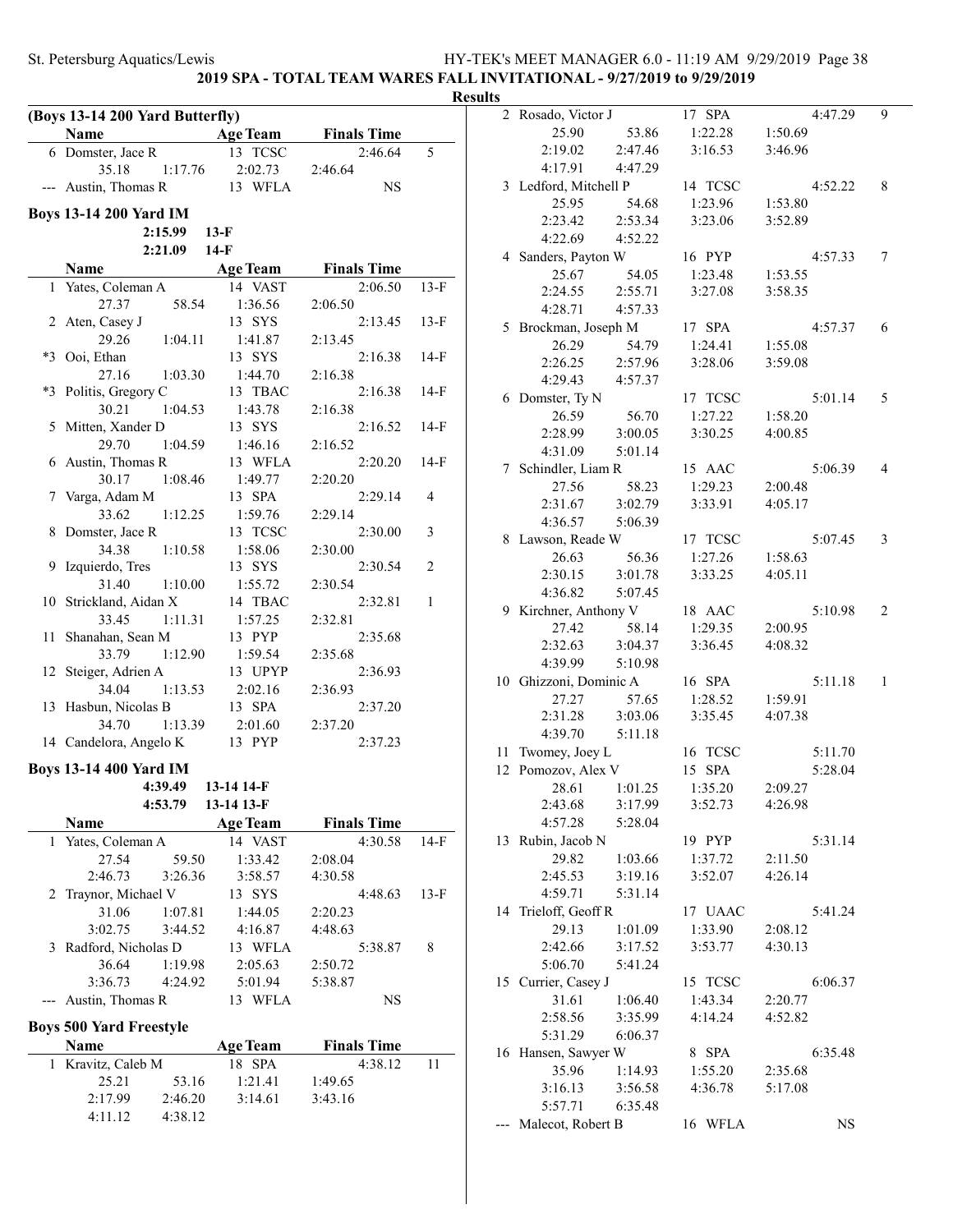**2019 SPA - TOTAL TEAM WARES FALL INVITATIONAL - 9/27/2019 to 9/29/2019**

|   |                                   |                    |                    |                    |    | <b>Results</b>        |
|---|-----------------------------------|--------------------|--------------------|--------------------|----|-----------------------|
|   | (Boys 500 Yard Freestyle)<br>Name |                    | <b>Age Team</b>    | <b>Finals Time</b> |    |                       |
|   | Shaffer, Nick A                   |                    | 17 AAC             | <b>SCR</b>         |    |                       |
|   |                                   |                    |                    |                    |    |                       |
|   | <b>Boys 1000 Yard Freestyle</b>   |                    |                    |                    |    |                       |
|   | Name                              |                    | <b>Age Team</b>    | <b>Finals Time</b> |    |                       |
|   | 1 Kravitz, Caleb M                |                    | 18 SPA             | 9:38.24            | 11 |                       |
|   | 26.34                             | 54.98              | 1:24.26            | 1:53.84            |    |                       |
|   | 2:23.66                           | 2:53.10            | 3:22.78            | 3:52.38            |    |                       |
|   | 4:22.32<br>6:20.04                | 4:51.94<br>6:49.24 | 5:21.61<br>7:18.00 | 5:50.97<br>7:46.99 |    |                       |
|   | 8:15.35                           | 8:43.72            | 9:11.23            | 9:38.24            |    |                       |
| 2 | Cote, Ben M                       |                    | 16 SPA             | 9:40.28            | 9  |                       |
|   | 26.38                             | 55.02              | 1:24.27            | 1:53.87            |    |                       |
|   | 2:23.47                           | 2:53.03            | 3:22.68            | 3:52.35            |    |                       |
|   | 4:22.20                           | 4:51.93            | 5:21.34            | 5:50.82            |    |                       |
|   | 6:19.95                           | 6:49.16            | 7:17.99            | 7:47.06            |    |                       |
|   | 8:15.59                           | 8:44.34            | 9:12.58            | 9:40.28            |    |                       |
| 3 | Thornsberry, Logan S              |                    | 16 WFLA            | 9:59.05            | 8  |                       |
|   | 27.12                             | 55.76              | 1:25.40            | 1:55.26            |    | <b>B</b> <sub>0</sub> |
|   | 2:25.61                           | 2:55.44            | 3:25.75            | 3:56.04            |    |                       |
|   | 4:26.49                           | 4:57.03            | 5:27.40            | 5:57.56            |    |                       |
|   | 6:27.79                           | 6:58.04            | 7:28.49            | 7:58.75            |    |                       |
|   | 8:29.16                           | 8:59.41            | 9:29.72            | 9:59.05            |    |                       |
|   | 4 Ledford, Mitchell P             |                    | 14 TCSC            | 10:03.60           | 7  |                       |
|   | 26.81                             | 56.50              | 1:26.38            | 1:56.24            |    |                       |
|   | 2:25.82                           | 2:56.12            | 3:26.39            | 3:57.23            |    |                       |
|   | 4:27.23                           | 4:57.91            | 5:27.99            | 5:58.74            |    |                       |
|   | 6:29.32                           | 6:59.27            | 7:30.38            | 8:01.66            |    |                       |
|   | 8:32.69                           | 9:03.79            | 9:33.88            | 10:03.60           |    |                       |
| 5 | Brockman, Joseph M                |                    | 17 SPA             | 10:17.75           | 6  |                       |
|   | 27.20                             | 57.22              | 1:28.08            | 1:58.97            |    |                       |
|   | 2:29.36                           | 3:00.22            | 3:31.23            | 4:02.71            |    |                       |
|   | 4:34.58                           | 5:06.06            | 5:37.40            | 6:09.27            |    |                       |
|   | 6:40.95                           | 7:12.35            | 7:43.34            | 8:13.46            |    |                       |
|   | 8:43.85                           | 9:15.64            | 9:47.03            | 10:17.75           |    |                       |
| 6 | Melsom, Robert G                  |                    | 14 SPA             | 10:29.73           | 5  |                       |
|   | 28.49                             | 59.19              | 1:30.40            | 2:02.12            |    |                       |
|   | 2:33.93 3:05.70                   |                    | 3:37.46            | 4:08.87            |    |                       |
|   | 4:40.74                           | 5:12.30            | 5:43.49            | 6:15.13            |    |                       |
|   | 6:47.06                           | 7:19.02            | 7:51.11            | 8:22.82            |    |                       |
|   | 8:54.84                           | 9:26.79            | 9:58.71            | 10:29.73           |    |                       |
| 7 | Jackman, Nicholas                 |                    | 15 TCSC            | 10:31.35           | 4  |                       |
|   | 28.13                             | 59.69              | 1:31.48            | 2:03.01            |    |                       |
|   | 2:35.19                           | 3:07.51            | 3:39.51            | 4:11.84            |    |                       |
|   | 4:44.18                           | 5:16.66            | 5:48.38            | 6:20.43            |    |                       |
|   | 6:52.43                           | 7:24.33            | 7:56.28            | 8:27.41            |    | Bo                    |
|   | 8:58.43                           | 9:29.65            | 10:01.37           | 10:31.35           |    |                       |
| 8 | Twomey, Joey L                    |                    | 16 TCSC            | 10:33.75           | 3  |                       |
|   | 27.02                             | 58.07              | 1:29.51            | 2:01.48            |    |                       |
|   | 2:33.49                           | 3:05.89            | 3:37.81            | 4:10.09            |    |                       |
|   | 4:42.61                           | 5:15.28            | 5:46.89            | 6:19.24            |    |                       |
|   | 6:51.20                           | 7:23.19            | 7:55.65            | 8:27.28            |    |                       |
|   | 8:58.88                           | 9:30.98            | 10:03.29           | 10:33.75           |    |                       |

| ults |                               |          |                   |                    |        |
|------|-------------------------------|----------|-------------------|--------------------|--------|
| 9    | Godcharles, Rhett P           |          | 16 WFLA           | 10:50.21           | 2      |
|      | 28.55                         | 59.97    | 1:32.15           | 2:04.32            |        |
|      | 2:36.51                       | 3:09.06  | 3:41.99           | 4:14.76            |        |
|      | 4:47.08                       | 5:20.23  | 5:53.49           | 6:26.38            |        |
|      | 6:59.36                       | 7:33.08  | 8:05.64           | 8:38.76            |        |
|      | 9:11.97                       | 9:44.97  | 10:17.69          | 10:50.21           |        |
|      | 10 Rozance, Dominic M         |          | 15 WFLA           | 10:57.73           | 1      |
|      | 29.36                         | 1:00.67  | 1:32.28           | 2:04.52            |        |
|      | 2:36.60                       | 3:09.11  | 3:42.07           | 4:15.48            |        |
|      | 4:49.03                       | 5:22.39  | 5:55.71           | 6:28.84            |        |
|      | 7:02.48                       | 7:35.64  | 8:09.45           | 8:44.14            |        |
|      | 9:18.50                       | 9:52.14  | 10:25.93          | 10:57.73           |        |
|      | 11 Hansen, Sawyer W           |          | 8 SPA             | 14:12.91           |        |
|      | 37.87                         | 1:20.90  | 2:03.62           | 2:46.08            |        |
|      | 3:29.25                       | 4:12.41  | 4:55.58           | 5:39.64            |        |
|      | 6:23.75                       | 7:08.04  | 7:50.69           | 8:37.16            |        |
|      | 9:18.17                       | 10:02.08 | 10:45.25          | 11:28.41           |        |
|      | 12:11.35                      | 12:51.15 | 13:32.77          | 14:12.91           |        |
|      |                               |          |                   |                    |        |
|      | <b>Boys 400 Yard IM</b>       |          |                   |                    |        |
|      | Name                          |          | <b>Age Team</b>   | <b>Finals Time</b> |        |
|      | 1 Sanders, Payton W           |          | 16 PYP            | 4:17.06            | 11     |
|      | 27.00                         | 57.91    | 1:31.00           | 2:03.41            |        |
|      | 2:40.65                       | 3:18.10  | 3:48.50           | 4:17.06            |        |
|      | 2 Ledford, Mitchell P         |          | 14 TCSC           | 4:17.98            | 9      |
|      | 26.32                         | 57.55    | 1:31.60           | 2:05.50            |        |
|      | 2:42.74                       | 3:20.31  | 3:50.40           | 4:17.98            |        |
|      | 3 Billitto, Andrew C          |          | 14 WFLA           | 4:19.22            | 8      |
|      | 26.56                         | 58.47    | 1:32.20           | 2:04.63            |        |
|      | 2:43.48                       | 3:22.69  | 3:51.85           | 4:19.22            |        |
|      | 4 Domster, Ty N               |          | 17 TCSC           | 4:32.40            | 7      |
|      | 28.88                         | 1:02.33  | 1:38.58           | 2:13.59            |        |
|      | 2:51.84                       | 3:30.61  | 4:02.42           | 4:32.40            |        |
|      | 5 Melsom, Robert G            |          | 14 SPA            | 4:35.17            | 6      |
|      | 29.21                         | 1:02.63  | 1:38.47           | 2:13.20            |        |
|      | 2:52.78                       | 3:32.59  | 4:04.35           | 4:35.17            |        |
|      | 6 Finster, Ryan T             |          | 15 SPA            | 4:36.76            | 5      |
|      | 29.63                         | 1:03.59  | 1:40.97           | 2:18.18            |        |
|      | 2:55.75                       | 3:35.38  | 4:06.97           | 4:36.76            |        |
|      | 7 Kirchner, Anthony V         |          | 18 AAC            | 4:40.41            | 4      |
|      | 28.69                         | 1:01.51  | 1:40.32           | 2:18.48            |        |
|      | 2:57.20                       | 3:36.39  | 4:08.76           | 4:40.41            |        |
| 8    | Jones, John R                 |          | 15 WFLA           | 4:55.78            | 3      |
|      | 30.93                         | 1:05.56  | 1:44.05           | 2:21.72            |        |
|      | 3:05.84                       | 3:50.75  | 4:23.44           | 4:55.78            |        |
| ---  | Trieloff, Geoff R             |          | 17 UAAC           | <b>NS</b>          |        |
|      | <b>Boys 50 Yard Freestyle</b> |          |                   |                    |        |
|      |                               | 23.59    | 14-E              |                    |        |
|      |                               | 24.59    | $14-F$            |                    |        |
|      |                               | 24.89    | $13-F$            |                    |        |
|      |                               | 25.69    | $13-E$            |                    |        |
|      |                               |          |                   |                    |        |
| 1    | Name<br>Forbes, Alex K        |          | <b>Age Team</b>   | <b>Finals Time</b> |        |
|      |                               |          | 31<br><b>NTCA</b> | 21.12              | 14-E   |
|      | 2 Cote, Lukas A               |          | 18 SPA            | 22.05              | $14-E$ |

3 Rubin, Jacob N 19 PYP 22.10 14-E 4 Ledford, Mitchell P 14 TCSC 22.22 14-E 5 Shaffer, Nick A 17 AAC 22.45 14-E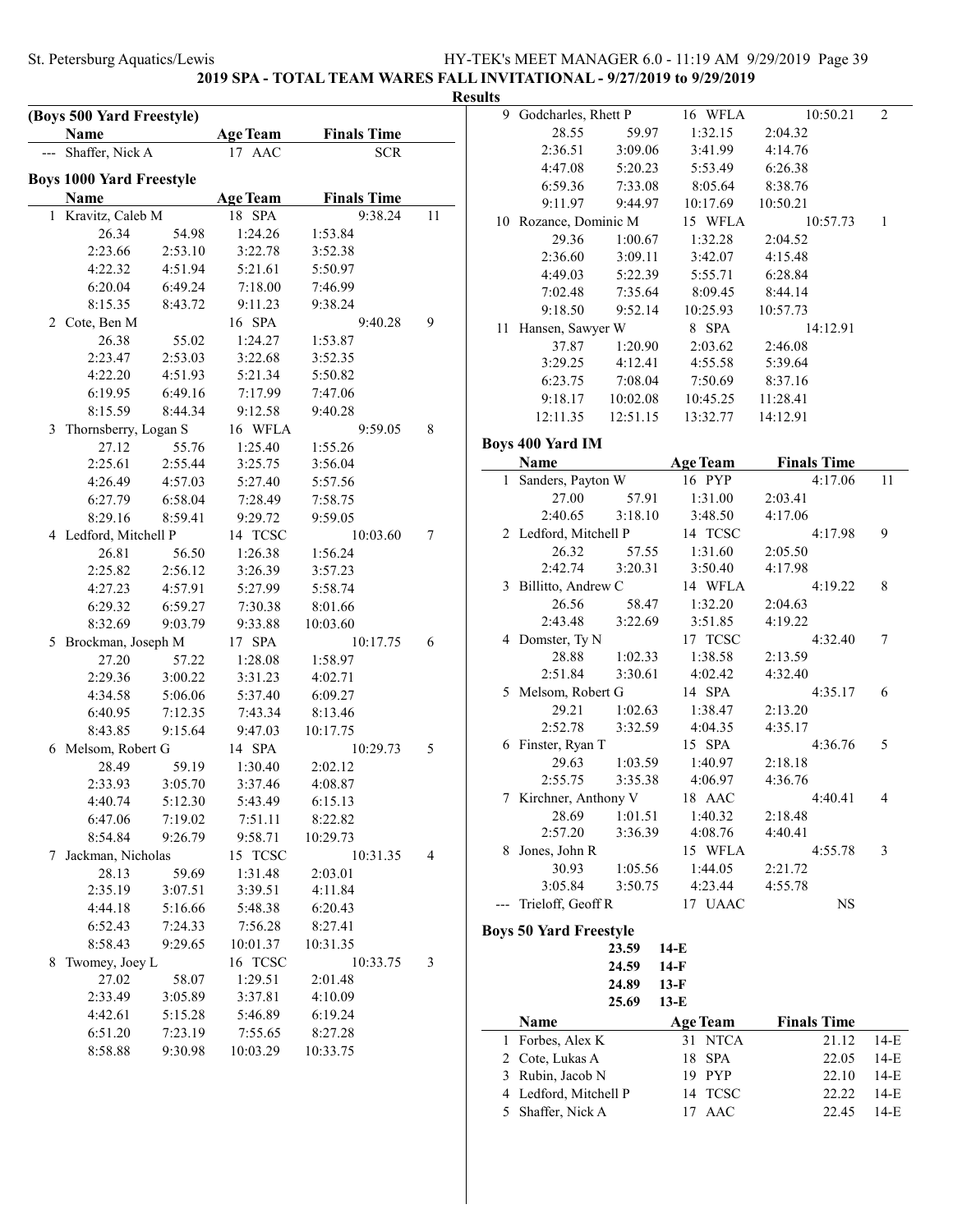# **2019 SPA - TOTAL TEAM WARES FALL INVITATIONAL - 9/27/2019 to 9/29/2019**

|     |                                |                    |                 |                    |        | <b>Results</b> |
|-----|--------------------------------|--------------------|-----------------|--------------------|--------|----------------|
|     | (Boys 50 Yard Freestyle)       |                    |                 |                    |        | 1              |
|     | Name                           |                    | <b>Age Team</b> | <b>Finals Time</b> |        |                |
|     | 6 Rosado, Victor J             | 17                 | <b>SPA</b>      | 22.85              | $14-E$ | 1              |
|     | *7 Allred, Kai S               | 17                 | <b>TCSC</b>     | 22.90              | $14-E$ |                |
|     | *7 Leadbetter, Gordy A         | 17                 | <b>SPA</b>      | 22.90              | $14-E$ | 1              |
|     | 9 Lambridis, Alexi A           |                    | 15 SPA          | 23.45              | $14-E$ |                |
| 10  | Sanders, Payton W              |                    | 16 PYP          | 23.47              | $14-E$ | $\mathbf{1}$   |
| 11  | Cote, Ben M                    |                    | 16 SPA          | 23.56              | 14-E   |                |
|     | 12 Brockman, Joseph M          | 17                 | <b>SPA</b>      | 23.67              | $14-F$ | $\mathbf{1}$   |
|     | 13 Kirchner, Anthony V         | 18                 | AAC             | 23.86              | $14-F$ |                |
|     | 14 Kravitz, Caleb M            | 18                 | <b>SPA</b>      | 23.88              | $14-F$ | 1              |
|     | 15 Carrico, Mat L              |                    | 16 AAC          | 23.92              | $14-F$ |                |
|     | 16 Trieloff, Geoff R           |                    | 17 UAAC         | 23.95              | $14-F$ | 1              |
|     | 17 Lawson, Reade W             |                    | 17 TCSC         | 24.00              | $14-F$ |                |
|     | 18 Schindler, Liam R           |                    | 15 AAC          | 24.12              | $14-F$ | 1              |
|     | 19 Malecot, Robert B           |                    | 16 WFLA         | 24.20              | $14-F$ |                |
|     | 20 Ghizzoni, Dominic A         |                    | 16 SPA          | 24.22              | $14-F$ | $\mathbf{1}$   |
| 21  | Pomozov, Alex V                |                    | 15 SPA          | 24.50              | $14-F$ |                |
|     | 22 Twomey, Joey L              |                    | 16 TCSC         | 24.54              | $14-F$ | 1              |
|     | 23 Melsom, Robert G            |                    | 14 SPA          | 24.55              | $14-F$ |                |
|     | 24 Finster, Ryan T             |                    | 15 SPA          | 24.96              | $13-E$ | $\overline{c}$ |
| 25  | Grissom, Brody C               |                    | 15 AAC          | 26.76              |        |                |
|     | 26 Currier, Casey J            |                    | 15 TCSC         | 28.35              |        | $\overline{c}$ |
| 27  | Allman, Alexander K            | 12                 | <b>SPA</b>      | 40.92              |        |                |
| --- | Steele, Frank R                | 9                  | <b>SPA</b>      | NS                 |        | $\overline{c}$ |
|     | <b>Boys 100 Yard Freestyle</b> |                    |                 |                    |        | $\overline{c}$ |
|     | 51.59                          | $14-E$             |                 |                    |        |                |
|     | 53.59                          | $14-F$             |                 |                    |        | $\overline{c}$ |
|     |                                |                    |                 |                    |        |                |
|     | 54.89                          | $13-F$             |                 |                    |        | $\overline{c}$ |
|     | 55.79                          | $12-E$             |                 |                    |        |                |
|     | 55.99                          | $13-E$             |                 |                    |        | $\overline{c}$ |
|     | 59.09                          | $12-F$             |                 |                    |        |                |
|     | 1:00.99                        | $11-F$             |                 |                    |        | $\overline{c}$ |
|     | 1:02.49                        | $11-E$             |                 |                    |        |                |
|     | 1:03.69                        | $10-E$             |                 |                    |        |                |
|     | 1:06.69<br>1:10.79             | 9-E<br><b>10UF</b> |                 |                    |        | Boy            |
|     | <b>Name</b>                    |                    | Age Team        | <b>Finals Time</b> |        |                |
|     | 1 Forbes, Alex K               |                    | 31 NTCA         | 46.68              | 14-E   |                |
|     | 22.35<br>46.68                 |                    |                 |                    |        |                |
|     | 2 Ledford, Mitchell P          |                    | 14 TCSC         | 48.21              | $14-E$ |                |
|     | 23.43<br>48.21                 |                    |                 |                    |        |                |
|     | 3 Rubin, Jacob N               |                    | 19 PYP          | 48.69              | $14-E$ |                |
|     | 23.71<br>48.69                 |                    |                 |                    |        |                |
|     | 4 Rosado, Victor J             |                    | 17 SPA          | 48.90              | $14-E$ |                |
|     | 23.45<br>48.90                 |                    |                 |                    |        |                |
|     | 5 Shaffer, Nick A              |                    | 17 AAC          | 49.07              | $14-E$ |                |
|     | 23.81<br>49.07                 |                    |                 |                    |        |                |
|     | 6 Cote, Ben M                  |                    | 16 SPA          | 50.73              | $14-E$ |                |
|     | 24.60<br>50.73                 |                    |                 |                    |        |                |
|     | 7 Allred, Kai S                |                    | 17 TCSC         | 50.75              | $14-E$ |                |
|     | 24.41<br>50.75                 |                    |                 |                    |        |                |
|     | 8 Wilkins, Colin R             |                    | 17 AAC          | 50.98              | $14-E$ |                |
|     | 25.01<br>50.98                 |                    |                 |                    |        |                |
|     | 9 Lambridis, Alexi A           |                    | 15 SPA          | 51.44              | $14-E$ |                |
|     | 51.44<br>25.02                 |                    |                 |                    |        |                |
|     |                                |                    |                 |                    |        |                |

|              | 10 Schindler, Liam R               | 15 AAC            | 52.04              | $14-F$ |
|--------------|------------------------------------|-------------------|--------------------|--------|
|              | 24.97<br>52.04                     |                   |                    |        |
|              | 11 Carrico, Mat L                  | 16 AAC            | 52.19              | $14-F$ |
|              | 25.25<br>52.19                     |                   |                    |        |
|              | 12 Lawson, Reade W                 | 17 TCSC           | 52.20              | 14-F   |
|              | 25.14<br>52.20                     |                   |                    |        |
|              | 13 Domster, Ty N                   | 17 TCSC           | 53.95              | $13-F$ |
|              | 25.48<br>53.95                     |                   |                    |        |
|              | 14 Melsom, Robert G                | 14 SPA            | 54.04              | $13-F$ |
|              | 25.90<br>54.04                     |                   |                    |        |
|              | 15 Pomozov, Alex V                 | 15 SPA            | 54.13              | $13-F$ |
|              | 25.72<br>54.13                     |                   |                    |        |
|              | 16 Trieloff, Geoff R               | 17 UAAC           | 54.59              | $13-F$ |
|              | 25.89<br>54.59                     |                   |                    |        |
|              | 17 Ghizzoni, Dominic A             | 16 SPA            | 55.00              | $12-E$ |
|              | 26.21<br>55.00                     |                   |                    |        |
|              | 18 Jackman, Nicholas               | 15 TCSC           | 55.09              | $12-E$ |
|              | 27.10<br>55.09                     |                   |                    |        |
|              | 19 Allen, Hunter T                 | 15 TCSC           | 55.54              | $12-E$ |
|              | 27.12<br>55.54                     |                   |                    |        |
|              | 20 Hu, Jay Y                       | 16 WFLA           | 55.95              | $13-E$ |
|              | 26.35<br>55.95                     |                   |                    |        |
|              | 21 Walters, Shane N                | 16 TBAY           | 56.32              | $12-F$ |
|              | 26.72<br>56.32                     |                   |                    |        |
|              | 22 Kung-Korte, Keagan H            | 16 VAST           | 58.74              | $12-F$ |
|              | 28.30<br>58.74                     |                   |                    |        |
|              | 23 Currier, Casey J                | 15 TCSC           | 1:02.36            | $11-E$ |
|              | 30.46<br>1:02.36                   |                   |                    |        |
|              | 24 Brockman, William A             | 13 SPA            | 1:03.10            | $10-E$ |
|              | 30.12<br>1:03.10                   |                   |                    |        |
|              | 25 Lense, Augustine A<br>30.50     | 15 SPA            | 1:03.53            | $10-E$ |
|              | 1:03.53<br>26 Sharkey, Bobby S     | 15 TCSC           | 1:21.73            |        |
|              | 37.52<br>1:21.73                   |                   |                    |        |
|              | 27 Haverfield, Connor T            | 13 SPA            | 1:24.14            |        |
|              | 39.81<br>1:24.14                   |                   |                    |        |
|              | --- Mogylevskyy, Misha             | 15 PYP            | <b>NS</b>          |        |
|              |                                    |                   |                    |        |
|              | <b>Boys 200 Yard Freestyle</b>     |                   |                    |        |
|              | Name                               |                   |                    |        |
| $\mathbf{1}$ |                                    | <b>Age Team</b>   | <b>Finals Time</b> |        |
|              | Ledford, Mitchell P                | 14 TCSC           | 1:45.25            | 11     |
|              | 24.99<br>52.82                     | 1:19.62           | 1:45.25            |        |
|              | 2 Leadbetter, Gordy A              | 17 SPA            | 1:45.75            | 9      |
|              | 23.96<br>50.26                     | 1:17.31           | 1:45.75            |        |
|              | 3 Rosado, Victor J                 | 17 SPA            | 1:45.85            | 8      |
|              | 25.43<br>52.81                     | 1:19.97           | 1:45.85            |        |
|              | 4 Billitto, Andrew C               | 14 WFLA           | 1:49.01            | 7      |
|              | 25.06<br>52.69                     | 1:21.40           | 1:49.01            |        |
|              | 5 Kravitz, Caleb M                 | 18 SPA            | 1:49.34            | 6      |
|              | 24.84<br>52.98                     | 1:21.46           | 1:49.34            |        |
|              | 6 Meyers, Andrew J                 | 16 WFLA           | 1:51.86            | 5      |
|              | 25.81<br>53.40                     | 1:22.77           | 1:51.86            |        |
|              | 7 Lambridis, Alexi A               | 15 SPA            | 1:52.08            | 4      |
|              | 25.78<br>54.43                     | 1:23.80           | 1:52.08            |        |
|              | 8 Allred, Kai S                    | 17 TCSC           | 1:52.22            | 3      |
|              | 25.46<br>54.16                     | 1:23.56           | 1:52.22            | 2      |
|              | 9 Rubin, Jacob N<br>25.89<br>54.71 | 19 PYP<br>1:23.85 | 1:53.09<br>1:53.09 |        |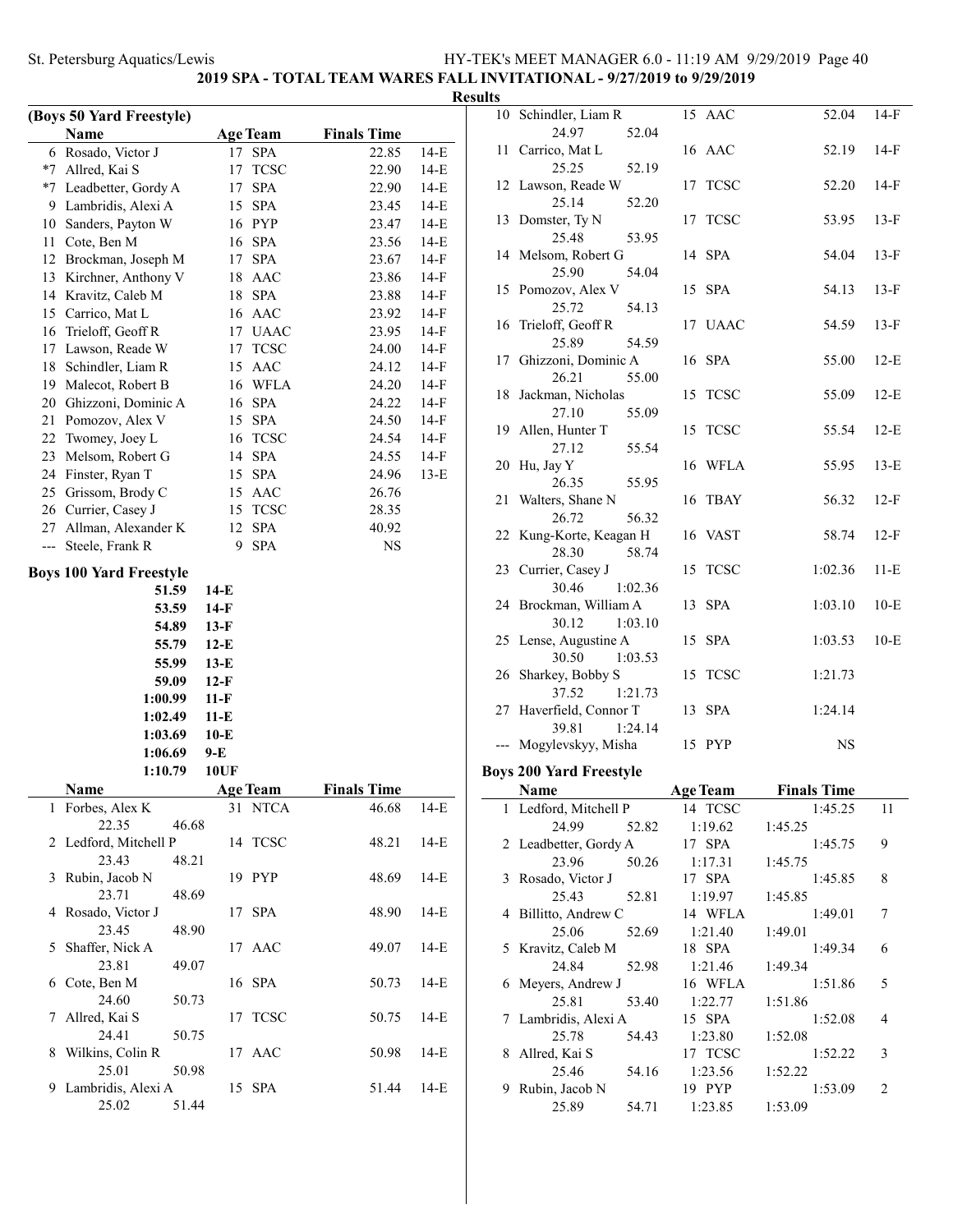### **2019 SPA - TOTAL TEAM WARES FALL INVITATIONAL - 9/27/2019 to 9/29/2019**

#### **Results**

|     | (Boys 200 Yard Freestyle)                   |                    |                    |        |
|-----|---------------------------------------------|--------------------|--------------------|--------|
|     | Name                                        | <b>Age Team</b>    | <b>Finals Time</b> |        |
|     | 10 Brockman, Joseph M                       | 17 SPA             | 1:55.26            | 1      |
|     | 26.04<br>54.51                              | 1:24.89            | 1:55.26            |        |
| 11  | Schindler, Liam R                           | 15 AAC             | 1:56.46            |        |
|     | 25.94<br>55.03                              | 1:25.84            | 1:56.46            |        |
| 12  | Twomey, Joey L                              | 16 TCSC            | 1:57.85            |        |
|     | 26.59<br>56.90                              | 1:27.75            | 1:57.85            |        |
|     | 13 Carrico, Mat L                           | 16 AAC             | 1:57.86            |        |
|     | 25.57<br>54.46                              | 1:25.39            | 1:57.86            |        |
|     | 14 Walters, Shane N                         | 16 TBAY            | 1:59.49            |        |
|     | 26.99<br>57.15                              | 1:28.42            | 1:59.49            |        |
| 15  | Ghizzoni, Dominic A                         | 16 SPA             | 1:59.78            |        |
|     | 27.16<br>58.15                              | 1:29.79            | 1:59.78            |        |
| 16  | Grissom, Brody C                            | 15 AAC             | 2:00.09            |        |
|     | 27.88<br>58.39                              | 1:29.50            | 2:00.09            |        |
| 17  | Allen, Hunter T                             | 15 TCSC            | 2:01.21            |        |
|     | 27.95<br>58.28                              | 1:29.88            | 2:01.21            |        |
| 18  | Biebel, Rex D                               | 12 UTBAC           | 2:10.29            |        |
|     | 29.33<br>1:02.37                            | 1:36.59            | 2:10.29            |        |
|     | 19 Kung-Korte, Keagan H<br>30.31<br>1:03.86 | 16 VAST            | 2:14.51            |        |
|     | 20 Currier, Casey J                         | 1:39.46<br>15 TCSC | 2:14.51<br>2:16.64 |        |
|     | 31.25<br>1:05.40                            | 1:41.24            | 2:16.64            |        |
| 21  | Lense, Augustine A                          | 15 SPA             | 2:30.84            |        |
|     | 34.44<br>1:13.43                            | 1:54.43            | 2:30.84            |        |
|     | 22 Hansen, Sawyer W                         | 8 SPA              | 2:37.58            |        |
|     | 34.36<br>1:15.01                            | 1:57.06            | 2:37.58            |        |
|     | 23 Santana, Joshua J                        | 12 SPA             | 2:45.55            |        |
|     | 35.97<br>1:17.70                            | 2:03.08            | 2:45.55            |        |
|     | 24 Finster, Joseph M                        | 9 SPA              | 3:15.55            |        |
|     | 38.04<br>1:29.22                            | 2:24.46            | 3:15.55            |        |
| --- | Jones, David A                              | 12 WFLA            | NS                 |        |
|     |                                             |                    |                    |        |
|     | <b>Boys 100 Yard Backstroke</b>             |                    |                    |        |
|     | 56.59                                       | $14-E$             |                    |        |
|     | 1:00.29                                     | 14-F               |                    |        |
|     | 1:01.89                                     | $13-E$             |                    |        |
|     | 1:02.69                                     | $13-F$             |                    |        |
|     | 1:02.79                                     | $12-E$             |                    |        |
|     | 1:08.89                                     | $12-F$             |                    |        |
|     | 1:10.79                                     | $11-E$             |                    |        |
|     | 1:11.89                                     | $11-F$             |                    |        |
|     | 1:12.19                                     | $10-E$             |                    |        |
|     | 1:15.69                                     | 9-E                |                    |        |
|     | 1:21.29                                     | 10UF               |                    |        |
|     | Name                                        | <b>Age Team</b>    | <b>Finals Time</b> |        |
| 1   | Shaffer, Nick A                             | AAC<br>17          | 55.40              | $14-E$ |
|     | 26.69<br>55.40<br>2 Lawson, Reade W         |                    |                    | $14-F$ |
|     | 28.22<br>57.51                              | <b>TCSC</b><br>17  | 57.51              |        |
| 3   | Sanders, Payton W                           | 16 PYP             | 59.10              | 14-F   |
|     | 28.11<br>59.10                              |                    |                    |        |
| 4   | Wilkins, Colin R                            | 17 AAC             | 1:00.31            | $13-E$ |
|     | 29.50<br>1:00.31                            |                    |                    |        |
| 5.  | Schindler, Liam R                           | 15 AAC             | 1:00.51            | $13-E$ |
|     | 29.05<br>1:00.51                            |                    |                    |        |

|    | 6 Lambridis, Alexi A              | 15 SPA          | 1:01.00            | $13-E$ |
|----|-----------------------------------|-----------------|--------------------|--------|
|    | 29.60<br>1:01.00                  |                 |                    |        |
|    | 7 Rubin, Jacob N                  | 19 PYP          | 1:01.26            | $13-E$ |
|    | 30.36<br>1:01.26                  |                 |                    |        |
| 8  | Jackman, Nicholas                 | 15 TCSC         | 1:01.43            | $13-E$ |
|    | 1:01.43<br>30.71                  |                 |                    |        |
|    | 9 Walters, Shane N                | 16 TBAY         | 1:01.46            | $13-E$ |
|    | 29.42<br>1:01.46                  |                 |                    |        |
|    | 10 Pomozov, Alex V                | 15 SPA          | 1:01.50            | $13-E$ |
|    | 29.41<br>1:01.50                  |                 |                    |        |
| 11 | Twomey, Joey L                    | 16 TCSC         | 1:01.73            | $13-E$ |
|    | 29.57<br>1:01.73                  |                 |                    |        |
|    | 12 Domster, Ty N                  | 17 TCSC         | 1:01.83            | $13-E$ |
|    | 30.06<br>1:01.83                  |                 |                    |        |
|    | 13 Carrico, Mat L                 | 16 AAC          | 1:02.07            | $13-F$ |
|    | 30.32<br>1:02.07                  |                 |                    |        |
|    | 14 Ghizzoni, Dominic A            | 16 SPA          | 1:02.89            | $12-F$ |
|    | 30.69<br>1:02.89                  |                 |                    |        |
|    | 15 Kirchner, Anthony V            | 18 AAC          | 1:06.01            | $12-F$ |
|    | 31.70<br>1:06.01                  |                 |                    |        |
|    | 16 Trieloff, Geoff R              | 17 UAAC         | 1:10.74            | 11-E   |
|    | 33.67<br>1:10.74                  |                 |                    |        |
|    | 17 Kung-Korte, Keagan H           | 16 VAST         | 1:10.76            | $11-E$ |
|    | 34.97<br>1:10.76                  |                 |                    |        |
|    | 18 Currier, Casey J               | 15 TCSC         | 1:16.88            | 10UF   |
|    | 37.62<br>1:16.88                  |                 |                    |        |
|    |                                   |                 |                    |        |
|    |                                   |                 |                    |        |
|    | 19 Lense, Augustine A             | 15 SPA          | 1:21.09            | 10UF   |
|    | 40.09<br>1:21.09                  |                 |                    |        |
|    | --- Sharkey, Bobby S              | 15 TCSC         | DQ                 |        |
|    | --- Mogylevskyy, Misha            | 15 PYP          | $_{\rm NS}$        |        |
|    | <b>Boys 200 Yard Backstroke</b>   |                 |                    |        |
|    | Name                              | <b>Age Team</b> | <b>Finals Time</b> |        |
|    | 1 Leadbetter, Gordy A             | 17 SPA          | 1:53.83            | 11     |
|    | 26.71<br>55.53                    | 1:24.67         | 1:53.83            |        |
|    | 2 Billitto, Andrew C              | 14 WFLA         | 1:55.71            | 9      |
|    | 26.91<br>56.57                    | 1:26.89         | 1:55.71            |        |
|    | 3 Kravitz, Caleb M                | 18 SPA          | 1:56.61            | 8      |
|    | 27.55<br>56.76                    | 1:26.75         | 1:56.61            |        |
|    | 4 Shaffer, Nick A                 | 17 AAC          | 2:01.93            | 7      |
|    | 28.85 1:01.19                     | 1:31.00         | 2:01.93            |        |
|    | 5 Lawson, Reade W                 | 17 TCSC         | 2:06.04            | 6      |
|    | 29.53<br>1:00.88                  | 1:33.44         | 2:06.04            |        |
| 6  | Melsom, Robert G                  | 14 SPA          | 2:07.75            | 5      |
|    | 30.26<br>1:02.30                  | 1:35.03         | 2:07.75            |        |
| 7  | Walters, Shane N                  | 16 TBAY         | 2:09.60            | 4      |
|    | 29.37<br>1:02.18                  | 1:35.81         | 2:09.60            |        |
| 8  | Twomey, Joey L                    | 16 TCSC         | 2:13.75            | 3      |
|    | 30.51<br>1:04.48                  | 1:39.17         | 2:13.75            |        |
| 9  | Jones, John R                     | 15 WFLA         | 2:19.86            | 2      |
|    | 32.62<br>1:08.34                  | 1:45.24         | 2:19.86            |        |
| 10 |                                   | 12 UTBAC        | 2:20.64            | 1      |
|    | Biebel, Rex D<br>33.52<br>1:09.18 | 1:45.18         | 2:20.64            |        |

33.79 1:10.53 1:47.48 2:23.55 12 Strickland, Aidan X 14 TBAC 2:31.60 34.23 1:12.35 1:52.17 2:31.60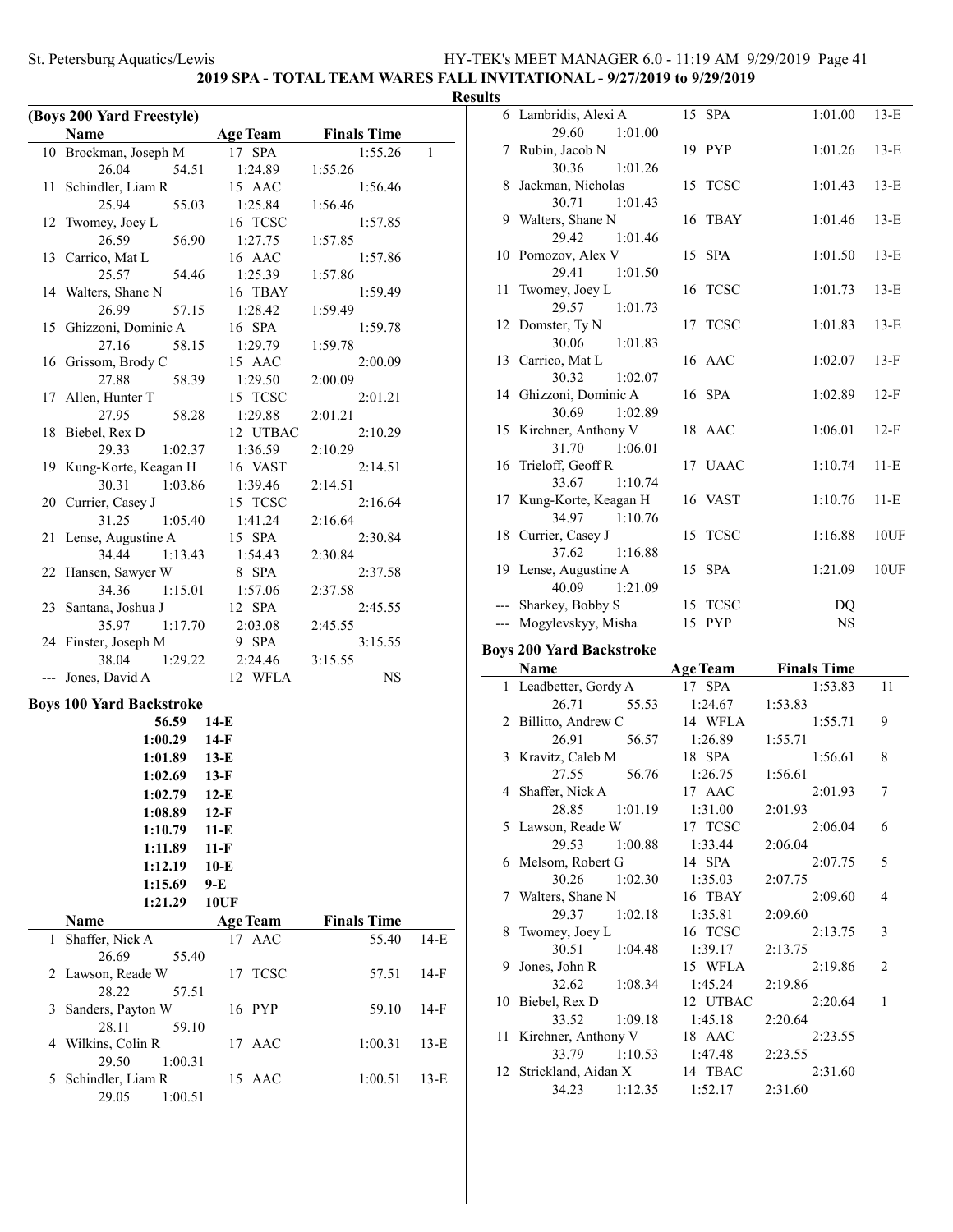# **2019 SPA - TOTAL TEAM WARES FALL INVITATIONAL - 9/27/2019 to 9/29/2019**

|    | (Boys 200 Yard Backstroke)                   |                  |                    |        |
|----|----------------------------------------------|------------------|--------------------|--------|
|    | Name                                         | <b>Age Team</b>  | <b>Finals Time</b> |        |
|    | 13 Kung-Korte, Keagan H                      | 16 VAST          | 2:35.12            |        |
|    | 36.96<br>1:15.73<br>14 Currier, Casey J      | 1:55.39          | 2:35.12            |        |
|    | 38.24<br>1:18.66                             | 15 TCSC          | 2:39.67<br>2:39.67 |        |
|    |                                              | 2:00.32          |                    |        |
|    | <b>Boys 100 Yard Breaststroke</b><br>1:03.99 | $14-E$           |                    |        |
|    | 1:08.79                                      | $14-F$           |                    |        |
|    | 1:09.59                                      |                  |                    |        |
|    | 1:11.29                                      | $13-E$<br>$12-E$ |                    |        |
|    |                                              |                  |                    |        |
|    | 1:12.09<br>1:19.69                           | $13-F$<br>$12-F$ |                    |        |
|    | 1:19.99                                      | $11-E$           |                    |        |
|    | 1:22.09                                      | $11-F$           |                    |        |
|    | 1:22.39                                      | $10-E$           |                    |        |
|    | 1:26.29                                      | $9-E$            |                    |        |
|    | 1:34.69                                      | <b>10UF</b>      |                    |        |
|    | <b>Name</b>                                  | <b>Age Team</b>  | <b>Finals Time</b> |        |
| 1  | Shaffer, Nick A                              | 17 AAC           | 1:03.22            | $14-E$ |
|    | 29.69<br>1:03.22                             |                  |                    |        |
|    | 2 Cote, Ben M                                | 16 SPA           | 1:03.51            | $14-E$ |
|    | 30.64<br>1:03.51                             |                  |                    |        |
|    | 3 Allred, Kai S                              | 17 TCSC          | 1:04.02            | 14-F   |
|    | 30.43<br>1:04.02                             |                  |                    |        |
| 4  | Rubin, Jacob N                               | 19 PYP           | 1:04.90            | 14-F   |
|    | 30.98<br>1:04.90                             |                  |                    |        |
|    | 5 Sanders, Payton W                          | 16 PYP           | 1:05.19            | $14-F$ |
|    | 30.88<br>1:05.19                             |                  |                    |        |
|    | 6 Lawson, Reade W                            | 17 TCSC          | 1:05.30            | 14-F   |
|    | 30.68<br>1:05.30                             |                  |                    |        |
|    | 7 Wilkins, Colin R<br>31.03                  | 17 AAC           | 1:05.82            | 14-F   |
| 8  | 1:05.82<br>Trieloff, Geoff R                 | 17 UAAC          | 1:06.20            | 14-F   |
|    | 31.06<br>1:06.20                             |                  |                    |        |
|    | 9 Schindler, Liam R                          | 15 AAC           | 1:06.73            | $14-F$ |
|    | 30.66<br>1:06.73                             |                  |                    |        |
|    | 10 Cote, Lukas A                             | 18 SPA           | 1:07.73            | $14-F$ |
|    | 31.42<br>1:07.73                             |                  |                    |        |
|    | 11 Kirchner, Anthony V                       | 18 AAC           | 1:07.99            | $14-F$ |
|    | 31.70<br>1:07.99                             |                  |                    |        |
| 12 | Domster, Ty N                                | 17 TCSC          | 1:09.57            | $13-E$ |
|    | 32.79<br>1:09.57                             |                  |                    |        |
|    | 13 Finster, Ryan T                           | 15 SPA           | 1:10.28            | $12-E$ |
|    | 33.47<br>1:10.28                             |                  |                    |        |
|    | 14 Grissom, Brody C                          | 15 AAC           | 1:11.06            | $12-E$ |
|    | 1:11.06<br>33.93                             |                  | 1:12.39            |        |
|    | 15 Meyers, Andrew J<br>34.32<br>1:12.39      | 16 WFLA          |                    | $12-F$ |
|    | 16 Allen, Hunter T                           | 15 TCSC          | 1:13.63            | $12-F$ |
|    | 34.84<br>1:13.63                             |                  |                    |        |
|    | 17 Carrico, Mat L                            | 16 AAC           | 1:14.65            | $12-F$ |
|    | 34.97<br>1:14.65                             |                  |                    |        |
| 18 | Walters, Shane N                             | 16 TBAY          | 1:20.55            | 11-F   |
|    | 36.67<br>1:20.55                             |                  |                    |        |
|    | 19 Kung-Korte, Keagan H                      | 16 VAST          | 1:26.16            | 9-E    |
|    | 40.87<br>1:26.16                             |                  |                    |        |

| <b>Results</b> |                                           |                  |                    |        |
|----------------|-------------------------------------------|------------------|--------------------|--------|
|                | 20 Lense, Augustine A<br>49.05<br>1:46.89 | 15 SPA           | 1:46.89            |        |
| -              | --- Atamian, Ethan M                      | 13 SPA           | DQ                 |        |
|                | <b>Boys 200 Yard Breaststroke</b>         |                  |                    |        |
|                | <b>Name</b>                               | <b>Age Team</b>  | <b>Finals Time</b> |        |
| $\mathbf{1}$   | Allred, Kai S                             | 17 TCSC          | 2:16.83            | 11     |
|                | 31.60<br>1:07.06                          | 1:41.90          | 2:16.83            |        |
|                | 2 Shaffer, Nick A                         | 17 AAC           | 2:16.85            | 9      |
|                | 31.72<br>1:06.76                          | 1:42.55          | 2:16.85            |        |
|                | 3 Lawson, Reade W                         | 17 TCSC          | 2:21.95            | 8      |
|                | 32.22<br>1:09.15                          | 1:45.75          | 2:21.95            |        |
|                | 4 Sanders, Payton W                       | 16 PYP           | 2:24.01            | 7      |
|                | 32.37<br>1:08.72                          | 1:46.50          | 2:24.01            |        |
|                | 5 Kirchner, Anthony V                     | 18 AAC           | 2:25.32            | 6      |
|                | 33.07<br>1:10.34                          | 1:47.84          | 2:25.32            |        |
|                | 6 Schindler, Liam R                       | 15 AAC           | 2:30.12            | 5      |
|                | 1:11.05<br>33.36                          | 1:50.71          | 2:30.12            |        |
|                | 7 Melsom, Robert G                        | 14 SPA           | 2:30.44            | 4      |
|                | 34.41<br>1:12.18                          | 1:52.03          | 2:30.44            |        |
|                | 8 Trieloff, Geoff R                       | 17 UAAC          | 2:32.08            | 3      |
|                | 33.42<br>1:11.35                          | 1:51.87          | 2:32.08            |        |
|                | 9 Hu, Jay Y                               | 16 WFLA          | 2:36.22            | 2      |
|                | 35.02<br>1:14.64                          | 1:55.34          | 2:36.22            |        |
|                | 10 Pomozov, Alex V                        | 15 SPA           | 2:36.38            | 1      |
|                | 34.76<br>1:14.49                          | 1:55.96          | 2:36.38            |        |
|                | 11 Allen, Hunter T                        | 15 TCSC          | 2:38.12            |        |
|                | 35.74<br>1:15.60                          | 1:57.20          | 2:38.12            |        |
|                | 12 Wendol, Peter C                        | 12 PYP           | 2:39.15            |        |
|                | 35.20<br>1:15.92                          | 1:57.54          | 2:39.15            |        |
|                | 13 Carrico, Mat L                         | 16 AAC           | 2:40.99            |        |
|                | 35.77<br>1:17.11                          | 1:59.43          | 2:40.99            |        |
|                | 14 Kung-Korte, Keagan H                   | 16 VAST          | 3:02.90            |        |
|                | 42.59<br>1:28.41                          | 2:16.40          | 3:02.90            |        |
|                | 15 Shanahan, Sean M                       | 13 PYP           | 3:05.01            |        |
|                | 1:26.63<br>39.43                          | 2:16.62          | 3:05.01            |        |
|                | --- Sharkey, Bobby S                      | 15 TCSC          | DQ                 |        |
|                | 45.20<br>1:37.02                          | 2:31.07          | DQ                 |        |
|                |                                           |                  |                    |        |
|                | <b>Boys 100 Yard Butterfly</b>            |                  |                    |        |
|                | 56.09                                     | $14-E$           |                    |        |
|                | 58.99                                     | 14-F             |                    |        |
|                | 1:01.09                                   | $13-E$           |                    |        |
|                | 1:02.69                                   | $13-F$           |                    |        |
|                | 1:02.79                                   | $12-E$           |                    |        |
|                | 1:09.69                                   | $12-F$           |                    |        |
|                | 1:11.09                                   | $11-E$           |                    |        |
|                | 1:11.69                                   | $11-F$           |                    |        |
|                | 1:13.89                                   | $10-E$           |                    |        |
|                | 1:18.69                                   | 9-E              |                    |        |
|                | 1:25.59                                   | 10UF             |                    |        |
|                | Name                                      | <b>Age Team</b>  | <b>Finals Time</b> |        |
| 1              | Forbes, Alex K                            | 31 NTCA          | 50.57              | $14-E$ |
|                | 23.28<br>50.57                            |                  |                    |        |
| 2              | Rosado, Victor J                          | <b>SPA</b><br>17 | 52.26              | 14-E   |
|                | 24.49<br>52.26                            |                  |                    |        |
|                | 3 Ledford, Mitchell P                     | 14 TCSC          | 53.04              | $14-E$ |
|                | 24.82<br>53.04                            |                  |                    |        |
|                |                                           |                  |                    |        |